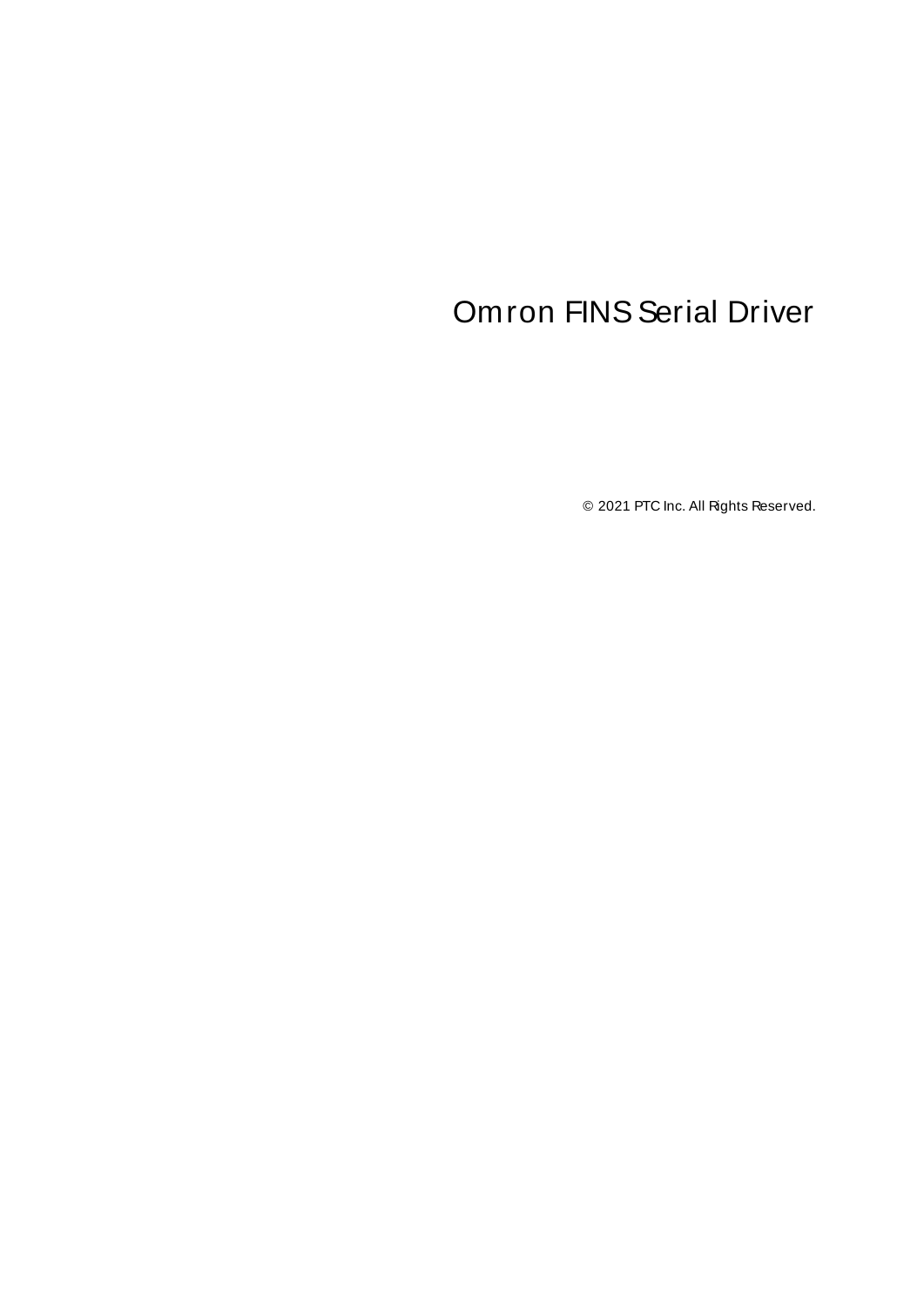## <span id="page-1-0"></span>Table of Contents

| Device responded with error.   Tag address = ' <address>', Data size = <br/>syte number&gt;, Main</address> | 85 |
|-------------------------------------------------------------------------------------------------------------|----|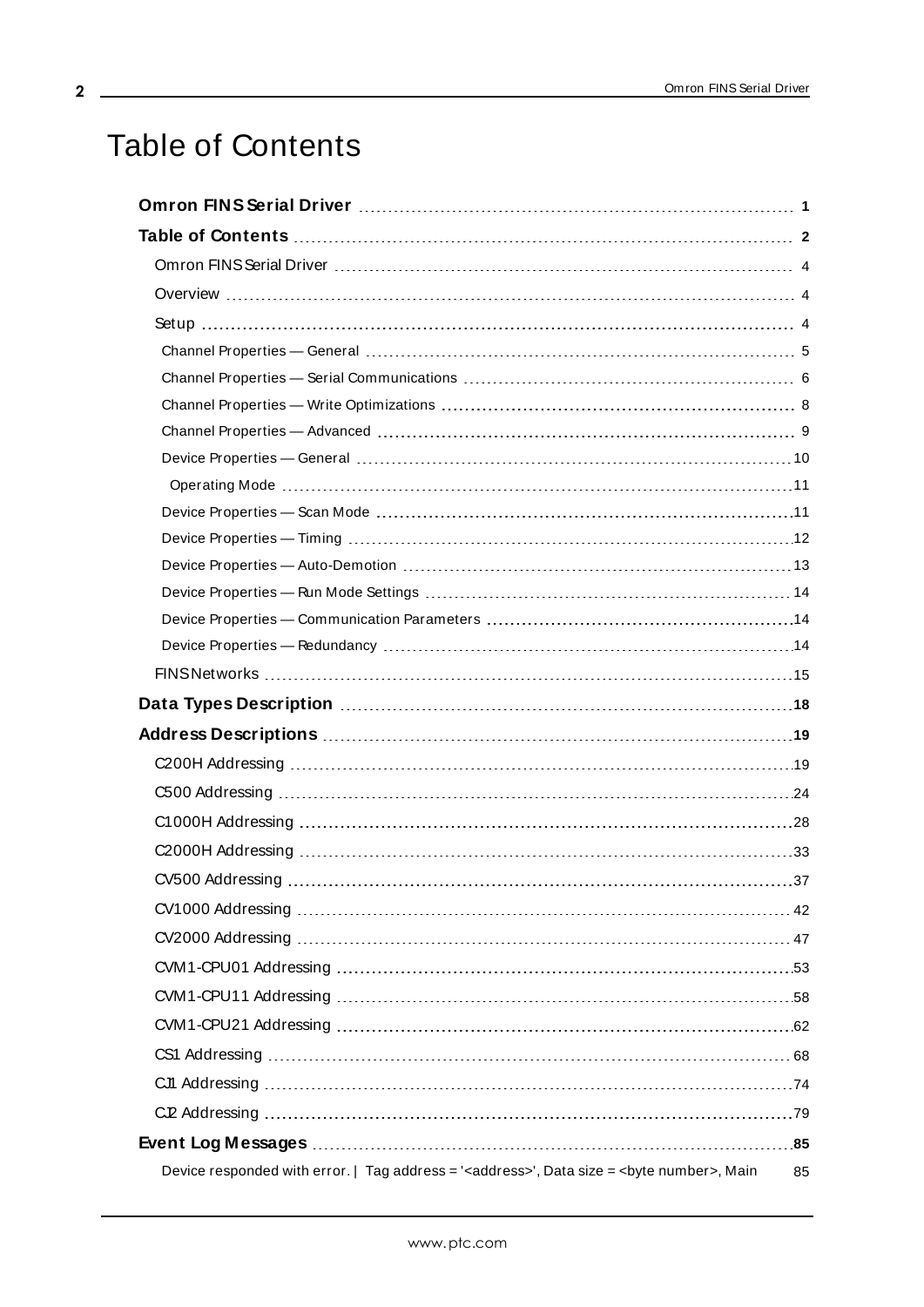| $error = con, Sub error = con.        $                                                                                                                                                                                                                                                         |  |
|-------------------------------------------------------------------------------------------------------------------------------------------------------------------------------------------------------------------------------------------------------------------------------------------------|--|
|                                                                                                                                                                                                                                                                                                 |  |
| Device responded with destination node error.   Main error = <code>, Sub error = <code>.  85</code></code>                                                                                                                                                                                      |  |
| Device responded with a communications error.   Main error = <code>, Sub error = <code>. 86</code></code>                                                                                                                                                                                       |  |
| Device cannot process command.   Tag address = ' <address>', Data size = <br/>&gt;byte number&gt;, Main<br/><math>error = <code>code&gt;</code>, Sub error = <code><code></code>. <code></code> <code></code> <code></code> <code></code> <code></code> <code>36</code></code></math></address> |  |
| Device responded with routing table error.   Main error = <code>, Sub error = <code>. 86</code></code>                                                                                                                                                                                          |  |
| Device responded with a command format error.   Tag address = ' <address>', Data size = <br/>syte</address>                                                                                                                                                                                     |  |
| Device responded with a command parameter error.   Tag address = ' <address>', Data size =</address>                                                                                                                                                                                            |  |
| Device responded with read not possible.   Tag address = ' <address>', Data size = <br/> <br/> <br/>&gt; rum-</address>                                                                                                                                                                         |  |
|                                                                                                                                                                                                                                                                                                 |  |
| Device cannot accept command.   Tag address = ' <address>', Data size = <br/> <br/> <br/> <br/> <br/>pww.manumber&gt;, Main</address>                                                                                                                                                           |  |
| Access right denied.   Tag address = ' <address>', Main error = <code>, Sub error = <code>. 88</code></code></address>                                                                                                                                                                          |  |
| Device responded with write not possible. $ $ Tag address = ' <address>', Data size = <br/>&gt;byte num-</address>                                                                                                                                                                              |  |
|                                                                                                                                                                                                                                                                                                 |  |
| Unable to write to tag. The device is in Run Mode.   Tag address = ' <address>'.  89</address>                                                                                                                                                                                                  |  |
|                                                                                                                                                                                                                                                                                                 |  |
|                                                                                                                                                                                                                                                                                                 |  |
| Failed to set device back to run mode following write to tag.   Tag address = ' <address>'.  89</address>                                                                                                                                                                                       |  |
|                                                                                                                                                                                                                                                                                                 |  |
|                                                                                                                                                                                                                                                                                                 |  |
|                                                                                                                                                                                                                                                                                                 |  |
|                                                                                                                                                                                                                                                                                                 |  |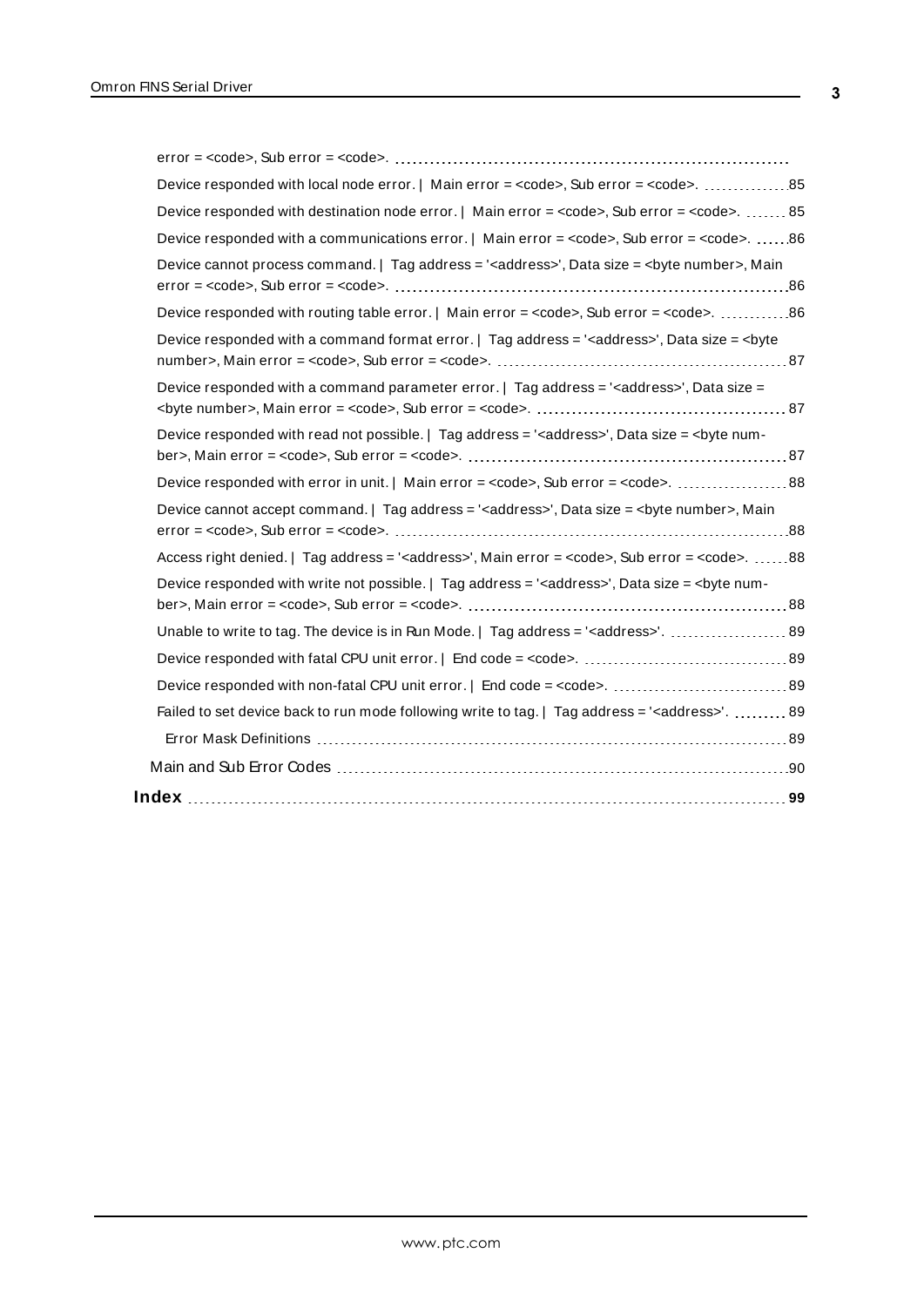## <span id="page-3-0"></span>**Omron FINS Serial Driver**

Help version 1.056

#### **CONTENTS**

**[Overview](#page-3-1)**

What is the Omron FINS Serial Driver?

**[Setup](#page-3-2)** How do I configure a device for use with this driver?

**Data Types [Description](#page-17-0)** What data types does this driver support?

## **Address [Descriptions](#page-18-0)**

How do I address a data location on a Omron FINS Serial device?

#### **Event Log [M essages](#page-84-1)**

What messages does the Omron FINS Serial Driver produce?

#### <span id="page-3-1"></span>**Overview**

The Omron FINS Serial Driver provides a reliable way to connect Omron FINS serial devices to OPC client applications; including HMI, SCADA, Historian, MES, ERP, and countless custom applications.

#### <span id="page-3-2"></span>**Setup**

This driver supports the FINSprotocol via theSysmac Way: Host Link Interface.

For a current list of models that support the Sysmac Way: Host Link Interface (reference: Omron's CX-Server Runtime - User Manual), refer to the manufacturer's website.

#### **Communication Protocol**

Omron FINS

#### **Supported Communication Parameters**

Baud Rate: 1200, 2400, 4800, 9600, 19200, 38400, 57600, 115200 bps Parity: Even, Odd, or None Data Bits: 7 or 8 Stop Bits: 1 or 2

## **Channel and Device Limits**

The maximum number of channels supported by this driver is 100. The maximum number of devices supported by this driver is 32 per channel.

#### **Ethernet Encapsulation**

This driver supports Ethernet Encapsulation, which allows the driver to communicate with serial devices attached to an Ethernet network using a terminal server. It may be set through **channel properties**.

## **Flow Control**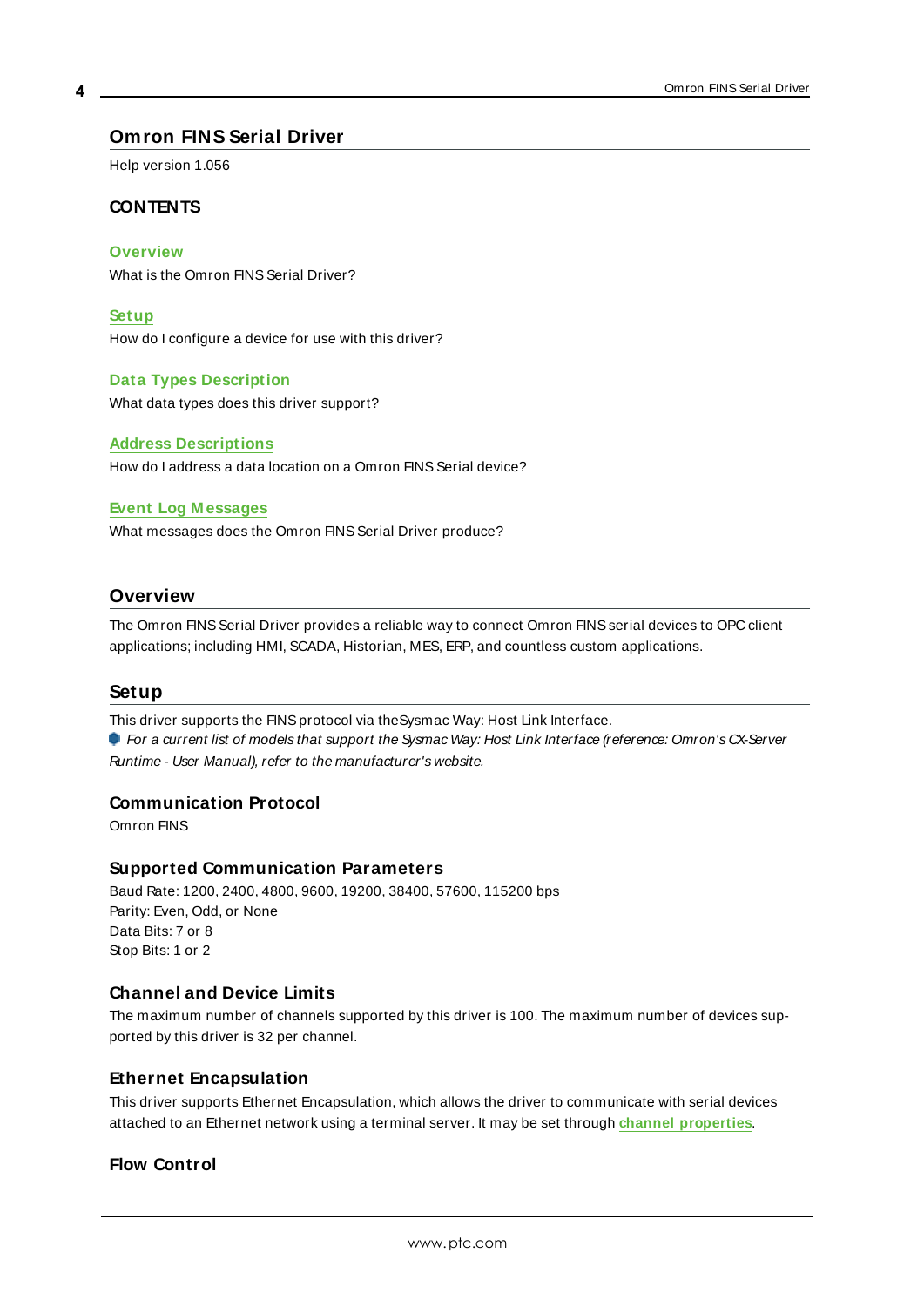When using an RS232 / RS485 converter, the type of flow control that is required depends on the needs of the converter. Some converters do not require any flow control whereas others require RTSflow. To determine the converter's flow requirements, refer to its documentation. An RS485 converter that provides automatic flow control is recommended.

#### **Notes:**

- When using the manufacturer's supplied communications cable, it is sometimes necessary to choose a flow control setting of RTSor RTS Always in channel properties.
- When running on platforms that do not enforce proper flow control, users may need to set the flow control in the server's communications settings.

#### <span id="page-4-0"></span>**Channel Properties — General**

This server supports the use of multiple simultaneous communications drivers. Each protocol or driver used in a server project is called a channel. A server project may consist of many channels with the same communications driver or with unique communications drivers. A channel acts as the basic building block of an OPC link. This group is used to specify general channel properties, such as the identification attributes and operating mode.

| <b>Property Groups</b>          | <b>Identification</b><br>$\blacksquare$ |                |
|---------------------------------|-----------------------------------------|----------------|
| General                         | Name                                    |                |
|                                 | Description                             |                |
| Write Optimizations<br>Advanced | Driver                                  |                |
|                                 | $\Box$ Diagnostics                      |                |
|                                 | <b>Diagnostics Capture</b>              | <b>Disable</b> |

#### **Identification**

**Name**: Specify the user-defined identity of this channel. In each server project, each channel name must be unique. Although names can be up to 256 characters, some client applications have a limited display window when browsing the OPC server's tag space. The channel name is part of the OPC browser information. The property is required for creating a channel.

For information on reserved characters, refer to "How To... Properly Name a Channel, Device, Tag, and Tag Group" in the server help.

**Description**: Specify user-defined information about this channel.

**Many of these properties, including Description, have an associated system tag.** 

**Driver**: Specify the protocol / driver for this channel. This property specifies the device driver that was selected during channel creation. It is a disabled setting in the channel properties. The property is required for creating a channel.

**Note**: With the server's online full-time operation, these properties can be changed at any time. This includes changing the channel name to prevent clients from registering data with the server. If a client has already acquired an item from the server before the channel name is changed, the items are unaffected. If, after the channel name has been changed, the client application releases the item and attempts to reacquire using the old channel name, the item is not accepted. Changes to the properties should not be made once a large client application has been developed. Utilize proper user role and privilege management to prevent operators from changing properties or accessing server features.

#### **Diagnostics**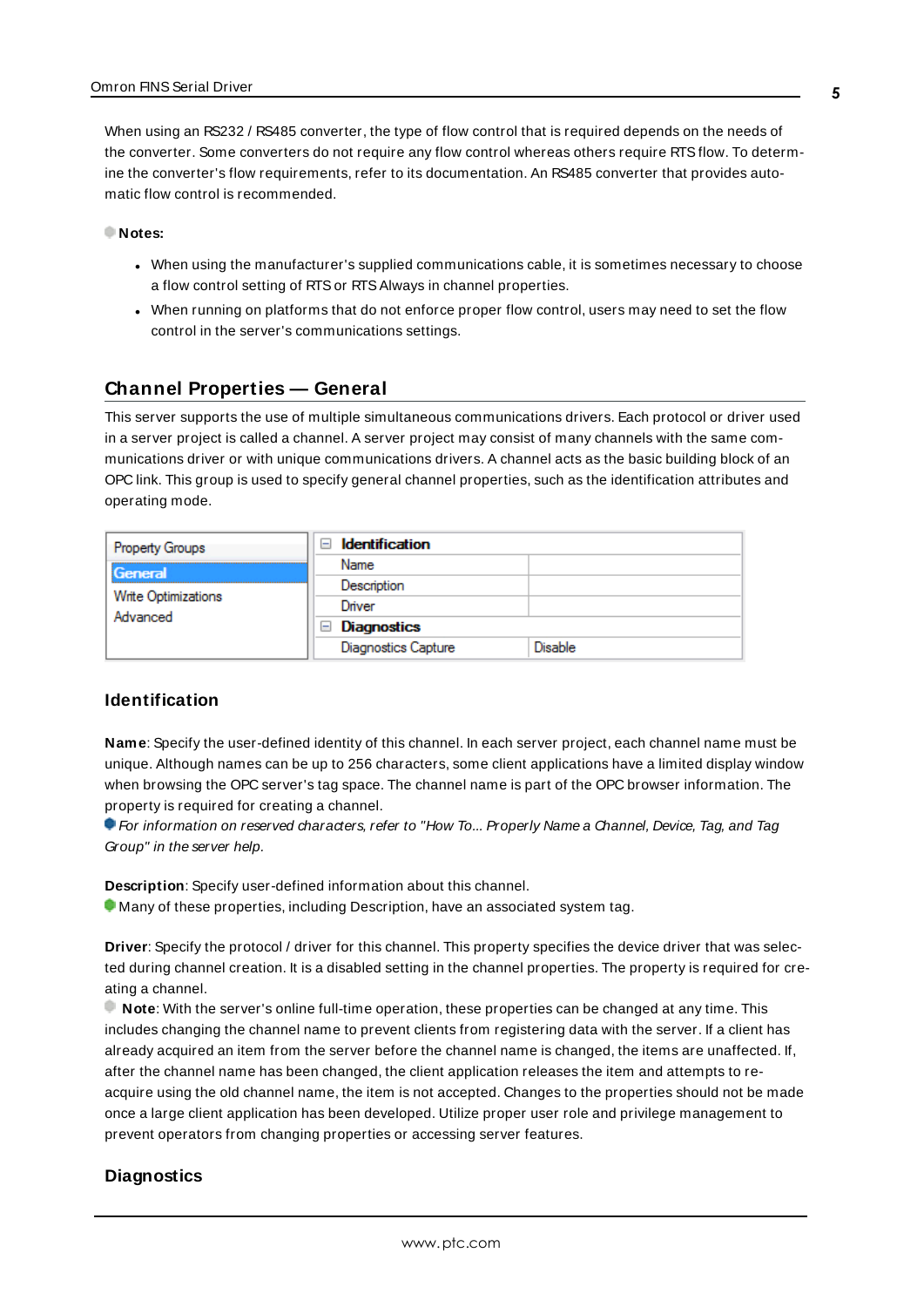**Diagnostics Capture**: When enabled, this option makes the channel's diagnostic information available to OPC applications allows the usage of statistics tags that provide feedback to client applications regarding the operation of the channel. Because the server's diagnostic features require a minimal amount of overhead processing, it is recommended that they be utilized when needed and disabled when not. The default is disabled.

**Note:** This property is not available if the driver does not support diagnostics.

<span id="page-5-0"></span>For more information, refer to "Communication Diagnostics" and "Statistics Tags" in the server help.

## **Channel Properties — Serial Communications**

Serial communication properties are available to serial drivers and vary depending on the driver, connection type, and options selected. Below is a superset of the possible properties.

Click to jump to one of the sections: **[Connection](#page-5-1) Type**, **Serial Port [Settings](#page-5-2)** or **[Ethernet](#page-6-0) Settings**, and **[Operational](#page-6-1) Behavior**.

**Note**: With the server's online full-time operation, these properties can be changed at any time. Utilize proper user role and privilege management to prevent operators from changing properties or accessing server features.

| Property Groups              | $\Box$ Connection Type             |                   |  |
|------------------------------|------------------------------------|-------------------|--|
| General                      | Physical Medium                    | <b>COM Port</b>   |  |
| <b>Serial Communications</b> | <b>Serial Port Settings</b><br>$=$ |                   |  |
| Write Optimizations          | COM ID                             | 39                |  |
| Advanced                     | <b>Baud Rate</b>                   | 19200             |  |
|                              | Data Bits                          | 8                 |  |
|                              | Parity                             | None              |  |
|                              | Stop Bits                          |                   |  |
|                              | <b>Flow Control</b>                | <b>RTS Always</b> |  |
|                              | □ Operational Behavior             |                   |  |
|                              | <b>Report Communication Errors</b> | Enable            |  |
|                              | Close Idle Connection              | Enable            |  |
|                              | Idle Time to Close (s)             | 15                |  |

## <span id="page-5-1"></span>**Connection Type**

**Physical Medium**: Choose the type of hardware device for data communications. Options include COM Port, None, Modem, and Ethernet Encapsulation. The default is COM Port.

- <sup>l</sup> **None**: Select None to indicate there is no physical connection, which displays the **[Operation](#page-7-1) with no [Communications](#page-7-1)** section.
- <sup>l</sup> **COM Port**: Select Com Port to display and configure the **Serial Port [Settings](#page-5-2)** section.
- **Modem**: Select Modem if phone lines are used for communications, which are configured in the **Modem [Settings](#page-7-2)** section.
- **Ethernet Encap.**: Select if Ethernet Encapsulation is used for communications, which displays the **[Ethernet](#page-6-0) Settings** section.
- Shared: Verify the connection is correctly identified as sharing the current configuration with another channel. This is a read-only property.

## <span id="page-5-2"></span>**Serial Port Settings**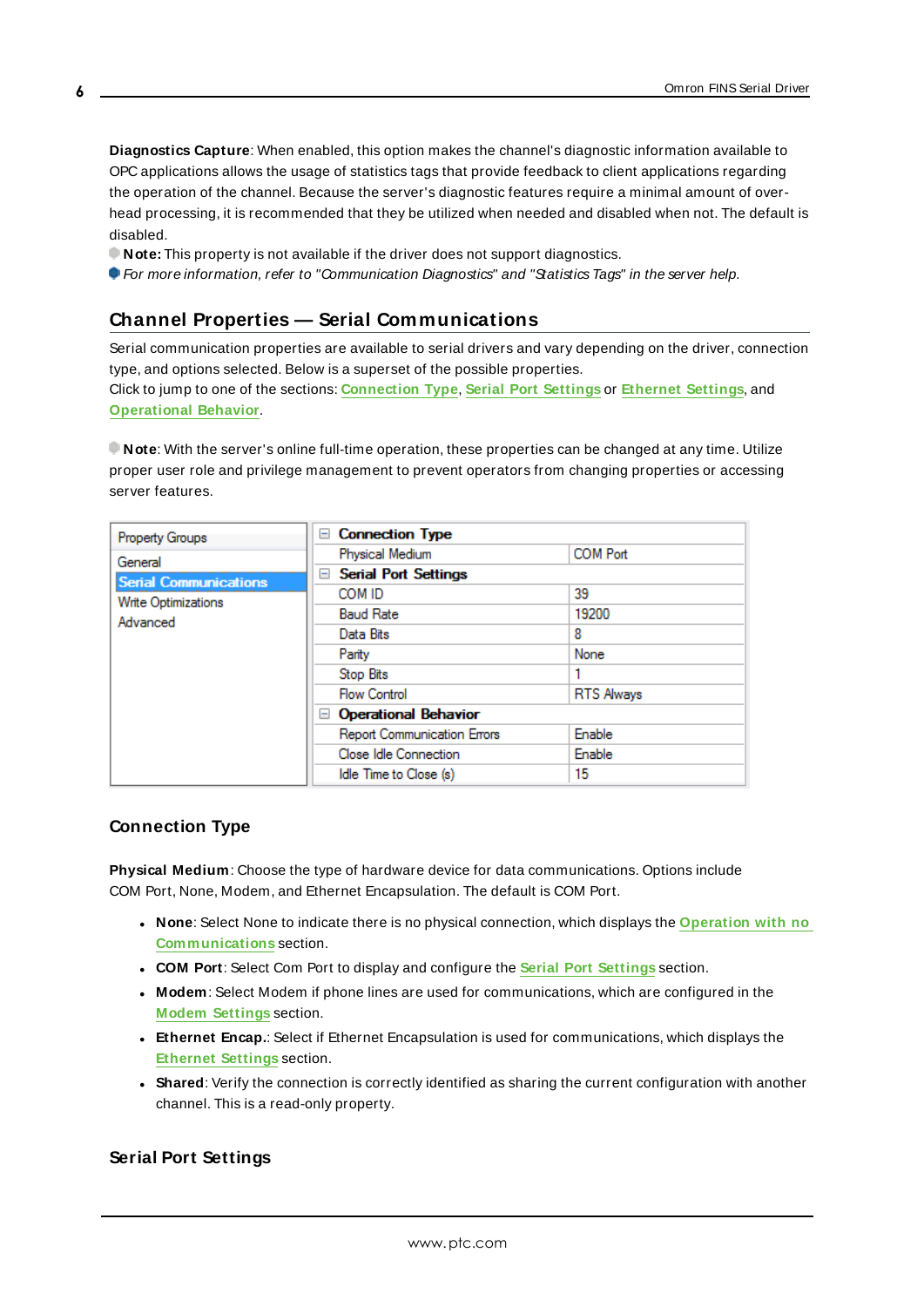**COM ID**: Specify the Communications ID to be used when communicating with devices assigned to the channel. The valid range is 1 to 9991 to 16. The default is 1.

**Baud Rate**: Specify the baud rate to be used to configure the selected communications port.

**Data Bits**: Specify the number of data bits per data word. Options include 5, 6, 7, or 8.

**Parity**: Specify the type of parity for the data. Options include Odd, Even, or None.

**Stop Bits**: Specify the number of stop bits per data word. Options include 1 or 2.

**Flow Control**: Select how the RTSand DTRcontrol lines are utilized. Flow control is required to communicate with some serial devices. Options are:

- **None**: This option does not toggle or assert control lines.
- **DTR:** This option asserts the DTR line when the communications port is opened and remains on.
- RTS: This option specifies that the RTS line is high if bytes are available for transmission. After all buffered bytes have been sent, the RTSline is low. This is normally used with RS232/RS485 converter hardware.
- **RTS, DTR:** This option is a combination of DTR and RTS.
- <sup>l</sup> **RTS Always**: This option asserts the RTSline when the communication port is opened and remains on.
- <sup>l</sup> **RTS Manual**: This option asserts the RTSline based on the timing properties entered for RTSLine Control. It is only available when the driver supports manual RTSline control (or when the properties are shared and at least one of the channels belongs to a driver that provides this support). RTS Manual adds an **RTS Line Control** property with options as follows:
	- **Raise**: This property specifies the amount of time that the RTS line is raised prior to data transmission. The valid range is 0 to 9999 milliseconds. The default is 10 milliseconds.
	- **Drop**: This property specifies the amount of time that the RTS line remains high after data transmission. The valid range is 0 to 9999 milliseconds. The default is 10 milliseconds.
	- **Poll Delay**: This property specifies the amount of time that polling for communications is delayed. The valid range is 0 to 9999. The default is 10 milliseconds.

**Tip**: When using two-wire RS-485, "echoes" may occur on the communication lines. Since this communication does not support echo suppression, it is recommended that echoes be disabled or a RS-485 converter be used.

#### <span id="page-6-1"></span>**Operational Behavior**

- <sup>l</sup> **Report Communication Errors**: Enable or disable reporting of low-level communications errors. When enabled, low-level errors are posted to the Event Log as they occur. When disabled, these same errors are not posted even though normal request failures are. The default is Enable.
- <sup>l</sup> **Close Idle Connection**: Choose to close the connection when there are no longer any tags being referenced by a client on the channel. The default is Enable.
- <sup>l</sup> **Idle Time to Close**: Specify the amount of time that the server waits once all tags have been removed before closing the COM port. The default is 15 seconds.

#### <span id="page-6-0"></span>**Ethernet Settings**

**Note**: Not all serial drivers support Ethernet Encapsulation. If this group does not appear, the functionality is not supported.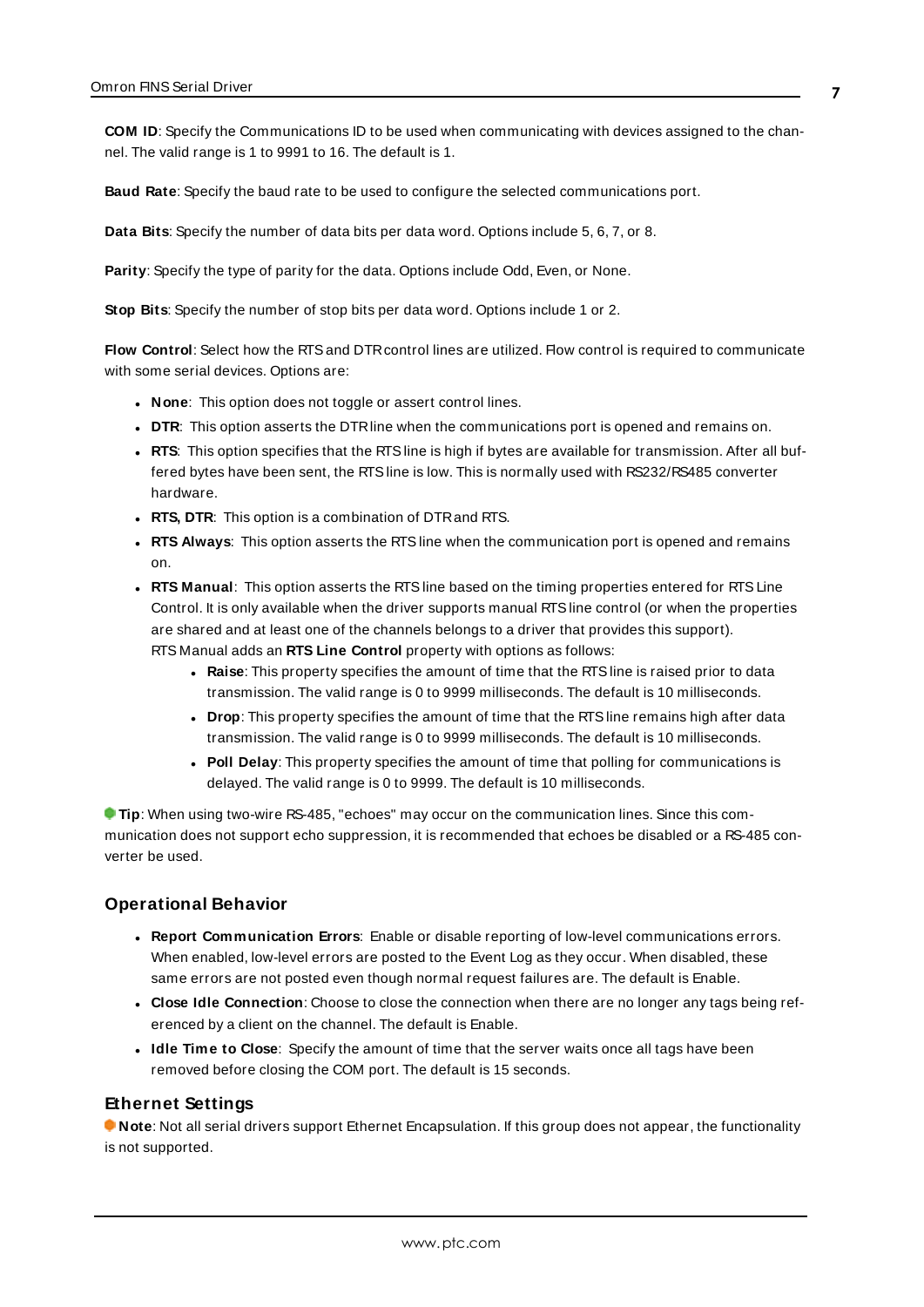Ethernet Encapsulation provides communication with serial devices connected to terminal servers on the Ethernet network. A terminal server is essentially a virtual serial port that converts TCP/IP messages on the Ethernet network to serial data. Once the message has been converted, users can connect standard devices that support serial communications to the terminal server. The terminal server's serial port must be properly configured to match the requirements of the serial device to which it is attached. For more information, refer to "Using Ethernet Encapsulation" in the server help.

- **Network Adapter**: Indicate a network adapter to bind for Ethernet devices in this channel. Choose a network adapter to bind to or allow the OSto select the default.
	- Specific drivers may display additional Ethernet Encapsulation properties. For more information, refer to **Channel Properties — Ethernet Encapsulation**.

#### <span id="page-7-2"></span>**Modem Settings**

- **Modem**: Specify the installed modem to be used for communications.
- **Connect Timeout**: Specify the amount of time to wait for connections to be established before failing a read or write. The default is 60 seconds.
- <sup>l</sup> **Modem Properties**: Configure the modem hardware. When clicked, it opens vendor-specific modem properties.
- **Auto-Dial**: Enables the automatic dialing of entries in the Phonebook. The default is Disable. For more information, refer to "Modem Auto-Dial" in the server help.
- <sup>l</sup> **Report Communication Errors**: Enable or disable reporting of low-level communications errors. When enabled, low-level errors are posted to the Event Log as they occur. When disabled, these same errors are not posted even though normal request failures are. The default is Enable.
- **Close Idle Connection**: Choose to close the modem connection when there are no longer any tags being referenced by a client on the channel. The default is Enable.
- **.** Idle Time to Close: Specify the amount of time that the server waits once all tags have been removed before closing the modem connection. The default is 15 seconds.

#### <span id="page-7-1"></span>**Operation with no Communications**

**Read Processing**: Select the action to be taken when an explicit device read is requested. Options include Ignore and Fail. Ignore does nothing; Fail provides the client with an update that indicates failure. The default setting is Ignore.

## <span id="page-7-0"></span>**Channel Properties — Write Optimizations**

The server must ensure that the data written from the client application gets to the device on time. Given this goal, the server provides optimization properties to meet specific needs or improve application responsiveness.

| <b>Property Groups</b>     | $\Box$ Write Optimizations |                                      |
|----------------------------|----------------------------|--------------------------------------|
| General                    | Optimization Method        | Write Only Latest Value for All Tags |
|                            | Duty Cycle                 |                                      |
| <b>Write Optimizations</b> |                            |                                      |

#### **Write Optimizations**

**Optimization Method**: Controls how write data is passed to the underlying communications driver. The options are: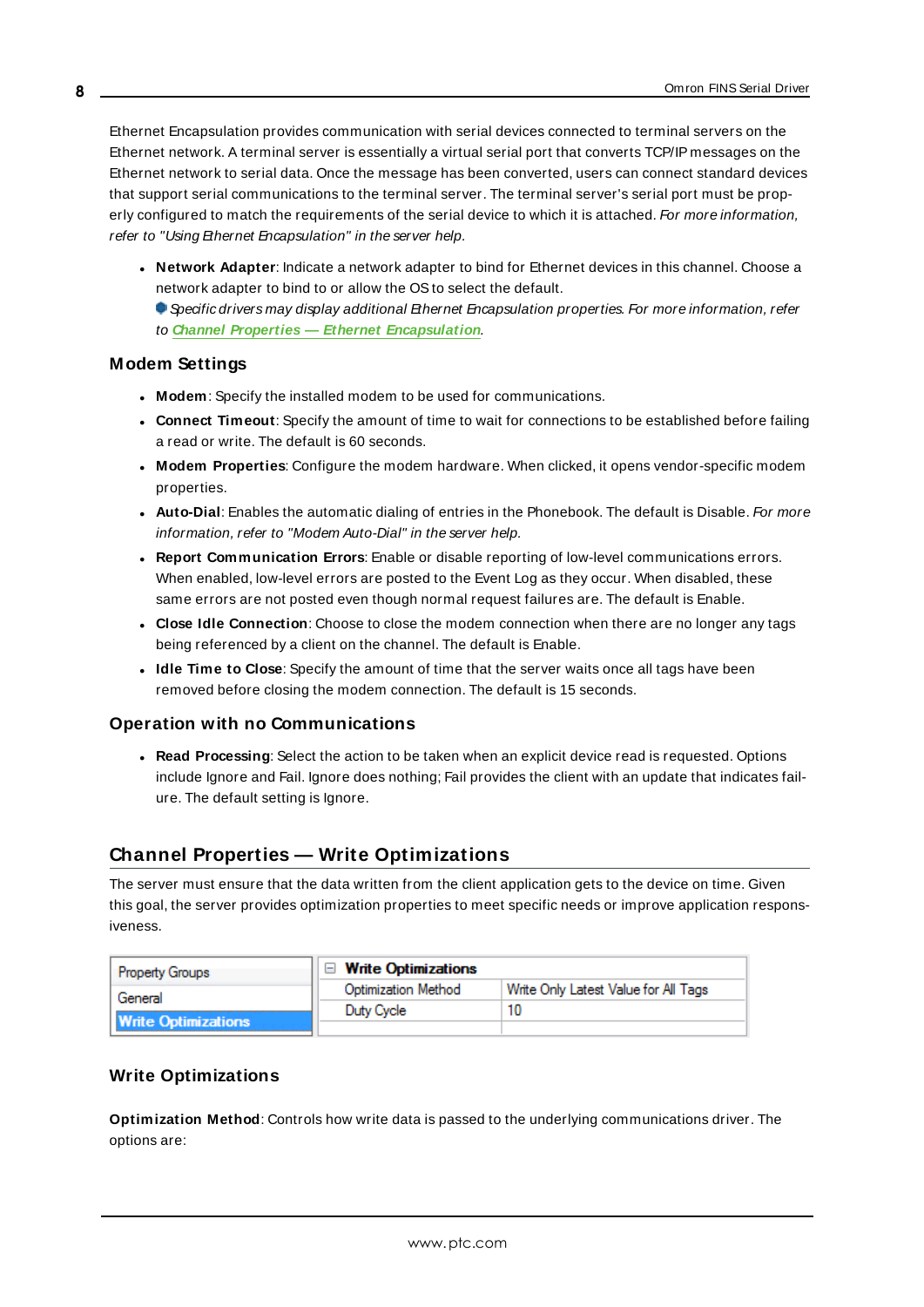- <sup>l</sup> **Write All Values for All Tags**: This option forces the server to attempt to write every value to the controller. In this mode, the server continues to gather write requests and add them to the server's internal write queue. The server processes the write queue and attempts to empty it by writing data to the device as quickly as possible. This mode ensures that everything written from the client applications is sent to the target device. This mode should be selected if the write operation order or the write item's content must uniquely be seen at the target device.
- <sup>l</sup> **Write Only Latest Value for Non-Boolean Tags**: Many consecutive writes to the same value can accumulate in the write queue due to the time required to actually send the data to the device. If the server updates a write value that has already been placed in the write queue, far fewer writes are needed to reach the same final output value. In this way, no extra writes accumulate in the server's queue. When the user stops moving the slide switch, the value in the device is at the correct value at virtually the same time. As the mode states, any value that is not a Boolean value is updated in the server's internal write queue and sent to the device at the next possible opportunity. This can greatly improve the application performance.

**Note**: This option does not attempt to optimize writes to Boolean values. It allows users to optimize the operation of HMI data without causing problems with Boolean operations, such as a momentary push button.

<sup>l</sup> **Write Only Latest Value for All Tags**: This option takes the theory behind the second optimization mode and applies it to all tags. It is especially useful if the application only needs to send the latest value to the device. This mode optimizes all writes by updating the tags currently in the write queue before they are sent. This is the default mode.

**Duty Cycle**: is used to control the ratio of write to read operations. The ratio is always based on one read for every one to ten writes. The duty cycle is set to ten by default, meaning that ten writes occur for each read operation. Although the application is performing a large number of continuous writes, it must be ensured that read data is still given time to process. A setting of one results in one read operation for every write operation. If there are no write operations to perform, reads are processed continuously. This allows optimization for applications with continuous writes versus a more balanced back and forth data flow. **Note**: It is recommended that the application be characterized for compatibility with the write optimization enhancements before being used in a production environment.

## <span id="page-8-0"></span>**Channel Properties — Advanced**

This group is used to specify advanced channel properties. Not all drivers support all properties; so the Advanced group does not appear for those devices.

| <b>Property Groups</b>     | $\Box$ Non-Normalized Float Handling |                   |
|----------------------------|--------------------------------------|-------------------|
| General                    | <b>Floating-Point Values</b>         | Replace with Zero |
| <b>Write Optimizations</b> | <b>Inter-Device Delay</b>            |                   |
| Advanced                   | Inter-Device Delay (ms)              |                   |
|                            |                                      |                   |

**Non-Normalized Float Handling**: A non-normalized value is defined as Infinity, Not-a-Number (NaN), or as a Denormalized Number. The default is Replace with Zero. Drivers that have native float handling may default to Unmodified. Non-normalized float handling allows users to specify how a driver handles non-normalized IEEE-754 floating point data. Descriptions of the options are as follows:

- <sup>l</sup> **Replace with Zero**: This option allows a driver to replace non-normalized IEEE-754 floating point values with zero before being transferred to clients.
- <sup>l</sup> **Unmodified**: This option allows a driver to transfer IEEE-754 denormalized, normalized, non-number, and infinity values to clients without any conversion or changes.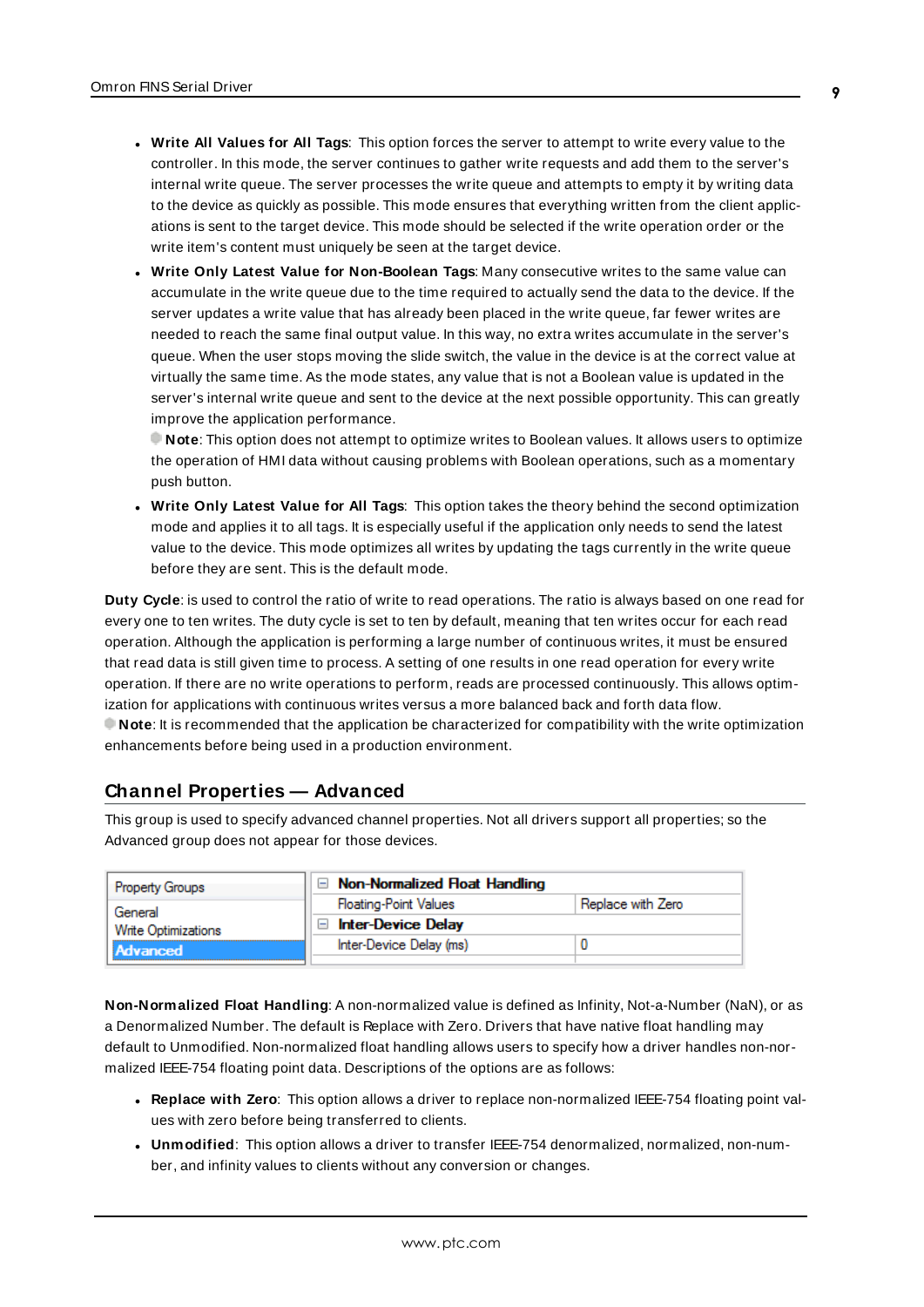**Note:** This property is not available if the driver does not support floating-point values or if it only supports the option that is displayed. According to the channel's float normalization setting, only real-time driver tags (such as values and arrays) are subject to float normalization. For example, EFM data is not affected by this setting.

For more information on the floating-point values, refer to "How To ... Work with Non-Normalized Floating-Point Values" in the server help.

**Inter-Device Delay**: Specify the amount of time the communications channel waits to send new requests to the next device after data is received from the current device on the same channel. Zero (0) disables the delay.

<span id="page-9-0"></span>**Note:** This property is not available for all drivers, models, and dependent settings.

|  | Device Properties - General |
|--|-----------------------------|
|  |                             |

| Property Groups                               | <b>Identification</b><br>$\overline{\phantom{0}}$ |                   |
|-----------------------------------------------|---------------------------------------------------|-------------------|
| General                                       | Name                                              | Omron FINS Serial |
| Scan Mode                                     | Description                                       |                   |
| Timina                                        | Channel Assignment                                | Omron FINS Serial |
| Auto-Demotion                                 | Driver                                            | Omron FINS Serial |
| Run Mode Settings                             | Model                                             | C <sub>200</sub>  |
| <b>Communication Parameters</b><br>Redundancy | ID                                                | 0.0.0             |
|                                               | <b>Operating Mode</b><br>$\equiv$                 |                   |
|                                               | Data Collection                                   | Enable            |
|                                               | Simulated                                         | No                |

#### **Identification**

**Name**: User-defined identity of this device.

**Description**: User-defined information about this device.

**Channel Assignment**: User-defined name of the channel to which this device currently belongs.

**Driver**: Selected protocol driver for this device.

Model: The specific version of the device. For a list of models that support the FINS Communications Service, refer to the manufacturer's website.

**ID**: The ID specifies the three-layer network address that uniquely identifies the target device. The format of the ID is UU.AAA.NNN, where:

- **UU:** Unit Number of the Host Link Unit used for PC interface (0 to 31 decimal).
- **AAA:** FINS Destination Network Address (0 to 127 decimal).
- **NNN:** FINS Destination Node Number (0 to 254 decimal).

**For more information, refer to HNS [Networks](#page-14-0).** 

**See Also**: **[Operating](#page-10-0) Mode**.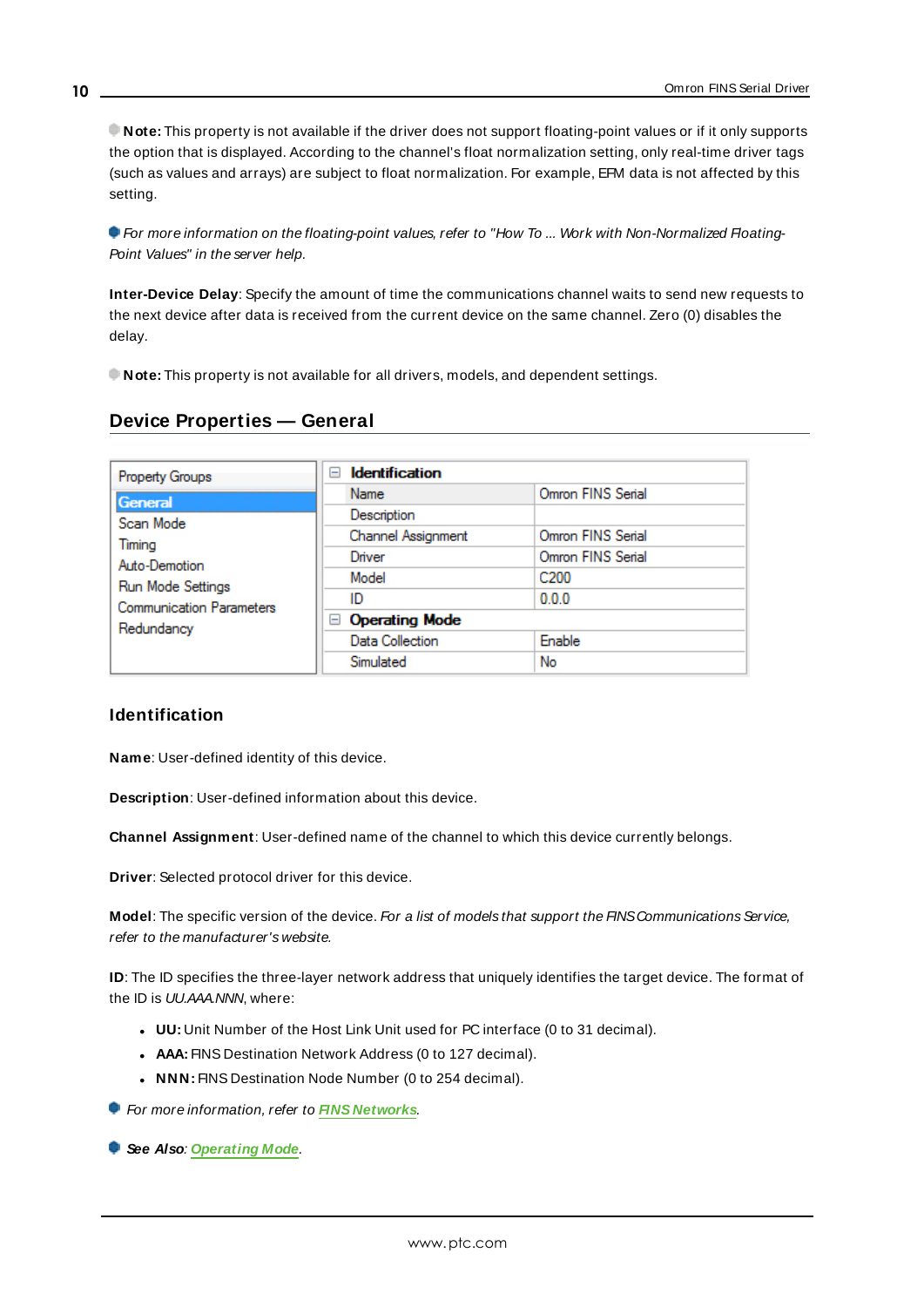## <span id="page-10-0"></span>**Operating Mode**

| <b>Property Groups</b> | Identification             |        |
|------------------------|----------------------------|--------|
| <b>General</b>         | <b>Operating Mode</b><br>Ξ |        |
| Scan Mode              | Data Collection            | Enable |
|                        | Simulated                  | No     |

**Data Collection**: This property controls the device's active state. Although device communications are enabled by default, this property can be used to disable a physical device. Communications are not attempted when a device is disabled. From a client standpoint, the data is marked as invalid and write operations are not accepted. This property can be changed at any time through this property or the device system tags.

**Simulated**: Place the device into or out of Simulation Mode. In this mode, the driver does not attempt to communicate with the physical device, but the server continues to return valid OPC data. Simulated stops physical communications with the device, but allows OPC data to be returned to the OPC client as valid data. While in Simulation Mode, the server treats all device data as reflective: whatever is written to the simulated device is read back and each OPC item is treated individually. The item's memory map is based on the group Update Rate. The data is not saved if the server removes the item (such as when the server is reinitialized). The default is No.

#### **Notes:**

- 1. This System tag (\_Simulated) is read only and cannot be written to for runtime protection. The System tag allows this property to be monitored from the client.
- 2. In Simulation mode, the item's memory map is based on client update rate(s) (Group Update Rate for OPC clients or Scan Rate for native and DDEinterfaces). This means that two clients that reference the same item with different update rates return different data.

 Simulation Mode is for test and simulation purposes only. It should never be used in a production environment.

## <span id="page-10-1"></span>**Device Properties — Scan Mode**

The Scan Mode specifies the subscribed-client requested scan rate for tags that require device communications. Synchronous and asynchronous device reads and writes are processed as soon as possible; unaffected by the Scan Mode properties.

| <b>Property Groups</b> | $\Box$ Scan Mode           |                                    |
|------------------------|----------------------------|------------------------------------|
| General                | Scan Mode                  | Respect Client-Specified Scan Rate |
| Scan Mode              | Initial Updates from Cache | <sup>1</sup> Disable               |
|                        |                            |                                    |

**Scan Mode**: Specify how tags in the device are scanned for updates sent to subscribing clients. Descriptions of the options are:

- <sup>l</sup> **Respect Client-Specified Scan Rate**: This mode uses the scan rate requested by the client.
- <sup>l</sup> **Request Data No Faster than Scan Rate**: This mode specifies the value set as the maximum scan rate. The valid range is 10 to 99999990 milliseconds. The default is 1000 milliseconds.

**Note**: When the server has an active client and items for the device and the scan rate value is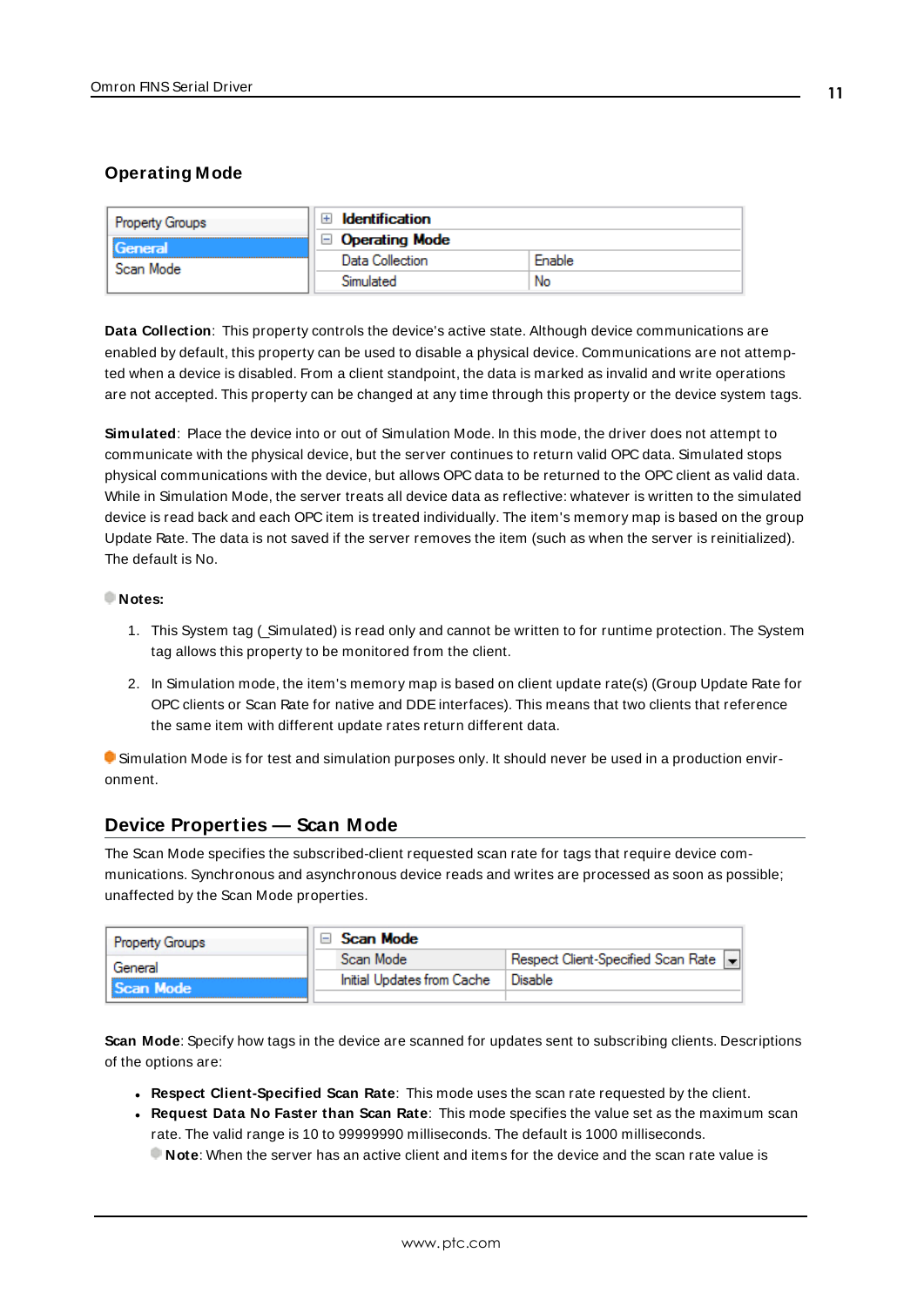increased, the changes take effect immediately. When the scan rate value is decreased, the changes do not take effect until all client applications have been disconnected.

- <sup>l</sup> **Request All Data at Scan Rate**: This mode forces tags to be scanned at the specified rate for subscribed clients. The valid range is 10 to 99999990 milliseconds. The default is 1000 milliseconds.
- <sup>l</sup> **Do Not Scan, Demand Poll Only**: This mode does not periodically poll tags that belong to the device nor perform a read to get an item's initial value once it becomes active. It is the OPC client's responsibility to poll for updates, either by writing to the \_DemandPoll tag or by issuing explicit device reads for individual items. For more information, refer to "Device Demand Poll" in server help.
- <sup>l</sup> **Respect Tag-Specified Scan Rate**: This mode forces static tags to be scanned at the rate specified in their static configuration tag properties. Dynamic tags are scanned at the client-specified scan rate.

**Initial Updates from Cache**: When enabled, this option allows the server to provide the first updates for newly activated tag references from stored (cached) data. Cache updates can only be provided when the new item reference shares the same address, scan rate, data type, client access, and scaling properties. A device read is used for the initial update for the first client reference only. The default is disabled; any time a client activates a tag reference the server attempts to read the initial value from the device.

## <span id="page-11-0"></span>**Device Properties — Timing**

The device Timing properties allow the driver's response to error conditions to be tailored to fit the application's needs. In many cases, the environment requires changes to these properties for optimum performance. Factors such as electrically generated noise, modem delays, and poor physical connections can influence how many errors or timeouts a communications driver encounters. Timing properties are specific to each configured device.

| <b>Property Groups</b> | $\Box$ Communication Timeouts |      |
|------------------------|-------------------------------|------|
| General                | Connect Timeout (s)           |      |
| Scan Mode              | Request Timeout (ms)          | 1000 |
| <b>Timing</b>          | Attempts Before Timeout       |      |
| Redundancy             | Timing<br>н                   |      |
|                        | Inter-Request Delay (ms)      |      |

## **Communications Timeouts**

**Connect Timeout**: This property (which is used primarily by Ethernet based drivers) controls the amount of time required to establish a socket connection to a remote device. The device's connection time often takes longer than normal communications requests to that same device. The valid range is 1 to 30 seconds. The default is typically 3 seconds, but can vary depending on the driver's specific nature. If this setting is not supported by the driver, it is disabled.

**Note:** Due to the nature of UDP connections, the connection timeout setting is not applicable when communicating via UDP.

**Request Timeout**: Specify an interval used by all drivers to determine how long the driver waits for a response from the target device to complete. The valid range is 50 to 9,999,999 milliseconds (167.6667 minutes). The default is usually 1000 milliseconds, but can vary depending on the driver. The default timeout for most serial drivers is based on a baud rate of 9600 baud or better. When using a driver at lower baud rates, increase the timeout to compensate for the increased time required to acquire data.

**Attempts Before Timeout**: Specify how many times the driver issues a communications request before considering the request to have failed and the device to be in error. The valid range is 1 to 10. The default is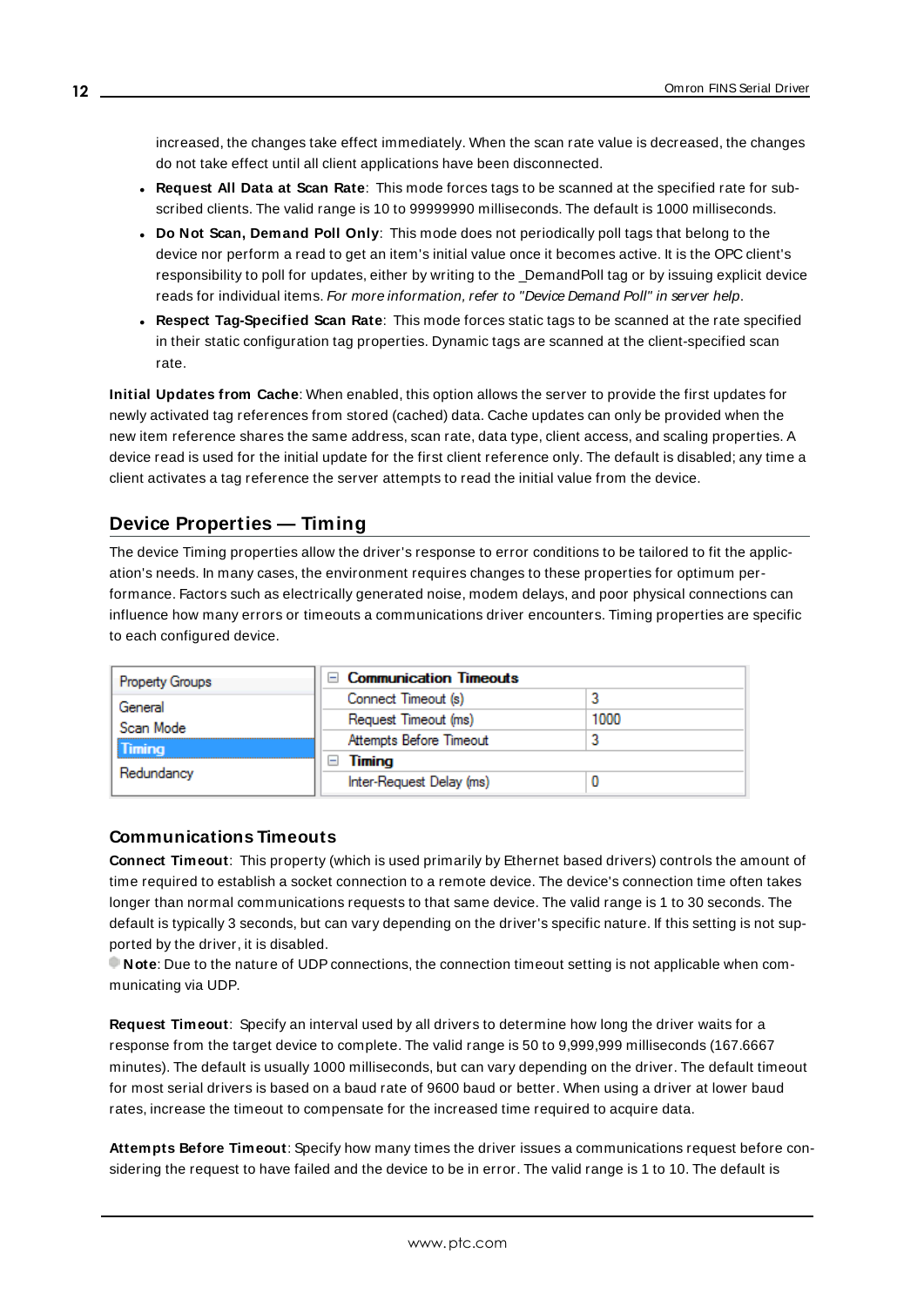typically 3, but can vary depending on the driver's specific nature. The number of attempts configured for an application depends largely on the communications environment. This property applies to both connection attempts and request attempts.

#### **Timing**

**Inter-Request Delay**: Specify how long the driver waits before sending the next request to the target device. It overrides the normal polling frequency of tags associated with the device, as well as one-time reads and writes. This delay can be useful when dealing with devices with slow turnaround times and in cases where network load is a concern. Configuring a delay for a device affects communications with all other devices on the channel. It is recommended that users separate any device that requires an interrequest delay to a separate channel if possible. Other communications properties (such as communication serialization) can extend this delay. The valid range is 0 to 300,000 milliseconds; however, some drivers may limit the maximum value due to a function of their particular design. The default is 0, which indicates no delay between requests with the target device.

<span id="page-12-0"></span>**Note**: Not all drivers support Inter-Request Delay. This setting does not appear if it is not available.

## **Device Properties — Auto-Demotion**

The Auto-Demotion properties can temporarily place a device off-scan in the event that a device is not responding. By placing a non-responsive device offline for a specific time period, the driver can continue to optimize its communications with other devices on the same channel. After the time period has been reached, the driver re-attempts to communicate with the non-responsive device. If the device is responsive, the device is placed on-scan; otherwise, it restarts its off-scan time period.

| <b>Property Groups</b> | <b>Auto-Demotion</b>                    |               |
|------------------------|-----------------------------------------|---------------|
| General                | Demote on Failure                       | <b>Enable</b> |
| Scan Mode              | Timeouts to Demote                      |               |
| Timina                 | Demotion Period (ms)                    | 10000         |
| <b>Auto-Demotion</b>   | Discard Requests when Demoted   Disable |               |
|                        |                                         |               |

**Demote on Failure**: When enabled, the device is automatically taken off-scan until it is responding again. **Tip:** Determine when a device is off-scan by monitoring its demoted state using the \_AutoDemoted system tag.

**Timeouts to Demote**: Specify how many successive cycles of request timeouts and retries occur before the device is placed off-scan. The valid range is 1 to 30 successive failures. The default is 3.

**Demotion Period**: Indicate how long the device should be placed off-scan when the timeouts value is reached. During this period, no read requests are sent to the device and all data associated with the read requests are set to bad quality. When this period expires, the driver places the device on-scan and allows for another attempt at communications. The valid range is 100 to 3600000 milliseconds. The default is 10000 milliseconds.

**Discard Requests when Demoted**: Select whether or not write requests should be attempted during the off-scan period. Disable to always send write requests regardless of the demotion period. Enable to discard writes; the server automatically fails any write request received from a client and does not post a message to the Event Log.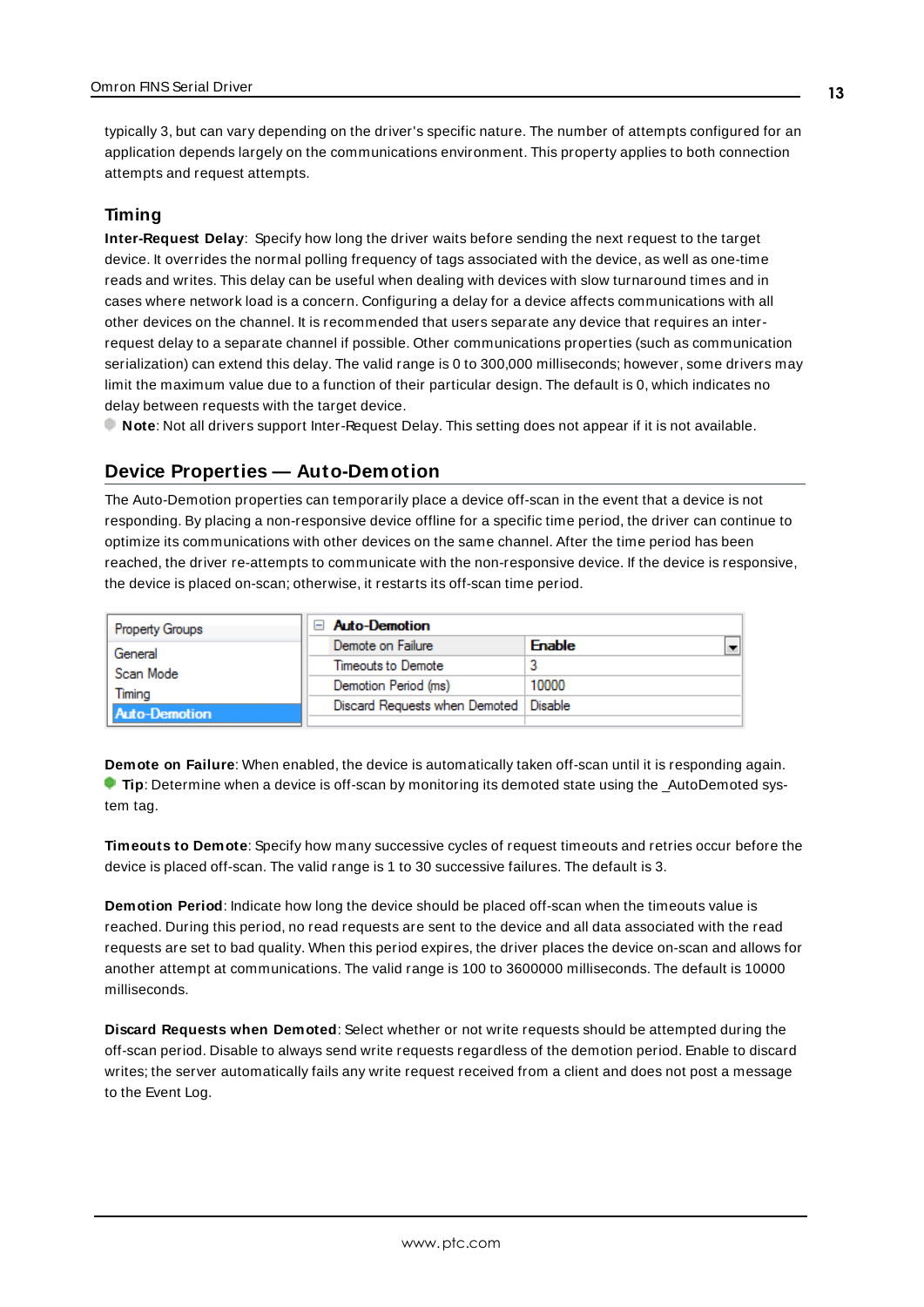## <span id="page-13-0"></span>**Device Properties — Run Mode Settings**

This group specifies the driver's behavior when the device makes writes to Timer Status and Counter Status while in Run Mode

| <b>Property Groups</b>          | $\Box$ Run Mode Settings |                                        |
|---------------------------------|--------------------------|----------------------------------------|
| <b>Run Mode Settings</b>        | CS and TS Writes         | Set PLC to Monitor Mode, Perform Write |
| <b>Communication Parameters</b> |                          |                                        |

**CS and TS Writes**: Select how the device performs writes in Run mode. The default setting is Fail Write, Log Message.

- <sup>l</sup> **Fail Write, Log Message**: posts a message to the Event Log when the Write command fails.
- <sup>l</sup> **Set PLC to Monitor Mode, Perform Write**: changes the PLC to Monitor Mode before performing the write.
- <sup>l</sup> **Set PLC to Monitor Mode, Write, Reset to Run**: changes the PLC to Monitor Mode before performing the write. Once complete, the PLC is reset to Run mode.

## <span id="page-13-1"></span>**Device Properties — Communication Parameters**

| <b>Property Groups</b>          | □ Communication Parameters |  |
|---------------------------------|----------------------------|--|
| <b>Communication Parameters</b> | Request Size (bytes)       |  |

**Request Size**: Specifies the number of bytes that may be requested from a device at one time. To refine the driver's performance, set the Request Size to one of the following settings: 32, 64, 128, 256, or 512 bytes. The default setting is 512 bytes.

**Note:** Because this driver uses an ASCII protocol, there are four bytes transmitted for each Word, Short, and BCD. Eight bytes are transmitted for each DWord, Long, LBCD, and Float.

## <span id="page-13-2"></span>**Device Properties — Redundancy**

| <b>Property Groups</b>     | Redundancy<br>$=$      |                                    |
|----------------------------|------------------------|------------------------------------|
| General                    | Secondary Path         | <b>Channel Device1</b><br>$\cdots$ |
| Scan Mode                  | <b>Operating Mode</b>  | Switch On Failure                  |
| Timing                     | Monitor Item           |                                    |
| Auto-Demotion              | Monitor Interval (s)   | 300                                |
| Tag Generation             | Return to Primary ASAP | Yes                                |
|                            |                        |                                    |
| <b>Tag Import Settings</b> |                        |                                    |
| Redundancy                 |                        |                                    |

Redundancy is available with the Media-Level Redundancy Plug-In.

Consult the website, a sales representative, or the **user [manual](https://www.kepware.com/getattachment/35461efd-b53a-4219-a109-a89fad20b230/media-level-redundancy-manual.pdf)** for more information.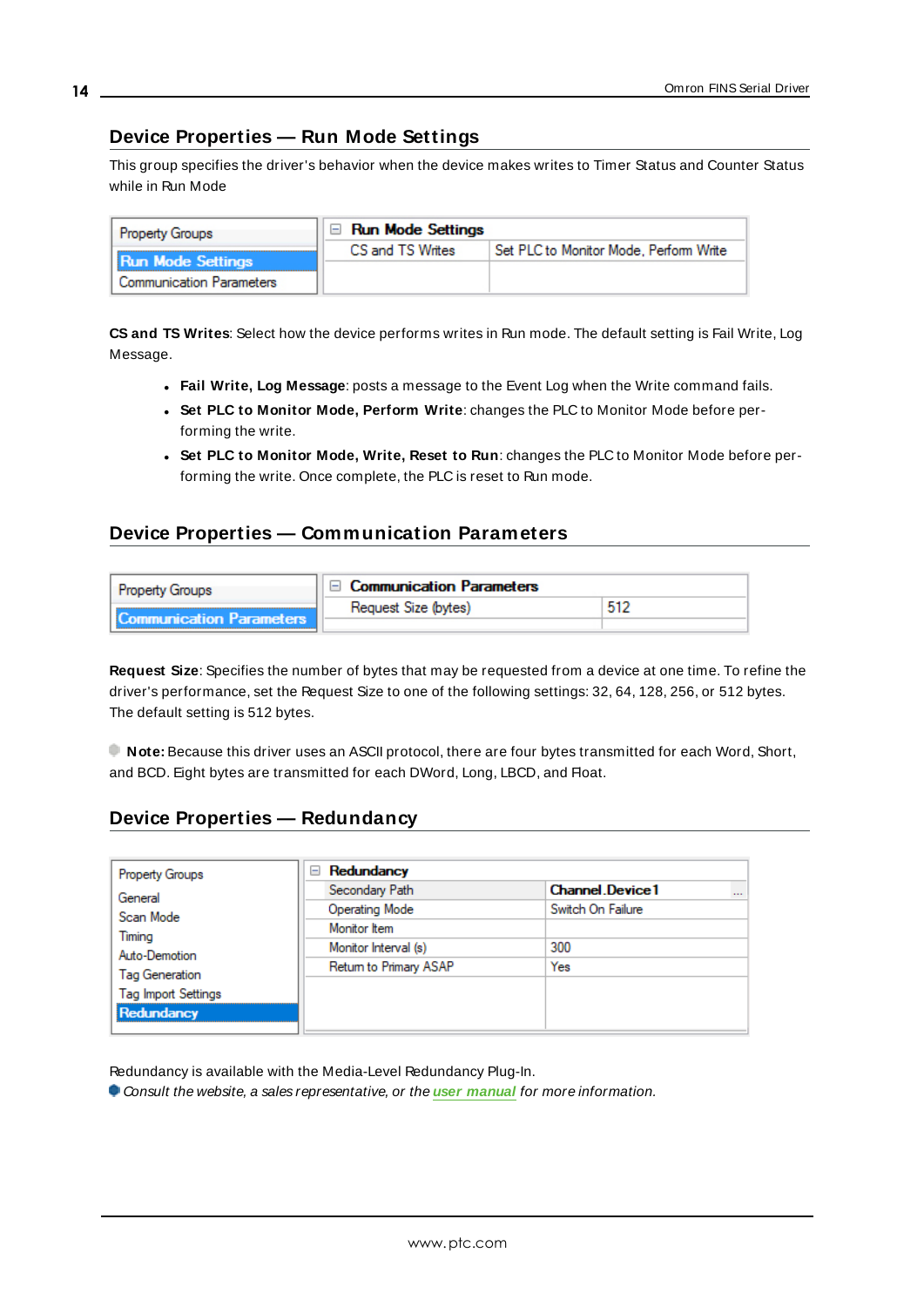## <span id="page-14-0"></span>**FINS Networks**

The FINScommunications service was developed by Omron to provide a consistent way for PLCs and computers on various networks to communicate. Compatible network types include Ethernet, Host Link, Controller Link, SYSMAC LINK, SYSMAC WAY, and Toolbus. FINSallows communications between nodes up to three network levels. Direct links between a PC and a PLC via Host link is not counted as a network layer.

The diagram below shows a FINS network comprised of interconnected SYSMAC LINK and Controller Link networks, and serves as an example for the following discussion. FINSallows communication between any pair of devices in the diagram. PLC 1 serves as the host computer's Host Link interface to network 1. PLC 2 serves as a gateway between the networks 1 and 2. The Host PC sends a data request command (shown in red) to PLC 4 via PLC 1 and 2. The response is shown in blue. In principle, PLC 4 or 5 could act as a gateway to a third network layer that could also be reached by the Host PC.



#### **FINS Messages**

FINS messages contain two parts: a header and a data portion. The header contains source and destination information, among other things. The data portion contains command codes and optional command parameters. The six source and destination parameters contained in the header are as follows:

- **. DNA: Destination Network Address.**
- **DA1: Destination Node Number.**
- **DA2: Destination Module Address.**
- **SNA: Source Network Address.**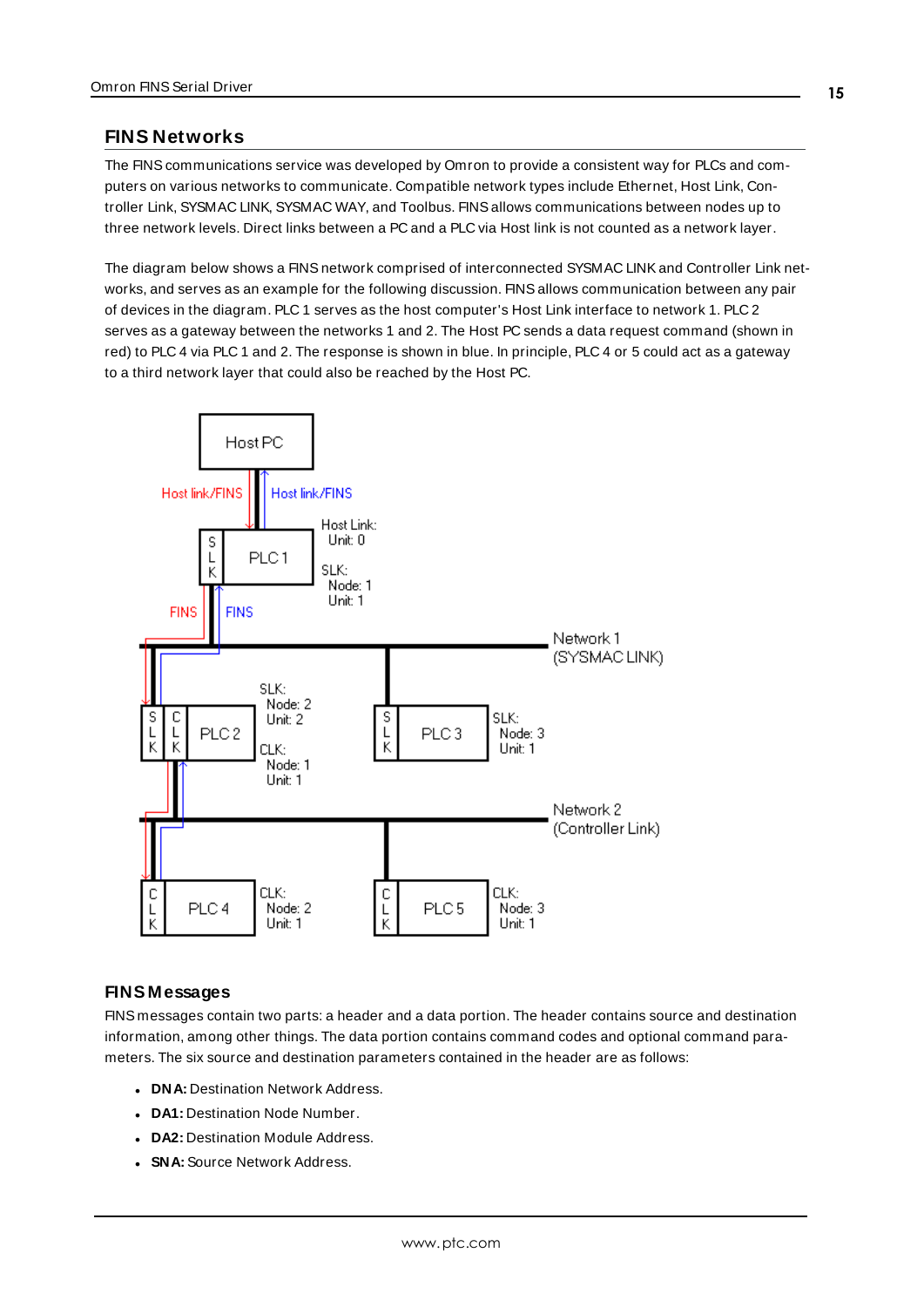- **SA1: Source Node Number.**
- **SA2:** Source Module Address.

This driver sets DA2 and SA2 to zero, meaning that communications is between the host computer and the destination node's CPU module. This driver also sets SNA and SA1 to zero to indicate that communication is through the Host Link port of the interface device. The interface device (PLC 1) resets SNA and SA1 as needed when forwarding messages to other PLCs.

#### **Host Link Communications**

This driver is able to communicate with any FINScompatible device with a Host Link port. That device can then process a given FINScommand if it is the destination node, or relay the message to another device if it is not. In the figure above, is desired to send a data request from the Host PC to PLC 4. The driver constructs a FINSdata request message with appropriate source and destination parameters set in the header, encapsulates that message in a Host Link wrapper, and sends it off to PLC 1. PLC 1 then examines the FINS message header and determines that node 2 on network 2 (PLC 4) is the intended destination. By referring to its routing tables, PLC 1 determines that the message must be sent to the gateway device PLC 2 to reach the destination node on network 2. Since PLC 2 is not on a Host Link network, the Host Link wrapper is removed. PLC 2 in turn sends the message to PLC 4, which sends its reply back to the Host PC via PLC 2 and 1. PLC 1 wraps the FINSresponse in a Host Link wrapper, which this driver can recognize and process.

For this example, the server must be configured as follows:

- 1. To start, create a channel that uses this driver. Then, create a device that represents the destination node (PLC 4).
- 2. Next, set the Device ID. The Host Link unit number of interface device is 0, the FINS destination network address (DNA) is 2, and the FINS destination node number (DA1) is 2. Therefore, the Device ID in this example is 0.2.2.

**Note:** As previously mentioned, SNA, SA1, SA2 and DA2 are automatically set to zero by the driver.

3. Similar device objects must be created for PLC 1, 2, 3, and 5.

#### **Routing Tables**

With multi-level networks, additional information must be programmed into the PLCs so they can send messages to other nodes in the system. This is accomplished using FINS routing tables. FINS routing tables come in two varieties: Local and Remote. Local routing tables associate a network number with one of the communication modules or Special Input/Output Units (SIOU) installed in the PLC's rack. Remote routing tables instruct how to reach one of the next network levels. The routing tables for this example would appear as follows:

#### **PLC 1 (Local)**

| Network Number | Unit |
|----------------|------|
|                |      |

Since PLC 1 is only connected to the SYSMAC LINKnetwork, it only has one entry in its local routing table.

## **PLC 1 (Remote)**

| Remote Network Number | <b>Relay Network</b> | <b>Relay Node</b> |
|-----------------------|----------------------|-------------------|
|                       |                      |                   |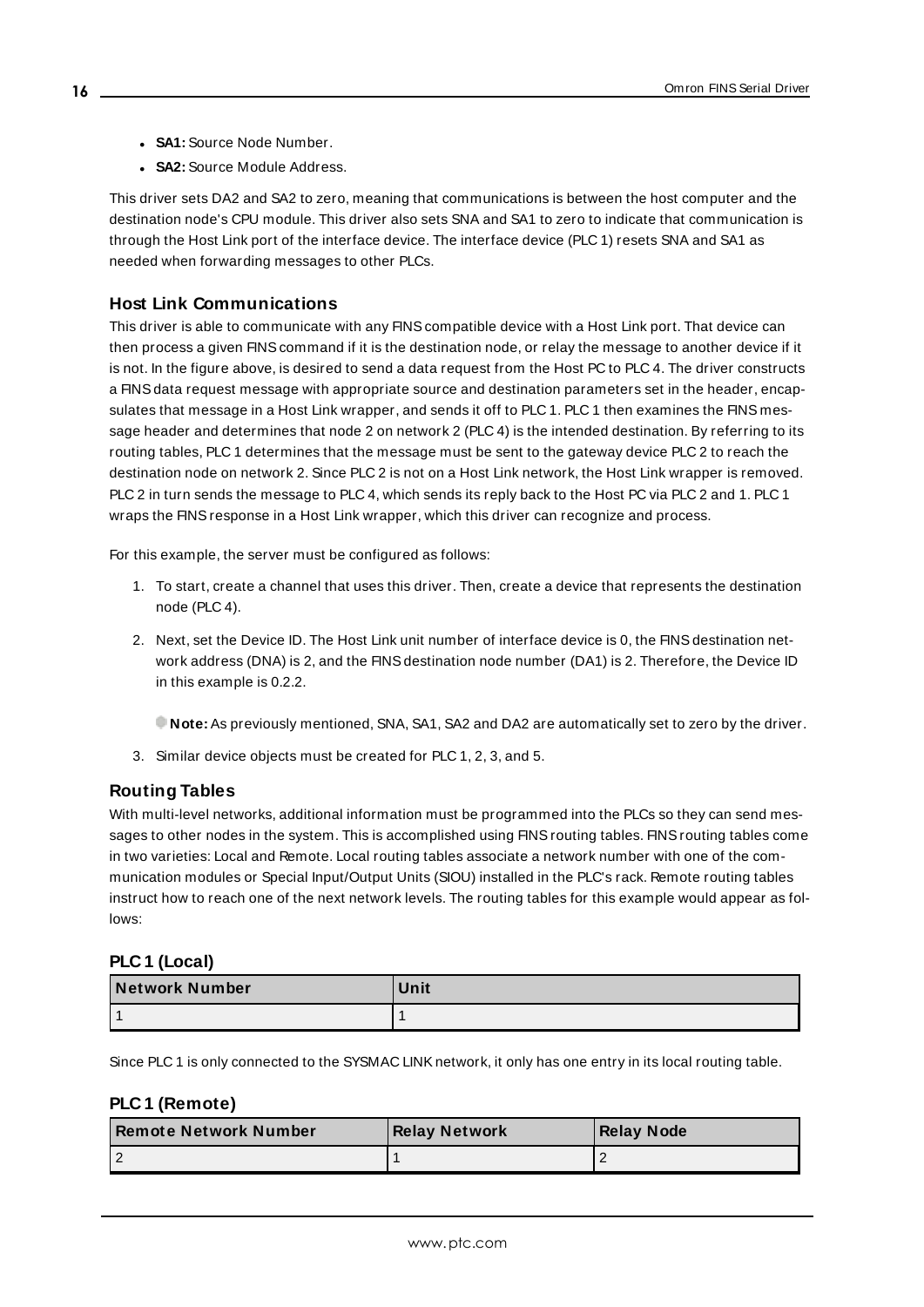Network 2 is a remote network for PLC 1. To send a message to a node on network 2, PLC 1 must send that message to a relay node (or gateway) on one of its local networks. This local network is called the relay network, and must be network 1 in this example. The SYSMAC LINK module in the gateway (PLC 2) is node number 2. Thus, the relay node for PLC 1 is 2.

#### **PLC 2 (Local)**

| <b>Network Number</b> | Unit |
|-----------------------|------|
|                       |      |
|                       |      |

There are two local networks for PLC 2. The SYSMACK LINK and Controller Link network numbers are assigned as 1 and 2 respectively. The SYSMAC LINKand Controller Link modules are assigned unit numbers 2 and 1 respectively. The network node number of each of these modules is configured by the user, and must be unique within its associated network. In this example, both of the communications modules in PLC 2 could be called node 10 because they are on different networks.

#### **PLC 3 (Local)**

| Network Number | Unit |
|----------------|------|
|                |      |

The local routing table for PLC 3 has only one entry, because the device is only connected to network 1.

#### **PLC 3 (Remote)**

| <b>I Remote Network Number</b> | <b>Relay Network</b> | Relay Node |
|--------------------------------|----------------------|------------|
|                                |                      |            |

Network 2 is a remote network for PLC 3. Like PLC 1, the relay network is 1, and the relay node is 2 (the SLK module of the gateway device PLC 2).

Routing tables for PLC 4 and 5 must appear like the following. In this example, they are the same because the Controller Link modules in both PLCs are unit number 1. These modules must be assigned node numbers that are unique in network 2.

#### **PLC 4 and 5 (Local)**

| <b>Network Number</b> | Unit |
|-----------------------|------|
|                       |      |

#### **PLC 4 and 5 (Remote)**

| <b>I Remote Network Number</b> | <b>Relay Network</b> | Relay Node |
|--------------------------------|----------------------|------------|
|                                |                      |            |

For more information, refer to the Omron documentation.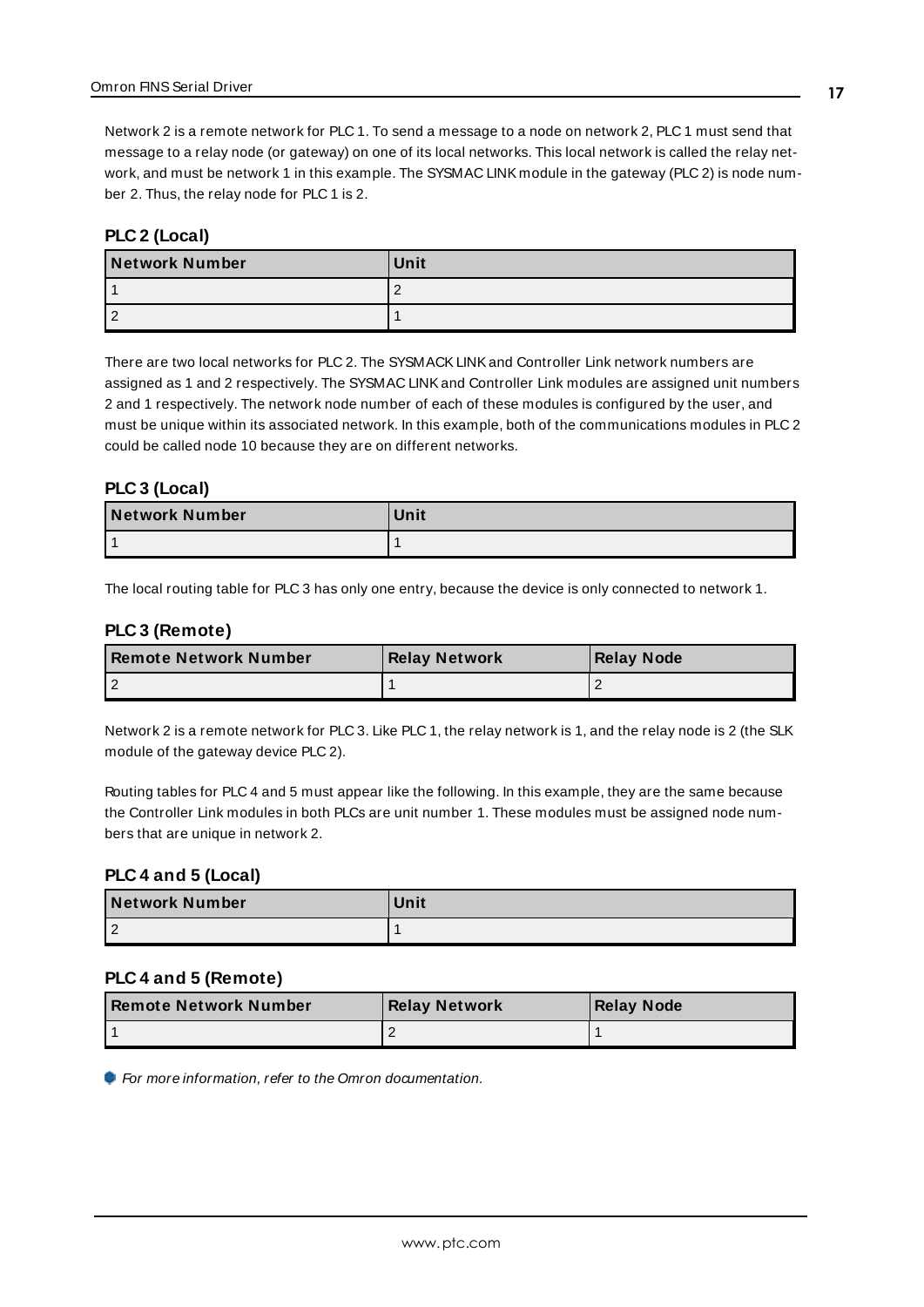## <span id="page-17-0"></span>**Data Types Description**

| Data Type    | <b>Description</b>                                                                      |
|--------------|-----------------------------------------------------------------------------------------|
| Boolean      | Single bit                                                                              |
| Short        | Signed 16-bit value                                                                     |
|              |                                                                                         |
|              | bit 0 is the low bit                                                                    |
|              | bit 14 is the high bit<br>bit 15 is the sign bit                                        |
|              |                                                                                         |
| Word         | Unsigned 16-bit value                                                                   |
|              | bit 0 is the low bit                                                                    |
|              | bit 15 is the high bit                                                                  |
| Long         | Signed 32-bit value                                                                     |
|              |                                                                                         |
|              | bit 0 is the low bit                                                                    |
|              | bit 30 is the high bit                                                                  |
|              | bit 31 is the sign bit                                                                  |
| <b>DWord</b> | Unsigned 32-bit value                                                                   |
|              | bit 0 is the low bit                                                                    |
|              | bit 31 is the high bit                                                                  |
| <b>Float</b> | 32-bit real                                                                             |
| <b>BCD</b>   | Two byte packed BCD                                                                     |
|              |                                                                                         |
|              | Value range is 0-9999. Behavior is undefined for values beyond this range.              |
| <b>LBCD</b>  | Four byte packed BCD                                                                    |
|              |                                                                                         |
|              | Value range is 0-99999999. Behavior is undefined for values beyond this range.          |
| String       | Null-terminated ASCII string.                                                           |
|              | Support includes string lengths up to 256 characters, and selection of HiLo byte order, |
|              |                                                                                         |
|              | LoHi byte order, Only High byte and Only Low byte.                                      |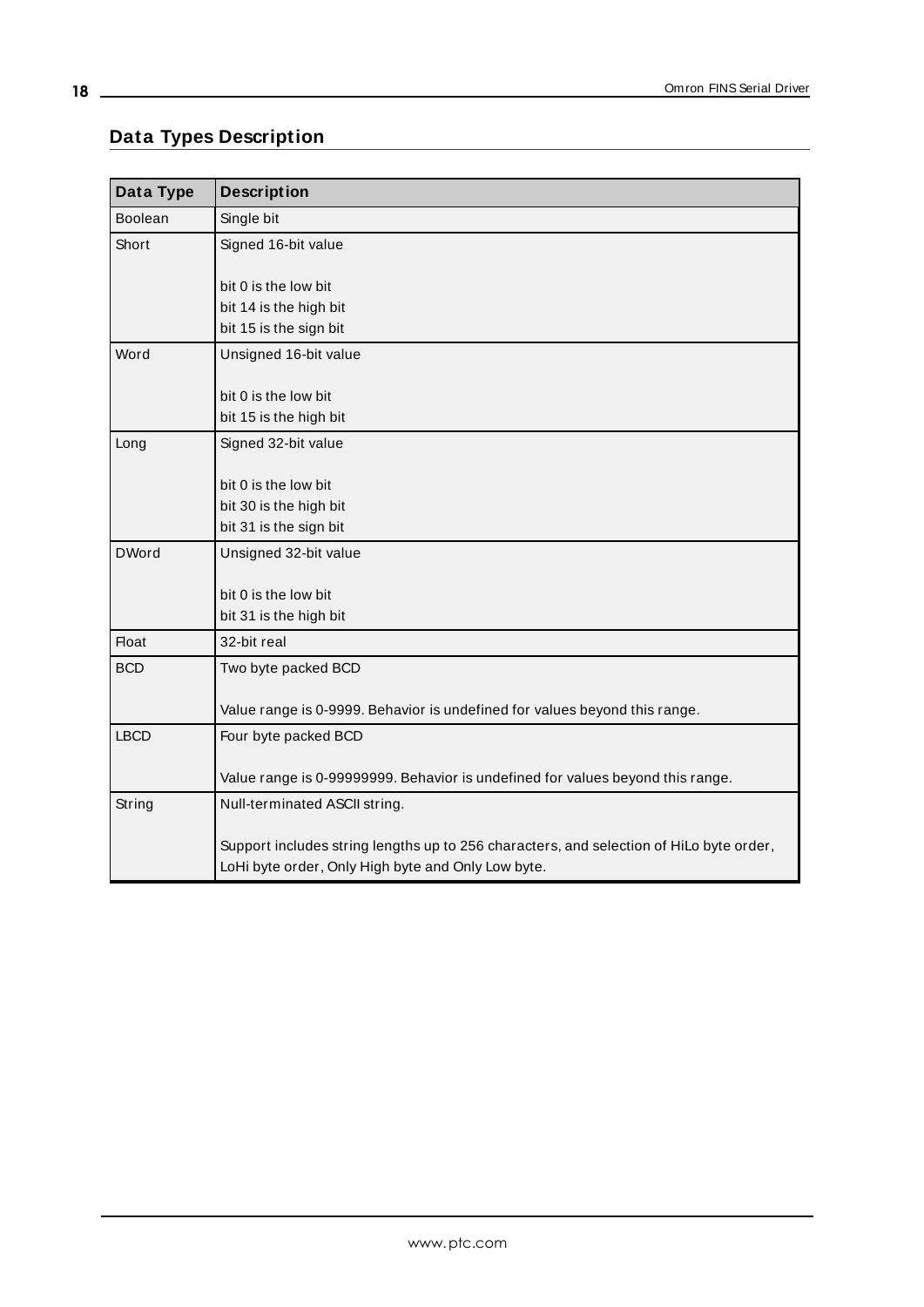#### <span id="page-18-0"></span>**Address Descriptions**

Address specifications vary depending on the model in use. Select a link from the following list to obtain specific address information for the model of interest.

**C200H [Addressing](#page-18-1) C500 [Addressing](#page-23-0) C1000H [Addressing](#page-27-0) C2000H [Addressing](#page-32-0) CV500 [Addressing](#page-36-0) CV1000 [Addressing](#page-41-0) CV2000 [Addressing](#page-46-0) [CVM 1-CPU01](#page-52-0) Addressing [CVM 1-CPU11](#page-57-0) Addressing [CVM 1-CPU21](#page-61-0) Addressing CS1 [Addressing](#page-67-0) CJ1 [Addressing](#page-73-0) CJ2 [Addressing](#page-78-0)**

## <span id="page-18-1"></span>**C200H Addressing**

The default data types for dynamically defined tags are shown in **bold** where appropriate.

For more information on notes and restrictions, refer to **BCD [Support](#page-22-0)**, **String [Support](#page-22-1)**, and **Array [Support](#page-23-1)**.

| <b>Device Type</b>                     | Range                          | Data Type        | <b>Access</b> |
|----------------------------------------|--------------------------------|------------------|---------------|
| <b>Auxiliary Relay</b>                 | AR00-AR27                      | Word, Short, BCD | Read/Write    |
|                                        | AR00-AR26                      | Long, DWord,     |               |
|                                        | ARxx.00-ARxx.15                | LBCD, Float      |               |
|                                        |                                | <b>Boolean</b>   |               |
| Auxiliary Relay as string              | AR00.056H-AR27.002H            | String           | Read/Write    |
| with HiLo byte order                   |                                |                  |               |
|                                        | I is string length, range 2 to |                  |               |
|                                        | 56 chars                       |                  |               |
| Auxiliary Relay as string              | AR00.056L-AR27.002L            | String           | Read/Write    |
| with LoHi byte order                   |                                |                  |               |
|                                        | I is string length, range 2 to |                  |               |
|                                        | 56 chars                       |                  |               |
| Auxiliary Relay as string              | AR00.028D-AR27.001D            | String           | Read/Write    |
| Using Only the High Order byte of each |                                |                  |               |
| word                                   | I is string length, range 1 to |                  |               |
|                                        | 28 chars                       |                  |               |
| Auxiliary Relay as string              | AR00.028E-AR27.001E            | String           | Read/Write    |
| Using Only the Low Order byte of each  |                                |                  |               |
| word                                   | I is string length, range 1 to |                  |               |
|                                        | 28 chars                       |                  |               |
| Data Memory                            | DM0000-DM6655                  | Word, Short, BCD | Read/Write    |
|                                        | DM0000-DM6654                  | Long, DWord,     |               |
|                                        | DMxxxx.00-DMxxxx.15            | LBCD, Float      |               |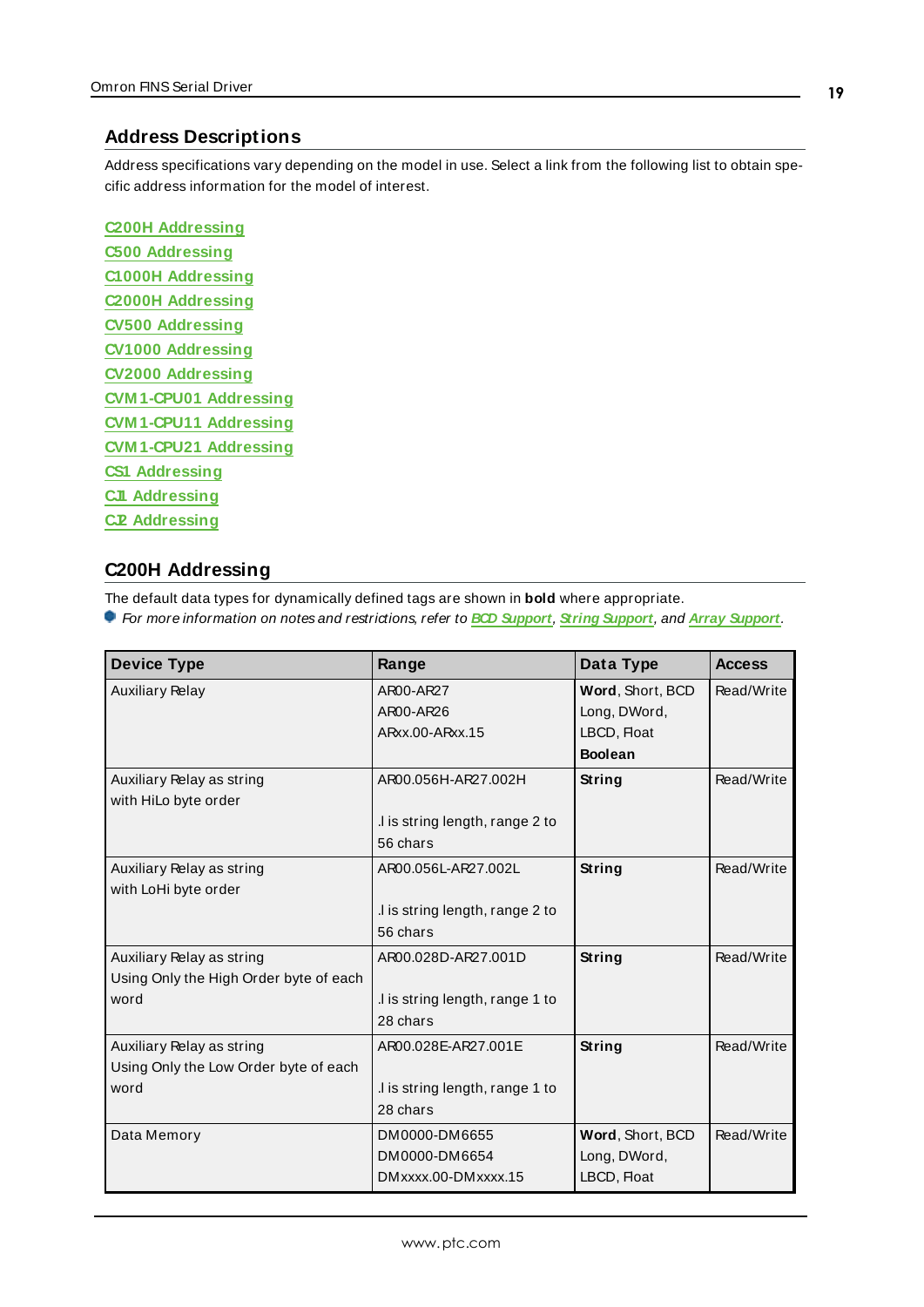| <b>Device Type</b>                                                      | Range                                                               | Data Type                                                         | <b>Access</b> |
|-------------------------------------------------------------------------|---------------------------------------------------------------------|-------------------------------------------------------------------|---------------|
|                                                                         |                                                                     | <b>Boolean</b>                                                    |               |
| Data Memory as string<br>with HiLo byte order                           | DM0000.256H-<br>DM6655.002H                                         | <b>String</b>                                                     | Read/Write    |
|                                                                         | .I is string length, range 2 to<br>256 chars                        |                                                                   |               |
| Data Memory as string<br>with LoHi byte order                           | DM0000.256L-DM6655.002L                                             | <b>String</b>                                                     | Read/Write    |
|                                                                         | .I is string length, range 2 to<br>256 chars                        |                                                                   |               |
| Data Memory as string<br>Using Only the High Order byte of each<br>word | DM0000.128D-<br>DM6655.001D                                         | <b>String</b>                                                     | Read/Write    |
|                                                                         | .I is string length, range 1 to<br>128 chars                        |                                                                   |               |
| Data Memory as string<br>Using Only the Low Order byte of each          | DM0000.128E-DM6655.001E                                             | String                                                            | Read/Write    |
| word                                                                    | .I is string length, range 1 to<br>128 chars                        |                                                                   |               |
| <b>Expansion Data Memory</b><br>(current bank)                          | EM0000-EM6143<br>EM0000-EM6142<br>EMxxxx.00-EMxxxx.15               | Word, Short, BCD<br>Long, DWord,<br>LBCD, Float<br><b>Boolean</b> | Read/Write    |
| <b>Expansion Data Memory</b>                                            | EM0000.256H-EM6143.002H                                             | <b>String</b>                                                     | Read/Write    |
| (current bank) as string with<br>HiLo byte order                        | .I is string length, range 2 to<br>256 chars                        |                                                                   |               |
| <b>Expansion Data Memory</b>                                            | EM0000.256L-EM6143.002L                                             | <b>String</b>                                                     | Read/Write    |
| (current bank) as string with<br>LoHi byte order                        | .I is string length, range 2 to<br>256 chars                        |                                                                   |               |
| <b>Expansion Data Memory</b><br>(current bank) as string                | EM0000.128D-EM6143.001D                                             | <b>String</b>                                                     | Read/Write    |
| Using Only the High Order byte of each<br>word                          | .I is string length, range 1 to<br>128 chars                        |                                                                   |               |
| <b>Expansion Data Memory</b><br>(current bank) as string                | EM0000.128E-EM6143.001E                                             | <b>String</b>                                                     | Read/Write    |
| Using Only the Low Order byte of each<br>word                           | I is string length, range 1 to<br>128 chars                         |                                                                   |               |
| <b>Expansion Data Memory</b>                                            | EM00:0000-EM07:6143<br>EM00:0000-EM07:6142<br>EMx:x.00-EMxx:xxxx.15 | Word, Short, BCD<br>Long, DWord,<br>LBCD, Float<br><b>Boolean</b> | Read/Write    |
| Expansion Data Memory as<br>string with HiLo byte order                 | EM00:0000.256H-<br>EM07:6143.002H                                   | <b>String</b>                                                     | Read/Write    |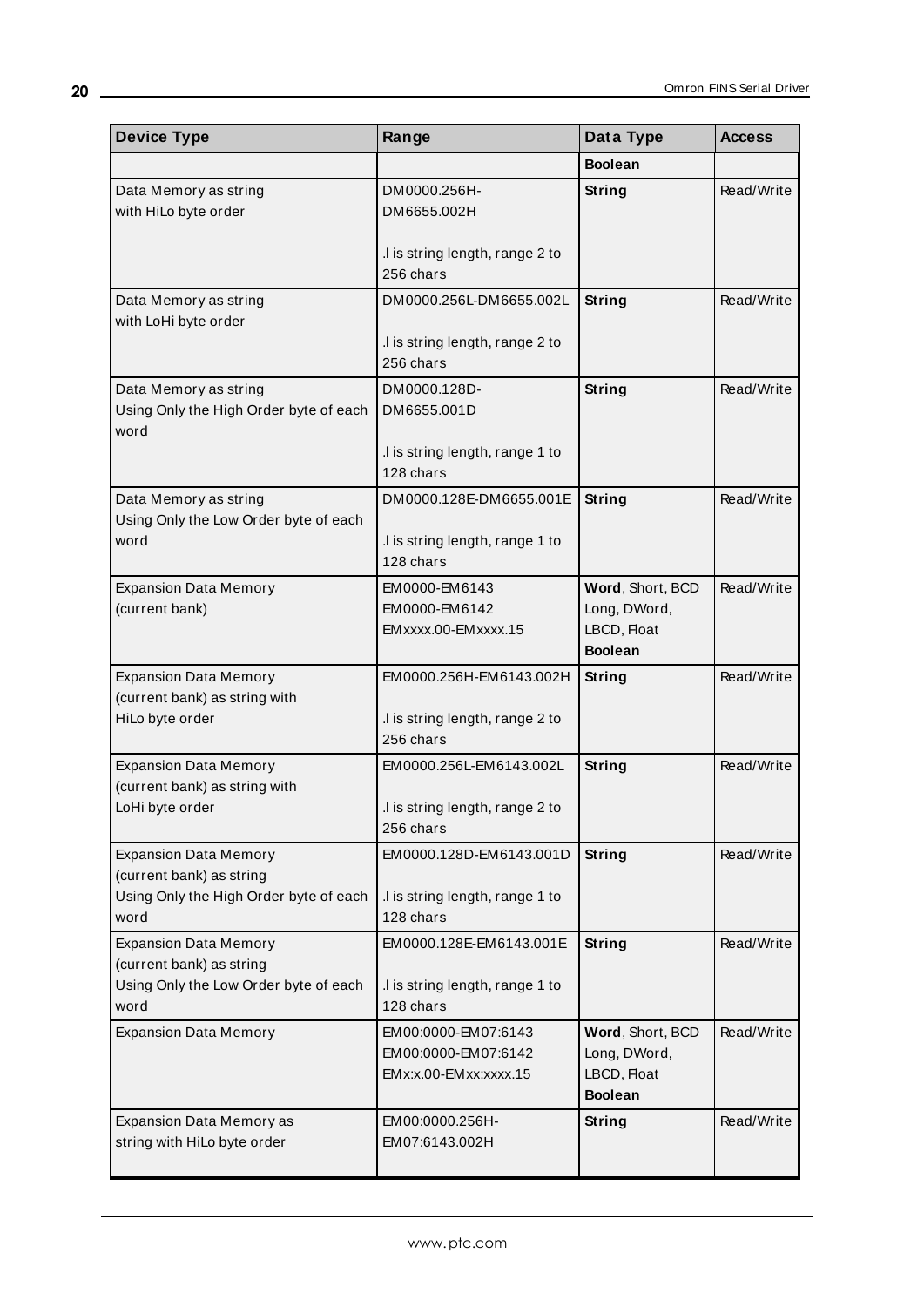| <b>Device Type</b>                                                | Range                                        | Data Type                        | <b>Access</b> |
|-------------------------------------------------------------------|----------------------------------------------|----------------------------------|---------------|
|                                                                   | .I is string length, range 2 to              |                                  |               |
|                                                                   | 256 chars                                    |                                  |               |
| Expansion Data Memory as                                          | EM00:0000.256L-                              | <b>String</b>                    | Read/Write    |
| string with LoHi byte order                                       | EM07:6143.002L                               |                                  |               |
|                                                                   |                                              |                                  |               |
|                                                                   | .I is string length, range 2 to<br>256 chars |                                  |               |
| <b>Expansion Data Memory as</b>                                   | EM00:0000.128D-                              | <b>String</b>                    | Read/Write    |
| string Using Only the High Order byte                             | EM07:6143.001D                               |                                  |               |
| of each word                                                      |                                              |                                  |               |
|                                                                   | .I is string length, range 1 to              |                                  |               |
|                                                                   | 128 chars                                    |                                  |               |
| Expansion Data Memory as                                          | EM00:0000.128E-                              | <b>String</b>                    | Read/Write    |
| string Using Only the Low Order byte of                           | EM07:6143.001E                               |                                  |               |
| each word                                                         |                                              |                                  |               |
|                                                                   | .I is string length, range 1 to<br>128 chars |                                  |               |
|                                                                   |                                              |                                  |               |
| <b>Holding Relay</b>                                              | <b>HR00-HR99</b><br><b>HR00-HR98</b>         | Word, Short, BCD<br>Long, DWord, | Read/Write    |
|                                                                   | HRxx.00-HRxx.15                              | LBCD, Float                      |               |
|                                                                   |                                              | <b>Boolean</b>                   |               |
| Holding Relay as string                                           | HR00.200H-HR99.002H                          | String                           | Read/Write    |
| with HiLo byte order                                              |                                              |                                  |               |
|                                                                   | .I is string length, range 2 to              |                                  |               |
|                                                                   | 200 chars                                    |                                  |               |
| Holding Relay as string                                           | HR00.200L-HR99.002L                          | String                           | Read/Write    |
| with LoHi byte order                                              |                                              |                                  |               |
|                                                                   | .I is string length, range 2 to<br>200 chars |                                  |               |
|                                                                   |                                              |                                  |               |
| Holding Relay as string<br>Using Only the High Order byte of each | HR00.100D-HR99.001D                          | String                           | Read/Write    |
| word                                                              | I is string length, range 1 to               |                                  |               |
|                                                                   | 100 chars                                    |                                  |               |
| Holding Relay as string                                           | HR00.100E-HR99.001E                          | <b>String</b>                    | Read/Write    |
| Using Only the Low Order                                          |                                              |                                  |               |
| byte of each word                                                 | .I is string length, range 1 to              |                                  |               |
|                                                                   | 100 chars                                    |                                  |               |
| Internal Relay                                                    | IR000-IR511                                  | Word, Short, BCD                 | Read/Write    |
|                                                                   | IR000-IR510                                  | Long, DWord,                     |               |
|                                                                   | IRxxx.00-IRxxx.15                            | LBCD, Float<br><b>Boolean</b>    |               |
|                                                                   |                                              |                                  | Read/Write    |
| Internal Relay as a string<br>with HiLo byte order                | IR000.256H-IR511.002H                        | <b>String</b>                    |               |
|                                                                   | .I is string length, range 2 to              |                                  |               |
|                                                                   | 256 chars                                    |                                  |               |
| Internal Relay as a string                                        | IR000.256L-IR511.002L                        | <b>String</b>                    | Read/Write    |
| with LoHi byte order                                              |                                              |                                  |               |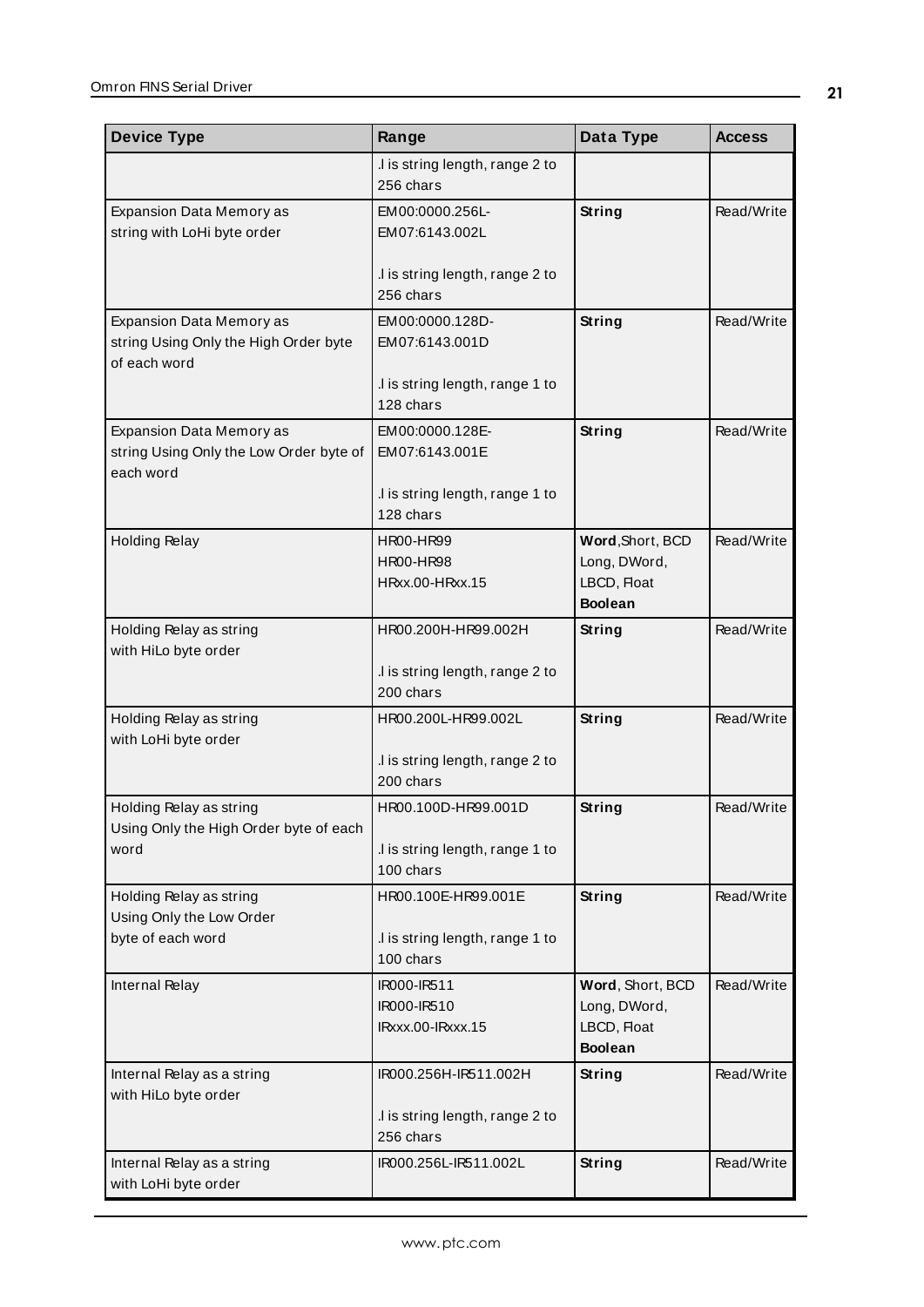| <b>Device Type</b>                                                   | Range                                            | Data Type                                                         | <b>Access</b> |
|----------------------------------------------------------------------|--------------------------------------------------|-------------------------------------------------------------------|---------------|
|                                                                      | .I is string length, range 2 to<br>256 chars     |                                                                   |               |
| Internal Relay as a string<br>Using Only the High Order byte of each | IR000.128D-IR511.001D                            | String                                                            | Read/Write    |
| word                                                                 | .I is string length, range 1 to<br>128 chars     |                                                                   |               |
| Internal Relay as a string<br>Using Only the Low Order               | IR000.128E-IR511.001E                            | <b>String</b>                                                     | Read/Write    |
| byte of each word                                                    | .I is string length, range 1 to<br>128 chars     |                                                                   |               |
| Link Relays                                                          | LR00-LR63<br><b>LR00-LR62</b><br>LRxx.00-LRxx.15 | Word, Short, BCD<br>Long, DWord,<br>LBCD, Float<br><b>Boolean</b> | Read/Write    |
| Link Relay as string<br>with HiLo byte order                         | LR00.128H-LR63.002H                              | <b>String</b>                                                     | Read/Write    |
|                                                                      | .I is string length, range 2 to<br>128 chars     |                                                                   |               |
| Link Relay as string<br>with LoHI byte order                         | LR00.128L-LR63.002L                              | String                                                            | Read/Write    |
|                                                                      | .I is string length, range 2 to<br>128 chars     |                                                                   |               |
| Link Relay as string<br>Using Only the High Order byte of each       | LR00.064D-LR63.001D                              | <b>String</b>                                                     | Read/Write    |
| word                                                                 | .I is string length, range 1 to<br>64 chars      |                                                                   |               |
| Link Relay as string<br>Using Only the Low Order                     | LR00.064E-LR63.001E                              | <b>String</b>                                                     | Read/Write    |
| byte of each word                                                    | .I is string length, range 1 to<br>64 chars      |                                                                   |               |
| <b>Temporary Relay</b>                                               | <b>TR</b><br>TRO-TR7                             | Word, Short<br><b>Boolean</b>                                     | Read/Write    |
| Timer/Counter                                                        | TC000-TC511                                      | BCD, Word, Short                                                  | Read/Write    |
| Timer/Counter as string<br>with HiLo byte order                      | TC000.256H-TC511.002H                            | <b>String</b>                                                     | Read/Write    |
|                                                                      | I is string length, range 2 to<br>256 chars      |                                                                   |               |
| Timer/Counter as string<br>with LoHi byte order                      | TC000.256L-TC511.002L                            | <b>String</b>                                                     | Read/Write    |
|                                                                      | .I is string length, range 2 to<br>256 chars     |                                                                   |               |
| Timer/Counter as string<br>Using Only the High Order byte of each    | TC000.128D-TC511.001D                            | <b>String</b>                                                     | Read/Write    |
| word                                                                 | .I is string length, range 1 to<br>128 chars     |                                                                   |               |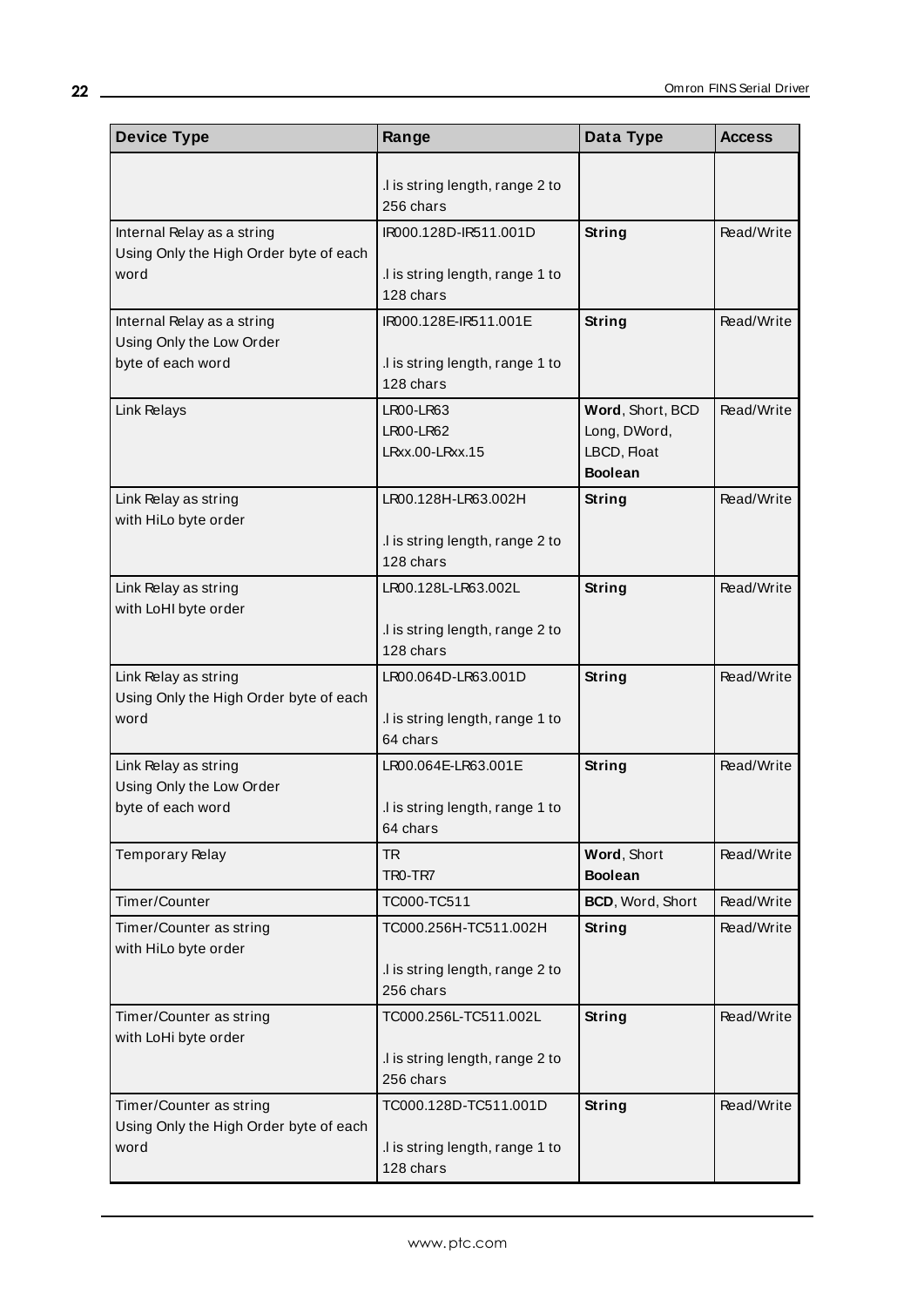| <b>Device Type</b>       | Range                          | Data Type      | <b>Access</b> |
|--------------------------|--------------------------------|----------------|---------------|
| Timer/Counter as string  | TC000.128E-TC511.001E          | String         | Read/Write    |
| Using Only the Low Order |                                |                |               |
| byte of each word        | I is string length, range 1 to |                |               |
|                          | 128 chars                      |                |               |
| Timer/Counter Status     | TS000-TS511                    | <b>Boolean</b> | Read/Write    |

## <span id="page-22-0"></span>**BCD Support**

16-Bit and 32-Bit data can be referenced as signed and unsigned BCD values.

Unsigned BCD support is accomplished by appending a 'D' to any Word or DWord tag address or by using the BCD and LBCD data types. The value range follows:

Word as unsigned BCD 0 - 9999

DWord as unsigned BCD 0 - 99999999

Signed BCD support is accomplished by appending a 'D' to any Short or Long tag address. The most significant bit of the Short/Long is set to 1 for negative values, 0 for positive values. The value range follows:

Short as signed BCD ±7999

Long as signed BCD ±79999999

#### **Example**

 $\text{I} \text{ROD} \text{ @ Short} = -50$ IR0D @Word = 8050 (MSB set) IR0 @BCD = 8050

 $\text{IROD} \otimes \text{Short} = 50$  $\text{ROD} \text{ @Word} = 50$  $IR0 @ BCD = 50$ 

<span id="page-22-1"></span>**Note:** Boolean, Float, and String data types do not support appending 'D' to the tag address. Furthermore, 'D' cannot be appended to BCD or LBCD tags, or tags with a default data type of BCD or LBCD (such as Counter and Timer tags).

## **String Support**

The C200H model supports reading and writing numerous device types as an ASCII string. When using data memory for string data, each register contains two bytes (two characters) of ASCII data. The order of the ASCII data within a given register can be selected when the string is defined. The length of the string can be from 2 to 256 characters and is entered in place of a bit number. The string length cannot exceed the request size that has been assigned to the device. The length must be entered as an even number. The range of registers spanned by the string cannot exceed the range of the device type. The byte order is specified by appending either a "H" or "L" to the address.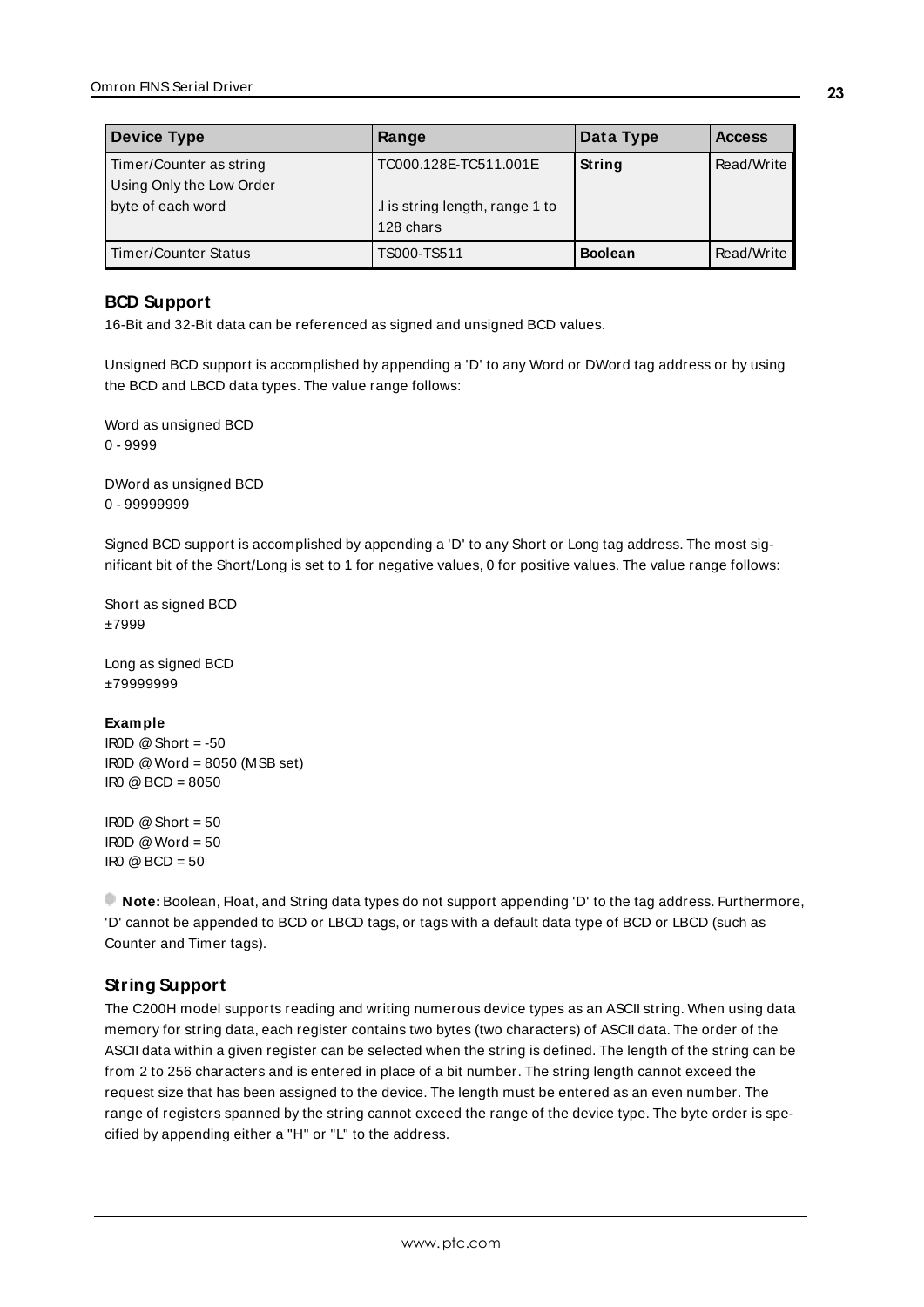When using one byte of ASCII data per register, the length of the string can be from 1 to 128 characters and is entered in place of a bit number. The string length times 4 cannot exceed the request size that has been assigned to the device. The range of registers spanned by the string cannot exceed the range of the device type. The byte to use within a register is specified by appending either a "D" or "E" to the address. For more information, refer to **[Setup](#page-3-2)**.

#### **Examples**

- 1. To address a string starting at DM1000 with a length of 100 bytes and HiLo byte order, enter: DM1000.100H
- 2. To address a string starting at DM1100 with a length of 78 bytes and LoHi byte order, enter: DM1100.078L
- 3. To address a string starting at DM2000 with a length of 55 bytes and Only the High Order byte, enter: DM2000.055D
- <span id="page-23-1"></span>4. To address a string starting at DM2200 with a length of 37 bytes and Only the Low Order byte, enter: DM2200.037E

#### **Array Support**

Arrays are supported for all data types except Boolean and String. There are two methods of addressing an array. Examples are given using data memory locations.

DMxxxx [rows] [cols]

DMxxxx [cols] – (this method assumes "rows" is equal to one)

Rows multiplied by cols multiplied by data size in bytes cannot exceed the request size that has been assigned to the device. Since this driver uses an ASCII protocol, there are 4 bytes for each word, short and BCD, and 8 bytes for each DWord, long, LBCD and float. For example, a 10 X10 array of words results in an array size of 400 bytes, which would require a request size of 512. The next smaller request size choice, 256, would be too small. For more information, refer to **[Setup](#page-3-2)**.

Use caution when modifying 32-bit values (DWord, Long, LBCD, and Float). Each address, for which these data types are allowed, starts at a word offset within the device. Therefore, DWords DM0 and DM1 overlap at word DM1. Thus, writing to DM0 also modifies the value held in DM1. It is recommended that these data types be used so that overlapping does not occur. For example, when using DWords, use DM0, DM2, DM4, and so on to prevent overlapping Words.

## <span id="page-23-0"></span>**C500 Addressing**

The default data types for dynamically defined tags are shown in **bold** where appropriate.

For more information on notes and restrictions, refer to **BCD [Support](#page-26-0)**, **String [Support](#page-26-1)**, and **Array [Support](#page-27-1)**.

| <b>Device Type</b>                            | Range                          | Data Type                              | <b>Access</b> |
|-----------------------------------------------|--------------------------------|----------------------------------------|---------------|
| Data Memory                                   | DM000-DM511<br>DM000-DM510     | Word, Short, BCD<br>Long, DWord, LBCD, | Read/Write    |
|                                               | DMxxx.00-DMxxx.15              | <b>Float</b><br><b>Boolean</b>         |               |
| Data Memory as string<br>with HiLo byte order | DM000.256H-DM511.002H          | String                                 | Read/Write    |
|                                               | I is string length, range 2 to |                                        |               |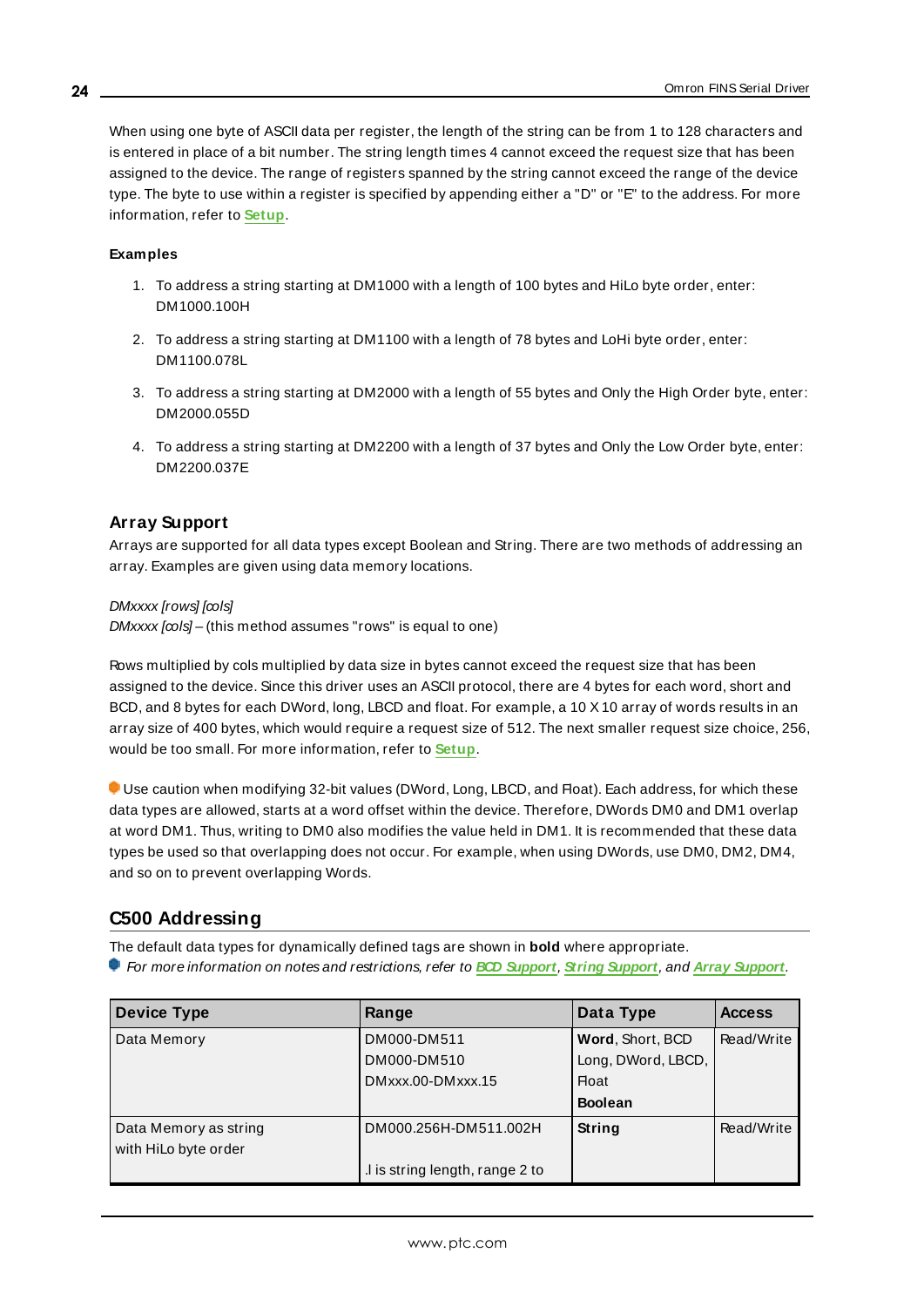| <b>Device Type</b>                                           | Range                                        | Data Type                                                                | <b>Access</b> |
|--------------------------------------------------------------|----------------------------------------------|--------------------------------------------------------------------------|---------------|
|                                                              | 256 chars                                    |                                                                          |               |
| Data Memory as string<br>with LoHi byte order                | DM000.256L-DM511.002L                        | String                                                                   | Read/Write    |
|                                                              | I is string length, range 2 to<br>256 chars  |                                                                          |               |
| Data Memory as string                                        | DM000.128D-DM511.001D                        | String                                                                   | Read/Write    |
| Using Only the High Order byte of<br>each word               | I is string length, range 1 to<br>128 chars  |                                                                          |               |
| Data Memory as string<br>Using Only the Low Order byte of    | DM000.128E-DM511.001E                        | String                                                                   | Read/Write    |
| each word                                                    | .I is string length, range 1 to<br>128 chars |                                                                          |               |
| <b>Holding Relay</b>                                         | HR00-HR31<br>HR00-HR30<br>HRxx.00-HRxx.15    | Word, Short, BCD<br>Long, DWord, LBCD,<br><b>Float</b><br><b>Boolean</b> | Read/Write    |
| Holding Relay as string<br>with HiLo byte order              | HR00.064H-HR31.002H                          | <b>String</b>                                                            | Read/Write    |
|                                                              | .I is string length, range 2 to 64<br>chars  |                                                                          |               |
| Holding Relay as string<br>with LoHi byte order              | HR00.064L-HR31.002L                          | <b>String</b>                                                            | Read/Write    |
|                                                              | .I is string length, range 2 to 64<br>chars  |                                                                          |               |
| Holding Relay as string<br>Using Only the High Order byte of | HR00.032D-HR31.001D                          | String                                                                   | Read/Write    |
| each word                                                    | I is string length, range 1 to 32.<br>chars  |                                                                          |               |
| Holding Relay as string<br>Using Only the Low Order          | HR00.032E-HR31.001E                          | <b>String</b>                                                            | Read/Write    |
| byte of each word                                            | I is string length, range 1 to 32.<br>chars  |                                                                          |               |
| Internal Relay                                               | <b>IR00-IR63</b><br><b>IR00-IR62</b>         | Word, Short, BCD<br>Long, DWord, LBCD,                                   | Read/Write    |
|                                                              | IRxx.00-IRxx.15                              | <b>Float</b><br><b>Boolean</b>                                           |               |
| Internal Relay as a string<br>with HiLo byte order           | IR00.128H-IR63.002H                          | <b>String</b>                                                            | Read/Write    |
|                                                              | .I is string length, range 2 to<br>128 chars |                                                                          |               |
| Internal Relay as a string<br>with LoHi byte order           | IR00.128L-IR63.002L                          | String                                                                   | Read/Write    |
|                                                              | .I is string length, range 2 to<br>128 chars |                                                                          |               |
| Internal Relay as a string                                   | IR00.064D-IR63.001D                          | <b>String</b>                                                            | Read/Write    |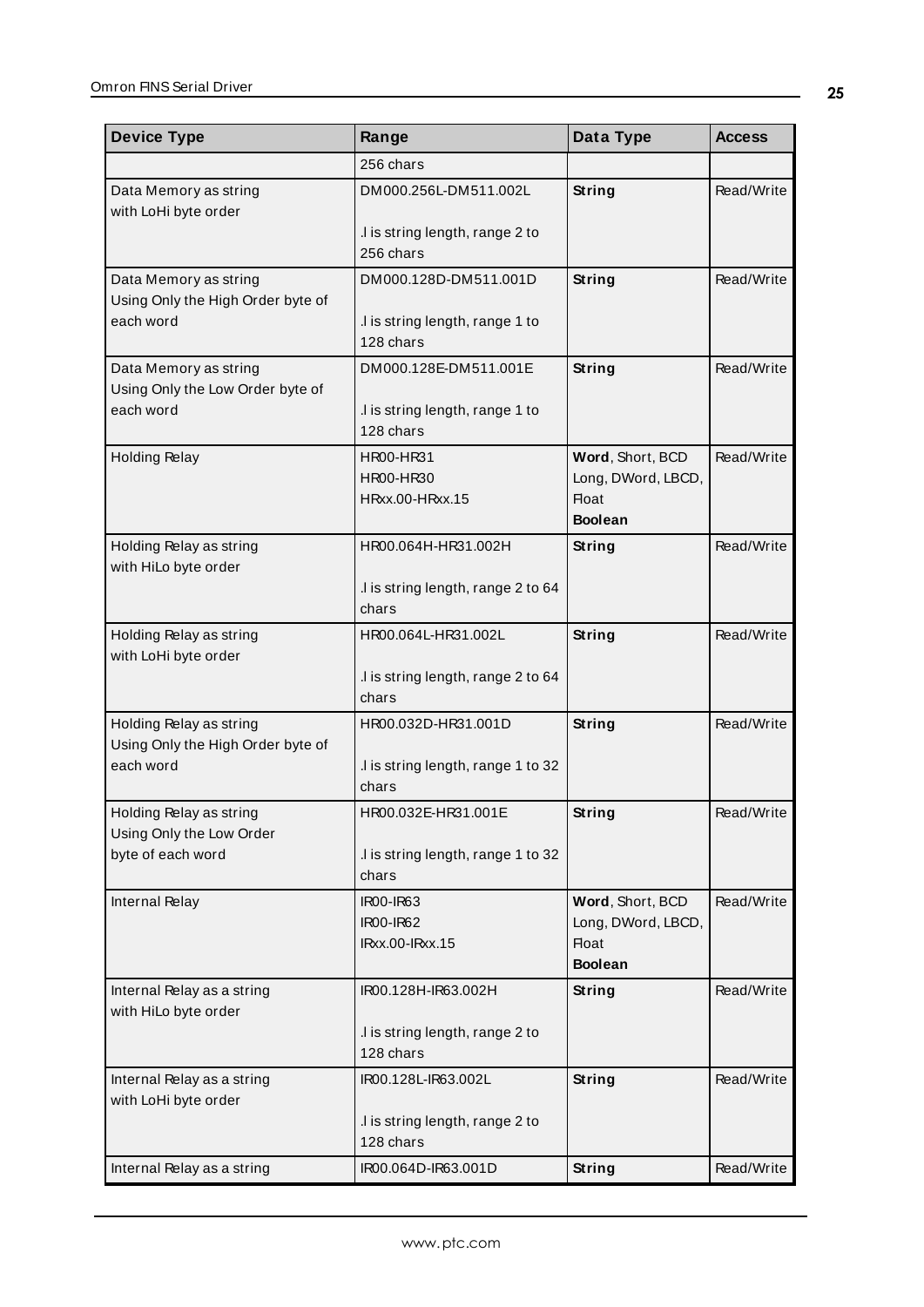| <b>Device Type</b>                                             | Range                                       | Data Type                      | <b>Access</b> |
|----------------------------------------------------------------|---------------------------------------------|--------------------------------|---------------|
| Using Only the High Order byte of                              |                                             |                                |               |
| each word                                                      | .I is string length, range 1 to 64          |                                |               |
|                                                                | chars                                       |                                |               |
| Internal Relay as a string<br>Using Only the Low Order byte of | IR00.064E-IR63.001E                         | String                         | Read/Write    |
| each word                                                      | .I is string length, range 1 to 64          |                                |               |
|                                                                | chars                                       |                                |               |
| Link Relays                                                    | LR00-LR31                                   | Word, Short, BCD               | Read/Write    |
|                                                                | LR00-LR30                                   | Long, DWord, LBCD,             |               |
|                                                                | LRxx.00-LRxx.15                             | <b>Float</b><br><b>Boolean</b> |               |
| Link Relays as string                                          | LR00.064H-LR31.002H                         | String                         | Read/Write    |
| with HiLo byte order                                           |                                             |                                |               |
|                                                                | .I is string length, range 2 to 64          |                                |               |
|                                                                | chars                                       |                                |               |
| Link Relays as string<br>with LoHi byte order                  | LR00.064L-LR31.002L                         | String                         | Read/Write    |
|                                                                | .I is string length, range 2 to 64          |                                |               |
|                                                                | chars                                       |                                |               |
| Link Relays as string                                          | LR00.032D-LR31.001D                         | String                         | Read/Write    |
| Using Only the High Order                                      |                                             |                                |               |
| byte of each word                                              | .I is string length, range 1 to 32<br>chars |                                |               |
|                                                                | LR00.032E-LR31.001E                         |                                | Read/Write    |
| Link Relays as string<br>Using Only the Low Order              |                                             | String                         |               |
| byte of each word                                              | .I is string length, range 1 to 32          |                                |               |
|                                                                | chars                                       |                                |               |
| <b>Temporary Relay</b>                                         | <b>TR</b>                                   | Word, Short                    | Read/Write    |
|                                                                | TR <sub>0</sub> -TR <sub>7</sub>            | <b>Boolean</b>                 |               |
| Timer/Counter                                                  | TC000-TC127                                 | BCD, Word, Short               | Read/Write    |
| Timer/Counter as string                                        | TC000.256H-TC127.002H                       | String                         | Read/Write    |
| with HiLo byte order                                           | .I is string length, range 2 to             |                                |               |
|                                                                | 256 chars                                   |                                |               |
| Timer/Counter as string                                        | TC000.256L-TC127.002L                       | String                         | Read/Write    |
| with LoHi byte order                                           |                                             |                                |               |
|                                                                | .I is string length, range 2 to             |                                |               |
|                                                                | 256 chars                                   |                                |               |
| Timer/Counter as string<br>Using Only the High Order byte of   | TC000.128D-TC127.001D                       | String                         | Read/Write    |
| each word                                                      | .I is string length, range 1 to             |                                |               |
|                                                                | 128 chars                                   |                                |               |
| Timer/Counter as string                                        | TC000.128E-TC127.001E                       | String                         | Read/Write    |
| Using Only the Low Order byte of                               |                                             |                                |               |
| each word                                                      | .I is string length, range 1 to             |                                |               |
|                                                                | 128 chars                                   |                                |               |

<u> 1989 - Johann Barn, mars eta bainar eta bainar eta baina eta baina eta baina eta baina eta baina eta baina e</u>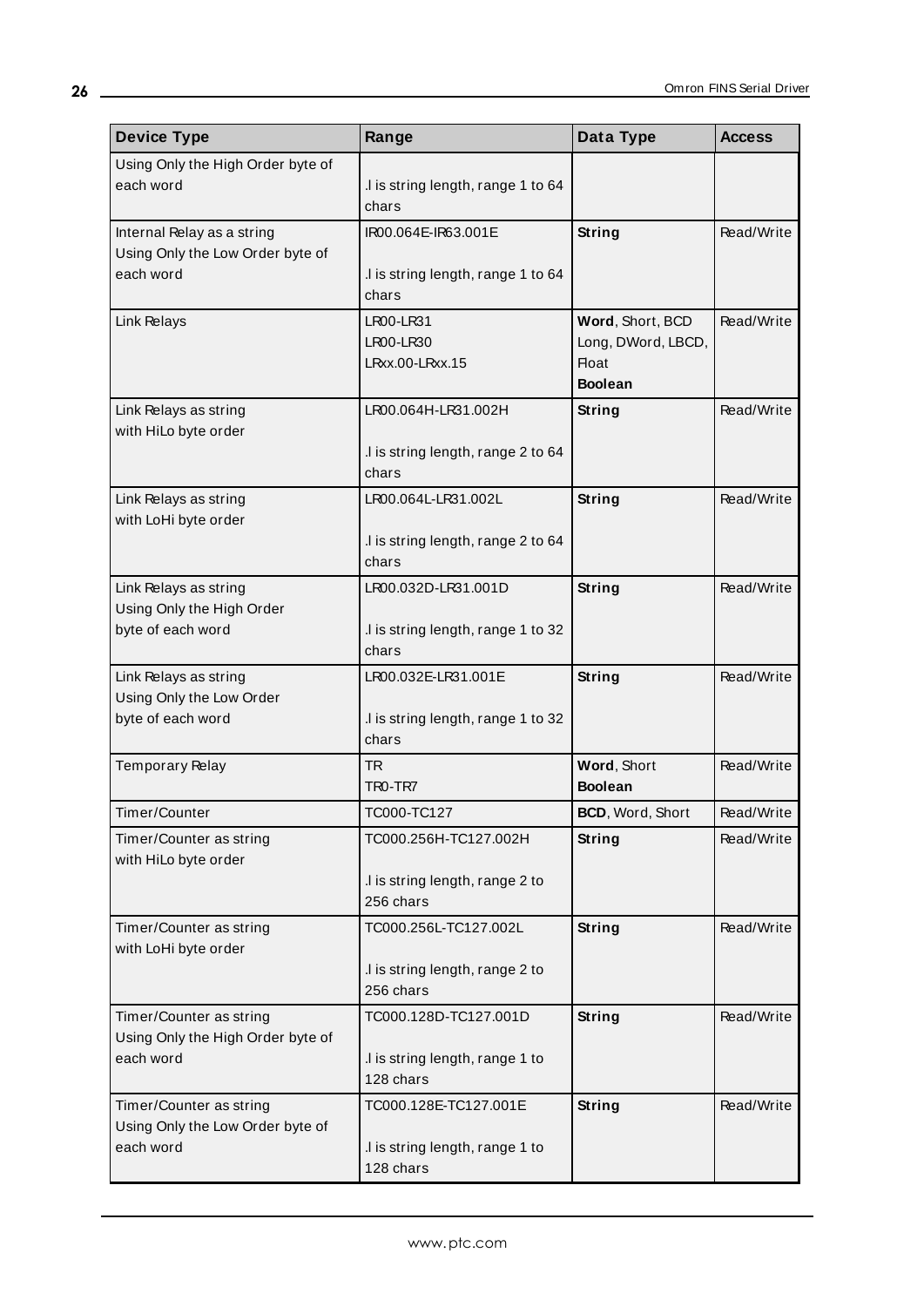<span id="page-26-0"></span>

| <b>Device Type</b>   | Range       | Data Type      | <b>Access</b> |
|----------------------|-------------|----------------|---------------|
| Timer/Counter Status | TS000-TS127 | <b>Boolean</b> | Read/Write I  |

#### **BCD Support**

16-Bit and 32-Bit data can be referenced as signed and unsigned BCD values.

Unsigned BCD support is accomplished by appending a 'D' to any Word or DWord tag address or by using the BCD and LBCD data types. The value range follows:

Word as unsigned BCD 0 - 9999

DWord as unsigned BCD 0 - 99999999

Signed BCD support is accomplished by appending a 'D' to any Short or Long tag address. The most significant bit of the Short/Long is set to 1 for negative values, 0 for positive values. The value range follows:

Short as signed BCD ±7999

Long as signed BCD ±79999999

#### **Example**

 $\text{IROD} \ @ \text{Short} = -50$ IR0D @Word = 8050 (MSB set)  $IRO @ BCD = 8050$ 

 $ROD @ Short = 50$  $\text{IROD} \otimes \text{Word} = 50$  $IR0 @ BCD = 50$ 

<span id="page-26-1"></span>**Note:** Boolean, Float, and String data types do not support appending 'D' to the tag address. Furthermore , 'D' cannot be appended to BCD or LBCD tags, or tags with a default data type of BCD or LBCD (such as Counter and Timer tags).

#### **String Support**

The C500 model supports reading and writing numerous device types as an ASCII string. When using data memory for string data, each register contains two bytes (two characters) of ASCII data. The order of the ASCII data within a given register can be selected when the string is defined. The length of the string can be from 2 to 256 characters and is entered in place of a bit number. The string length cannot exceed the request size that has been assigned to the device. The length must be entered as an even number. The range of registers spanned by the string cannot exceed the range of the device type. The byte order is specified by appending either a "H" or "L" to the address.

When using one byte of ASCII data per register, the length of the string can be from 1 to 128 characters and is entered in place of a bit number. The string length times 4 cannot exceed the request size that has been assigned to the device. The range of registers spanned by the string cannot exceed the range of the device type. The byte to use within a register is specified by appending either a "D" or "E" to the address. For more information, refer to **[Setup](#page-3-2)**.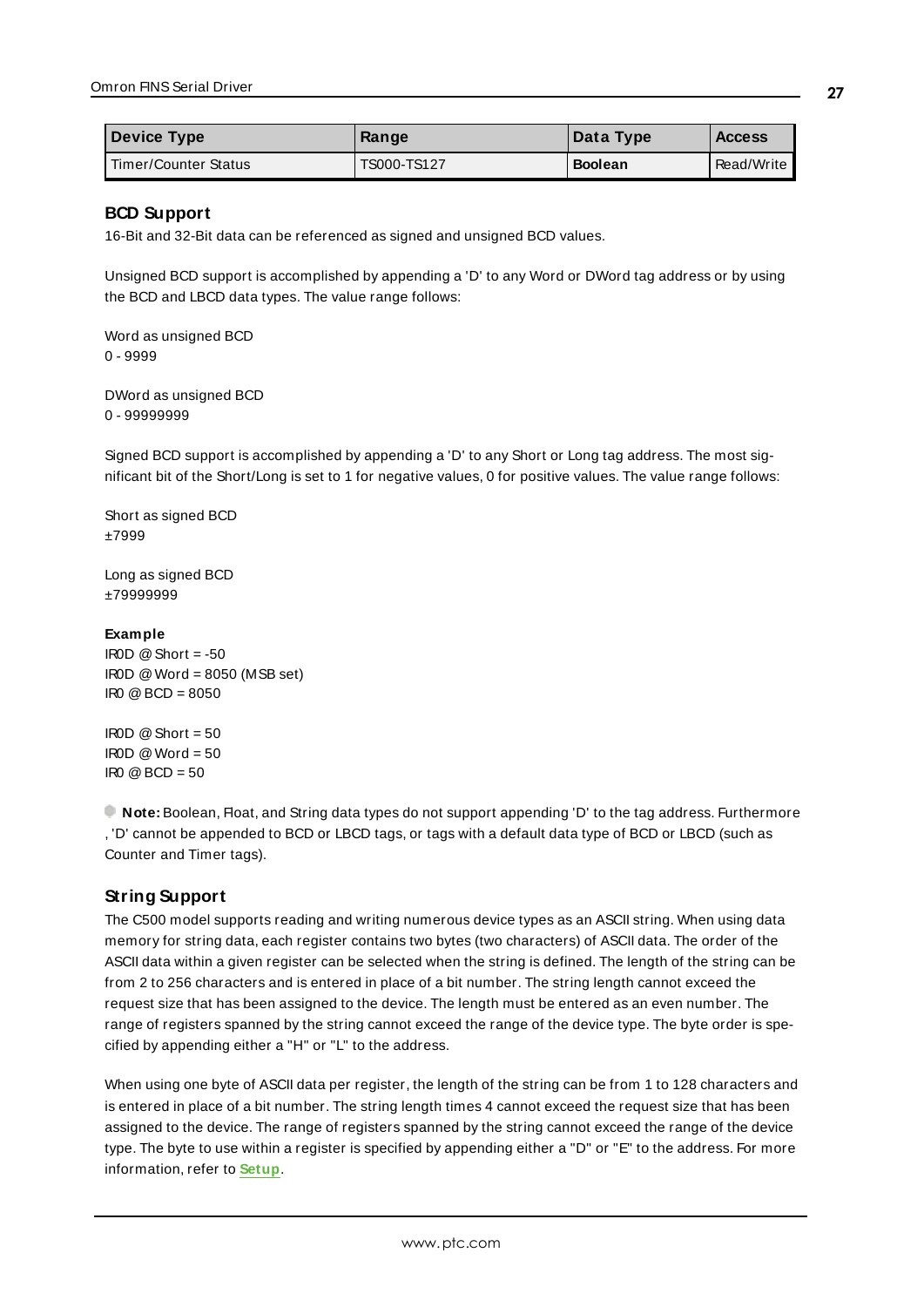#### **Examples**

- 1. To address a string starting at DM100 with a length of 100 bytes and HiLo byte order, enter: DM100.100H
- 2. To address a string starting at DM110 with a length of 78 bytes and LoHi byte order, enter: DM110.078L
- 3. To address a string starting at DM200 with a length of 55 bytes and Only the High Order byte, enter: DM200.055D
- <span id="page-27-1"></span>4. To address a string starting at DM220 with a length of 37 bytes and Only the Low Order byte, enter: DM220.037E

## **Array Support**

Arrays are supported for all data types except Boolean and String. There are two methods of addressing an array. Examples are given using data memory locations.

#### DMxxxx [rows] [cols]

DMxxxx [cols] – (this method assumes "rows" is equal to one)

Rows multiplied by cols multiplied by data size in bytes cannot exceed the request size that has been assigned to the device. Since this driver uses an ASCII protocol, there are 4 bytes for each word, short and BCD, and 8 bytes for each DWord, long, LBCD and float. For example, a 10 X10 array of words results in an array size of 400 bytes, which would require a request size of 512. The next smaller request size choice, 256, would be too small. For more information, refer to **[Setup](#page-3-2)**.

Use caution when modifying 32-bit values (DWord, Long, LBCD, and Float). Each address, for which these data types are allowed, starts at a word offset within the device. Therefore, DWords DM0 and DM1 overlap at word DM1. Thus, writing to DM0 also modifies the value held in DM1. It is recommended that these data types be used so that overlapping does not occur. For example, when using DWords, use DM0, DM2, DM4, and so on to prevent overlapping Words.

## <span id="page-27-0"></span>**C1000H Addressing**

The default data types for dynamically defined tags are shown in **bold** where appropriate.

For more information on notes and restrictions, refer to **BCD [Support](#page-30-0)**, **String [Support](#page-31-0)**, and **Array [Support](#page-31-1)**.

| <b>Device Type</b>        | Range                              | Data Type          | <b>Access</b> |
|---------------------------|------------------------------------|--------------------|---------------|
| <b>Auxiliary Relay</b>    | AR00-AR27                          | Word, Short, BCD   | Read/Write    |
|                           | AR00-AR26                          | Long, DWord, LBCD, |               |
|                           | ARxx.00-ARxx.15                    | Float              |               |
|                           |                                    | <b>Boolean</b>     |               |
| Auxiliary Relay as string | AR00.056H-AR27.002H                | String             | Read/Write    |
| with HiLo byte order      |                                    |                    |               |
|                           | I is string length, range 2 to 56. |                    |               |
|                           | chars                              |                    |               |
| Auxiliary Relay as string | AR00.056L-AR27.002L                | String             | Read/Write    |
| with LoHi byte order      |                                    |                    |               |
|                           | I is string length, range 2 to 56  |                    |               |
|                           | chars                              |                    |               |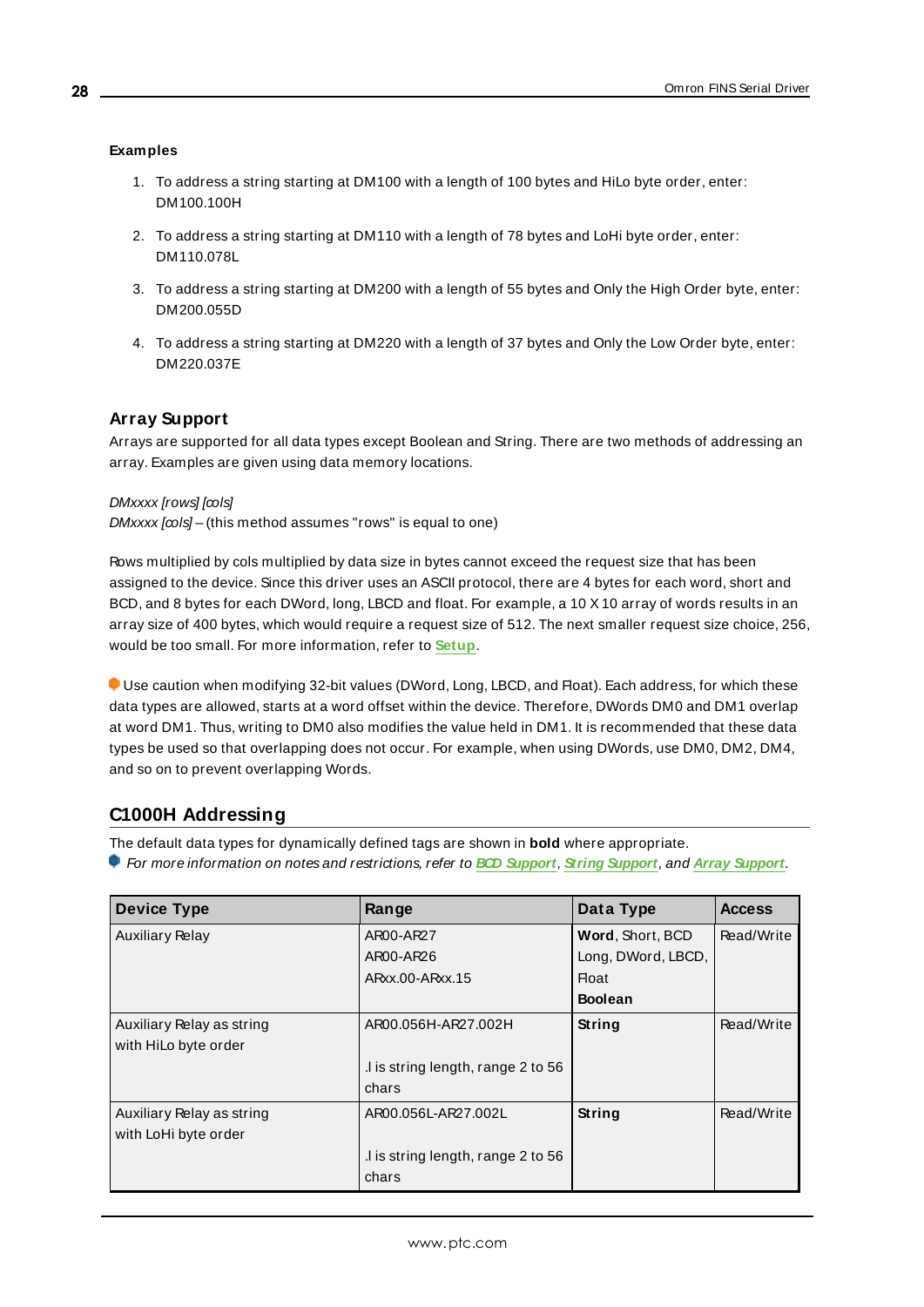| <b>Device Type</b>                                           | Range                                        | Data Type                          | <b>Access</b> |
|--------------------------------------------------------------|----------------------------------------------|------------------------------------|---------------|
| Auxiliary Relay as string                                    | AR00.028D-AR27.001D                          | <b>String</b>                      | Read/Write    |
| Using Only the High Order byte of<br>each word               | I is string length, range 1 to 28            |                                    |               |
|                                                              | chars                                        |                                    |               |
| Auxiliary Relay as string                                    | AR00.028E-AR27.001E                          | <b>String</b>                      | Read/Write    |
| Using Only the Low Order byte of<br>each word                | I is string length, range 1 to 28            |                                    |               |
|                                                              | chars                                        |                                    |               |
| Data Memory                                                  | DM0000-DM4095                                | Word, Short, BCD                   | Read/Write    |
|                                                              | DM0000-DM4094<br>DMxxxx.00-DMxxxx.15         | Long, DWord, LBCD,<br><b>Float</b> |               |
|                                                              |                                              | <b>Boolean</b>                     |               |
| Data Memory as string                                        | DM0000.256H-DM4095.002H                      | String                             | Read/Write    |
| with HiLo byte order                                         |                                              |                                    |               |
|                                                              | I is string length, range 2 to<br>256 chars  |                                    |               |
| Data Memory as string                                        | DM0000.256L-DM4095.002L                      | String                             | Read/Write    |
| with LoHi byte order                                         |                                              |                                    |               |
|                                                              | .I is string length, range 2 to<br>256 chars |                                    |               |
| Data Memory as string                                        | DM0000.128D-DM4095.001D                      | String                             | Read/Write    |
| Using Only the High Order byte of                            |                                              |                                    |               |
| each word                                                    | .I is string length, range 1 to<br>128 chars |                                    |               |
| Data Memory as string                                        | DM0000.128E-DM4095.001E                      | String                             | Read/Write    |
| Using Only the Low Order byte of                             |                                              |                                    |               |
| each word                                                    | I is string length, range 1 to<br>128 chars  |                                    |               |
| <b>Holding Relay</b>                                         | <b>HR00-HR99</b>                             | Word, Short, BCD                   | Read/Write    |
|                                                              | <b>HR00-HR98</b>                             | Long, DWord, LBCD,                 |               |
|                                                              | HRxx.00-HRxx.15                              | <b>Float</b><br><b>Boolean</b>     |               |
| Holding Relay as string                                      | HR00.200H-HR99.002H                          | <b>String</b>                      | Read/Write    |
| with HiLo byte order                                         |                                              |                                    |               |
|                                                              | .I is string length, range 2 to              |                                    |               |
|                                                              | 200 chars                                    |                                    |               |
| Holding Relay as string<br>with LoHi byte order              | HR00.200L-HR99.002L                          | String                             | Read/Write    |
|                                                              | .I is string length, range 2 to              |                                    |               |
|                                                              | 200 chars                                    |                                    |               |
| Holding Relay as string<br>Using Only the High Order byte of | HR00.100D-HR99.001D                          | <b>String</b>                      | Read/Write    |
| each word                                                    | .I is string length, range 1 to              |                                    |               |
|                                                              | 100 chars                                    |                                    |               |
| Holding Relay as string                                      | HR00.100E-HR99.001E                          | <b>String</b>                      | Read/Write    |
| Using Only the Low Order byte of                             |                                              |                                    |               |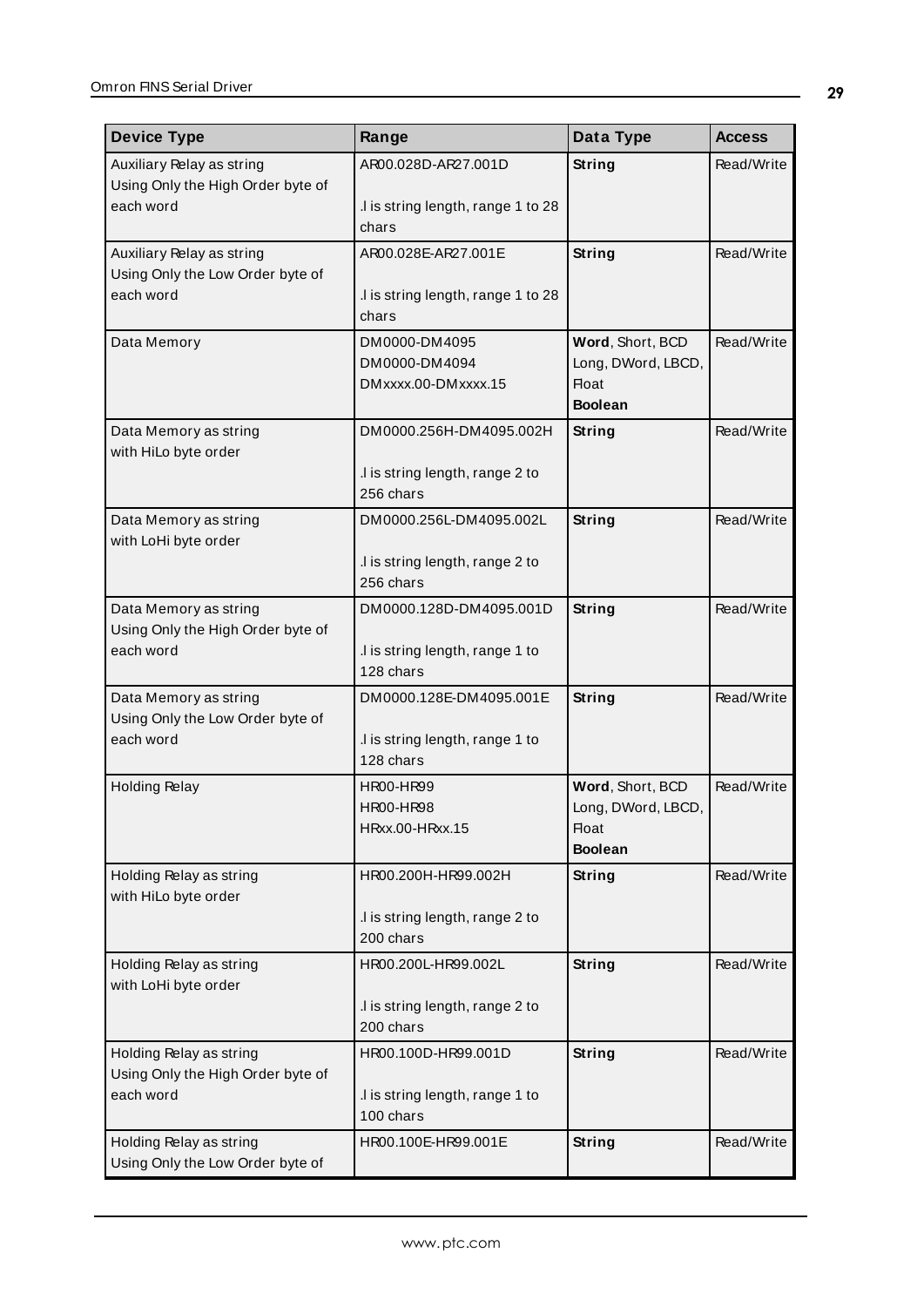| <b>Device Type</b>                                                           | Range                                                                 | Data Type                                                                | <b>Access</b> |
|------------------------------------------------------------------------------|-----------------------------------------------------------------------|--------------------------------------------------------------------------|---------------|
| each word                                                                    | .I is string length, range 1 to<br>100 chars                          |                                                                          |               |
| Internal Relay                                                               | IR000-IR255<br>IR000-IR254<br>IRxxx.00-IRxxx.15                       | Word, Short, BCD<br>Long, DWord, LBCD,<br><b>Float</b><br><b>Boolean</b> | Read/Write    |
| Internal Relay as a string<br>with HiLo byte order                           | IR000.256H-IR255.002H<br>I is string length, range 2 to<br>256 chars  | <b>String</b>                                                            | Read/Write    |
| Internal Relay as a string<br>with LoHi byte order                           | IR000.256L-IR255.002L<br>.I is string length, range 2 to<br>256 chars | <b>String</b>                                                            | Read/Write    |
| Internal Relay as a string<br>Using Only the High Order byte of<br>each word | IR000.128D-IR255.001D<br>.I is string length, range 1 to<br>128 chars | <b>String</b>                                                            | Read/Write    |
| Internal Relay as a string<br>Using Only the Low Order byte of<br>each word  | IR000.128E-IR255.001E<br>.I is string length, range 1 to<br>128 chars | <b>String</b>                                                            | Read/Write    |
| Link Relays                                                                  | LR00-LR63<br><b>LR00-LR62</b><br>LRxx.00-LRxx.15                      | Word, Short, BCD<br>Long, DWord, LBCD,<br><b>Float</b><br><b>Boolean</b> | Read/Write    |
| Link Relays as string<br>with HiLo byte order                                | LR00.128H-LR63.002H<br>I is string length, range 2 to<br>128 chars    | String                                                                   | Read/Write    |
| Link Relays as string<br>with LoHi byte order                                | LR00.128L-LR63.002L<br>.I is string length, range 2 to<br>128 chars   | <b>String</b>                                                            | Read/Write    |
| Link Relays as string<br>Using Only the High Order byte of<br>each word      | LR00.064D-LR63.001D<br>.I is string length, range 1 to 64<br>chars    | <b>String</b>                                                            | Read/Write    |
| Link Relays as string<br>Using Only the Low Order byte of<br>each word       | LR00.064E-LR63.001E<br>.I is string length, range 1 to 64<br>chars    | String                                                                   | Read/Write    |
| Temporary Relay                                                              | <b>TR</b><br>TRO-TR7                                                  | Word, Short<br><b>Boolean</b>                                            | Read/Write    |
| Timer/Counter                                                                | TC000-TC511                                                           | BCD, Word, Short                                                         | Read/Write    |
| Timer/Counter as string                                                      | TC000.256H-TC511.002H                                                 | <b>String</b>                                                            | Read/Write    |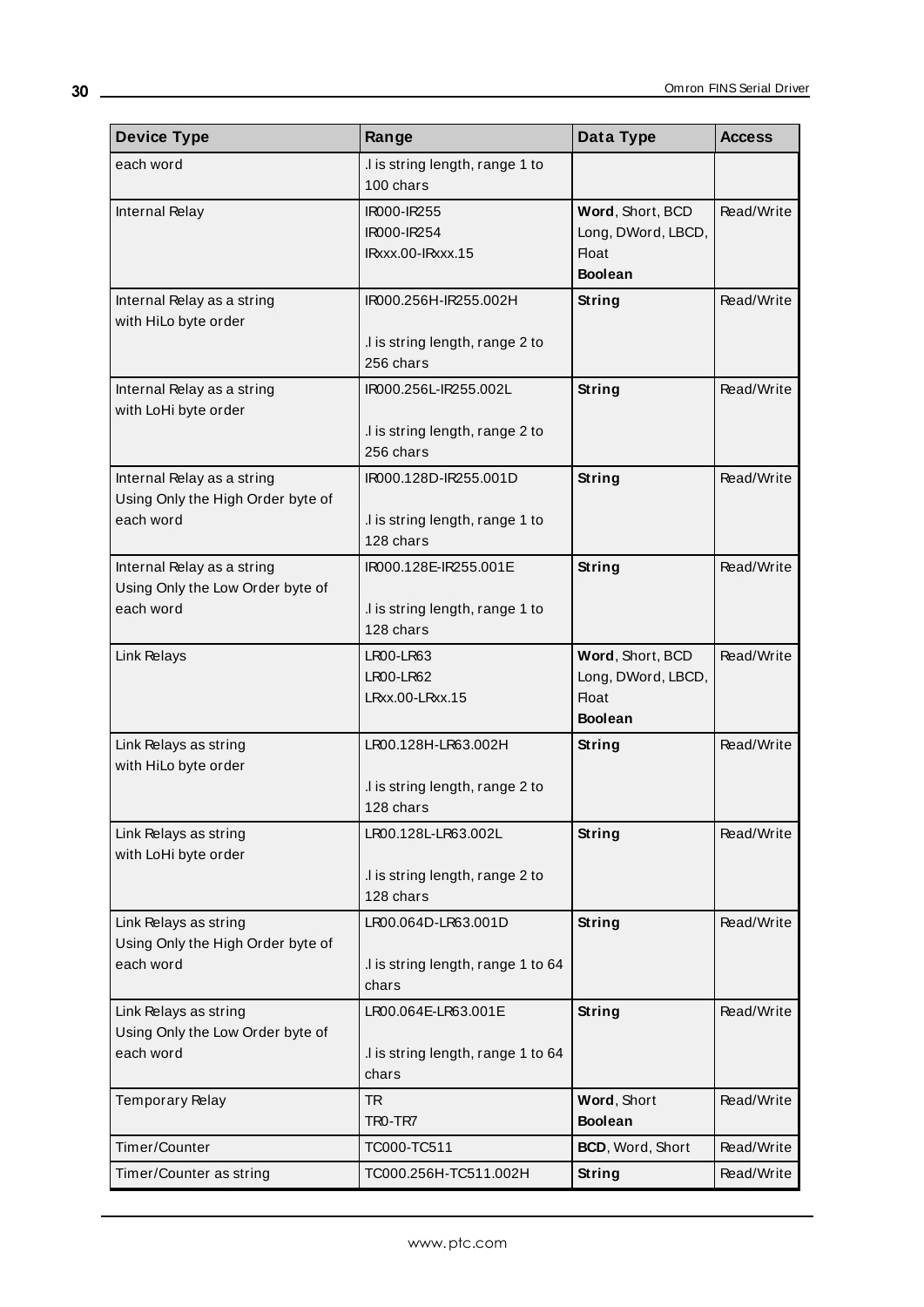| <b>Device Type</b>                                                        | Range                                                                | Data Type      | <b>Access</b> |
|---------------------------------------------------------------------------|----------------------------------------------------------------------|----------------|---------------|
| with HiLo byte order                                                      | I is string length, range 2 to<br>256 chars                          |                |               |
| Timer/Counter as string<br>with LoHi byte order                           | TC000.256L-TC511.002L<br>I is string length, range 2 to<br>256 chars | String         | Read/Write    |
| Timer/Counter as string<br>Using Only the High Order byte of<br>each word | TC000.128D-TC511.001D<br>I is string length, range 1 to<br>128 chars | <b>String</b>  | Read/Write    |
| Timer/Counter as string<br>Using Only the Low Order byte of<br>each word  | TC000.128E-TC511.001E<br>I is string length, range 1 to<br>128 chars | String         | Read/Write    |
| <b>Timer/Counter Status</b>                                               | TS000-TS511                                                          | <b>Boolean</b> | Read/Write    |

## <span id="page-30-0"></span>**BCD Support**

16-Bit and 32-Bit data can be referenced as signed and unsigned BCD values.

Unsigned BCD support is accomplished by appending a 'D' to any Word or DWord tag address or by using the BCD and LBCD data types. The value range follows:

Word as unsigned BCD 0 - 9999

DWord as unsigned BCD 0 - 99999999

Signed BCD support is accomplished by appending a 'D' to any Short or Long tag address. The most significant bit of the Short/Long is set to 1 for negative values, 0 for positive values. The value range follows:

Short as signed BCD ±7999

Long as signed BCD ±79999999

#### **Example**

```
IR0D @ Short = -50
IR0D @Word = 8050 (MSB set)
IR0 @BCD = 8050
```
 $IBOD @ Short = 50$  $\text{I} \text{ROD} \text{ @Word} = 50$  $\text{IRO} \otimes \text{BCD} = 50$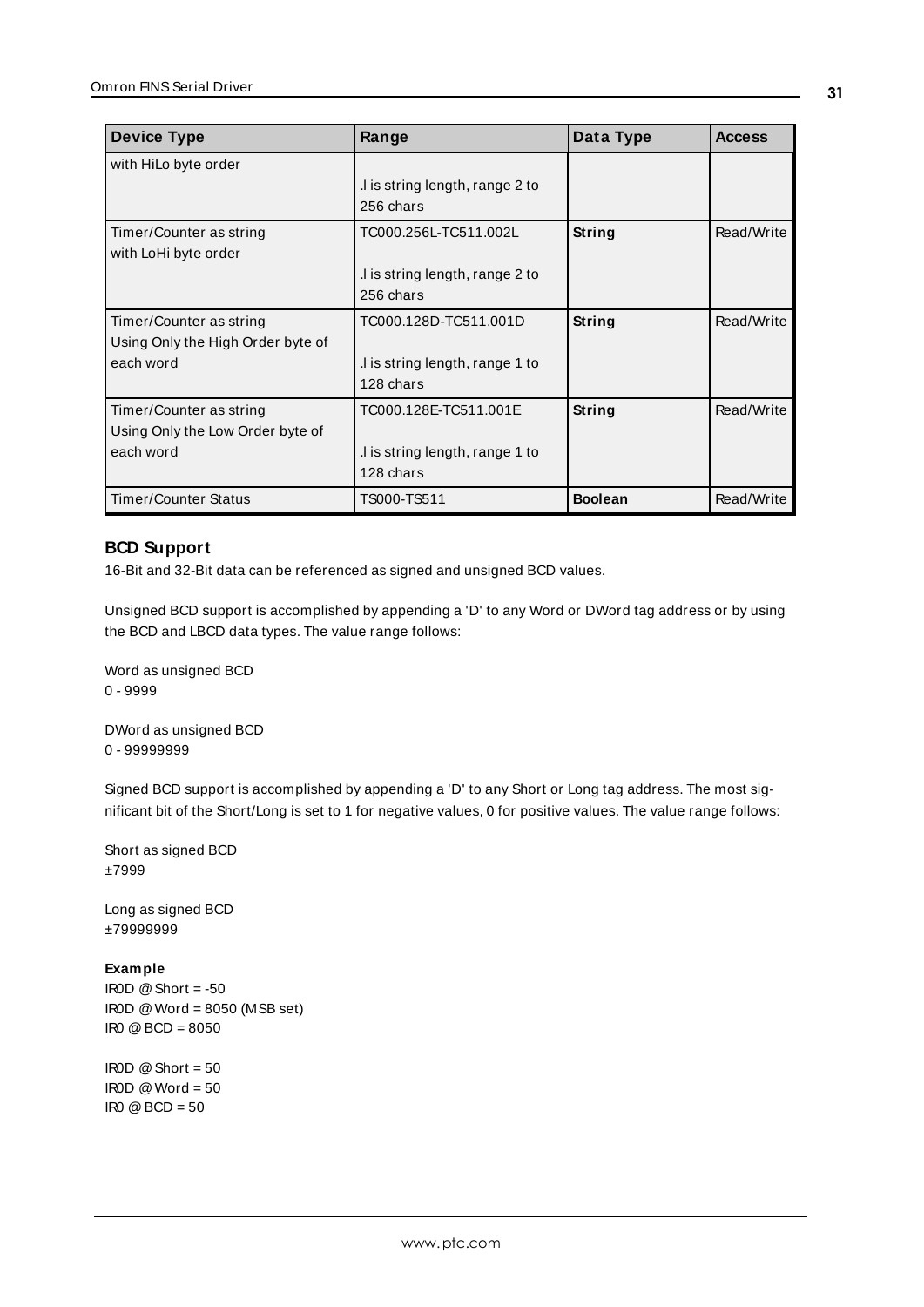<span id="page-31-0"></span>**Note:** Boolean, Float, and String data types do not support appending 'D' to the tag address. Furthermore, 'D' cannot be appended to BCD or LBCD tags, or tags with a default data type of BCD or LBCD (such as Counter and Timer tags).

## **String Support**

The C1000H model supports reading and writing numerous device types as an ASCII string. When using data memory for string data, each register contains two bytes (two characters) of ASCII data. The order of the ASCII data within a given register can be selected when the string is defined. The length of the string can be from 2 to 256 characters and is entered in place of a bit number. The string length cannot exceed the request size that has been assigned to the device. The length must be entered as an even number. The range of registers spanned by the string cannot exceed the range of the device type. The byte order is specified by appending either a "H" or "L" to the address.

When using one byte of ASCII data per register, the length of the string can be from 1 to 128 characters and is entered in place of a bit number. The string length times 4 cannot exceed the request size that has been assigned to the device. The range of registers spanned by the string cannot exceed the range of the device type. The byte to use within a register is specified by appending either a "D" or "E" to the address. For more information, refer to **[Setup](#page-3-2)**.

#### **Examples**

- 1. To address a string starting at DM1000 with a length of 100 bytes and HiLo byte order, enter: DM1000.100H
- 2. To address a string starting at DM1100 with a length of 78 bytes and LoHi byte order, enter: DM1100.078L
- 3. To address a string starting at DM2000 with a length of 55 bytes and Only the High Order byte, enter: DM2000.055D
- <span id="page-31-1"></span>4. To address a string starting at DM2200 with a length of 37 bytes and Only the Low Order byte, enter: DM2200.037E

## **Array Support**

Arrays are supported for all data types except Boolean and String. There are two methods of addressing an array. Examples are given using data memory locations.

#### DMxxxx [rows] [cols]

 $DMxxxx$   $[cols] -$  (this method assumes "rows" is equal to one)

Rows multiplied by cols multiplied by data size in bytes cannot exceed the request size that has been assigned to the device. Since this driver uses an ASCII protocol, there are 4 bytes for each word, short and BCD, and 8 bytes for each DWord, long, LBCD and float. For example, a 10 X10 array of words results in an array size of 400 bytes, which would require a request size of 512. The next smaller request size choice, 256, would be too small. For more information, refer to **[Setup](#page-3-2)**.

Use caution when modifying 32-bit values (DWord, Long, LBCD, and Float). Each address, for which these data types are allowed, starts at a word offset within the device. Therefore, DWords DM0 and DM1 overlap at word DM1. Thus, writing to DM0 also modifies the value held in DM1. It is recommended that these data types be used so that overlapping does not occur. For example, when using DWords, use DM0, DM2, DM4, and so on to prevent overlapping Words.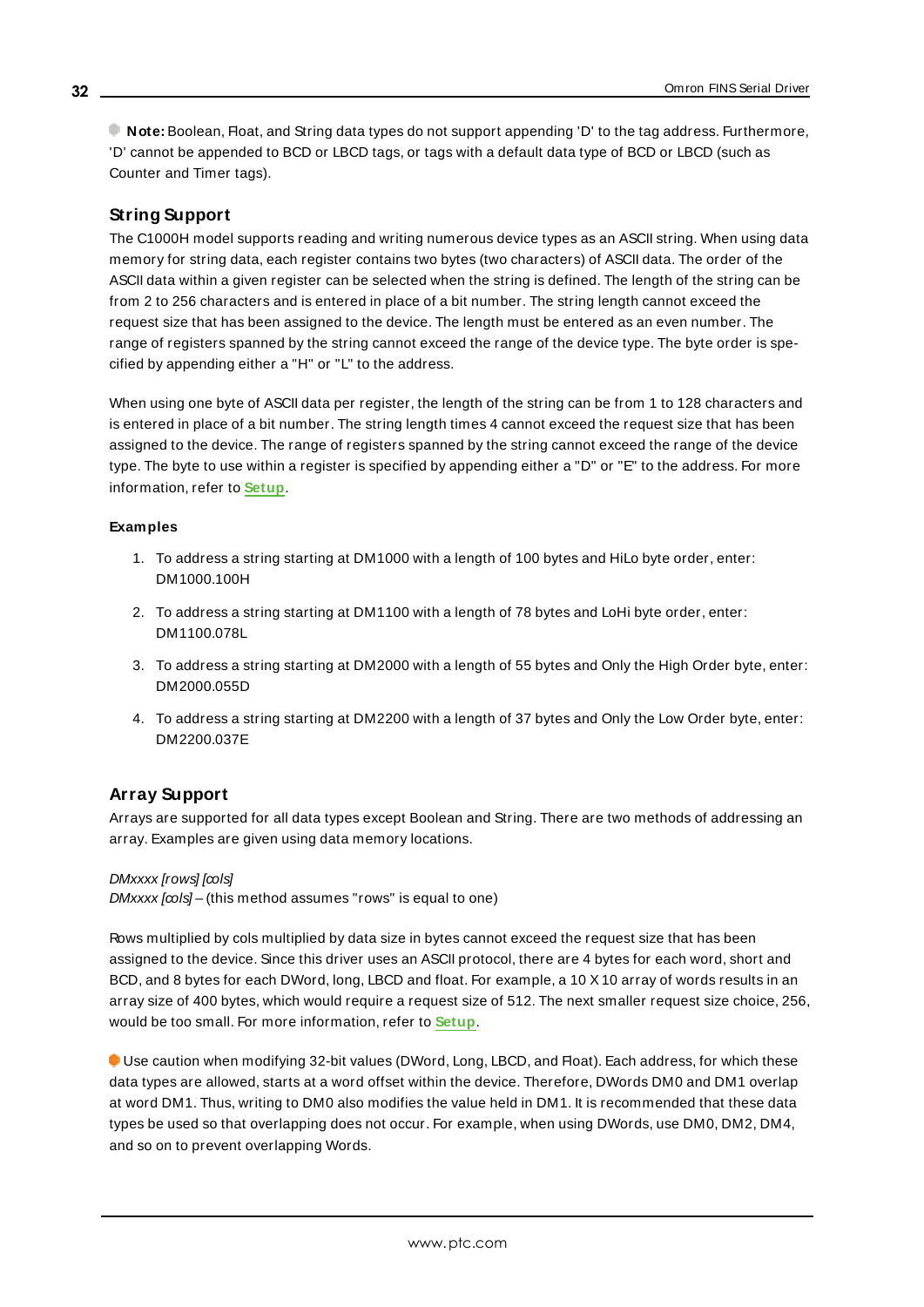## <span id="page-32-0"></span>**C2000H Addressing**

The default data types for dynamically defined tags are shown in **bold** where appropriate. For more information on notes and restrictions, refer to **BCD [Support](#page-34-0)**, **String [Support](#page-35-0)**, and **Array [Support](#page-35-1)**.

| <b>Device Type</b>                                                          | Range                                                                   | Data Type                                                                | <b>Access</b> |
|-----------------------------------------------------------------------------|-------------------------------------------------------------------------|--------------------------------------------------------------------------|---------------|
| <b>Auxiliary Relay</b>                                                      | AR00-AR27<br>AR00-AR26<br>ARxx.00-ARxx.15                               | Word, Short, BCD<br>Long, DWord, LBCD,<br><b>Float</b><br><b>Boolean</b> | Read/Write    |
| Auxiliary Relay as string<br>with HiLo byte order                           | AR00.056H-AR27.002H<br>.I is string length, range 2 to 56<br>chars      | <b>String</b>                                                            | Read/Write    |
| Auxiliary Relay as string<br>with LoHi byte order                           | AR00.056L-AR27.002L<br>.I is string length, range 2 to 56<br>chars      | String                                                                   | Read/Write    |
| Auxiliary Relay as string<br>Using Only the High Order byte of<br>each word | AR00.028D-AR27.001D<br>I is string length, range 1 to 28<br>chars       | <b>String</b>                                                            | Read/Write    |
| Auxiliary Relay as string<br>Using Only the Low Order byte of<br>each word  | AR00.028E-AR27.001E<br>I is string length, range 1 to 28<br>chars       | <b>String</b>                                                            | Read/Write    |
| Data Memory                                                                 | DM0000-DM6655<br>DM0000-DM6654<br>DMxxxx.00-DMxxxx.15                   | Word, Short, BCD<br>Long, DWord, LBCD,<br><b>Float</b><br><b>Boolean</b> | Read/Write    |
| Data Memory as string<br>with HiLo byte order                               | DM0000.256H-DM6655.002H<br>.I is string length, range 2 to<br>256 chars | <b>String</b>                                                            | Read/Write    |
| Data Memory as string<br>with LoHi byte order                               | DM0000.256L-DM6655.002L<br>I is string length, range 2 to<br>256 chars  | <b>String</b>                                                            | Read/Write    |
| Data Memory as string<br>Using Only the High Order byte of<br>each word     | DM0000.128D-DM6655.001D<br>.I is string length, range 1 to<br>128 chars | <b>String</b>                                                            | Read/Write    |
| Data Memory as string<br>Using Only the Low Order byte of<br>each word      | DM0000.128E-DM6655.001E<br>.I is string length, range 1 to<br>128 chars | <b>String</b>                                                            | Read/Write    |
| <b>Holding Relay</b>                                                        | HR00-HR99<br>HR00-HR98                                                  | Word, Short, BCD<br>Long, DWord, LBCD,                                   | Read/Write    |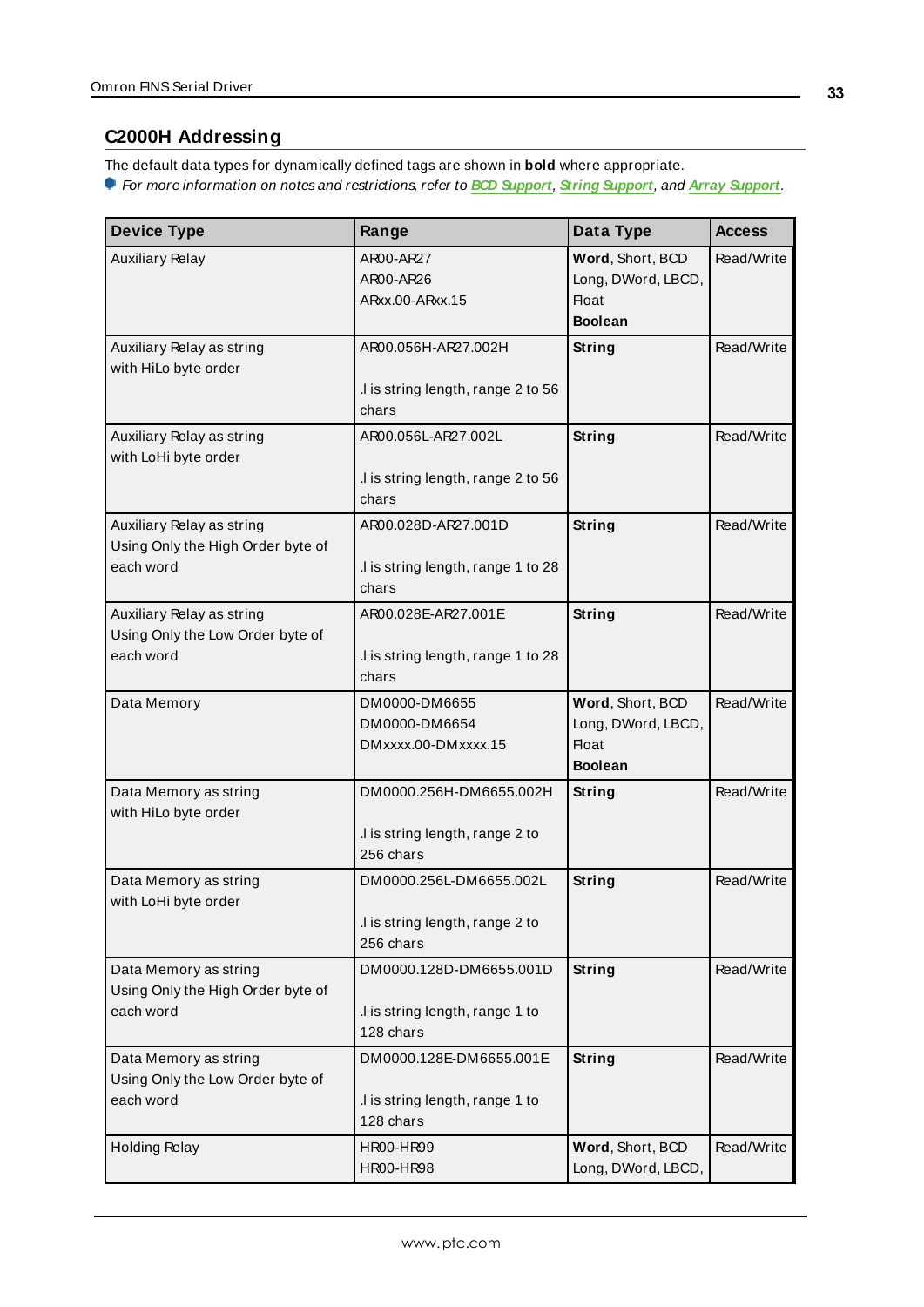| <b>Device Type</b>                                              | Range                                        | Data Type                              | <b>Access</b> |
|-----------------------------------------------------------------|----------------------------------------------|----------------------------------------|---------------|
|                                                                 | HRxx.00-HRxx.15                              | <b>Float</b><br><b>Boolean</b>         |               |
| Holding Relay as string<br>with HiLo byte order                 | HR00.200H-HR99.002H                          | <b>String</b>                          | Read/Write    |
|                                                                 | .I is string length, range 2 to<br>200 chars |                                        |               |
| Holding Relay as string<br>with LoHi byte order                 | HR00.200L-HR99.002L                          | <b>String</b>                          | Read/Write    |
|                                                                 | I is string length, range 2 to<br>200 chars  |                                        |               |
| Holding Relay as string<br>Using Only the High Order byte of    | HR00.100D-HR99.001D                          | <b>String</b>                          | Read/Write    |
| each word                                                       | .I is string length, range 1 to<br>100 chars |                                        |               |
| Holding Relay as string<br>Using Only the Low Order byte of     | HR00.100E-HR99.001E                          | <b>String</b>                          | Read/Write    |
| each word                                                       | .I is string length, range 1 to<br>100 chars |                                        |               |
| Internal Relay                                                  | IR000-IR255<br>IR000-IR254                   | Word, Short, BCD<br>Long, DWord, LBCD, | Read/Write    |
|                                                                 | IRxxx.00-IRxxx.15                            | <b>Float</b><br><b>Boolean</b>         |               |
| Internal Relay as a string<br>with HiLo byte order              | IR000.256H-IR255.002H                        | String                                 | Read/Write    |
|                                                                 | .I is string length, range 2 to<br>256 chars |                                        |               |
| Internal Relay as a string<br>with LoHi byte order              | IR000.256L-IR255.002L                        | String                                 | Read/Write    |
|                                                                 | .I is string length, range 2 to<br>256 chars |                                        |               |
| Internal Relay as a string<br>Using Only the High Order byte of | IR000.128D-IR255.001D                        | <b>String</b>                          | Read/Write    |
| each word                                                       | .I is string length, range 1 to<br>128 chars |                                        |               |
| Internal Relay as a string<br>Using Only the Low Order byte of  | IR000.128E-IR255.001E                        | <b>String</b>                          | Read/Write    |
| each word                                                       | .I is string length, range 1 to<br>128 chars |                                        |               |
| Link Relays                                                     | LR00-LR63<br>LR00-LR62                       | Word, Short, BCD<br>Long, DWord, LBCD, | Read/Write    |
|                                                                 | LRxx.00-LRxx.15                              | <b>Float</b><br><b>Boolean</b>         |               |
| Link Relays as string<br>with HiLo byte order                   | LR00.128H-LR63.002H                          | <b>String</b>                          | Read/Write    |
|                                                                 | .I is string length, range 2 to<br>128 chars |                                        |               |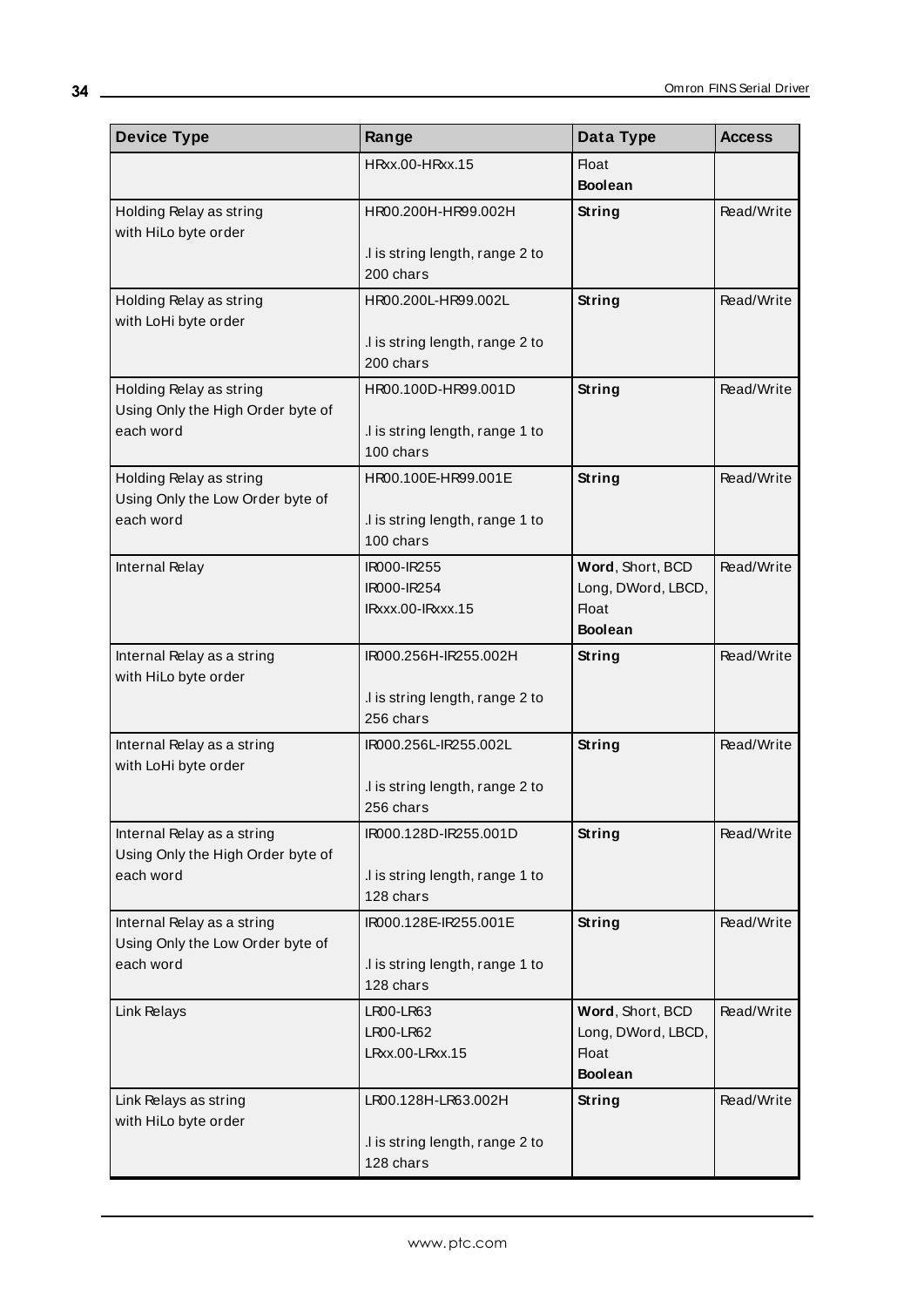| <b>Device Type</b>                | Range                              | Data Type        | <b>Access</b> |
|-----------------------------------|------------------------------------|------------------|---------------|
| Link Relays as string             | LR00.128L-LR63.002L                | String           | Read/Write    |
| with LoHi byte order              |                                    |                  |               |
|                                   | I is string length, range 2 to     |                  |               |
|                                   | 128 chars                          |                  |               |
| Link Relays as string             | LR00.064D-LR63.001D                | <b>String</b>    | Read/Write    |
| Using Only the High Order byte of |                                    |                  |               |
| each word                         | .I is string length, range 1 to 64 |                  |               |
|                                   | chars                              |                  |               |
| Link Relays as string             | LR00.064E-LR63.001E                | <b>String</b>    | Read/Write    |
| Using Only the Low Order byte of  |                                    |                  |               |
| each word                         | .I is string length, range 1 to 64 |                  |               |
|                                   | chars                              |                  |               |
| Temporary Relay                   | <b>TR</b>                          | Word, Short      | Read/Write    |
|                                   | TRO-TR7                            | <b>Boolean</b>   |               |
| Timer/Counter                     | TC000-TC511                        | BCD, Word, Short | Read/Write    |
| Timer/Counter as string           | TC000.256H-TC511.002H              | String           | Read/Write    |
| with HiLo byte order              |                                    |                  |               |
|                                   | .I is string length, range 2 to    |                  |               |
|                                   | 256 chars                          |                  |               |
| Timer/Counter as string           | TC000.256L-TC511.002L              | <b>String</b>    | Read/Write    |
| with LoHi byte order              |                                    |                  |               |
|                                   | I is string length, range 2 to     |                  |               |
|                                   | 256 chars                          |                  |               |
| Timer/Counter as string           | TC000.128D-TC511.001D              | String           | Read/Write    |
| Using Only the High Order byte of |                                    |                  |               |
| each word                         | .I is string length, range 1 to    |                  |               |
|                                   | 128 chars                          |                  |               |
| Timer/Counter as string           | TC000.128E-TC511.001E              | String           | Read/Write    |
| Using Only the Low Order byte of  |                                    |                  |               |
| each word                         | I is string length, range 1 to     |                  |               |
|                                   | 128 chars                          |                  |               |
| <b>Timer/Counter Status</b>       | TS000-TS511                        | <b>Boolean</b>   | Read/Write    |

## <span id="page-34-0"></span>**BCD Support**

16-Bit and 32-Bit data can be referenced as signed and unsigned BCD values.

Unsigned BCD support is accomplished by appending a 'D' to any Word or DWord tag address or by using the BCD and LBCD data types. The value range follows:

Word as unsigned BCD 0 - 9999

DWord as unsigned BCD 0 - 99999999

Signed BCD support is accomplished by appending a 'D' to any Short or Long tag address. The most significant bit of the Short/Long is set to 1 for negative values, 0 for positive values. The value range follows: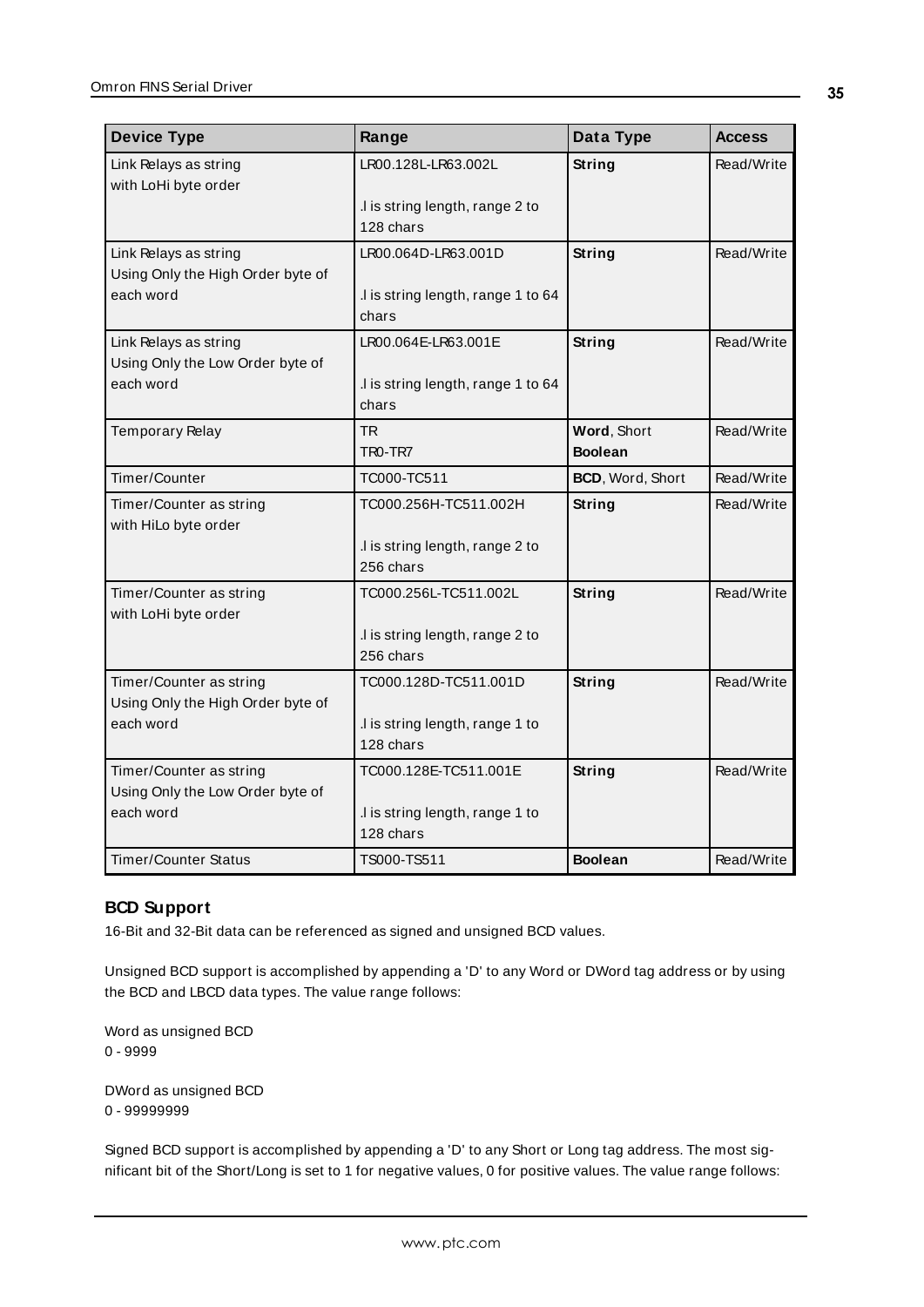Short as signed BCD ±7999

Long as signed BCD ±79999999

#### **Example**

IROD  $@$  Short = -50  $IROD @Word = 8050 (MSB set)$ IR0 @BCD = 8050

 $ROD @ Short = 50$  $IROD @Word = 50$  $IR0 @ BCD = 50$ 

<span id="page-35-0"></span>**Note:** Boolean, Float, and String data types do not support appending 'D' to the tag address. Furthermore, 'D' cannot be appended to BCD or LBCD tags, or tags with a default data type of BCD or LBCD (such as Counter and Timer tags).

## **String Support**

The C2000H model supports reading and writing numerous device types as an ASCII string. When using data memory for string data, each register contains two bytes (two characters) of ASCII data. The order of the ASCII data within a given register can be selected when the string is defined. The length of the string can be from 2 to 256 characters and is entered in place of a bit number. The string length cannot exceed the request size that has been assigned to the device. The length must be entered as an even number. The range of registers spanned by the string cannot exceed the range of the device type. The byte order is specified by appending either a "H" or "L" to the address.

When using one byte of ASCII data per register, the length of the string can be from 1 to 128 characters and is entered in place of a bit number. The string length times 4 cannot exceed the request size that has been assigned to the device. The range of registers spanned by the string cannot exceed the range of the device type. The byte to use within a register is specified by appending either a "D" or "E" to the address. For more information, refer to **[Setup](#page-3-2)**.

#### **Examples**

- 1. To address a string starting at DM1000 with a length of 100 bytes and HiLo byte order, enter: DM1000.100H
- 2. To address a string starting at DM1100 with a length of 78 bytes and LoHi byte order, enter: DM1100.078L
- 3. To address a string starting at DM2000 with a length of 55 bytes and Only the High Order byte, enter: DM2000.055D
- <span id="page-35-1"></span>4. To address a string starting at DM2200 with a length of 37 bytes and Only the Low Order byte, enter: DM2200.037E

#### **Array Support**

Arrays are supported for all data types except Boolean and String. There are two methods of addressing an array. Examples are given using data memory locations.

**36**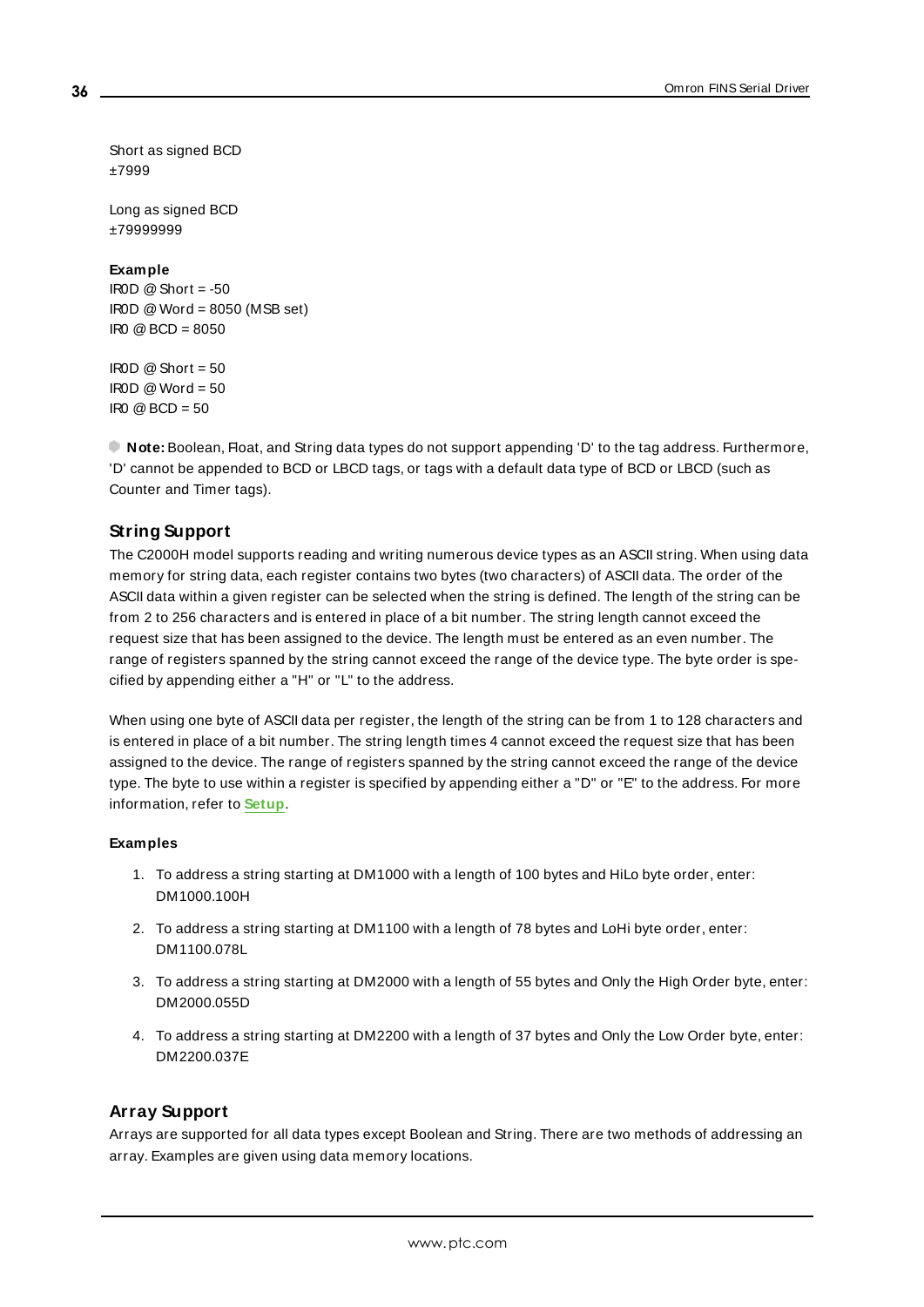#### DMxxxx [rows] [cols]

 $DMxxxx [cos] -$ (this method assumes "rows" is equal to one)

Rows multiplied by cols multiplied by data size in bytes cannot exceed the request size that has been assigned to the device. Since this driver uses an ASCII protocol, there are 4 bytes for each word, short and BCD, and 8 bytes for each DWord, long, LBCD and float. For example, a 10 X10 array of words results in an array size of 400 bytes, which would require a request size of 512. The next smaller request size choice, 256, would be too small. For more information, refer to **[Setup](#page-3-0)**.

Use caution when modifying 32-bit values (DWord, Long, LBCD, and Float). Each address, for which these data types are allowed, starts at a word offset within the device. Therefore, DWords DM0 and DM1 overlap at word DM1. Thus, writing to DM0 also modifies the value held in DM1. It is recommended that these data types be used so that overlapping does not occur. For example, when using DWords, use DM0, DM2, DM4, and so on to prevent overlapping Words.

## **CV500 Addressing**

The default data types for dynamically defined tags are shown in **bold** where appropriate. For more information on notes and restrictions, refer to **BCD [Support](#page-39-0)**, **String [Support](#page-40-0)**, and **Array [Support](#page-40-1)**.

| <b>Device Type</b>                | Range                           | Data Type          | <b>Access</b> |
|-----------------------------------|---------------------------------|--------------------|---------------|
| <b>Action Flag</b>                | AC0000-AC1023                   | <b>Boolean</b>     | Read Only     |
| <b>Auxiliary Relay</b>            | A000-A255                       | Word, Short, BCD   | Read/Write    |
|                                   | A000-A254                       | Long, DWord, LBCD, |               |
|                                   |                                 | <b>Float</b>       |               |
|                                   | A256-A511                       |                    | Read Only     |
|                                   | A256-A510                       | Word, Short, BCD   |               |
|                                   |                                 | Long, DWord, LBCD, |               |
|                                   | A000.00-A000.15-A255.00-        | <b>Float</b>       | Read/Write    |
|                                   | A255.15                         |                    |               |
|                                   |                                 | <b>Boolean</b>     | Read Only     |
|                                   | A256.00-A256.15-A511.00-        |                    |               |
|                                   | A511.15                         | <b>Boolean</b>     |               |
| Auxiliary Relay as string         | A000.256H-A255.002H             | <b>String</b>      | Read/Write    |
| with HiLo byte order              | A256.256H-A511.002H             | String             |               |
|                                   |                                 |                    | Read Only     |
|                                   | .I is string length, range 2 to |                    |               |
|                                   | 256 chars                       |                    |               |
| Auxiliary Relay as string         | A000.256L-A255.002L             | String             | Read/Write    |
| with LoHi byte order              | A256.256L-A511.002L             | String             |               |
|                                   |                                 |                    | Read Only     |
|                                   | I is string length, range 2 to  |                    |               |
|                                   | 256 chars                       |                    |               |
| Auxiliary Relay as string         | A000.128D-A255.001D             | String             | Read/Write    |
| Using Only the High Order byte of | A256.128D-A511.001D             | <b>String</b>      |               |
| each word                         |                                 |                    | Read Only     |
|                                   | .I is string length, range 1 to |                    |               |
|                                   | 128 chars                       |                    |               |
| Auxiliary Relay as string         | A000.128E-A255.001E             | String             | Read/Write    |
| Using Only the Low Order byte of  | A256.128E-A511.001E             | <b>String</b>      |               |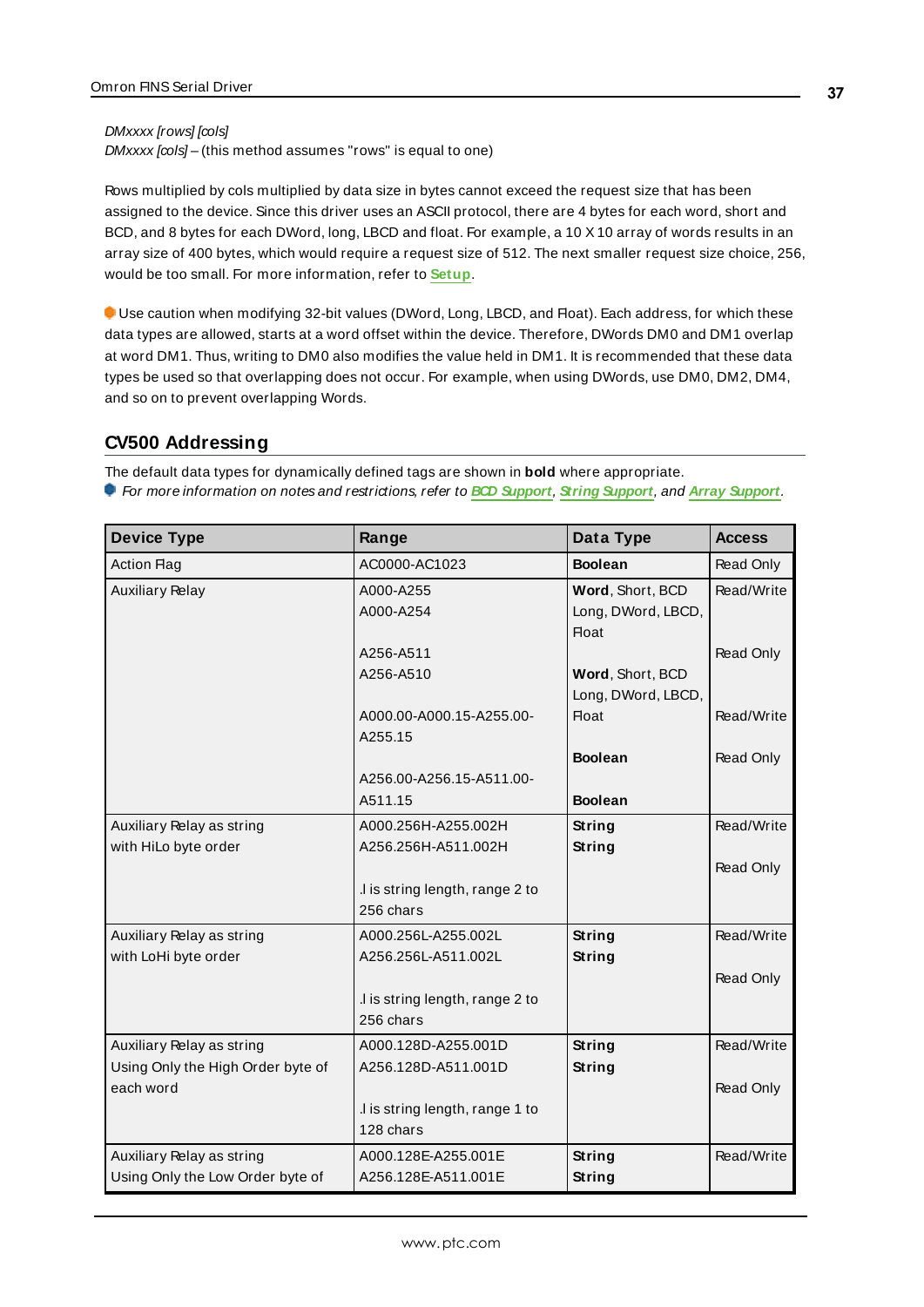| <b>Device Type</b>                                    | Range                                                       | Data Type                                                                | <b>Access</b> |
|-------------------------------------------------------|-------------------------------------------------------------|--------------------------------------------------------------------------|---------------|
| each word                                             |                                                             |                                                                          | Read Only     |
|                                                       | .I is string length, range 1 to<br>128 chars                |                                                                          |               |
| CIO                                                   | CIO0000-CIO2555<br>CIO0000-CIO2554<br>CIOxxxx.00-CIOxxxx.15 | Word, Short, BCD<br>Long, DWord, LBCD,<br>Float                          | Read/Write    |
|                                                       |                                                             | <b>Boolean</b>                                                           |               |
| CIO Memory as string<br>with HiLo byte order          | CIO0000.256H-CIO2555.002H                                   | String                                                                   | Read/Write    |
|                                                       | .I is string length, range 2 to<br>256 chars                |                                                                          |               |
| CIO Memory as string                                  | CIO0000.256L-CIO2555.002L                                   | String                                                                   | Read/Write    |
| with LoHi byte order                                  | I is string length, range 2 to<br>256 chars                 |                                                                          |               |
| CIO Memory as string                                  | CIO0000.128D-CIO2555.001D                                   | String                                                                   | Read/Write    |
| Using Only the High Order byte of<br>each word        | I is string length, range 1 to<br>128 chars                 |                                                                          |               |
| CIO Memory as string                                  | CIO0000.128E-CIO2555.001E                                   | String                                                                   | Read/Write    |
| Using Only the Low Order byte of<br>each word         | .I is string length, range 1 to<br>128 chars                |                                                                          |               |
| Counter                                               | C000-C511                                                   | BCD, Word, Short                                                         | Read/Write    |
| Counter as string<br>with HiLo byte order             | C000.256H-C511.002H                                         | String                                                                   | Read/Write    |
|                                                       | .I is string length, range 2 to<br>256 chars                |                                                                          |               |
| Counter as string<br>with LoHi byte order             | C000.256L-C511.002L                                         | String                                                                   | Read/Write    |
|                                                       | .I is string length, range 2 to<br>256 chars                |                                                                          |               |
| Counter as string                                     | C000.128D-C511.001D                                         | String                                                                   | Read/Write    |
| Using Only the High Order byte of<br>each word        | .I is string length, range 1 to<br>128 chars                |                                                                          |               |
| Counter as string<br>Using Only the Low Order byte of | C000.128E-C511.001E                                         | String                                                                   | Read/Write    |
| each word                                             | .I is string length, range 1 to<br>128 chars                |                                                                          |               |
| <b>Counter Status</b>                                 | CS000-CS511                                                 | <b>Boolean</b>                                                           | Read/Write    |
| <b>CPU Bus Link</b>                                   | G000-G255<br>G000-G254<br>Gxxx.00-Gxxx.15                   | Word, Short, BCD<br>Long, DWord, LBCD,<br><b>Float</b><br><b>Boolean</b> | Read/Write    |
| CPU Bus Link as string                                | G000.256H-G255.002H                                         | <b>String</b>                                                            | Read/Write    |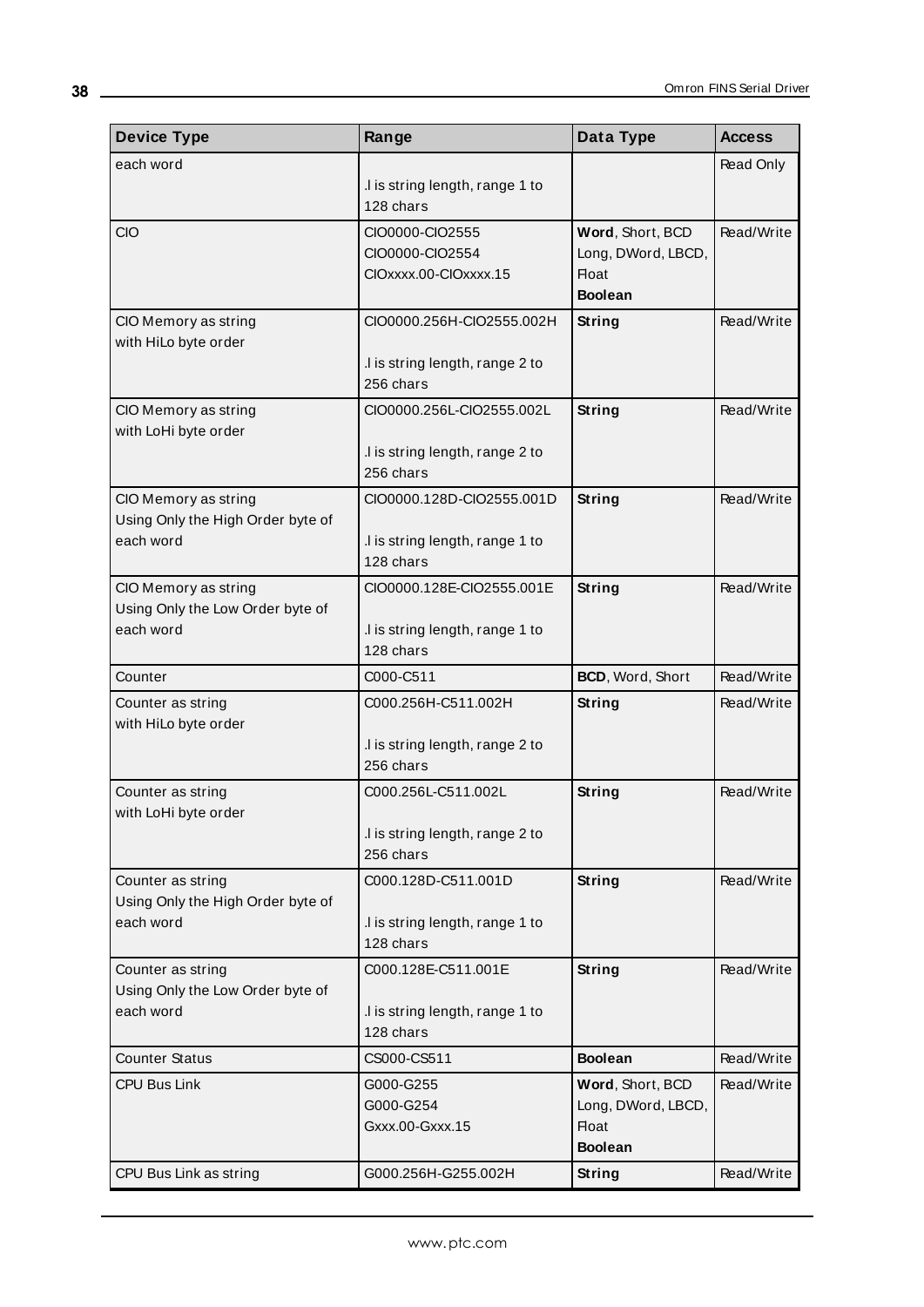| <b>Device Type</b>                             | Range                                           | Data Type                                                                | <b>Access</b> |
|------------------------------------------------|-------------------------------------------------|--------------------------------------------------------------------------|---------------|
| with HiLo byte order                           |                                                 |                                                                          |               |
|                                                | .I is string length, range 2 to<br>256 chars    |                                                                          |               |
| CPU Bus Link as string                         | G000.256L-G255.002L                             | String                                                                   | Read/Write    |
| with LoHi byte order                           | .I is string length, range 2 to<br>256 chars    |                                                                          |               |
| CPU Bus Link as string                         | G000.128D-G255.001D                             | <b>String</b>                                                            | Read/Write    |
| Using Only the High Order byte of<br>each word | .I is string length, range 1 to<br>128 chars    |                                                                          |               |
| CPU Bus Link as string                         | G000.128E-G255.001E                             | <b>String</b>                                                            | Read/Write    |
| Using Only the Low Order byte of<br>each word  | I is string length, range 1 to<br>128 chars     |                                                                          |               |
| Data Memory                                    | D0000-D8191<br>D0000-D8190<br>Dxxxx.00-Dxxxx.15 | Word, Short, BCD<br>Long, DWord, LBCD,<br><b>Float</b><br><b>Boolean</b> | Read/Write    |
| Data Memory as string<br>with HiLo byte order  | D0000.256H-D8191.002H                           | <b>String</b>                                                            | Read/Write    |
|                                                | .I is string length, range 2 to<br>256 chars    |                                                                          |               |
| Data Memory as string                          | D0000.256L-D8191.002L                           | String                                                                   | Read/Write    |
| with LoHi byte order                           | .I is string length, range 2 to<br>256 chars    |                                                                          |               |
| Data Memory as string                          | D0000.128D-D8191.001D                           | <b>String</b>                                                            | Read/Write    |
| Using Only the High Order byte of<br>each word | I is string length, range 1 to<br>128 chars     |                                                                          |               |
| Data Memory as string                          | D0000.128E-D8191.001E                           | String                                                                   | Read/Write    |
| Using Only the Low Order byte of<br>each word  | .I is string length, range 1 to<br>128 chars    |                                                                          |               |
| Data Register                                  | DR0-DR2                                         | Word, Short, BCD*                                                        | Read/Write    |
| Index Register                                 | $IRO-IR2$                                       | Word, Short, BCD*                                                        | Read/Write    |
| Step Timer                                     | ST000-ST511                                     | Word, Short, BCD*                                                        | Read/Write    |
| <b>Step Timer Status</b>                       | STS000-STS511                                   | <b>Boolean</b>                                                           | Read/Write    |
| <b>Temporary Relay</b>                         | <b>TR</b><br>TRO-TR7                            | Word, Short<br><b>Boolean</b>                                            | Read/Write    |
| Timer                                          | T000-T511                                       | BCD, Word, Short                                                         | Read/Write    |
| Timer as string<br>with HiLo byte order        | T000.256H-T511.002H                             | String                                                                   | Read/Write    |
|                                                | .I is string length, range 2 to                 |                                                                          |               |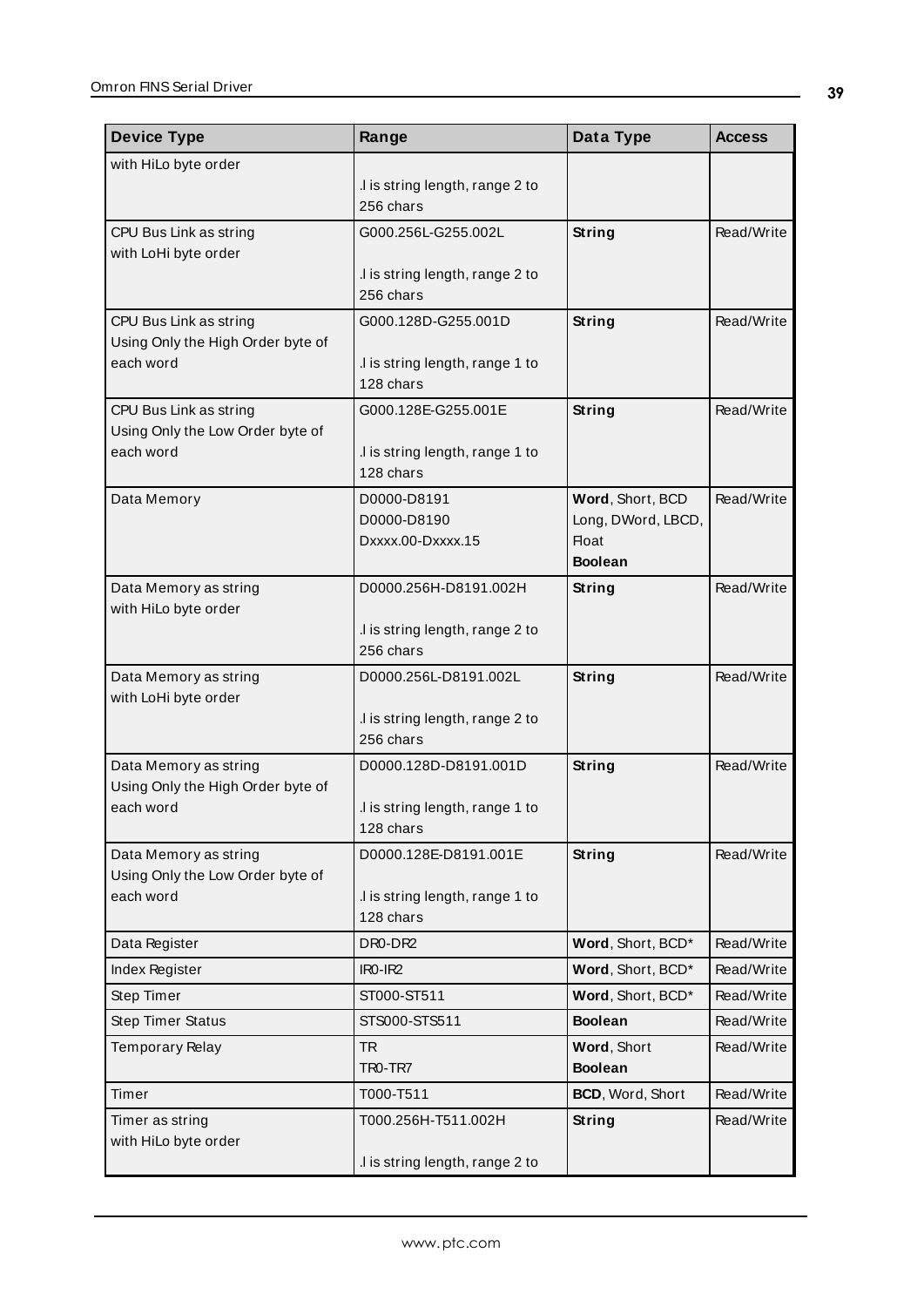| <b>Device Type</b>                | Range                           | Data Type      | <b>Access</b> |
|-----------------------------------|---------------------------------|----------------|---------------|
|                                   | 256 chars                       |                |               |
| Timer as string                   | T000.256L-T511.002L             | String         | Read/Write    |
| with LoHi byte order              |                                 |                |               |
|                                   | .I is string length, range 2 to |                |               |
|                                   | 256 chars                       |                |               |
| Timer as string                   | T000.128D-T511.001D             | <b>String</b>  | Read/Write    |
| Using Only the High Order byte of |                                 |                |               |
| each word                         | I is string length, range 1 to  |                |               |
|                                   | 128 chars                       |                |               |
| Timer as string                   | T000.128E-T511.001E             | String         | Read/Write    |
| Using Only the Low Order byte of  |                                 |                |               |
| each word                         | I is string length, range 1 to  |                |               |
|                                   | 128 chars                       |                |               |
| Timer Status                      | TS000-TS511                     | <b>Boolean</b> | Read/Write    |
| <b>Transition Flag</b>            | TN000-TN511                     | <b>Boolean</b> | Read/Write    |

## <span id="page-39-0"></span>**BCD Support**

16-Bit and 32-Bit data can be referenced as signed and unsigned BCD values.

Unsigned BCD support is accomplished by appending a 'D' to any Word or DWord tag address or by using the BCD and LBCD data types. The value range follows:

Word as unsigned BCD 0 - 9999

DWord as unsigned BCD 0 - 99999999

Signed BCD support is accomplished by appending a 'D' to any Short or Long tag address. The most significant bit of the Short/Long is set to 1 for negative values, 0 for positive values. The value range follows:

Short as signed BCD ±7999

Long as signed BCD ±79999999

### **Example**

IROD  $\textcircled{a}$  Short = -50 IR0D @Word = 8050 (MSB set) IR0 @BCD = 8050

IROD  $@$  Short = 50  $\text{IROD} \otimes \text{Word} = 50$  $\text{IRO} \textcircled{B} \text{BCD} = 50$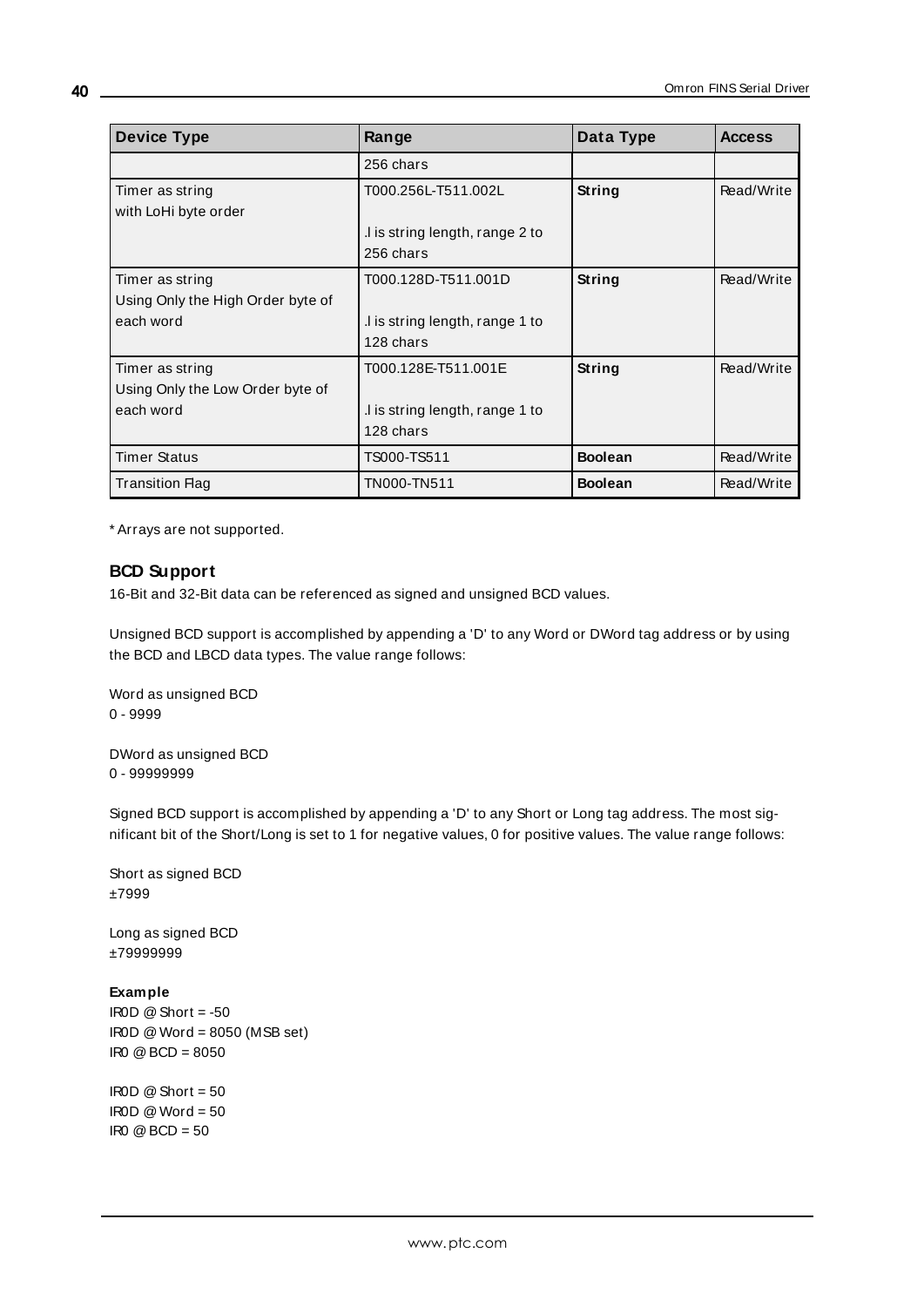<span id="page-40-0"></span>**Note:** Boolean, Float, and String data types do not support appending 'D' to the tag address. Furthermore, 'D' cannot be appended to BCD or LBCD tags, or tags with a default data type of BCD or LBCD (such as Counter and Timer tags).

#### **String Support**

The CV500 model supports reading and writing numerous device types as an ASCII string. When using data memory for string data, each register contains two bytes (two characters) of ASCII data. The order of the ASCII data within a given register can be selected when the string is defined. The length of the string can be from 2 to 256 characters and is entered in place of a bit number. The string length cannot exceed the request size that has been assigned to the device. The length must be entered as an even number. The range also cannot exceed the request size that has been assigned to the device. Since this driver uses an ASCII protocol, there are 2 bytes transmitted for each character. The range of registers spanned by the string cannot exceed the range of the device type. The byte order is specified by appending either a "H" or "L" to the address.

When using one byte of ASCII data per register, the length of the string can be from 1 to 128 characters and is entered in place of a bit number. The string length times 4 cannot exceed the request size that has been assigned to the device. The range of registers spanned by the string cannot exceed the range of the device type. The byte to use within a register is specified by appending either a "D" or "E" to the address. For more information, refer to **[Setup](#page-3-0)**.

#### **Examples**

- 1. To address a string starting at D1000 with a length of 100 bytes and HiLo byte order, enter: D1000.100H
- 2. To address a string starting at D1100 with a length of 78 bytes and LoHi byte order, enter: D1100.078L
- 3. To address a string starting at D2000 with a length of 55 bytes and Only the High Order byte, enter: D2000.055D
- <span id="page-40-1"></span>4. To address a string starting at D2200 with a length of 37 bytes and Only the Low Order byte, enter: D2200.037E

#### **Array Support**

Arrays are supported for all data types except Boolean, Data Register, Index Register, Step Timer, and String. There are two methods of addressing an array. Examples are given using data memory locations.

#### Dxxxx [rows] [cols]

 $Dxxxx$   $[cols]$  (this method assumes "rows" is equal to one)

Rows multiplied by cols multiplied by data size in bytes cannot exceed the request size that has been assigned to the device. Since this driver uses an ASCII protocol, there are 4 bytes for each word, short and BCD, and 8 bytes for each DWord, long, LBCD and float. For example, a 10 X10 array of words results in an array size of 400 bytes, which would require a request size of 512. The next smaller request size choice, 256, would be too small. For more information, refer to **[Setup](#page-3-0)**.

Use caution when modifying 32-bit values (DWord, Long, LBCD, and Float). Each address, for which these data types are allowed, starts at a word offset within the device. Therefore, DWords D0 and D1 overlap at word D1. Thus, writing to D0 also modifies the value held in D1. It is recommended that these data types be used so that overlapping does not occur. For example, when using DWords, use D0, D2, D4, and so on to prevent overlapping Words.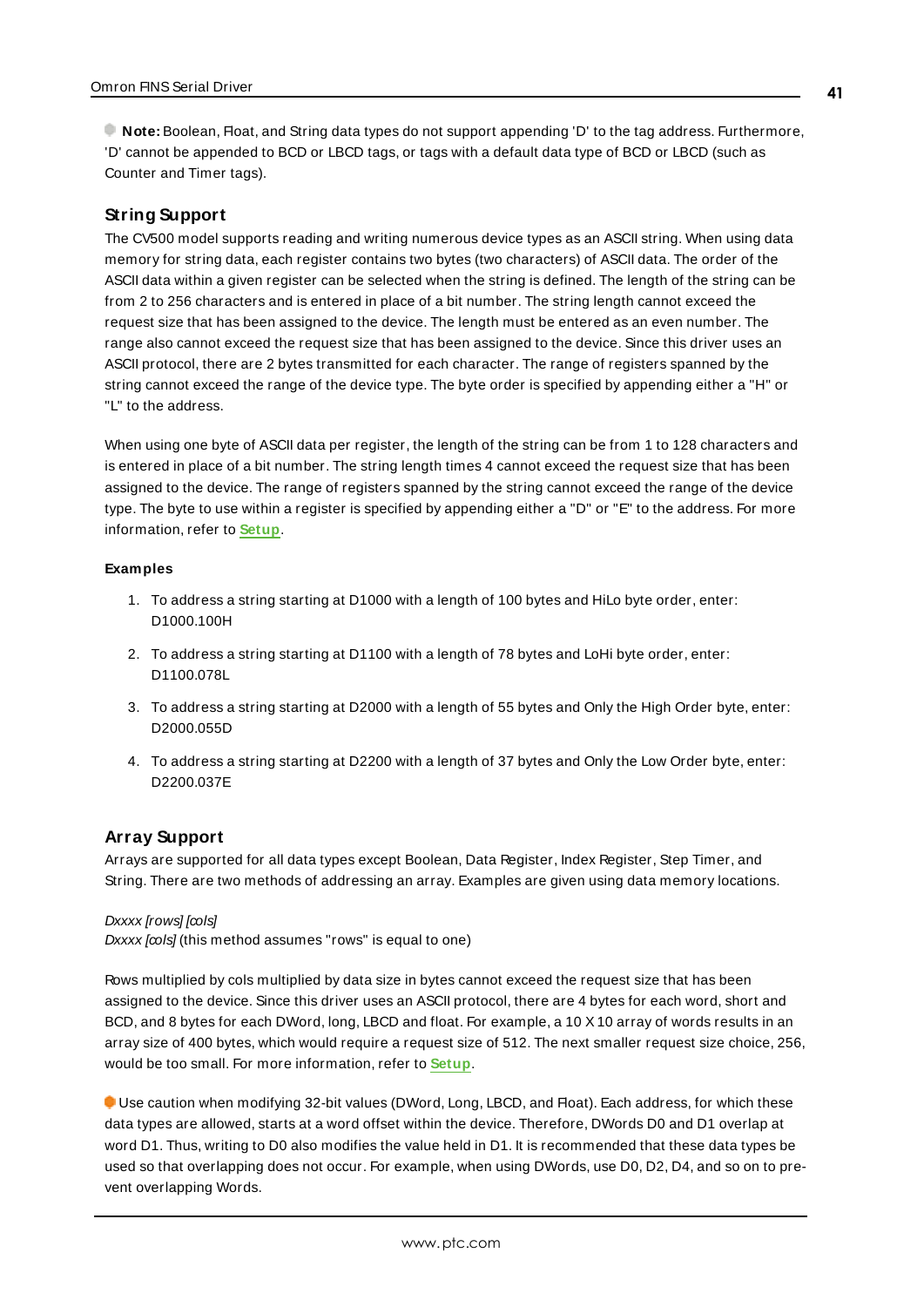# **CV1000 Addressing**

The default data types for dynamically defined tags are shown in **bold** where appropriate.

For more information on notes and restrictions, refer to **BCD [Support](#page-45-0)**, **String [Support](#page-45-1)**, and **Array [Support](#page-46-0)**.

| <b>Device Type</b>                                                          | Range                                                       | Data Type                                                         | <b>Access</b>           |
|-----------------------------------------------------------------------------|-------------------------------------------------------------|-------------------------------------------------------------------|-------------------------|
| <b>Action Flag</b>                                                          | AC0000-AC2047                                               | <b>Boolean</b>                                                    | Read Only               |
| <b>Auxiliary Relay</b>                                                      | A000-A255<br>A000-A254                                      | Word, Short, BCD<br>Long, DWord,<br>LBCD, Float                   | Read/Write              |
|                                                                             | A256-A511<br>A256-A510                                      | Word, Short, BCD<br>Long, DWord,                                  | Read Only               |
|                                                                             | A000.00-A000.15-A255.00-<br>A255.15                         | LBCD, Float                                                       | Read/Write              |
|                                                                             |                                                             | <b>Boolean</b>                                                    | Read Only               |
|                                                                             | A256.00-A256.15-A511.00-<br>A511.15                         | <b>Boolean</b>                                                    |                         |
| Auxiliary Relay as string<br>with HiLo byte order                           | A000.256H-A255.002H<br>A256.256H-A511.002H                  | <b>String</b><br><b>String</b>                                    | Read/Write              |
|                                                                             | .I is string length, range 2 to<br>256 chars                |                                                                   | Read Only               |
| Auxiliary Relay as string<br>with LoHi byte order                           | A000.256L-A255.002L<br>A256.256L-A511.002L                  | <b>String</b><br><b>String</b>                                    | Read/Write              |
|                                                                             | .I is string length, range 2 to<br>256 chars                |                                                                   | Read Only               |
| Auxiliary Relay as string<br>Using Only the High Order byte of each<br>word | A000.128D-A255.001D<br>A256.128D-A511.001D                  | <b>String</b><br><b>String</b>                                    | Read/Write<br>Read Only |
|                                                                             | .I is string length, range 1 to<br>128 chars                |                                                                   |                         |
| Auxiliary Relay as string<br>Using Only the Low Order                       | A000.128E-A255.001E<br>A256.128E-A511.001E                  | <b>String</b><br>String                                           | Read/Write              |
| byte of each word                                                           | I is string length, range 1 to<br>128 chars                 |                                                                   | Read Only               |
| CIO                                                                         | CIO0000-CIO2555<br>CIO0000-CIO2554<br>CIOxxxx.00-CIOxxxx.15 | Word, Short, BCD<br>Long, DWord,<br>LBCD, Float<br><b>Boolean</b> | Read/Write              |
| CIO Memory as string<br>with HiLo byte order                                | CIO0000.256H-<br>CIO2555.002H                               | <b>String</b>                                                     | Read/Write              |
|                                                                             | .I is string length, range 2 to<br>256 chars                |                                                                   |                         |
| CIO Memory as string                                                        | CIO0000.256L-CIO2555.002L                                   | String                                                            | Read/Write              |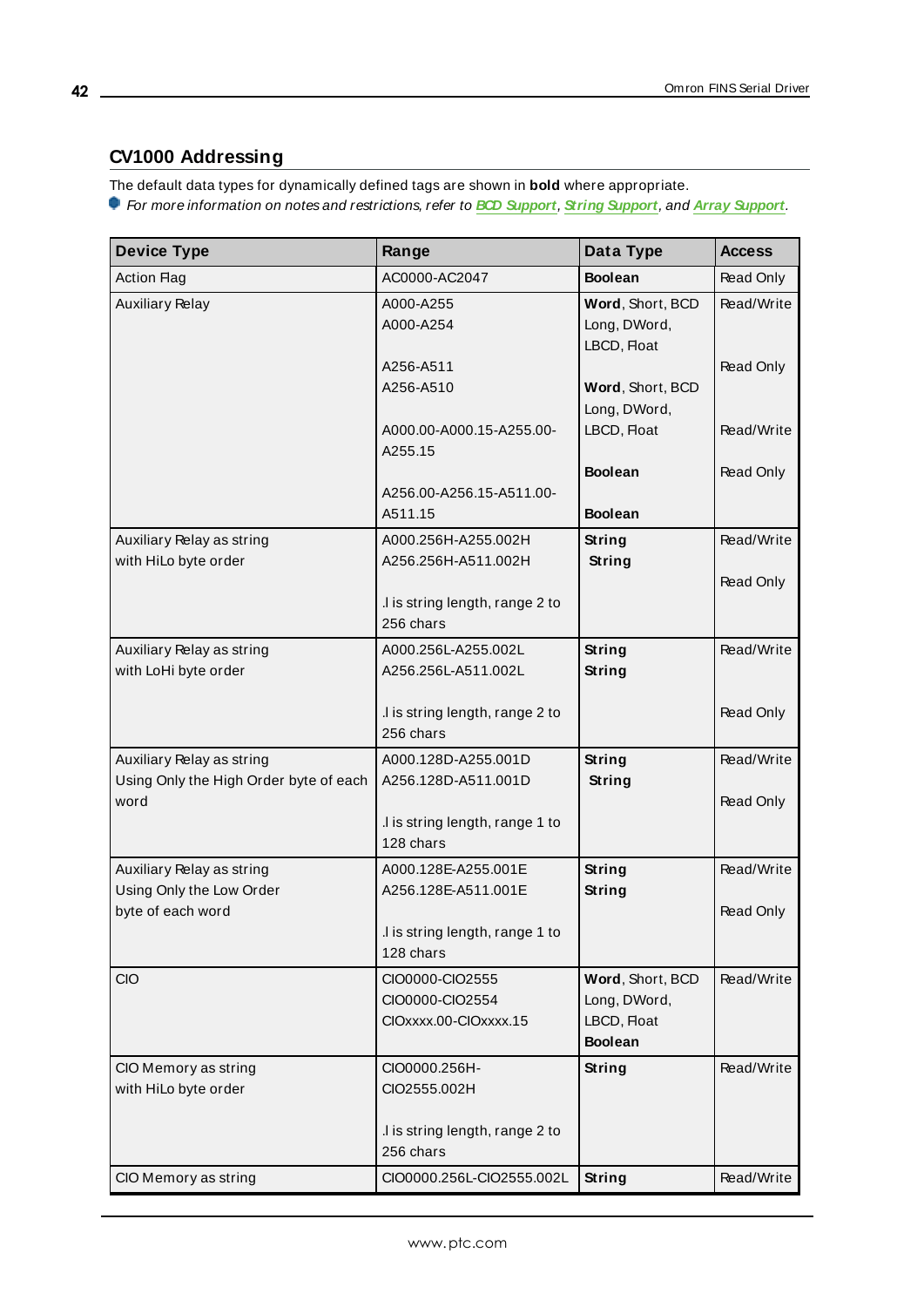| <b>Device Type</b>                                               | Range                                        | Data Type                   | <b>Access</b> |
|------------------------------------------------------------------|----------------------------------------------|-----------------------------|---------------|
| with LoHi byte order                                             |                                              |                             |               |
|                                                                  | .I is string length, range 2 to<br>256 chars |                             |               |
| CIO Memory as string                                             | CIO0000.128D-                                | String                      | Read/Write    |
| Using Only the High Order byte of each<br>word                   | CIO2555.001D                                 |                             |               |
|                                                                  | .I is string length, range 1 to<br>128 chars |                             |               |
| CIO Memory as string                                             | CIO0000.128E-CIO2555.001E                    | String                      | Read/Write    |
| Using Only the Low Order byte of each<br>word                    | .I is string length, range 1 to<br>128 chars |                             |               |
| Counter                                                          | C0000-C1023                                  | BCD, Word, Short            | Read/Write    |
| Counter as string<br>with HiLo byte order                        | C0000.256H-C1023.002H                        | String                      | Read/Write    |
|                                                                  | .I is string length, range 2 to<br>256 chars |                             |               |
| Counter as string<br>with LoHi byte order                        | C0000.256L-C1023.002L                        | String                      | Read/Write    |
|                                                                  | .I is string length, range 2 to<br>256 chars |                             |               |
| Counter as string                                                | C0000.128D-C1023.001D                        | String                      | Read/Write    |
| Using Only the High Order byte of each<br>word                   | .I is string length, range 1 to<br>128 chars |                             |               |
| Counter as string<br>Using Only the Low Order byte of each       | C0000.128E-C1023.001E                        | String                      | Read/Write    |
| word                                                             | .I is string length, range 1 to<br>128 chars |                             |               |
| <b>Counter Status</b>                                            | CS0000-CS1023                                | <b>Boolean</b>              | Read/Write    |
| CPU Bus Link                                                     | G000-G255                                    | Word, Short, BCD            | Read/Write    |
|                                                                  | G000-G254<br>Gxxx.00-Gxxx.15                 | Long, DWord,<br>LBCD, Float |               |
|                                                                  |                                              | <b>Boolean</b>              |               |
| CPU Bus Link as string<br>with HiLo byte order                   | G000.256H-G255.002H                          | String                      | Read/Write    |
|                                                                  | .I is string length, range 2 to<br>256 chars |                             |               |
| CPU Bus Link as string<br>with LoHi byte order                   | G000.256L-G255.002L                          | <b>String</b>               | Read/Write    |
|                                                                  | .I is string length, range 2 to<br>256 chars |                             |               |
| CPU Bus Link as string<br>Using Only the High Order byte of each | G000.128D-G255.001D                          | String                      | Read/Write    |
| word                                                             | .I is string length, range 1 to<br>128 chars |                             |               |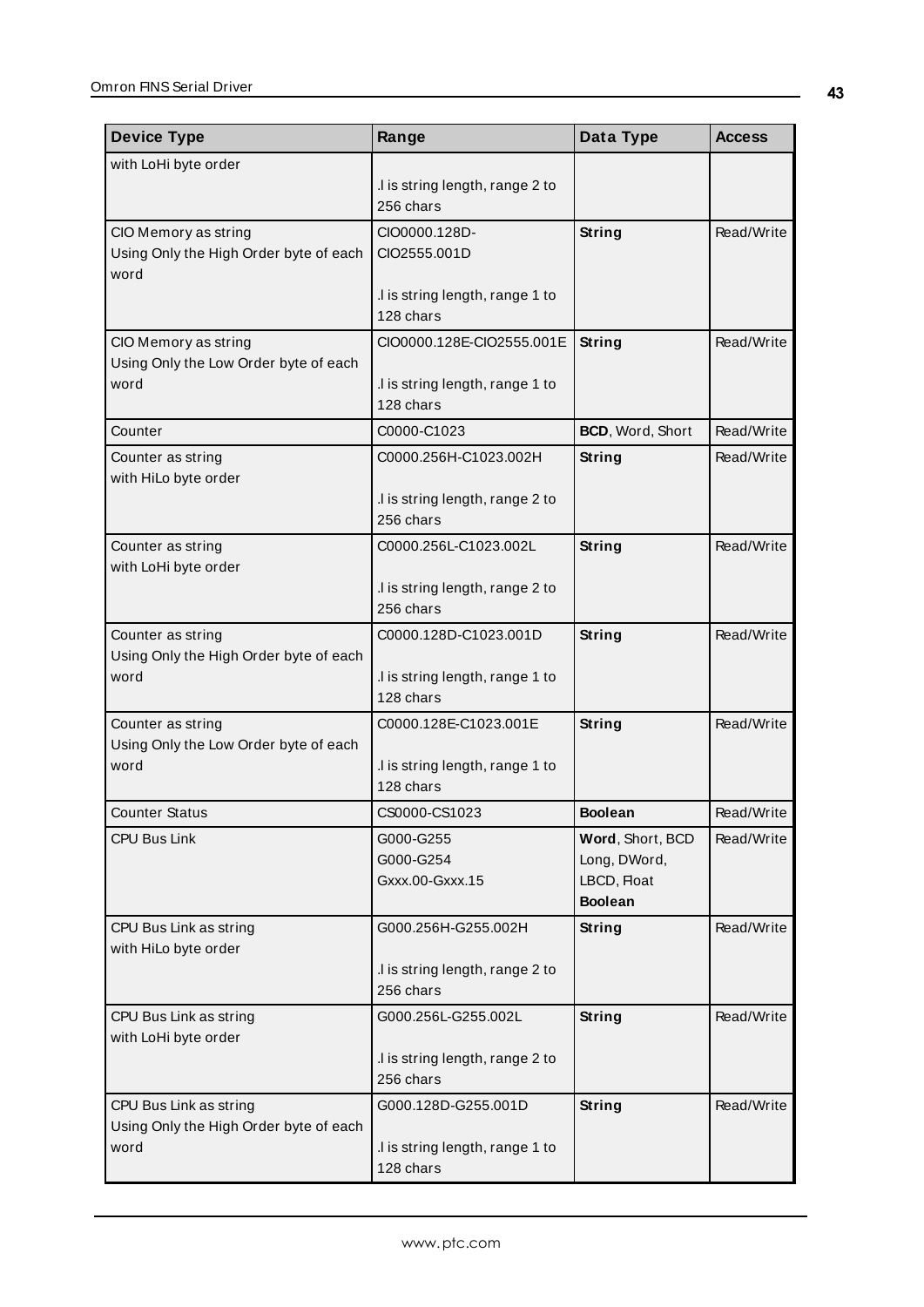| <b>Device Type</b>                                       | Range                                        | Data Type                        | <b>Access</b> |
|----------------------------------------------------------|----------------------------------------------|----------------------------------|---------------|
| CPU Bus Link as string                                   | G000.128E-G255.001E                          | <b>String</b>                    | Read/Write    |
| Using Only the Low Order byte of each                    |                                              |                                  |               |
| word                                                     | .I is string length, range 1 to<br>128 chars |                                  |               |
|                                                          |                                              |                                  |               |
| Data Memory                                              | D00000-D24575<br>D00000-D24574               | Word, Short, BCD<br>Long, DWord, | Read/Write    |
|                                                          | Dxxxxx.00-Dxxxxx.15                          | LBCD, Float                      |               |
|                                                          |                                              | <b>Boolean</b>                   |               |
| Data Memory as string                                    | D00000.256H-D24575.002H                      | String                           | Read/Write    |
| with HiLo byte order                                     |                                              |                                  |               |
|                                                          | .I is string length, range 2 to              |                                  |               |
|                                                          | 256 chars                                    |                                  |               |
| Data Memory as string                                    | D00000.256L-D24575.002L                      | <b>String</b>                    | Read/Write    |
| with LoHi byte order                                     | I is string length, range 2 to               |                                  |               |
|                                                          | 256 chars                                    |                                  |               |
| Data Memory as string                                    | D00000.128D-D24575.001D                      | <b>String</b>                    | Read/Write    |
| Using Only the High Order byte of each                   |                                              |                                  |               |
| word                                                     | I is string length, range 1 to               |                                  |               |
|                                                          | 128 chars                                    |                                  |               |
| Data Memory as string                                    | D00000.128E-D24575.001E                      | String                           | Read/Write    |
| Using Only the Low Order byte of each                    |                                              |                                  |               |
| word                                                     | I is string length, range 1 to<br>128 chars  |                                  |               |
| Data Register                                            | DR0-DR2                                      | Word, Short, BCD*                | Read/Write    |
| <b>Expansion Data Memory</b>                             | E00000-E32765                                | Word, Short, BCD                 | Read/Write    |
| (current bank)                                           | E00000-E32764                                | Long, DWord,                     |               |
|                                                          | Exxxxx.00-Exxxxx.15                          | LBCD, Float                      |               |
|                                                          |                                              | <b>Boolean</b>                   |               |
| <b>Expansion Data Memory</b>                             | E00000.256H-E32765.002H                      | String                           | Read/Write    |
| (current bank) as string                                 |                                              |                                  |               |
| with HiLo byte order                                     | .I is string length, range 2 to              |                                  |               |
|                                                          | 256 chars                                    |                                  |               |
| <b>Expansion Data Memory</b><br>(current bank) as string | E00000.256L-E32765.002L                      | <b>String</b>                    | Read/Write    |
| with LoHi byte order                                     | .I is string length, range 2 to              |                                  |               |
|                                                          | 256 chars                                    |                                  |               |
| <b>Expansion Data Memory</b>                             | E00000.128D-E32765.001D                      | <b>String</b>                    | Read/Write    |
| (current bank) as string                                 |                                              |                                  |               |
| Using Only the High Order byte of each                   | .I is string length, range 1 to              |                                  |               |
| word                                                     | 128 chars                                    |                                  |               |
| <b>Expansion Data Memory</b>                             | E00000.128E-E32765.001E                      | <b>String</b>                    | Read/Write    |
| (current bank) as string                                 |                                              |                                  |               |
| Using Only the Low Order byte of each<br>word            | .I is string length, range 1 to<br>128 chars |                                  |               |
| <b>Expansion Data Memory</b>                             | E00:00000-E07:32765                          | Word, Short, BCD                 | Read/Write    |
|                                                          |                                              |                                  |               |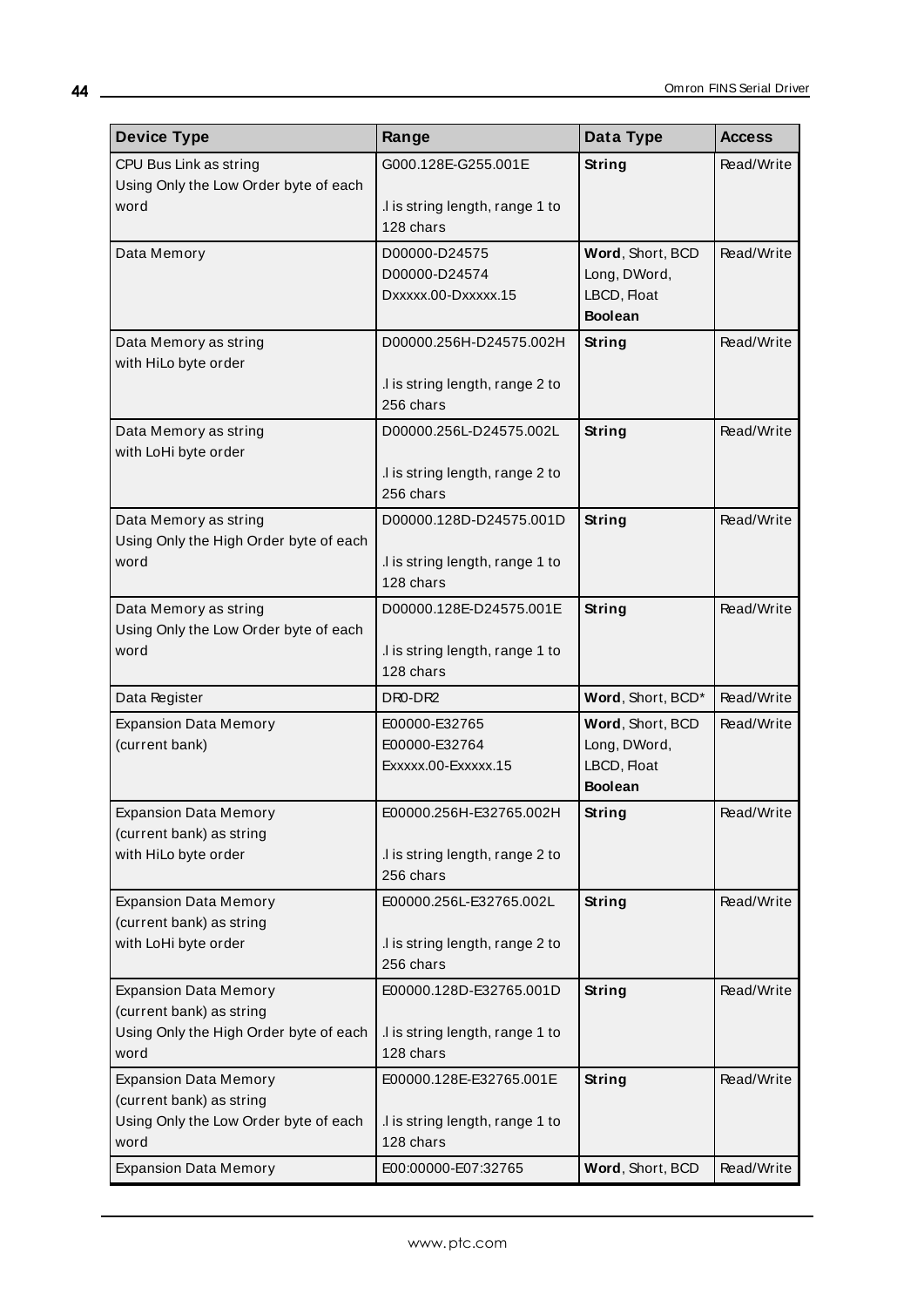| <b>Device Type</b>                                                                       | Range                                                                 | Data Type                                     | <b>Access</b> |
|------------------------------------------------------------------------------------------|-----------------------------------------------------------------------|-----------------------------------------------|---------------|
|                                                                                          | E00:00000-E07:32764<br>Ex:x.00-Exx:xxxxx.15                           | Long, DWord,<br>LBCD, Float<br><b>Boolean</b> |               |
| Expansion Data Memory as<br>string with HiLo byte order                                  | E00:00000.256H -<br>E07:32765.002H<br>.I is string length, range 2 to | <b>String</b>                                 | Read/Write    |
| <b>Expansion Data Memory as</b><br>string with LoHi byte order                           | 256 chars<br>E00:00000.256L-<br>E07:32765.002L                        | String                                        | Read/Write    |
|                                                                                          | .I is string length, range 2 to<br>256 chars                          |                                               |               |
| <b>Expansion Data Memory as</b><br>string Using Only the High Order byte<br>of each word | E00:00000.128D-<br>E07:32765.001D                                     | String                                        | Read/Write    |
|                                                                                          | I is string length, range 1 to<br>128 chars                           |                                               |               |
| Expansion Data Memory as<br>string Using Only the Low Order byte of<br>each word         | E00:00000.128E-<br>E07:32765.001E                                     | String                                        | Read/Write    |
|                                                                                          | .I is string length, range 1 to<br>128 chars                          |                                               |               |
| Index Register                                                                           | $IRO-IR2$                                                             | Word, Short, BCD*                             | Read/Write    |
| Step Timer                                                                               | ST0000-ST1023                                                         | Word, Short, BCD*                             | Read/Write    |
| <b>Step Timer Status</b>                                                                 | STS0000-STS1023                                                       | <b>Boolean</b>                                | Read/Write    |
| <b>Temporary Relay</b>                                                                   | <b>TR</b><br>TRO-TR7                                                  | Word, Short<br><b>Boolean</b>                 | Read/Write    |
| Timer                                                                                    | T0000-T1023                                                           | <b>BCD, Word, Short</b>                       | Read/Write    |
| Timer as string<br>with HiLo byte order                                                  | T0000.256H-T1023.002H<br>I is string length, range 2 to<br>256 chars  | String                                        | Read/Write    |
| Timer as string<br>with LoHi byte order                                                  | T0000.256L-T1023.002L<br>.I is string length, range 2 to<br>256 chars | <b>String</b>                                 | Read/Write    |
| Timer as string<br>Using Only the High Order byte of each<br>word                        | T0000.128D-T1023.001D<br>.I is string length, range 1 to<br>128 chars | String                                        | Read/Write    |
| Timer as string<br>Using Only the Low Order byte of each<br>word                         | T0000.128E-T1023.001E<br>.I is string length, range 1 to<br>128 chars | <b>String</b>                                 | Read/Write    |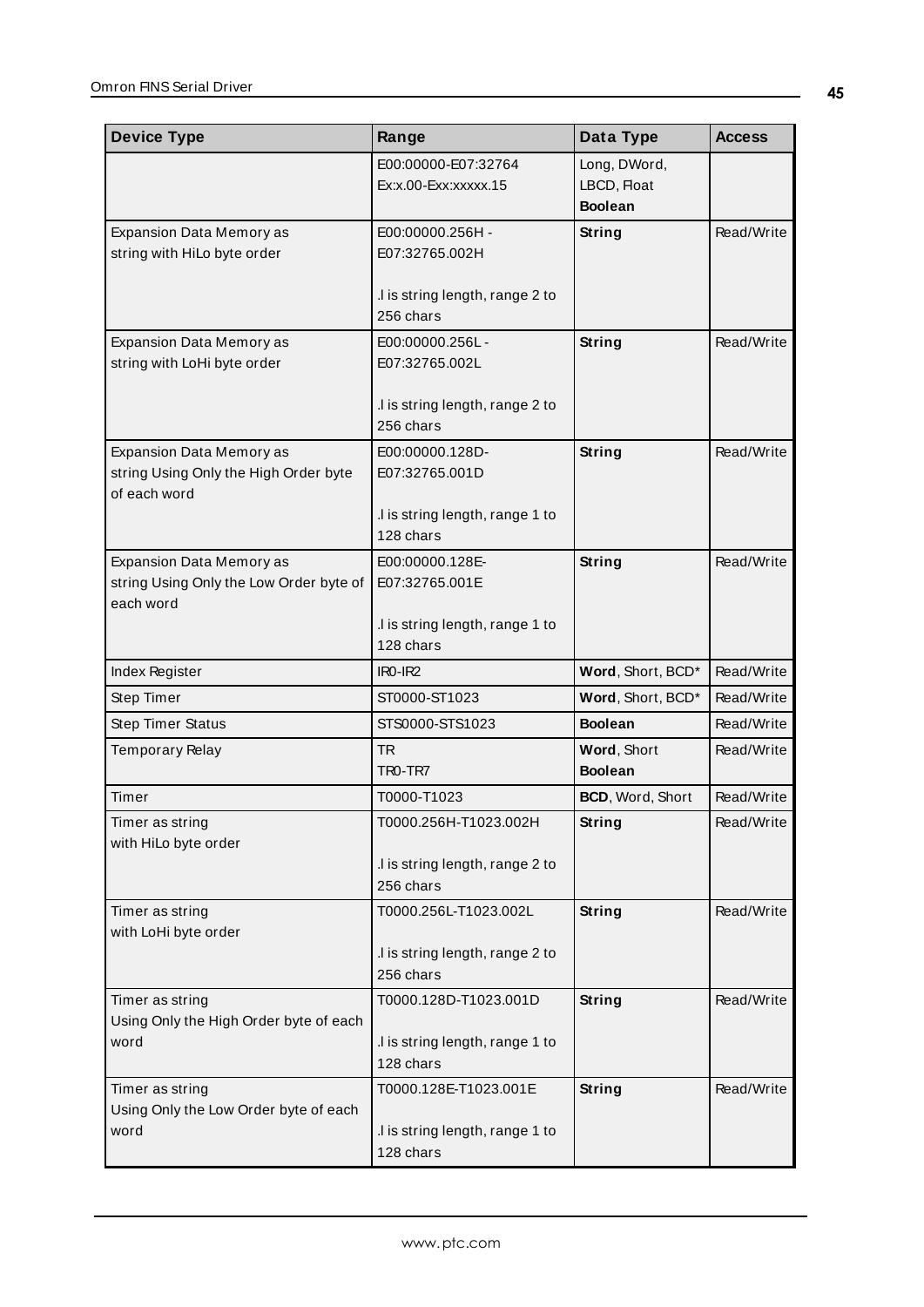| <b>Device Type</b>     | Range         | Data Type      | <b>Access</b> |
|------------------------|---------------|----------------|---------------|
| <b>Timer Status</b>    | TS0000-TS1023 | <b>Boolean</b> | Read/Write    |
| <b>Transition Flag</b> | TN0000-TN1023 | <b>Boolean</b> | Read/Write    |

### <span id="page-45-0"></span>**BCD Support**

16-Bit and 32-Bit data can be referenced as signed and unsigned BCD values.

Unsigned BCD support is accomplished by appending a 'D' to any Word or DWord tag address or by using the BCD and LBCD data types. The value range follows:

Word as unsigned BCD 0 - 9999

DWord as unsigned BCD 0 - 99999999

Signed BCD support is accomplished by appending a 'D' to any Short or Long tag address. The most significant bit of the Short/Long is set to 1 for negative values, 0 for positive values. The value range follows:

Short as signed BCD ±7999

Long as signed BCD ±79999999

#### **Example**

IROD  $@$  Short = -50  $IROD \& Word = 8050$  (MSB set)  $IRO$   $@$   $RCD = 8050$ 

 $IBOD @ Short = 50$  $\text{I} \text{ROD} \text{ } @$  Word = 50 IR0  $@$  BCD = 50

<span id="page-45-1"></span>**Note:** Boolean, Float and String data types do not support appending 'D' to the tag address. Furthermore, 'D' cannot be appended to BCD or LBCD tags, or tags with a default data type of BCD or LBCD (such as Counter and Timer tags).

### **String Support**

The CV1000 model supports reading and writing numerous device types as an ASCII string. When using data memory for string data, each register contains two bytes (two characters) of ASCII data. The order of the ASCII data within a given register can be selected when the string is defined. The length of the string can be from 2 to 256 characters and is entered in place of a bit number. The string length cannot exceed the request size that has been assigned to the device. The length must be entered as an even number. The range also cannot exceed the request size that has been assigned to the device. Since this driver uses an ASCII protocol, there are 2 bytes transmitted for each character. The range of registers spanned by the string cannot exceed the range of the device type. The byte order is specified by appending either a "H" or "L" to the address.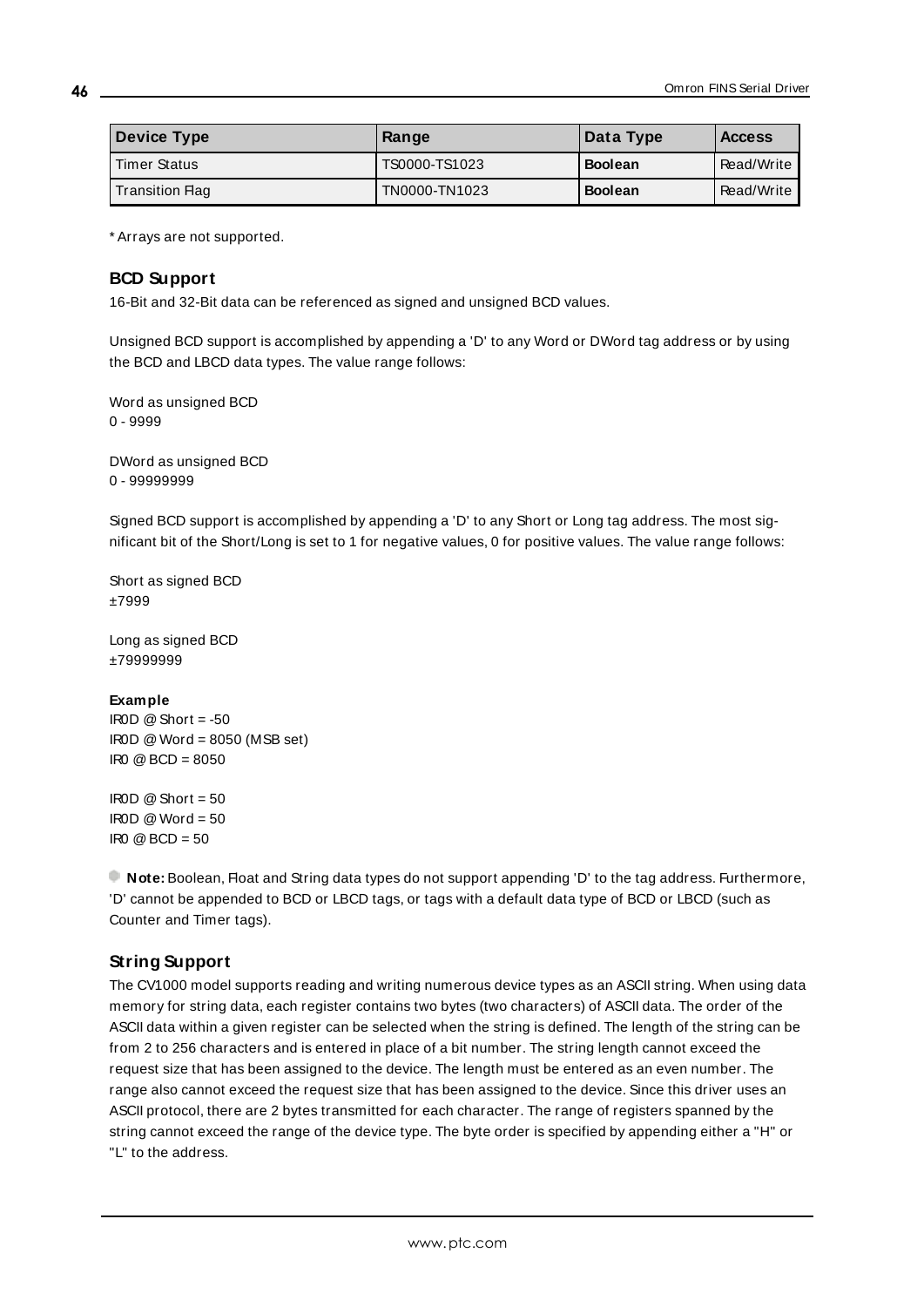When using one byte of ASCII data per register, the length of the string can be from 1 to 128 characters and is entered in place of a bit number. The string length times 4 cannot exceed the request size that has been assigned to the device. The range of registers spanned by the string cannot exceed the range of the device type. The byte to use within a register is specified by appending either a "D" or "E" to the address. For more information, refer to **[Setup](#page-3-0)**.

#### **Examples**

- 1. To address a string starting at D01000 with a length of 100 bytes and HiLo byte order, enter: D01000.100H
- 2. To address a string starting at D01100 with a length of 78 bytes and LoHi byte order, enter: D01100.078L
- 3. To address a string starting at D02000 with a length of 55 bytes and Only the High Order byte, enter: D02000.055D
- <span id="page-46-0"></span>4. To address a string starting at D02200 with a length of 37 bytes and Only the Low Order byte, enter: D02200.037E

### **Array Support**

Arrays are supported for all data types except Boolean, Data Register, Index Register, Step Timer, and String. There are two methods of addressing an array. Examples are given using data memory locations.

Dxxxx [rows] [cols]

 $Dxxxx$  [ $\infty$ Is] (this method assumes "rows" is equal to one)

Rows multiplied by cols multiplied by data size in bytes cannot exceed the request size that has been assigned to the device. Since this driver uses an ASCII protocol, there are 4 bytes for each word, short and BCD, and 8 bytes for each DWord, long, LBCD and float. For example, a 10 X10 array of words results in an array size of 400 bytes, which would require a request size of 512. The next smaller request size choice, 256, would be too small. For more information, refer to **[Setup](#page-3-0)**.

Use caution when modifying 32-bit values (DWord, Long, LBCD, and Float). Each address, for which these data types are allowed, starts at a word offset within the device. Therefore, DWords D0 and D1 overlap at word D1. Thus, writing to D0 also modifies the value held in D1. It is recommended that these data types be used so that overlapping does not occur. For example, when using DWords, use D0, D2, D4, and so on to prevent overlapping Words.

## **CV2000 Addressing**

The default data types for dynamically defined tags are shown in **bold** where appropriate.

For more information on notes and restrictions, refer to **BCD [Support](#page-50-0)**, **String [Support](#page-51-0)**, and **Array [Support](#page-52-0)**.

| <b>Device Type</b>     | Range                  | Data Type                        | <b>Access</b> |
|------------------------|------------------------|----------------------------------|---------------|
| <b>Action Flag</b>     | AC0000-AC2047          | <b>Boolean</b>                   | Read Only     |
| <b>Auxiliary Relay</b> | A000-A255<br>A000-A254 | Word, Short, BCD<br>Long, DWord, | Read/Write    |
|                        | A256-A511              | LBCD, Float                      | Read Only     |
|                        | A256-A510              | Word, Short, BCD<br>Long, DWord, |               |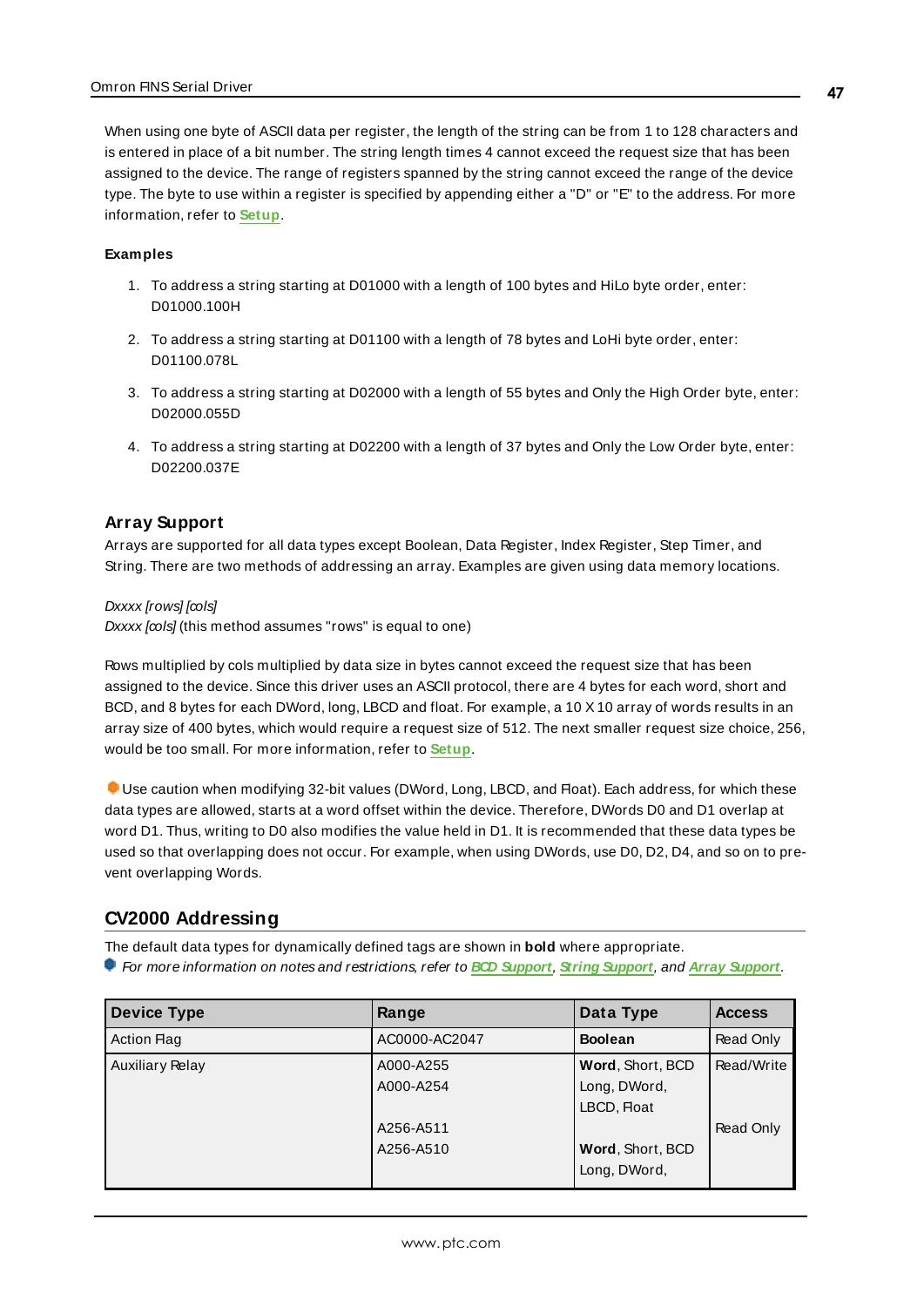| <b>Device Type</b>                                             | Range                                        | Data Type                     | <b>Access</b> |
|----------------------------------------------------------------|----------------------------------------------|-------------------------------|---------------|
|                                                                | A000.00-A000.15-A255.00-                     | LBCD, Float                   | Read/Write    |
|                                                                | A255.15                                      | <b>Boolean</b>                | Read Only     |
|                                                                | A256.00-A256.15-A511.00-                     |                               |               |
|                                                                | A511.15                                      | <b>Boolean</b>                |               |
| Auxiliary Relay as string                                      | A000.256H-A255.002H                          | String                        | Read/Write    |
| with HiLo byte order                                           | A256.256H-A511.002H                          | String                        |               |
|                                                                | .I is string length, range 2 to              |                               | Read Only     |
|                                                                | 256 chars                                    |                               |               |
| Auxiliary Relay as string                                      | A000.256L-A255.002L                          | String                        | Read/Write    |
| with LoHi byte order                                           | A256.256L-A511.002L                          | String                        |               |
|                                                                |                                              |                               | Read Only     |
|                                                                | .I is string length, range 2 to              |                               |               |
|                                                                | 256 chars                                    |                               |               |
| Auxiliary Relay as string                                      | A000.128D-A255.001D                          | <b>String</b>                 | Read/Write    |
| Using Only the High Order byte of each                         | A256.128D-A511.001D                          | String                        |               |
| word                                                           | .I is string length, range 1 to              |                               | Read Only     |
|                                                                | 128 chars                                    |                               |               |
| Auxiliary Relay as string                                      | A000.128E-A255.001E                          | String                        | Read/Write    |
| Using Only the Low Order byte of each                          | A256.128E-A511.001E                          | String                        |               |
| word                                                           |                                              |                               |               |
|                                                                | .I is string length, range 1 to              |                               | Read Only     |
|                                                                | 128 chars                                    |                               |               |
| CIO                                                            | CIO0000-CIO2555                              | Word, Short, BCD              | Read/Write    |
|                                                                | CIO0000-CIO2554                              | Long, DWord,                  |               |
|                                                                | CIOxxxx.00-CIOxxxx.15                        | LBCD, Float<br><b>Boolean</b> |               |
| CIO Memory as string                                           | CIO0000.256H-                                | String                        | Read/Write    |
| with HiLo byte order                                           | CIO2555.002H                                 |                               |               |
|                                                                |                                              |                               |               |
|                                                                | .I is string length, range 2 to              |                               |               |
|                                                                | 256 chars                                    |                               |               |
| CIO Memory as string                                           | CIO0000.256L-CIO2555.002L                    | String                        | Read/Write    |
| with LoHi byte order                                           |                                              |                               |               |
|                                                                | .I is string length, range 2 to<br>256 chars |                               |               |
|                                                                |                                              |                               |               |
| CIO Memory as string<br>Using Only the High Order byte of each | CIO0000.128D-<br>CIO2555.001D                | String                        | Read/Write    |
| word                                                           |                                              |                               |               |
|                                                                | .I is string length, range 1 to              |                               |               |
|                                                                | 128 chars                                    |                               |               |
| CIO Memory as string                                           | CIO0000.128E-CIO2555.001E                    | String                        | Read/Write    |
| Using Only the Low Order byte of each                          |                                              |                               |               |
| word                                                           | .I is string length, range 1 to              |                               |               |
|                                                                | 128 chars                                    |                               |               |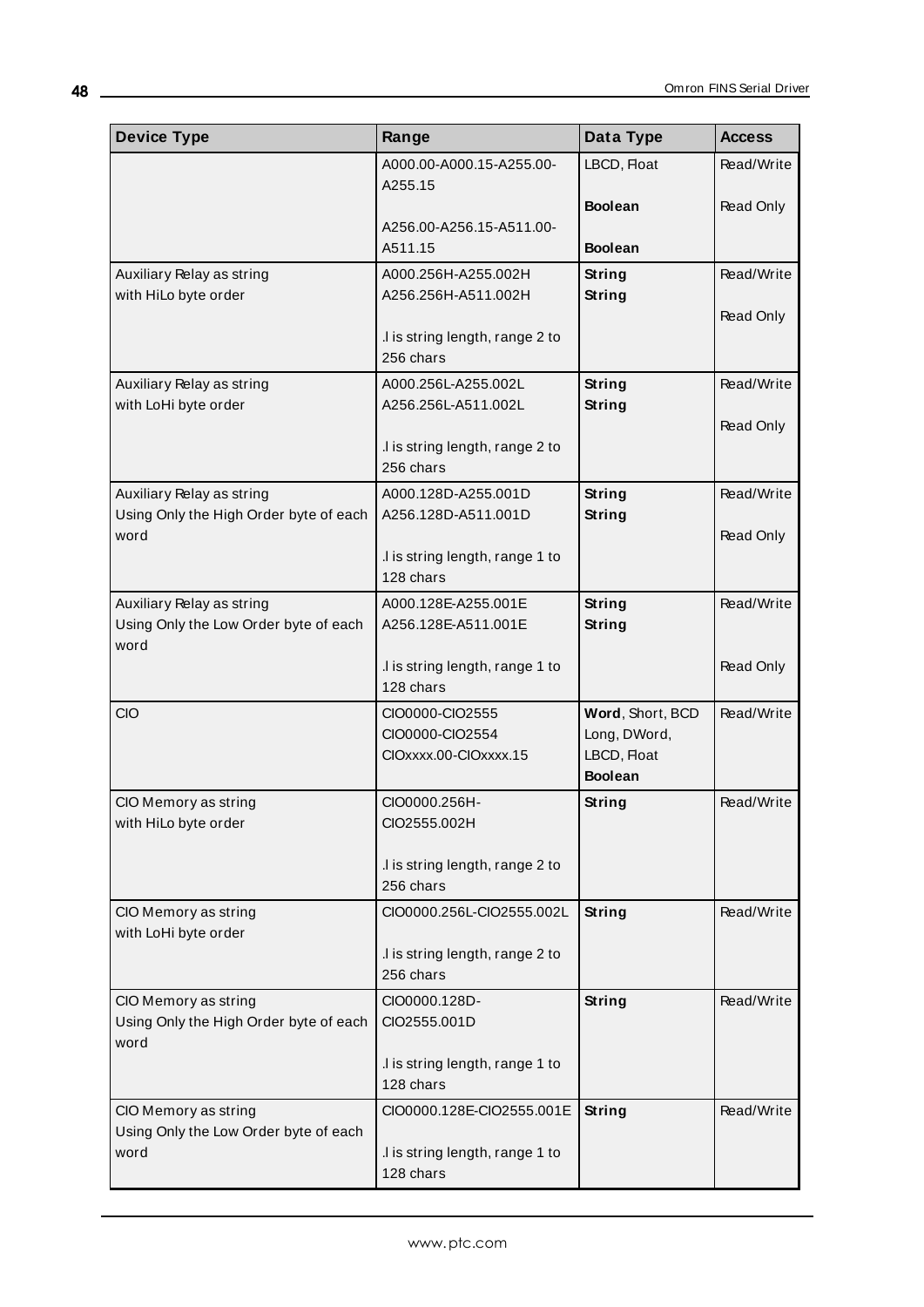| <b>Device Type</b>                                               | Range                                                 | Data Type                                                         | <b>Access</b> |
|------------------------------------------------------------------|-------------------------------------------------------|-------------------------------------------------------------------|---------------|
| Counter                                                          | C0000-C1023                                           | BCD, Word, Short                                                  | Read/Write    |
| Counter as string<br>with HiLo byte order                        | C0000.256H-C1023.002H                                 | String                                                            | Read/Write    |
|                                                                  | .I is string length, range 2 to<br>256 chars          |                                                                   |               |
| Counter as string<br>with LoHi byte order                        | C0000.256L-C1023.002L                                 | String                                                            | Read/Write    |
|                                                                  | .I is string length, range 2 to<br>256 chars          |                                                                   |               |
| Counter as string<br>Using Only the High Order byte of each      | C0000.128D-C1023.001D                                 | String                                                            | Read/Write    |
| word                                                             | .I is string length, range 1 to<br>128 chars          |                                                                   |               |
| Counter as string<br>Using Only the Low Order byte of each       | C0000.128E-C1023.001E                                 | String                                                            | Read/Write    |
| word                                                             | .I is string length, range 1 to<br>128 chars          |                                                                   |               |
| <b>Counter Status</b>                                            | CS0000-CS1023                                         | <b>Boolean</b>                                                    | Read/Write    |
| <b>CPU Bus Link</b>                                              | G000-G255<br>G000-G254<br>Gxxx.00-Gxxx.15             | Word, Short, BCD<br>Long, DWord,<br>LBCD, Float<br><b>Boolean</b> | Read/Write    |
| CPU Bus Link as string<br>with HiLo byte order                   | G000.256H-G255.002H                                   | <b>String</b>                                                     | Read/Write    |
|                                                                  | .I is string length, range 2 to<br>256 chars          |                                                                   |               |
| CPU Bus Link as string<br>with LoHi byte order                   | G000.256L-G255.002L                                   | String                                                            | Read/Write    |
|                                                                  | I is string length, range 2 to<br>256 chars           |                                                                   |               |
| CPU Bus Link as string<br>Using Only the High Order byte of each | G000.128D-G255.001D                                   | String                                                            | Read/Write    |
| word                                                             | I is string length, range 1 to<br>128 chars           |                                                                   |               |
| CPU Bus Link as string<br>Using Only the Low Order byte of each  | G000.128E-G255.001E                                   | String                                                            | Read/Write    |
| word                                                             | .I is string length, range 1 to<br>128 chars          |                                                                   |               |
| Data Memory                                                      | D00000-D24575<br>D00000-D24574<br>Dxxxxx.00-Dxxxxx.15 | Word, Short, BCD<br>Long, DWord,<br>LBCD, Float<br><b>Boolean</b> | Read/Write    |
| Data Memory as string<br>with HiLo byte order                    | D00000.256H-D24575.002H                               | String                                                            | Read/Write    |
|                                                                  | .I is string length, range 2 to<br>256 chars          |                                                                   |               |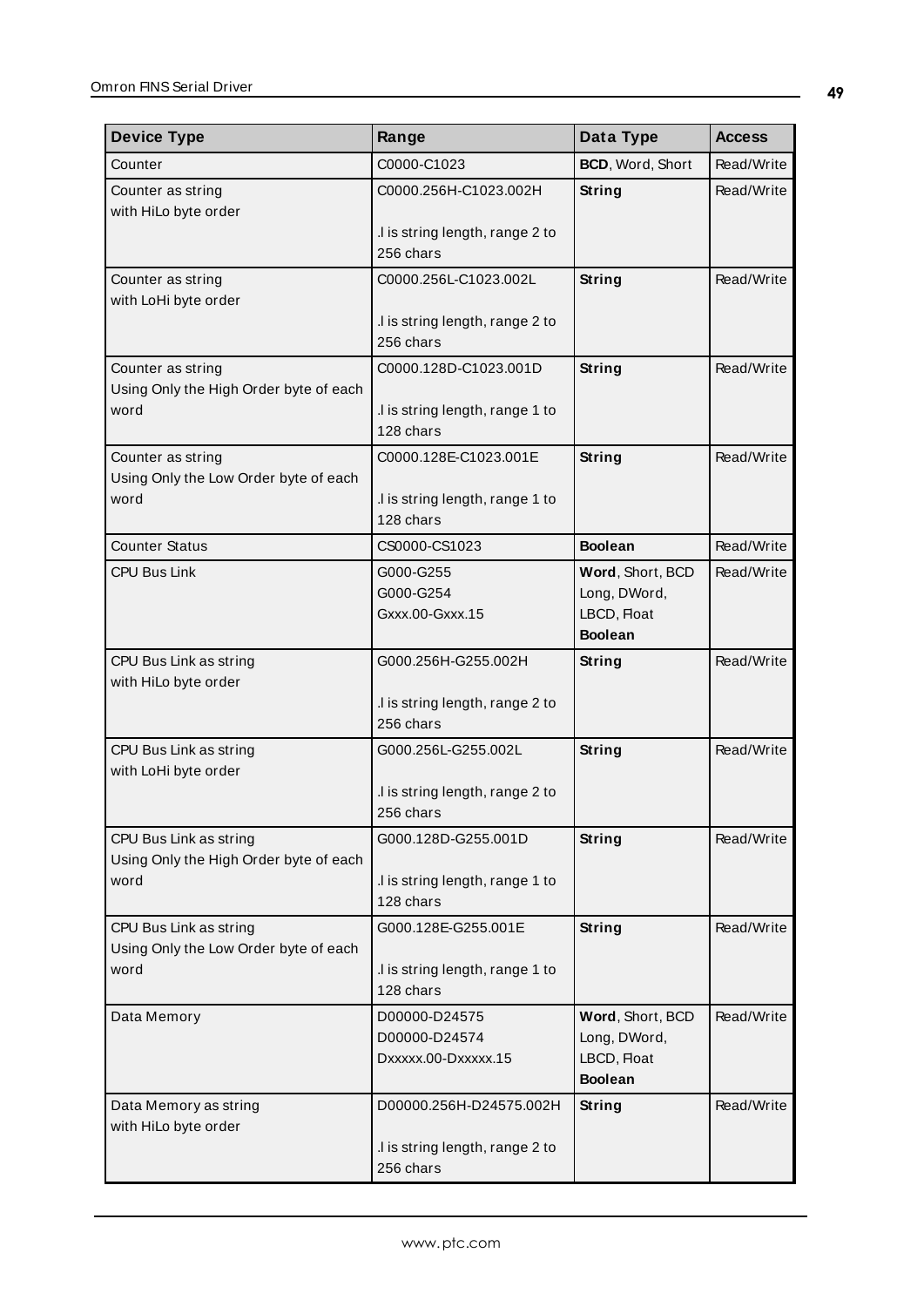| <b>Device Type</b>                                                 | Range                                                              | Data Type                                                         | <b>Access</b> |
|--------------------------------------------------------------------|--------------------------------------------------------------------|-------------------------------------------------------------------|---------------|
| Data Memory as string<br>with LoHi byte order                      | D00000.256L-D24575.002L                                            | <b>String</b>                                                     | Read/Write    |
|                                                                    | I is string length, range 2 to<br>256 chars                        |                                                                   |               |
| Data Memory as string<br>Using Only the High Order byte of each    | D00000.128D-D24575.001D                                            | String                                                            | Read/Write    |
| word                                                               | .I is string length, range 1 to<br>128 chars                       |                                                                   |               |
| Data Memory as string<br>Using Only the Low Order byte of each     | D00000.128E-D24575.001E                                            | <b>String</b>                                                     | Read/Write    |
| word                                                               | .I is string length, range 1 to<br>128 chars                       |                                                                   |               |
| Data Register                                                      | DR0-DR2                                                            | Word, Short, BCD*                                                 | Read/Write    |
| <b>Expansion Data Memory</b><br>(current bank)                     | E00000-E32765<br>E00000-E32764<br>Exxxxx.00-Exxxxx.15              | Word, Short, BCD<br>Long, DWord,<br>LBCD, Float<br><b>Boolean</b> | Read/Write    |
| <b>Expansion Data Memory</b>                                       | E00000.256H-E32765.002H                                            | String                                                            | Read/Write    |
| (current bank) as string<br>with HiLo byte order                   | .I is string length, range 2 to<br>256 chars                       |                                                                   |               |
| <b>Expansion Data Memory</b>                                       | E00000.256L-E32765.002L                                            | String                                                            | Read/Write    |
| (current bank) as string<br>with LoHi byte order                   | .I is string length, range 2 to<br>256 chars                       |                                                                   |               |
| <b>Expansion Data Memory</b>                                       | E00000.128D-E32765.001D                                            | String                                                            | Read/Write    |
| (current bank) as string<br>Using Only the High Order byte of each | .I is string length, range 1 to                                    |                                                                   |               |
| word                                                               | 128 chars                                                          |                                                                   |               |
| <b>Expansion Data Memory</b><br>(current bank) as string           | E00000.128E-E32765.001E                                            | String                                                            | Read/Write    |
| Using Only the Low Order byte of each                              | I is string length, range 1 to                                     |                                                                   |               |
| word                                                               | 128 chars                                                          |                                                                   |               |
| <b>Expansion Data Memory</b>                                       | E00:00000-E07:32765<br>E00:00000-E07:32764<br>Ex:x.00-Exx:xxxxx.15 | Word, Short, BCD<br>Long, DWord,<br>LBCD, Float                   | Read/Write    |
|                                                                    |                                                                    | <b>Boolean</b>                                                    |               |
| Expansion Data Memory as<br>string with HiLo byte order            | E00:00000.256H -<br>E07:32765.002H                                 | <b>String</b>                                                     | Read/Write    |
|                                                                    | .I is string length, range 2 to<br>256 chars                       |                                                                   |               |
| Expansion Data Memory as                                           | E00:00000.256L-                                                    | String                                                            | Read/Write    |
| string with LoHi byte order                                        | E07:32765.002L                                                     |                                                                   |               |
|                                                                    | .I is string length, range 2 to                                    |                                                                   |               |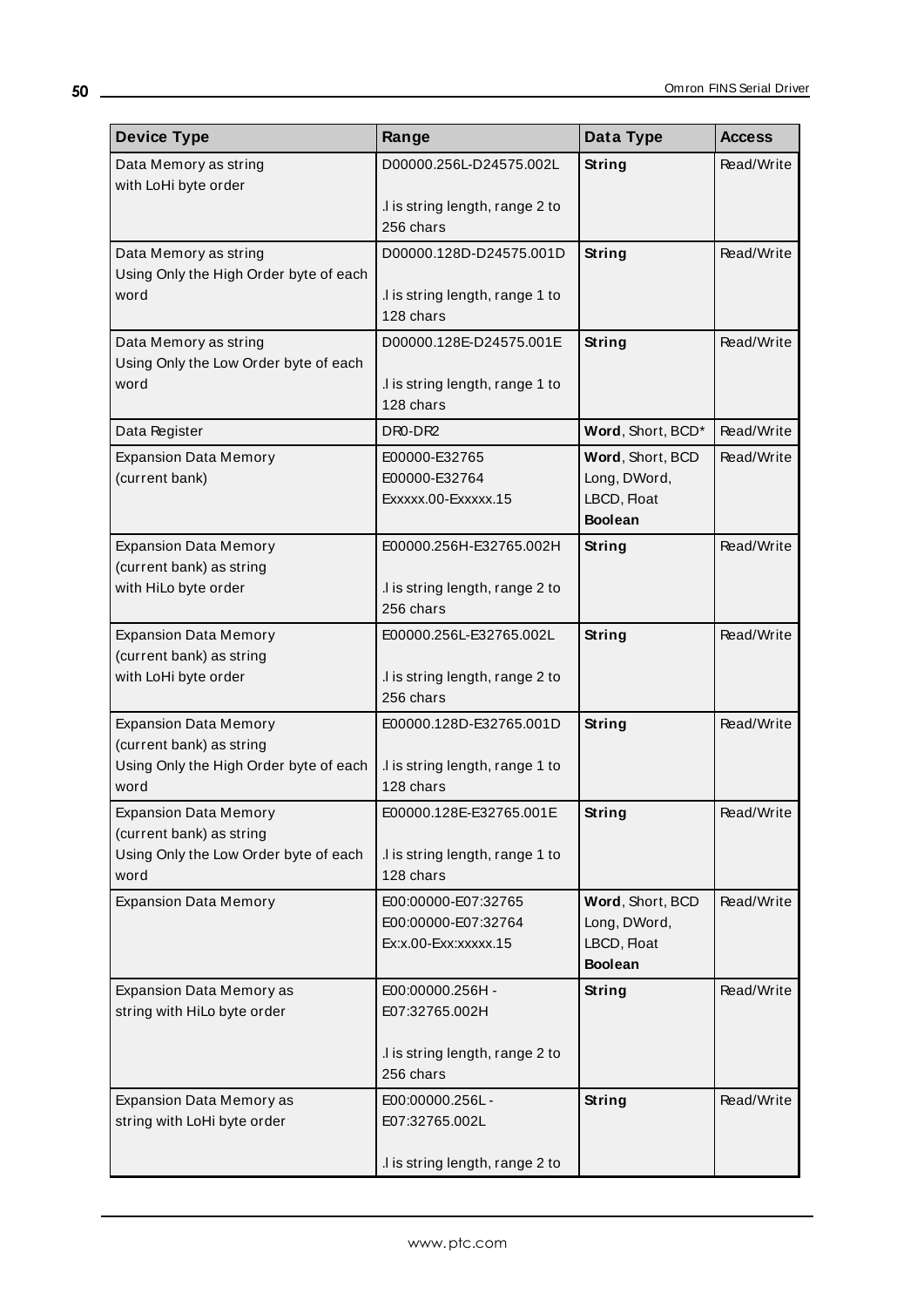| <b>Device Type</b>                                                                | Range                                                                            | Data Type         | <b>Access</b> |
|-----------------------------------------------------------------------------------|----------------------------------------------------------------------------------|-------------------|---------------|
|                                                                                   | 256 chars                                                                        |                   |               |
| Expansion Data Memory as<br>string Using Only the High Order byte<br>of each word | E00:00000.128D-<br>E07:32765.001D                                                | String            | Read/Write    |
|                                                                                   | .I is string length, range 1 to<br>128 chars                                     |                   |               |
| Expansion Data Memory as<br>string Using Only the Low Order byte of<br>each word  | E00:00000.128E-<br>E07:32765.001E<br>I is string length, range 1 to<br>128 chars | String            | Read/Write    |
| Index Register                                                                    | $IRO-IR2$                                                                        | Word, Short, BCD* | Read/Write    |
| Step Timer                                                                        | ST0000-ST1023                                                                    | Word, Short, BCD* | Read/Write    |
| <b>Step Timer Status</b>                                                          | STS0000-STS1023                                                                  | <b>Boolean</b>    | Read/Write    |
| <b>Temporary Relay</b>                                                            | <b>TR</b>                                                                        | Word, Short       | Read/Write    |
|                                                                                   | TR <sub>0</sub> -TR <sub>7</sub>                                                 | <b>Boolean</b>    |               |
| Timer                                                                             | T0000-T1023                                                                      | BCD, Word, Short  | Read/Write    |
| Timer as string<br>with HiLo byte order                                           | T0000.256H-T1023.002H                                                            | String            | Read/Write    |
|                                                                                   | .I is string length, range 2 to<br>256 chars                                     |                   |               |
| Timer as string                                                                   | T0000.256L-T1023.002L                                                            | String            | Read/Write    |
| with LoHi byte order                                                              | .I is string length, range 2 to<br>256 chars                                     |                   |               |
| Timer as string                                                                   | T0000.128D-T1023.001D                                                            | String            | Read/Write    |
| Using Only the High Order byte of each<br>word                                    | .I is string length, range 1 to<br>128 chars                                     |                   |               |
| Timer as string                                                                   | T0000.128E-T1023.001E                                                            | <b>String</b>     | Read/Write    |
| Using Only the Low Order byte of each                                             |                                                                                  |                   |               |
| word                                                                              | I is string length, range 1 to<br>128 chars                                      |                   |               |
| <b>Timer Status</b>                                                               | TS0000-TS1023                                                                    | <b>Boolean</b>    | Read/Write    |
| <b>Transition Flag</b>                                                            | TN0000-TN1023                                                                    | <b>Boolean</b>    | Read/Write    |

## <span id="page-50-0"></span>**BCD Support**

16-Bit and 32-Bit data can be referenced as signed and unsigned BCD values.

Unsigned BCD support is accomplished by appending a 'D' to any Word or DWord tag address or by using the BCD and LBCD data types. The value range follows:

Word as unsigned BCD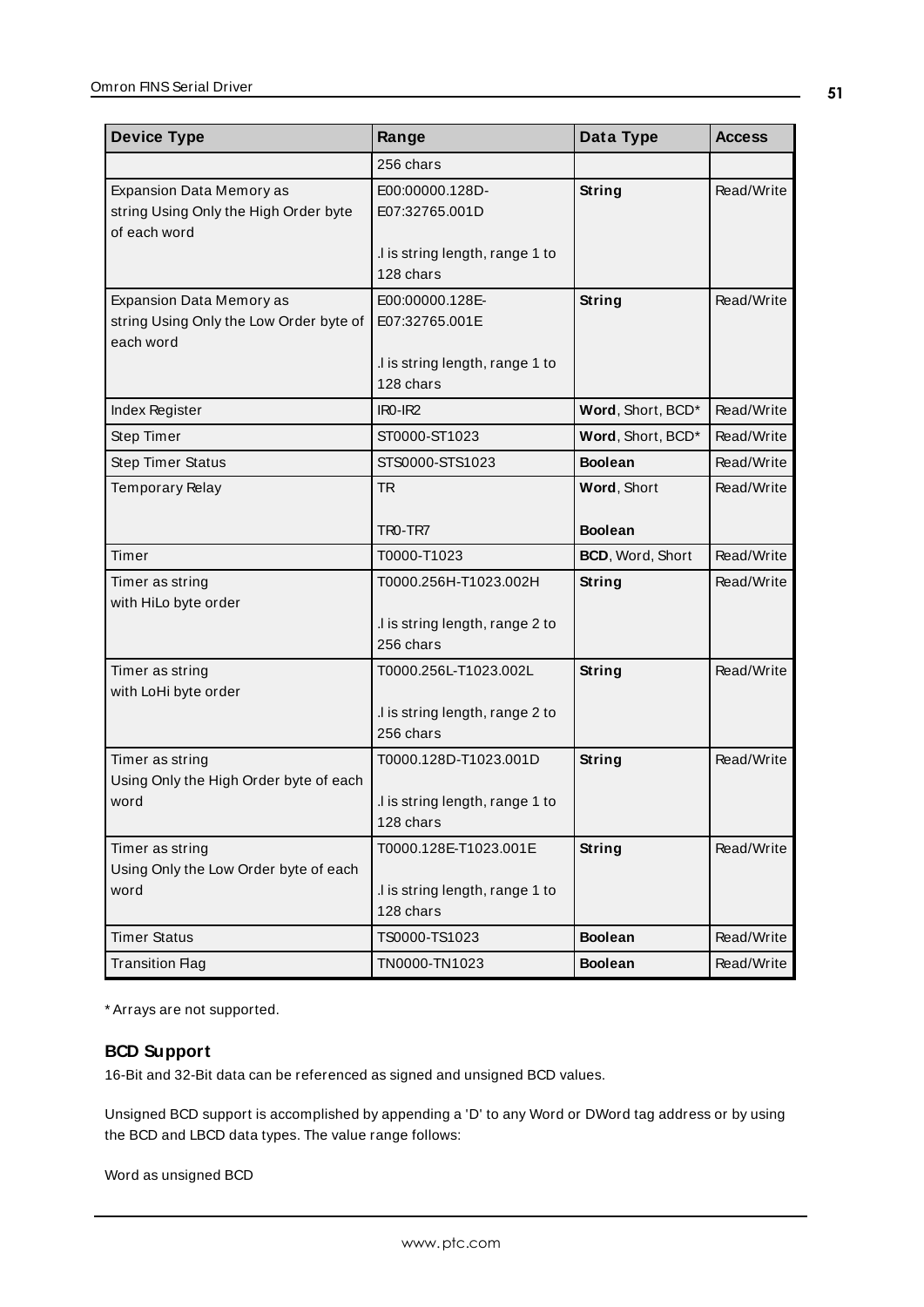0 - 9999

DWord as unsigned BCD 0 - 99999999

Signed BCD support is accomplished by appending a 'D' to any Short or Long tag address. The most significant bit of the Short/Long is set to 1 for negative values, 0 for positive values. The value range follows:

Short as signed BCD ±7999

Long as signed BCD ±79999999

#### **Example**

IROD  $@$  Short = -50 IR0D @Word = 8050 (MSB set) IR0 @BCD = 8050

IROD  $@$  Short = 50  $IROD @Word = 50$  $\text{IRO} \text{ } @ \text{BCD} = 50$ 

<span id="page-51-0"></span>**Note:** Boolean, Float, and String data types do not support appending 'D' to the tag address. Furthermore, 'D' cannot be appended to BCD or LBCD tags, or tags with a default data type of BCD or LBCD (such as Counter and Timer tags).

## **String Support**

The CV2000 model supports reading and writing numerous device types as an ASCII string. When using data memory for string data, each register contains two bytes (two characters) of ASCII data. The order of the ASCII data within a given register can be selected when the string is defined. The length of the string can be from 2 to 256 characters and is entered in place of a bit number. The string length cannot exceed the request size that has been assigned to the device. The length must be entered as an even number. The range also cannot exceed the request size that has been assigned to the device. Since this driver uses an ASCII protocol, there are 2 bytes transmitted for each character. The range of registers spanned by the string cannot exceed the range of the device type. The byte order is specified by appending either a "H" or "L" to the address.

When using one byte of ASCII data per register, the length of the string can be from 1 to 128 characters and is entered in place of a bit number. The string length times 4 cannot exceed the request size that has been assigned to the device. The range of registers spanned by the string cannot exceed the range of the device type. The byte to use within a register is specified by appending either a "D" or "E" to the address. For more information, refer to **[Setup](#page-3-0)**.

#### **Examples**

- 1. To address a string starting at D01000 with a length of 100 bytes and HiLo byte order, enter: D01000.100H
- 2. To address a string starting at D01100 with a length of 78 bytes and LoHi byte order, enter: D01100.078L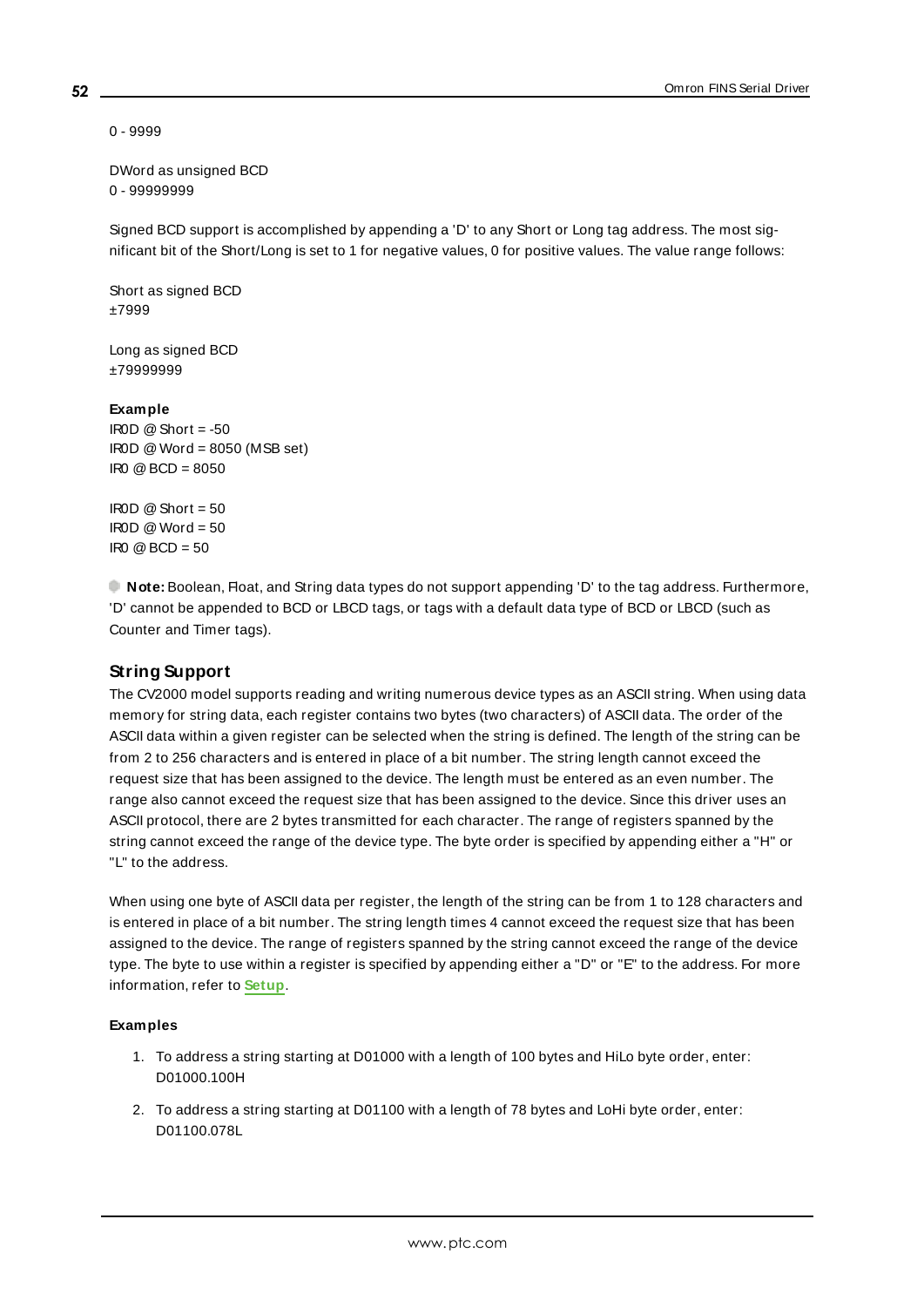- 3. To address a string starting at D02000 with a length of 55 bytes and Only the High Order byte, enter: D02000.055D
- <span id="page-52-0"></span>4. To address a string starting at D02200 with a length of 37 bytes and Only the Low Order byte, enter: D02200.037E

### **Array Support**

Arrays are supported for all data types except Boolean, Data Register, Index Register, Step Timer, and String. There are two methods of addressing an array. Examples are given using data memory locations.

Dxxxx [rows] [cols]

 $Dxxxx$  [ $\infty$ Is] (this method assumes "rows" is equal to one)

Rows multiplied by cols multiplied by data size in bytes cannot exceed the request size that has been assigned to the device. Since this driver uses an ASCII protocol, there are 4 bytes for each word, short and BCD, and 8 bytes for each DWord, long, LBCD and float. For example, a 10 X10 array of words results in an array size of 400 bytes, which would require a request size of 512. The next smaller request size choice, 256, would be too small. For more information, refer to **[Setup](#page-3-0)**.

Use caution when modifying 32-bit values (DWord, Long, LBCD, and Float). Each address, for which these data types are allowed, starts at a word offset within the device. Therefore, DWords D0 and D1 overlap at word D1. Thus, writing to D0 also modifies the value held in D1. It is recommended that these data types be used so that overlapping does not occur. For example, when using DWords, use D0, D2, D4, and so on to prevent overlapping Words.

## **CVM1-CPU01 Addressing**

The default data types for dynamically defined tags are shown in **bold** where appropriate. For more information on notes and restrictions, refer to **BCD [Support](#page-55-0)**, **String [Support](#page-56-0)**, and **Array [Support](#page-56-1)**.

| <b>Device Type</b>        | Range                          | Data Type          | <b>Access</b>    |
|---------------------------|--------------------------------|--------------------|------------------|
| <b>Auxiliary Relay</b>    | A000-A255                      | Word, Short, BCD   | Read/Write       |
|                           | A000-A254                      | Long, DWord, LBCD, |                  |
|                           |                                | <b>Float</b>       |                  |
|                           | A256-A511                      |                    | Read Only        |
|                           | A256-A510                      | Word, Short, BCD   |                  |
|                           |                                | Long, DWord, LBCD, |                  |
|                           | A000.00-A000.15-A255.00-       | <b>Float</b>       | Read/Write       |
|                           | A255.15                        |                    |                  |
|                           |                                | <b>Boolean</b>     | Read Only        |
|                           | A256.00-A256.15-A511.00-       |                    |                  |
|                           | A511.15                        | <b>Boolean</b>     |                  |
| Auxiliary Relay as string | A000.256H-A255.002H            | String             | Read/Write       |
| with HiLo byte order      | A256.256H-A511.002H            | String             |                  |
|                           |                                |                    | Read Only        |
|                           | I is string length, range 2 to |                    |                  |
|                           | 256 chars                      |                    |                  |
| Auxiliary Relay as string | A000.256L-A255.002L            | <b>String</b>      | Read/Write       |
| with LoHi byte order      | A256.256L-A511.002L            | String             |                  |
|                           |                                |                    | <b>Read Only</b> |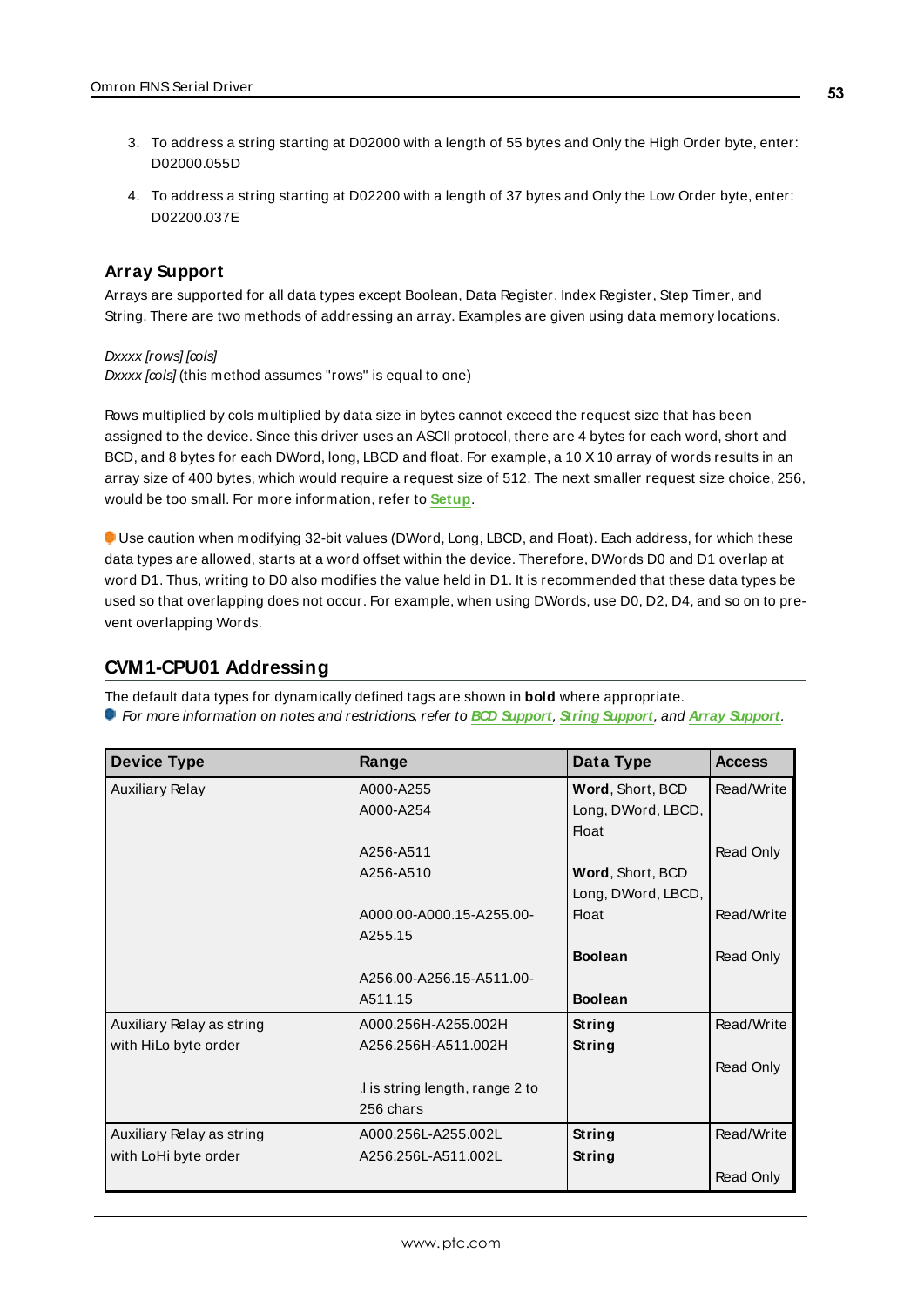| <b>Device Type</b>                                                         | Range                                                       | Data Type                                                                | <b>Access</b> |
|----------------------------------------------------------------------------|-------------------------------------------------------------|--------------------------------------------------------------------------|---------------|
|                                                                            | .I is string length, range 2 to<br>256 chars                |                                                                          |               |
| Auxiliary Relay as string<br>Using Only the High Order byte of             | A000.128D-A255.001D<br>A256.128D-A511.001D                  | String<br><b>String</b>                                                  | Read/Write    |
| each word                                                                  | .I is string length, range 1 to                             |                                                                          | Read Only     |
|                                                                            | 128 chars                                                   |                                                                          |               |
| Auxiliary Relay as string<br>Using Only the Low Order byte of<br>each word | A000.128E-A255.001E<br>A256.128E-A511.001E                  | String<br>String                                                         | Read/Write    |
|                                                                            | .I is string length, range 1 to<br>128 chars                |                                                                          | Read Only     |
| CIO                                                                        | CIO0000-CIO2555<br>CIO0000-CIO2554<br>CIOXXXX.00-CIOXXXX.15 | Word, Short, BCD<br>Long, DWord, LBCD,<br><b>Float</b><br><b>Boolean</b> | Read/Write    |
| CIO Memory as string<br>with HiLo byte order                               | CIO0000.256H-CIO2555.002H                                   | String                                                                   | Read/Write    |
|                                                                            | I is string length, range 2 to<br>256 chars                 |                                                                          |               |
| CIO Memory as string<br>with LoHi byte order                               | CIO0000.256L-CIO2555.002L                                   | String                                                                   | Read/Write    |
|                                                                            | .I is string length, range 2 to<br>256 chars                |                                                                          |               |
| CIO Memory as string<br>Using Only the High Order byte of<br>each word     | CIO0000.128D-CIO2555.001D<br>I is string length, range 1 to | String                                                                   | Read/Write    |
|                                                                            | 128 chars                                                   |                                                                          |               |
| CIO Memory as string<br>Using Only the Low Order byte of                   | CIO0000.128E-CIO2555.001E                                   | String                                                                   | Read/Write    |
| each word                                                                  | .I is string length, range 1 to<br>128 chars                |                                                                          |               |
| Counter                                                                    | C000-C511                                                   | BCD, Word, Short                                                         | Read/Write    |
| Counter as string<br>with HiLo byte order                                  | C000.256H-C511.002H                                         | String                                                                   | Read/Write    |
|                                                                            | .I is string length, range 2 to<br>256 chars                |                                                                          |               |
| Counter as string<br>with LoHi byte order                                  | C000.256L-C511.002L                                         | String                                                                   | Read/Write    |
|                                                                            | .I is string length, range 2 to<br>256 chars                |                                                                          |               |
| Counter as string<br>Using Only the High Order byte of                     | C000.128D-C511.001D                                         | String                                                                   | Read/Write    |
| each word                                                                  | .I is string length, range 1 to<br>128 chars                |                                                                          |               |
| Counter as string                                                          | C000.128E-C511.001E                                         | <b>String</b>                                                            | Read/Write    |

<u> 1980 - Johann Barbara, martxa amerikan personal (h. 1980).</u>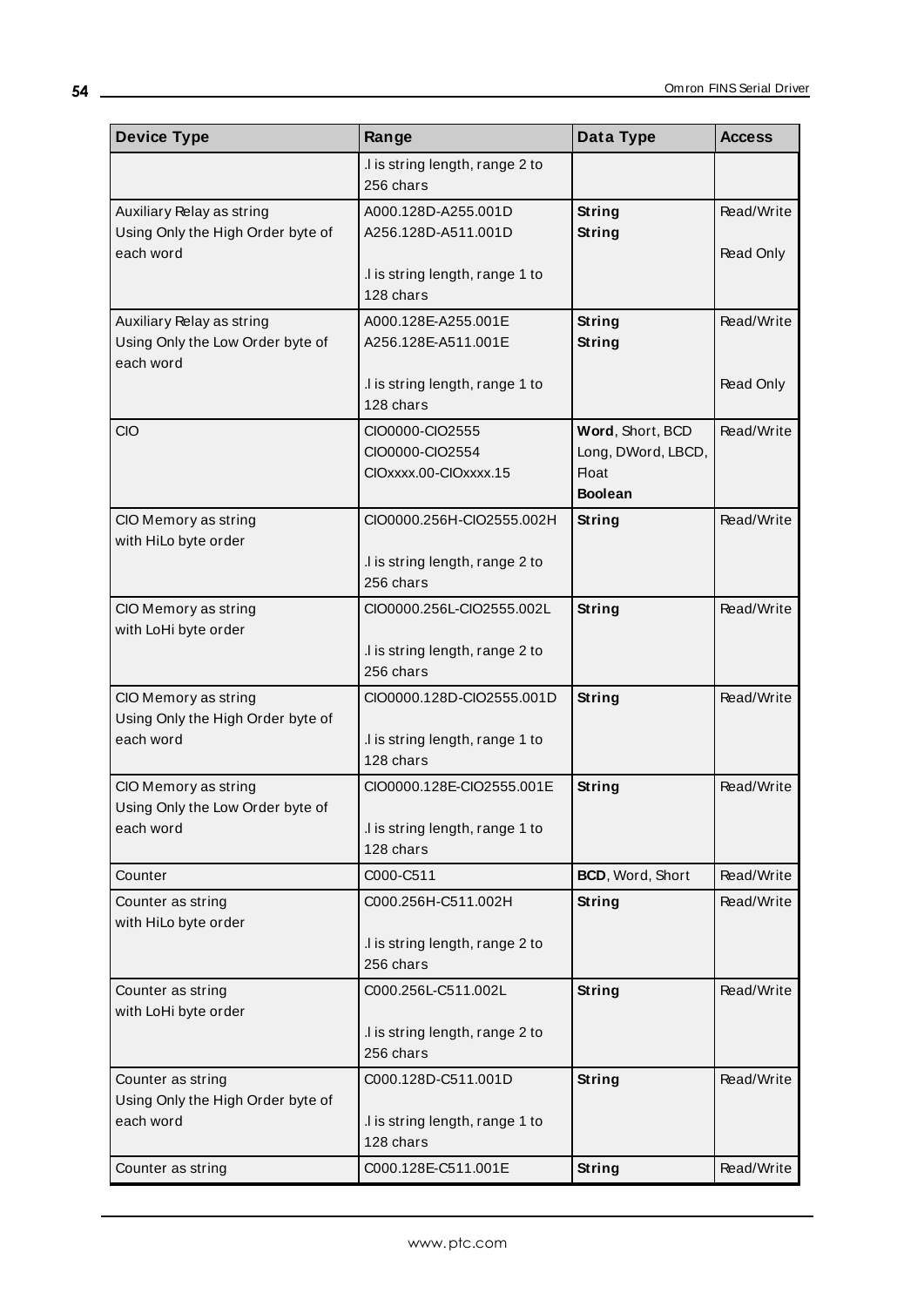| <b>Device Type</b>                                                       | Range                                                                 | Data Type                                                                | <b>Access</b> |
|--------------------------------------------------------------------------|-----------------------------------------------------------------------|--------------------------------------------------------------------------|---------------|
| Using Only the Low Order byte of<br>each word                            | .I is string length, range 1 to<br>128 chars                          |                                                                          |               |
| <b>Counter Status</b>                                                    | CS000-CS511                                                           | <b>Boolean</b>                                                           | Read/Write    |
| <b>CPU Bus Link</b>                                                      | G000-G255<br>G000-G254<br>Gxxx.00-Gxxx.15                             | Word, Short, BCD<br>Long, DWord, LBCD,<br><b>Float</b><br><b>Boolean</b> | Read/Write    |
| CPU Bus Link as string<br>with HiLo byte order                           | G000.256H-G255.002H<br>.I is string length, range 2 to<br>256 chars   | <b>String</b>                                                            | Read/Write    |
| CPU Bus Link as string<br>with LoHi byte order                           | G000.256L-G255.002L<br>.I is string length, range 2 to<br>256 chars   | <b>String</b>                                                            | Read/Write    |
| CPU Bus Link as string<br>Using Only the High Order byte of<br>each word | G000.128D-G255.001D<br>.I is string length, range 1 to<br>128 chars   | String                                                                   | Read/Write    |
| CPU Bus Link as string<br>Using Only the Low Order byte of<br>each word  | G000.128E-G255.001E<br>.I is string length, range 1 to<br>128 chars   | String                                                                   | Read/Write    |
| Data Memory                                                              | D0000-D8191<br>D0000-D8190<br>Dxxxx.00-Dxxxx.15                       | Word, Short, BCD<br>Long, DWord, LBCD,<br>Float<br><b>Boolean</b>        | Read/Write    |
| Data Memory as string<br>with HiLo byte order                            | D0000.256H-D8191.002H<br>.I is string length, range 2 to<br>256 chars | <b>String</b>                                                            | Read/Write    |
| Data Memory as string<br>with LoHi byte order                            | D0000.256L-D8191.002L<br>.I is string length, range 2 to<br>256 chars | <b>String</b>                                                            | Read/Write    |
| Data Memory as string<br>Using Only the High Order byte of<br>each word  | D0000.128D-D8191.001D<br>I is string length, range 1 to<br>128 chars  | <b>String</b>                                                            | Read/Write    |
| Data Memory as string<br>Using Only the Low Order byte of<br>each word   | D0000.128E-D8191.001E<br>.I is string length, range 1 to<br>128 chars | String                                                                   | Read/Write    |
| Data Register                                                            | DR0-DR2                                                               | Word, Short, BCD*                                                        | Read/Write    |
| Index Register                                                           | $IRO-IR2$                                                             | Word, Short, BCD*                                                        | Read/Write    |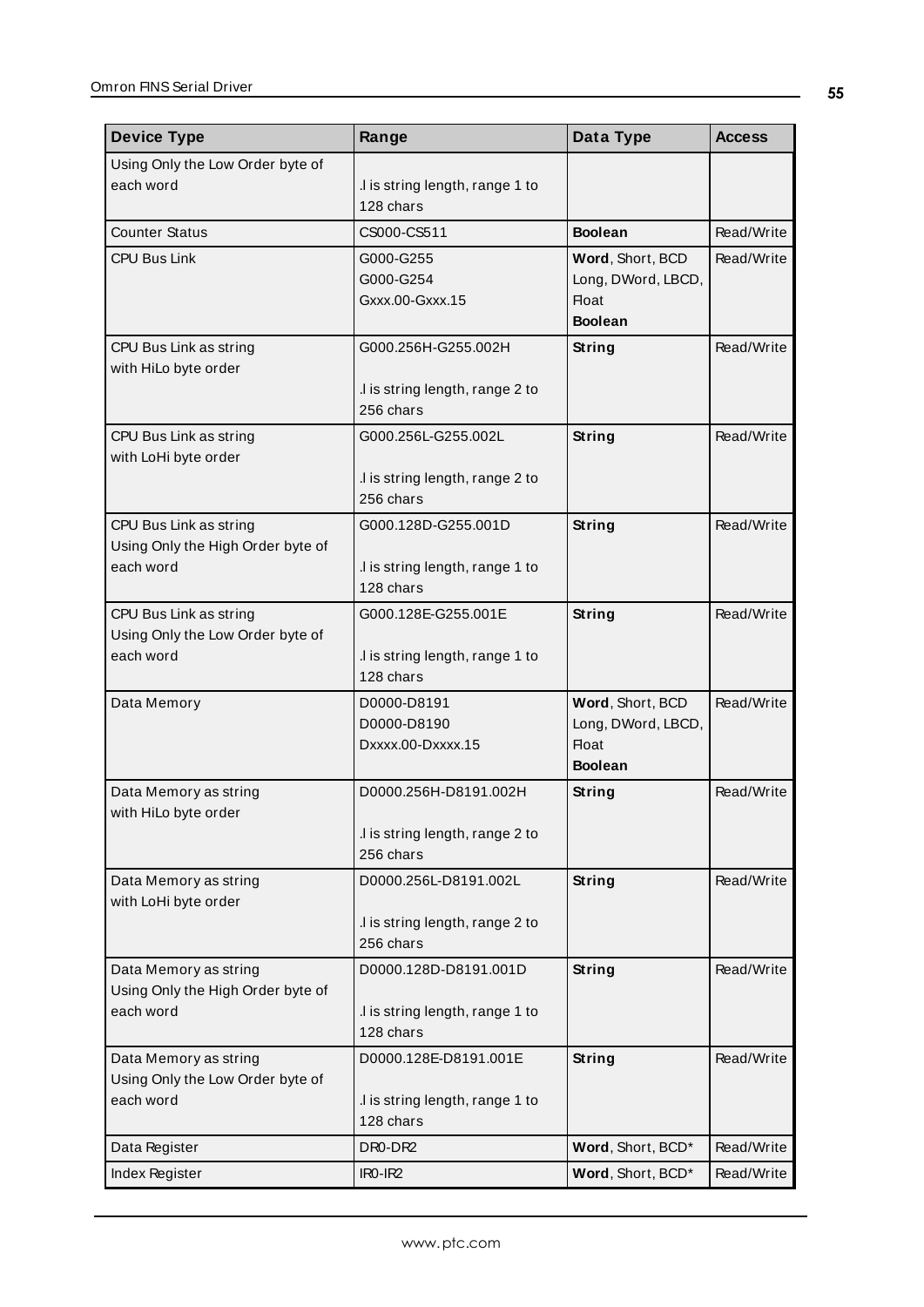| <b>Device Type</b>                | Range                            | Data Type        | <b>Access</b> |
|-----------------------------------|----------------------------------|------------------|---------------|
| Temporary Relay                   | <b>TR</b>                        | Word, Short      | Read/Write    |
|                                   | TR <sub>0</sub> -TR <sub>7</sub> | <b>Boolean</b>   |               |
| Timer                             | T000-T511                        | BCD, Word, Short | Read/Write    |
| Timer as string                   | T000.256H-T511.002H              | String           | Read/Write    |
| with HiLo byte order              |                                  |                  |               |
|                                   | .I is string length, range 2 to  |                  |               |
|                                   | 256 chars                        |                  |               |
| Timer as string                   | T000.256L-T511.002L              | <b>String</b>    | Read/Write    |
| with LoHi byte order              |                                  |                  |               |
|                                   | .I is string length, range 2 to  |                  |               |
|                                   | 256 chars                        |                  |               |
| Timer as string                   | T000.128D-T511.001D              | String           | Read/Write    |
| Using Only the High Order byte of |                                  |                  |               |
| each word                         | .I is string length, range 1 to  |                  |               |
|                                   | 128 chars                        |                  |               |
| Timer as string                   | T000.128E-T511.001E              | <b>String</b>    | Read/Write    |
| Using Only the Low Order byte of  |                                  |                  |               |
| each word                         | I is string length, range 1 to   |                  |               |
|                                   | 128 chars                        |                  |               |
| <b>Timer Status</b>               | TS000-TS511                      | <b>Boolean</b>   | Read/Write    |

### <span id="page-55-0"></span>**BCD Support**

16-Bit and 32-Bit data can be referenced as signed and unsigned BCD values.

Unsigned BCD support is accomplished by appending a 'D' to any Word or DWord tag address or by using the BCD and LBCD data types. The value range follows:

Word as unsigned BCD 0 - 9999

DWord as unsigned BCD 0 - 99999999

Signed BCD support is accomplished by appending a 'D' to any Short or Long tag address. The most significant bit of the Short/Long is set to 1 for negative values, 0 for positive values. The value range follows:

Short as signed BCD ±7999

Long as signed BCD ±79999999

#### **Example**

IROD  $@$  Short = -50 IR0D @Word = 8050 (MSB set) IR0 @BCD = 8050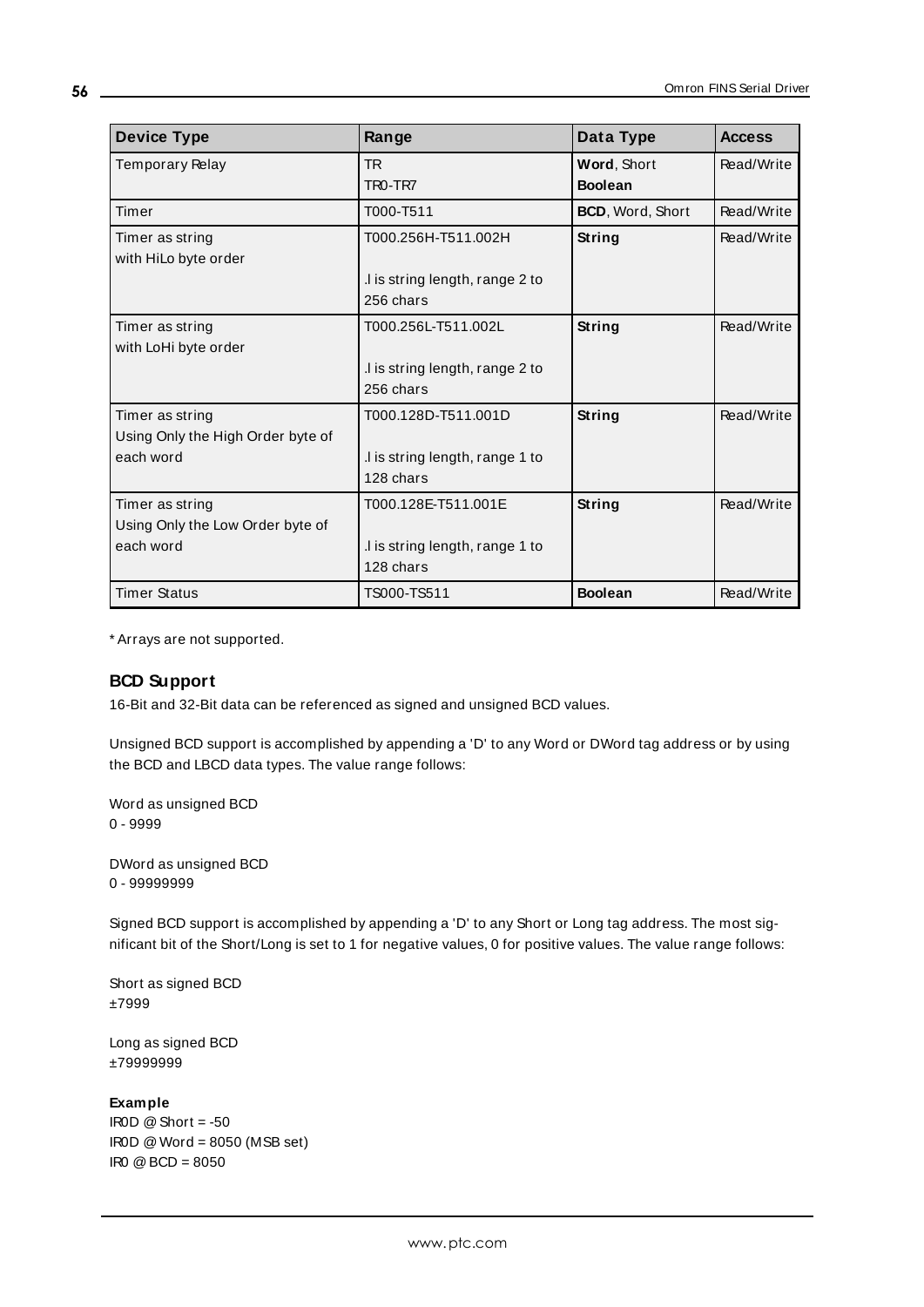$IBOD @ Short = 50$  $IROD @Word = 50$  $\text{IRO} \text{ @ } \text{BCD} = 50$ 

<span id="page-56-0"></span>**Note:** Boolean, Float, and String data types do not support appending 'D' to the tag address. Furthermore, 'D' cannot be appended to BCD or LBCD tags, or tags with a default data type of BCD or LBCD (such as Counter and Timer tags).

### **String Support**

The CVM1-CPU01 model supports reading and writing numerous device types as an ASCII string. When using data memory for string data, each register contains two bytes (two characters) of ASCII data. The order of the ASCII data within a given register can be selected when the string is defined. The length of the string can be from 2 to 256 characters and is entered in place of a bit number. The string length cannot exceed the request size that has been assigned to the device. The length must be entered as an even number. The range also cannot exceed the request size that has been assigned to the device. Since this driver uses an ASCII protocol, there are 2 bytes transmitted for each character. The range of registers spanned by the string cannot exceed the range of the device type. The byte order is specified by appending either a "H" or "L" to the address.

When using one byte of ASCII data per register, the length of the string can be from 1 to 128 characters and is entered in place of a bit number. The string length times 4 cannot exceed the request size that has been assigned to the device. The range of registers spanned by the string cannot exceed the range of the device type. The byte to use within a register is specified by appending either a "D" or "E" to the address. For more information, refer to **[Setup](#page-3-0)**.

#### **Examples**

- 1. To address a string starting at D1000 with a length of 100 bytes and HiLo byte order, enter: D1000.100H
- 2. To address a string starting at D1100 with a length of 78 bytes and LoHi byte order, enter: D1100.078L
- 3. To address a string starting at D2000 with a length of 55 bytes and Only the High Order byte, enter: D2000.055D
- <span id="page-56-1"></span>4. To address a string starting at D2200 with a length of 37 bytes and Only the Low Order byte, enter: D2200.037E

### **Array Support**

Arrays are supported for all data types except Boolean, Data Register, Index Register, and String. There are two methods of addressing an array. Examples are given using data memory locations.

#### Dxxxx [rows] [cols]

 $Dxxxx$  [ $\infty$ Is] (this method assumes "rows" is equal to one)

Rows multiplied by cols multiplied by data size in bytes cannot exceed the request size that has been assigned to the device. Since this driver uses an ASCII protocol, there are 4 bytes for each word, short and BCD, and 8 bytes for each DWord, long, LBCD and float. For example, a 10 X10 array of words results in an array size of 400 bytes, which would require a request size of 512. The next smaller request size choice, 256, would be too small. For more information, refer to **[Setup](#page-3-0)**.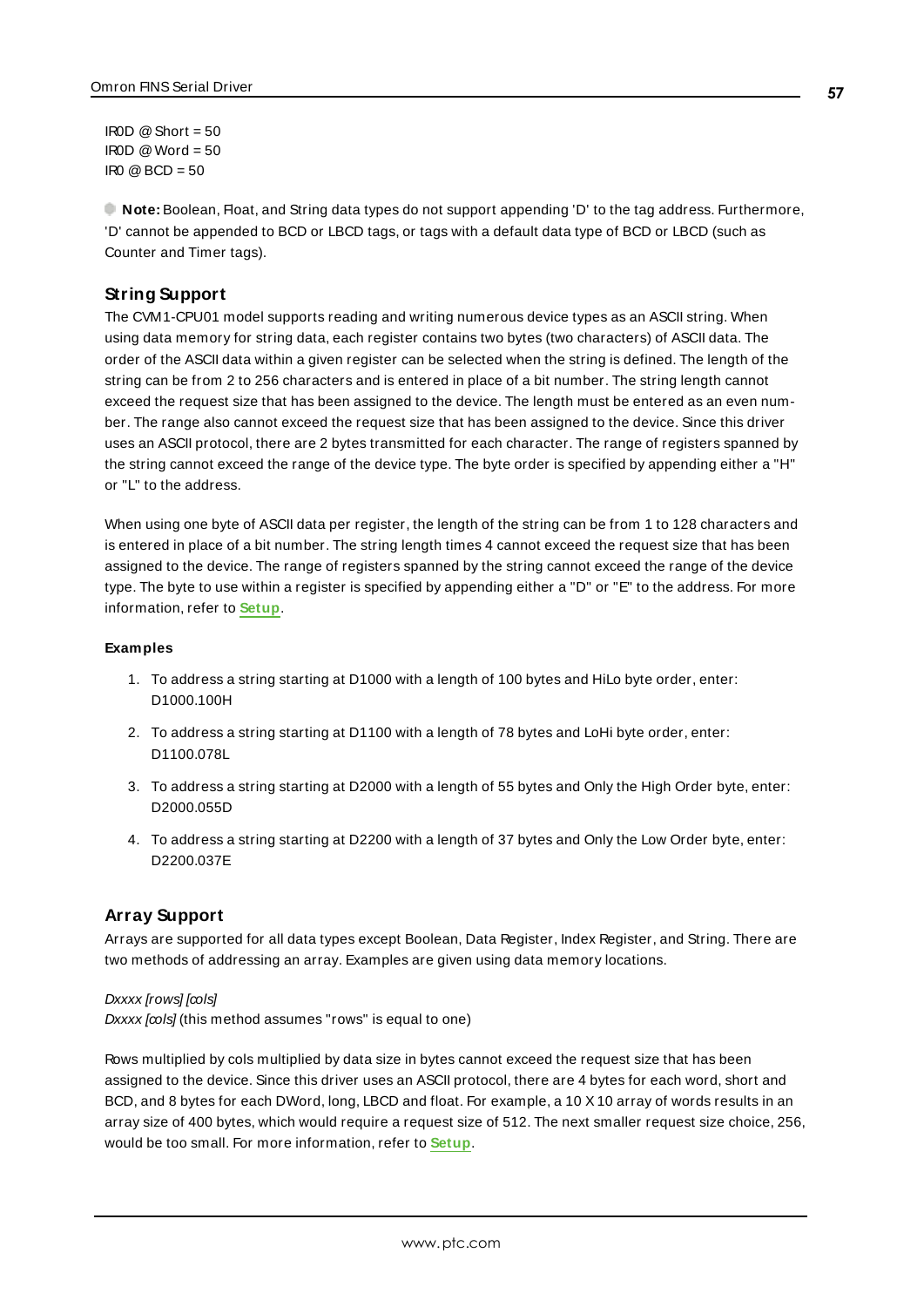Use caution when modifying 32-bit values (DWord, Long, LBCD, and Float). Each address, for which these data types are allowed, starts at a word offset within the device. Therefore, DWords D0 and D1 overlap at word D1. Thus, writing to D0 also modifies the value held in D1. It is recommended that these data types be used so that overlapping does not occur. For example, when using DWords, use D0, D2, D4, and so on to prevent overlapping Words.

## **CVM1-CPU11 Addressing**

The default data types for dynamically defined tags are shown in **bold** where appropriate. For more information on notes and restrictions, refer to **BCD [Support](#page-60-0)**, **String [Support](#page-60-1)**, and **Array [Support](#page-61-0)**.

| <b>Device Type</b>                                | Range                                      | Data Type                              | <b>Access</b> |
|---------------------------------------------------|--------------------------------------------|----------------------------------------|---------------|
| <b>Auxiliary Relay</b>                            | A000-A255                                  | Word, Short, BCD                       | Read/Write    |
|                                                   | A000-A254                                  | Long, DWord, LBCD,                     |               |
|                                                   | A256-A511                                  | <b>Float</b>                           | Read Only     |
|                                                   | A256-A510                                  | Word, Short, BCD                       |               |
|                                                   |                                            | Long, DWord, LBCD,                     |               |
|                                                   | A000.00-A000.15-A255.00-                   | <b>Float</b>                           | Read/Write    |
|                                                   | A255.15                                    |                                        |               |
|                                                   | A256.00-A256.15-A511.00-                   | <b>Boolean</b>                         | Read Only     |
|                                                   | A511.15                                    | <b>Boolean</b>                         |               |
| Auxiliary Relay as string                         | A000.256H-A255.002H                        | <b>String</b>                          | Read/Write    |
| with HiLo byte order                              | A256.256H-A511.002H                        | <b>String</b>                          |               |
|                                                   |                                            |                                        | Read Only     |
|                                                   | .I is string length, range 2 to            |                                        |               |
|                                                   | 256 chars                                  |                                        |               |
| Auxiliary Relay as string<br>with LoHi byte order | A000.256L-A255.002L<br>A256.256L-A511.002L | String<br>String                       | Read/Write    |
|                                                   |                                            |                                        | Read Only     |
|                                                   | I is string length, range 2 to             |                                        |               |
|                                                   | 256 chars                                  |                                        |               |
| Auxiliary Relay as string                         | A000.128D-A255.001D                        | String                                 | Read/Write    |
| Using Only the High Order byte of                 | A256.128D-A511.001D                        | String                                 |               |
| each word                                         | .I is string length, range 1 to            |                                        | Read Only     |
|                                                   | 128 chars                                  |                                        |               |
| Auxiliary Relay as string                         | A000.128E-A255.001E                        | String                                 | Read/Write    |
| Using Only the Low Order byte of                  | A256.128E-A511.001E                        | String                                 |               |
| each word                                         |                                            |                                        | Read Only     |
|                                                   | I is string length, range 1 to             |                                        |               |
|                                                   | 128 chars                                  |                                        |               |
| <b>CIO</b>                                        | CIO0000-CIO2555                            | Word, Short, BCD<br>Long, DWord, LBCD, | Read/Write    |
|                                                   | CIO0000-CIO2554<br>CIOxxxx.00-CIOxxxx.15   | <b>Float</b>                           |               |
|                                                   |                                            | <b>Boolean</b>                         |               |
| CIO Memory as string                              | CIO0000.256H-CIO2555.002H                  | String                                 | Read/Write    |
| with HiLo byte order                              |                                            |                                        |               |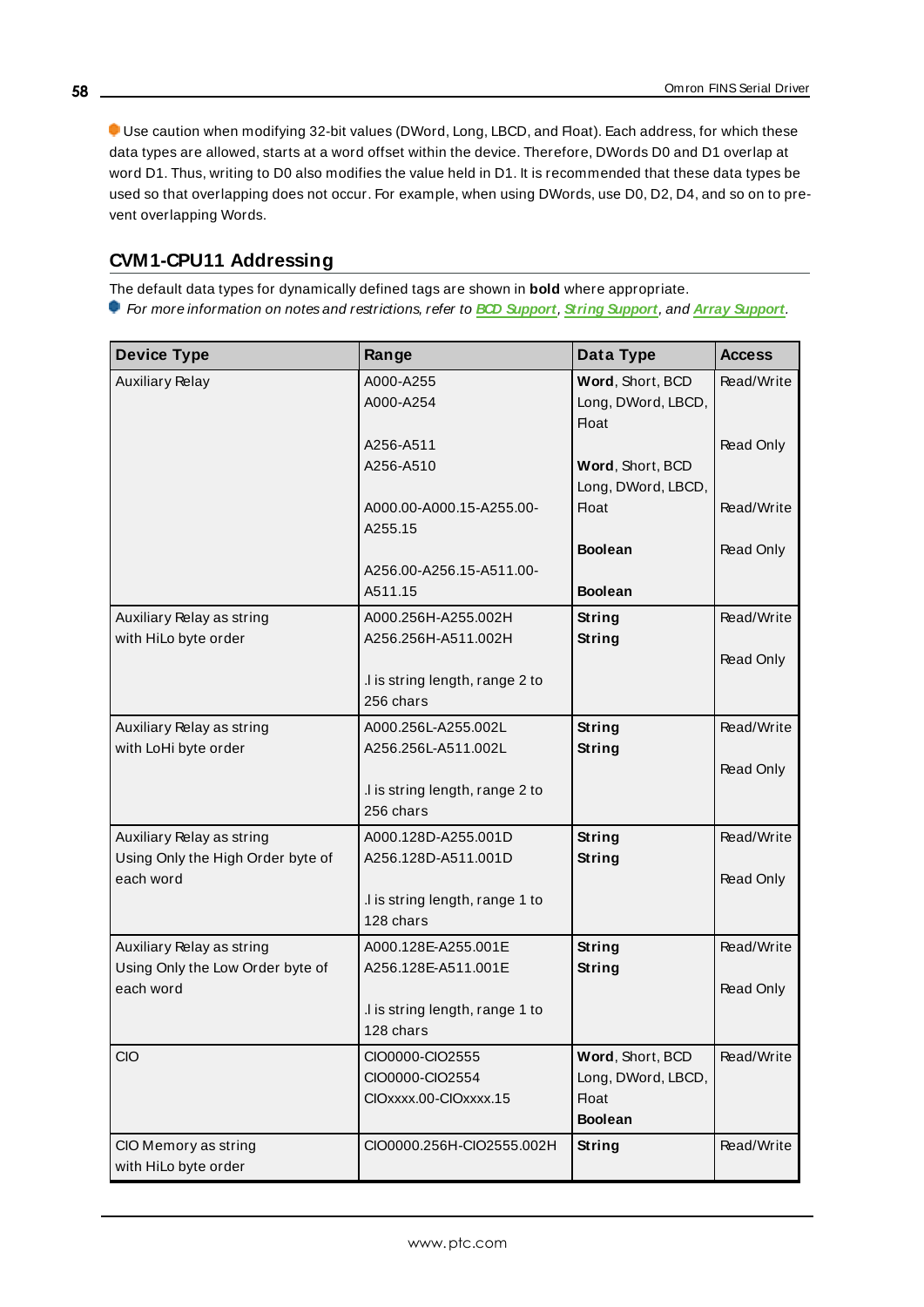| <b>Device Type</b>                                          | Range                                        | Data Type                              | <b>Access</b> |
|-------------------------------------------------------------|----------------------------------------------|----------------------------------------|---------------|
|                                                             | .I is string length, range 2 to<br>256 chars |                                        |               |
| CIO Memory as string<br>with LoHi byte order                | CIO0000.256L-CIO2555.002L                    | <b>String</b>                          | Read/Write    |
|                                                             | .I is string length, range 2 to<br>256 chars |                                        |               |
| CIO Memory as string<br>Using Only the High Order byte of   | CIO0000.128D-CIO2555.001D                    | String                                 | Read/Write    |
| each word                                                   | .I is string length, range 1 to<br>128 chars |                                        |               |
| CIO Memory as string<br>Using Only the Low Order byte of    | CIO0000.128E-CIO2555.001E                    | String                                 | Read/Write    |
| each word                                                   | .I is string length, range 1 to<br>128 chars |                                        |               |
| Counter                                                     | C0000-C1023                                  | BCD, Word, Short                       | Read/Write    |
| Counter as string<br>with HiLo byte order                   | C0000.256H-C1023.002H                        | <b>String</b>                          | Read/Write    |
|                                                             | I is string length, range 2 to<br>256 chars  |                                        |               |
| Counter as string<br>with LoHi byte order                   | C0000.256L-C1023.002L                        | String                                 | Read/Write    |
|                                                             | .I is string length, range 2 to<br>256 chars |                                        |               |
| Counter as string<br>Using Only the High Order byte of      | C0000.128D-C1023.001D                        | <b>String</b>                          | Read/Write    |
| each word                                                   | .I is string length, range 1 to<br>128 chars |                                        |               |
| Counter as string<br>Using Only the Low Order byte of       | C0000.128E-C1023.001E                        | String                                 | Read/Write    |
| each word                                                   | .I is string length, range 1 to<br>128 chars |                                        |               |
| <b>Counter Status</b>                                       | CS0000-CS1023                                | <b>Boolean</b>                         | Read/Write    |
| CPU Bus Link                                                | G000-G255<br>G000-G254                       | Word, Short, BCD<br>Long, DWord, LBCD, | Read/Write    |
|                                                             | Gxxx.00-Gxxx.15                              | Float<br><b>Boolean</b>                |               |
| CPU Bus Link as string<br>with HiLo byte order              | G000.256H-G255.002H                          | <b>String</b>                          | Read/Write    |
|                                                             | .I is string length, range 2 to<br>256 chars |                                        |               |
| CPU Bus Link as string<br>with LoHi byte order              | G000.256L-G255.002L                          | <b>String</b>                          | Read/Write    |
|                                                             | .I is string length, range 2 to<br>256 chars |                                        |               |
| CPU Bus Link as string<br>Using Only the High Order byte of | G000.128D-G255.001D                          | String                                 | Read/Write    |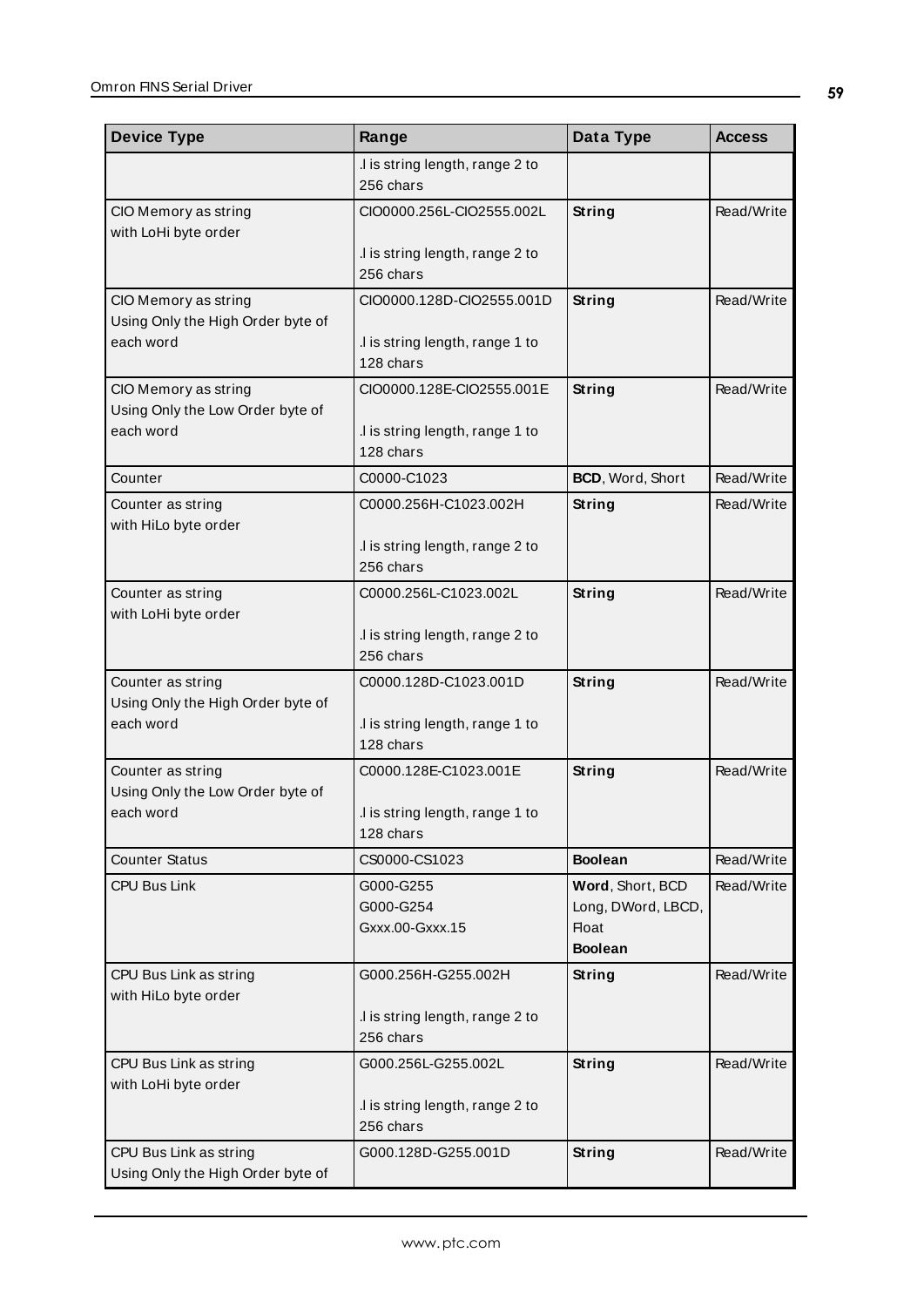| <b>Device Type</b>                                   | Range                                        | Data Type               | <b>Access</b> |
|------------------------------------------------------|----------------------------------------------|-------------------------|---------------|
| each word                                            | .I is string length, range 1 to              |                         |               |
|                                                      | 128 chars                                    |                         |               |
| CPU Bus Link as string                               | G000.128E-G255.001E                          | String                  | Read/Write    |
| Using Only the Low Order byte of                     |                                              |                         |               |
| each word                                            | .I is string length, range 1 to<br>128 chars |                         |               |
| Data Memory                                          | D00000-D24575                                | Word, Short, BCD        | Read/Write    |
|                                                      | D00000-D24574                                | Long, DWord, LBCD,      |               |
|                                                      | Dxxxxx.00-Dxxxxx.15                          | Float                   |               |
|                                                      |                                              | <b>Boolean</b>          |               |
| Data Memory as string                                | D00000.256H-D24575.002H                      | String                  | Read/Write    |
| with HiLo byte order                                 |                                              |                         |               |
|                                                      | .I is string length, range 2 to              |                         |               |
|                                                      | 256 chars                                    |                         |               |
| Data Memory as string<br>with LoHi byte order        | D00000.256L-D24575.002L                      | String                  | Read/Write    |
|                                                      | .I is string length, range 2 to              |                         |               |
|                                                      | 256 chars                                    |                         |               |
| Data Memory as string                                | D00000.128D-D24575.001D                      | String                  | Read/Write    |
| Using Only the High Order byte of                    |                                              |                         |               |
| each word                                            | .I is string length, range 1 to              |                         |               |
|                                                      | 128 chars                                    |                         |               |
| Data Memory as string                                | D00000.128E-D24575.001E                      | <b>String</b>           | Read/Write    |
| Using Only the Low Order byte of<br>each word        |                                              |                         |               |
|                                                      | .I is string length, range 1 to<br>128 chars |                         |               |
| Data Register                                        | DR0-DR2                                      | Word, Short, BCD*       | Read/Write    |
| Index Register                                       | $IRO-IR2$                                    | Word, Short, BCD*       | Read/Write    |
| Temporary Relay                                      | TR.                                          | Word, Short             | Read/Write    |
|                                                      | TRO-TR7                                      | <b>Boolean</b>          |               |
| Timer                                                | T0000-T1023                                  | <b>BCD, Word, Short</b> | Read/Write    |
| Timer as string                                      | T0000.256H-T1023.002H                        | <b>String</b>           | Read/Write    |
| with HiLo byte order                                 |                                              |                         |               |
|                                                      | I is string length, range 2 to               |                         |               |
|                                                      | 256 chars                                    |                         |               |
| Timer as string                                      | T0000.256L-T1023.002L                        | String                  | Read/Write    |
| with LoHi byte order                                 |                                              |                         |               |
|                                                      | .I is string length, range 2 to<br>256 chars |                         |               |
|                                                      |                                              | <b>String</b>           | Read/Write    |
| Timer as string<br>Using Only the High Order byte of | T0000.128D-T1023.001D                        |                         |               |
| each word                                            | .I is string length, range 1 to              |                         |               |
|                                                      | 128 chars                                    |                         |               |
| Timer as string                                      | T0000.128E-T1023.001E                        | <b>String</b>           | Read/Write    |
| Using Only the Low Order byte of                     |                                              |                         |               |
| each word                                            | .I is string length, range 1 to              |                         |               |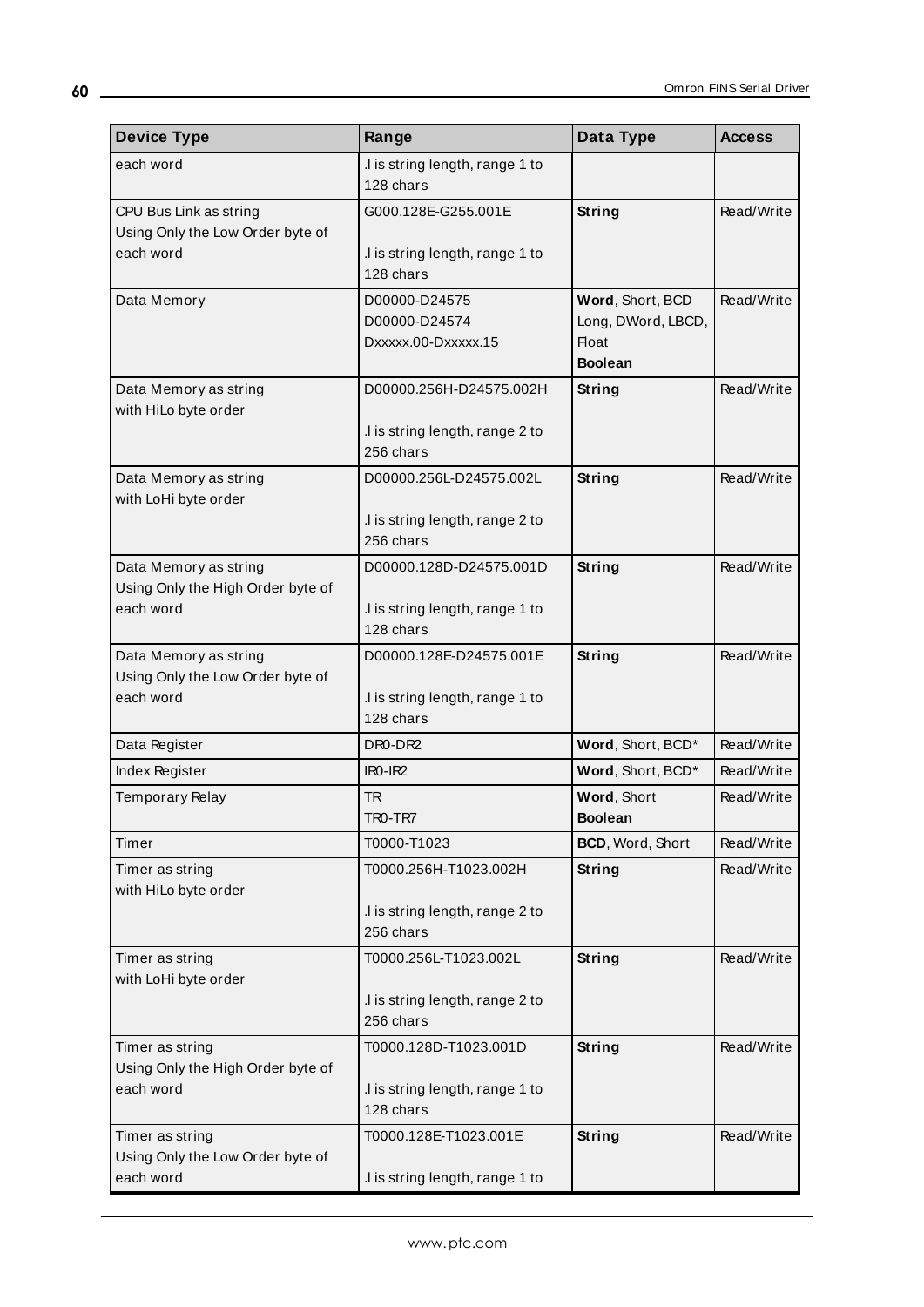| Device Type  | Range         | Data Type      | <b>Access</b> |
|--------------|---------------|----------------|---------------|
|              | 128 chars     |                |               |
| Timer Status | TS0000-TS1023 | <b>Boolean</b> | Read/Write    |

### <span id="page-60-0"></span>**BCD Support**

16-Bit and 32-Bit data can be referenced as signed and unsigned BCD values.

Unsigned BCD support is accomplished by appending a 'D' to any Word or DWord tag address or by using the BCD and LBCD data types. The value range follows:

Word as unsigned BCD 0 - 9999

DWord as unsigned BCD 0 - 99999999

Signed BCD support is accomplished by appending a 'D' to any Short or Long tag address. The most significant bit of the Short/Long is set to 1 for negative values, 0 for positive values. The value range follows:

Short as signed BCD ±7999

Long as signed BCD ±79999999

#### **Example**

 $\text{I} \text{ROD} \text{ @ Short} = -50$ IR0D @Word = 8050 (MSB set) IR0 @BCD = 8050

 $IBOD @ Short = 50$  $IROD @Word = 50$  $\text{IRO} \quad \text{Q} \text{BCD} = 50$ 

<span id="page-60-1"></span>**Note:** Boolean, Float, and String data types do not support appending 'D' to the tag address. Furthermore, 'D' cannot be appended to BCD or LBCD tags, or tags with a default data type of BCD or LBCD (such as Counter and Timer tags).

### **String Support**

The CVM1-CPU11 model supports reading and writing numerous device types as an ASCII string. When using data memory for string data, each register contains two bytes (two characters) of ASCII data. The order of the ASCII data within a given register can be selected when the string is defined. The length of the string can be from 2 to 256 characters and is entered in place of a bit number. The string length cannot exceed the request size that has been assigned to the device. The length must be entered as an even number. The range also cannot exceed the request size that has been assigned to the device. Since this driver uses an ASCII protocol, there are 2 bytes transmitted for each character. The range of registers spanned by the string cannot exceed the range of the device type. The byte order is specified by appending either a "H" or "L" to the address.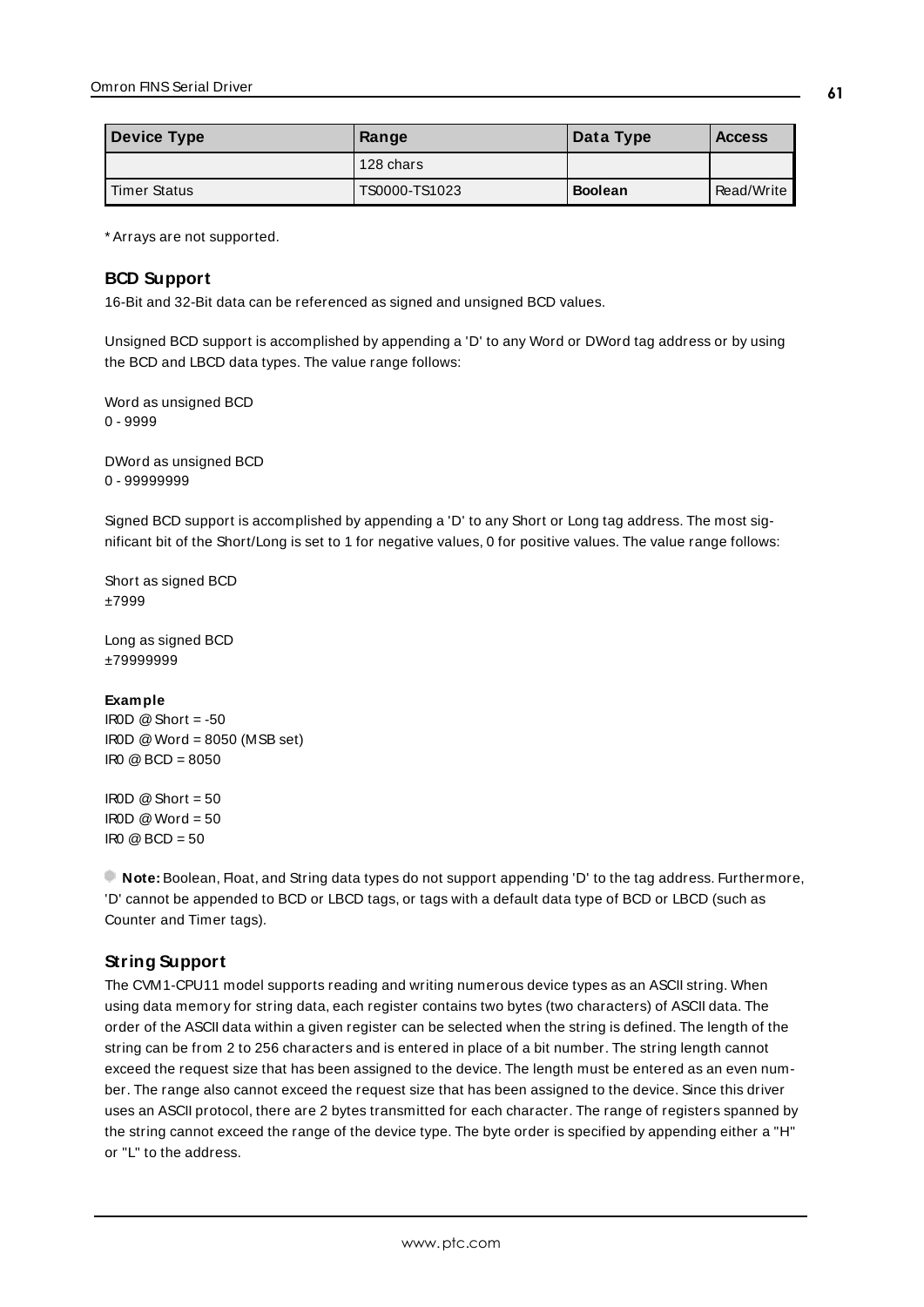When using one byte of ASCII data per register, the length of the string can be from 1 to 128 characters and is entered in place of a bit number. The string length times 4 cannot exceed the request size that has been assigned to the device. The range of registers spanned by the string cannot exceed the range of the device type. The byte to use within a register is specified by appending either a "D" or "E" to the address. For more information, refer to **[Setup](#page-3-0)**.

#### **Examples**

- 1. To address a string starting at D01000 with a length of 100 bytes and HiLo byte order, enter: D01000.100H
- 2. To address a string starting at D01100 with a length of 78 bytes and LoHi byte order, enter: D01100.078L
- 3. To address a string starting at D02000 with a length of 55 bytes and Only the High Order byte, enter: D02000.055D
- <span id="page-61-0"></span>4. To address a string starting at D02200 with a length of 37 bytes and Only the Low Order byte, enter: D02200.037E

### **Array Support**

Arrays are supported for all data types except Boolean, Data Register, Index Register, and String. There are two methods of addressing an array. Examples are given using data memory locations.

Dxxxx [rows] [cols]

 $Dxxxx$  [ $\infty$ Is] (this method assumes "rows" is equal to one)

Rows multiplied by cols multiplied by data size in bytes cannot exceed the request size that has been assigned to the device. Since this driver uses an ASCII protocol, there are 4 bytes for each word, short and BCD, and 8 bytes for each DWord, long, LBCD and float. For example, a 10 X10 array of words results in an array size of 400 bytes, which would require a request size of 512. The next smaller request size choice, 256, would be too small. For more information, refer to **[Setup](#page-3-0)**.

Use caution when modifying 32-bit values (DWord, Long, LBCD, and Float). Each address, for which these data types are allowed, starts at a word offset within the device. Therefore, DWords D0 and D1 overlap at word D1. Thus, writing to D0 also modifies the value held in D1. It is recommended that these data types be used so that overlapping does not occur. For example, when using DWords, use D0, D2, D4, and so on to prevent overlapping Words.

## **CVM1-CPU21 Addressing**

The default data types for dynamically defined tags are shown in **bold** where appropriate.

For more information on notes and restrictions, refer to **BCD [Support](#page-65-0)**, **String [Support](#page-66-0)**, and **Array [Support](#page-66-1)**.

| <b>Device Type</b>     | Range                    | Data Type        | <b>Access</b> |
|------------------------|--------------------------|------------------|---------------|
| <b>Auxiliary Relay</b> | A000-A255                | Word, Short, BCD | Read/Write    |
|                        | A000-A254                | Long, DWord,     |               |
|                        |                          | LBCD, Float      |               |
|                        | A256-A511                |                  | Read Only     |
|                        | A256-A510                | Word, Short, BCD |               |
|                        |                          | Long, DWord,     |               |
|                        | A000.00-A000.15-A255.00- | LBCD, Float      | Read/Write    |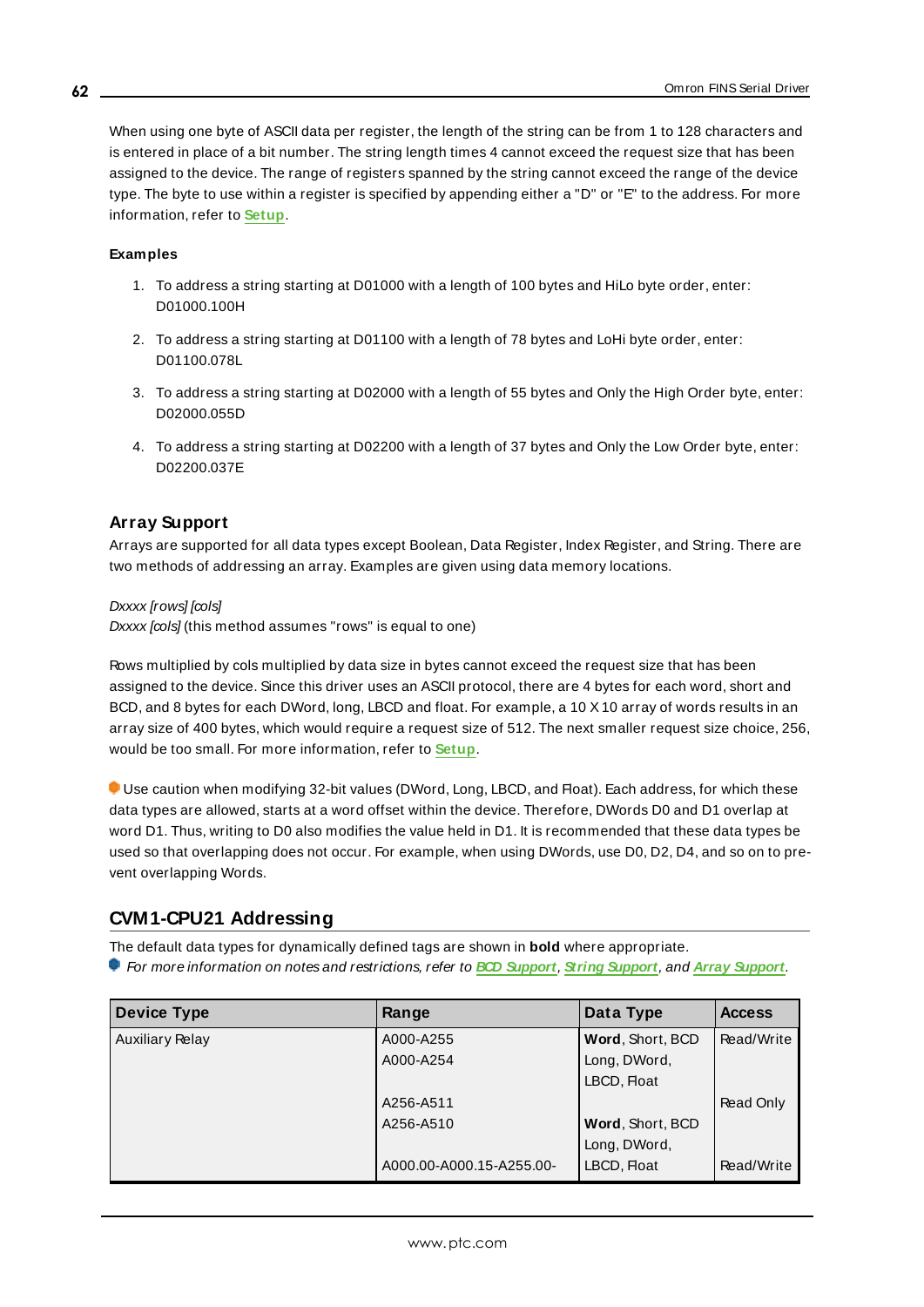| <b>Device Type</b>                                             | Range                               | Data Type        | <b>Access</b> |
|----------------------------------------------------------------|-------------------------------------|------------------|---------------|
|                                                                | A255.15                             |                  |               |
|                                                                |                                     | <b>Boolean</b>   | Read Only     |
|                                                                | A256.00-A256.15-A511.00-<br>A511.15 | <b>Boolean</b>   |               |
|                                                                | A000.256H-A255.002H                 | String           | Read/Write    |
| Auxiliary Relay as string<br>with HiLo byte order              | A256.256H-A511.002H                 | String           |               |
|                                                                |                                     |                  | Read Only     |
|                                                                | .I is string length, range 2 to     |                  |               |
|                                                                | 256 chars                           |                  |               |
| Auxiliary Relay as string                                      | A000.256L-A255.002L                 | <b>String</b>    | Read/Write    |
| with LoHi byte order                                           | A256.256L-A511.002L                 | String           |               |
|                                                                | .I is string length, range 2 to     |                  | Read Only     |
|                                                                | 256 chars                           |                  |               |
| Auxiliary Relay as string                                      | A000.128D-A255.001D                 | String           | Read/Write    |
| Using Only the High Order byte of each                         | A256.128D-A511.001D                 | String           |               |
| word                                                           |                                     |                  |               |
|                                                                | I is string length, range 1 to      |                  | Read Only     |
|                                                                | 128 chars                           |                  |               |
| Auxiliary Relay as string                                      | A000.128E-A255.001E                 | String           | Read/Write    |
| Using Only the Low Order byte of each<br>word                  | A256.128E-A511.001E                 | String           | Read Only     |
|                                                                | .I is string length, range 1 to     |                  |               |
|                                                                | 128 chars                           |                  |               |
| <b>CIO</b>                                                     | CIO0000-CIO2555                     | Word, Short, BCD | Read/Write    |
|                                                                | CIO0000-CIO2554                     | Long, DWord,     |               |
|                                                                | CIOxxxx.00-CIOxxxx.15               | LBCD, Float      |               |
|                                                                |                                     | <b>Boolean</b>   |               |
| CIO Memory as string                                           | CIO0000.256H-                       | String           | Read/Write    |
| with HiLo byte order                                           | CIO2555.002H                        |                  |               |
|                                                                | .I is string length, range 2 to     |                  |               |
|                                                                | 256 chars                           |                  |               |
| CIO Memory as string                                           | CIO0000.256L-CIO2555.002L           | String           | Read/Write    |
| with LoHi byte order                                           |                                     |                  |               |
|                                                                | .I is string length, range 2 to     |                  |               |
|                                                                | 256 chars                           |                  |               |
| CIO Memory as string<br>Using Only the High Order byte of each | CIO0000.128D-<br>CIO2555.001D       | String           | Read/Write    |
| word                                                           |                                     |                  |               |
|                                                                | .I is string length, range 1 to     |                  |               |
|                                                                | 128 chars                           |                  |               |
| CIO Memory as string                                           | CIO0000.128E-CIO2555.001E           | <b>String</b>    | Read/Write    |
| Using Only the Low Order byte of each                          |                                     |                  |               |
| word                                                           | I is string length, range 1 to      |                  |               |
|                                                                | 128 chars                           |                  |               |
| Counter                                                        | C0000-C1023                         | BCD, Word, Short | Read/Write    |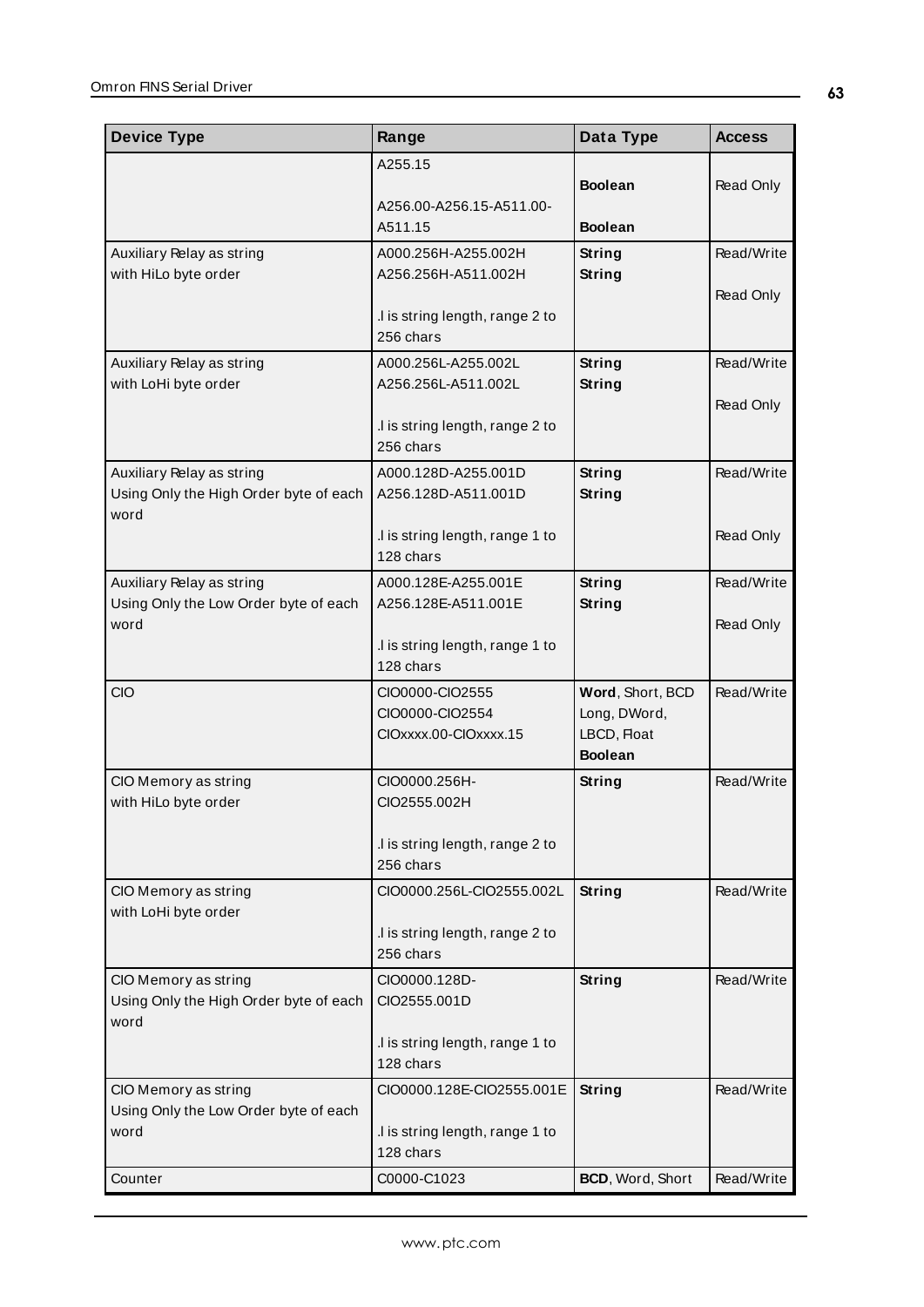| <b>Device Type</b>                             | Range                                        | Data Type                     | <b>Access</b> |
|------------------------------------------------|----------------------------------------------|-------------------------------|---------------|
| Counter as string                              | C0000.256H-C1023.002H                        | <b>String</b>                 | Read/Write    |
| with HiLo byte order                           |                                              |                               |               |
|                                                | .I is string length, range 2 to<br>256 chars |                               |               |
| Counter as string                              | C0000.256L-C1023.002L                        | String                        | Read/Write    |
| with LoHi byte order                           |                                              |                               |               |
|                                                | I is string length, range 2 to               |                               |               |
|                                                | 256 chars                                    |                               |               |
| Counter as string                              | C0000.128D-C1023.001D                        | String                        | Read/Write    |
| Using Only the High Order byte of each<br>word | .I is string length, range 1 to              |                               |               |
|                                                | 128 chars                                    |                               |               |
| Counter as string                              | C0000.128E-C1023.001E                        | String                        | Read/Write    |
| Using Only the Low Order byte of each          |                                              |                               |               |
| word                                           | .I is string length, range 1 to<br>128 chars |                               |               |
| <b>Counter Status</b>                          | CS0000-CS1023                                | <b>Boolean</b>                | Read/Write    |
| <b>CPU Bus Link</b>                            | G000-G255                                    | Word, Short, BCD              | Read/Write    |
|                                                | G000-G254                                    | Long, DWord,                  |               |
|                                                | Gxxx.00-Gxxx.15                              | LBCD, Float                   |               |
|                                                |                                              | <b>Boolean</b>                |               |
| CPU Bus Link as string                         | G000.256H-G255.002H                          | String                        | Read/Write    |
| with HiLo byte order                           | .I is string length, range 2 to              |                               |               |
|                                                | 256 chars                                    |                               |               |
| CPU Bus Link as string                         | G000.256L-G255.002L                          | String                        | Read/Write    |
| with LoHi byte order                           |                                              |                               |               |
|                                                | .I is string length, range 2 to<br>256 chars |                               |               |
| CPU Bus Link as string                         | G000.128D-G255.001D                          | String                        | Read/Write    |
| Using Only the High Order byte of each         |                                              |                               |               |
| word                                           | .I is string length, range 1 to              |                               |               |
|                                                | 128 chars                                    |                               |               |
| CPU Bus Link as string                         | G000.128E-G255.001E                          | <b>String</b>                 | Read/Write    |
| Using Only the Low Order byte of each<br>word  | .I is string length, range 1 to              |                               |               |
|                                                | 128 chars                                    |                               |               |
| Data Memory                                    | D00000-D24575                                | Word, Short, BCD              | Read/Write    |
|                                                | D00000-D24574                                | Long, DWord,                  |               |
|                                                | Dxxxxx.00-Dxxxxx.15                          | LBCD, Float<br><b>Boolean</b> |               |
| Data Memory as string                          | D00000.256H-D24575.002H                      | <b>String</b>                 | Read/Write    |
| with HiLo byte order                           |                                              |                               |               |
|                                                | .I is string length, range 2 to              |                               |               |
|                                                | 256 chars                                    |                               |               |
| Data Memory as string                          | D00000.256L-D24575.002L                      | <b>String</b>                 | Read/Write    |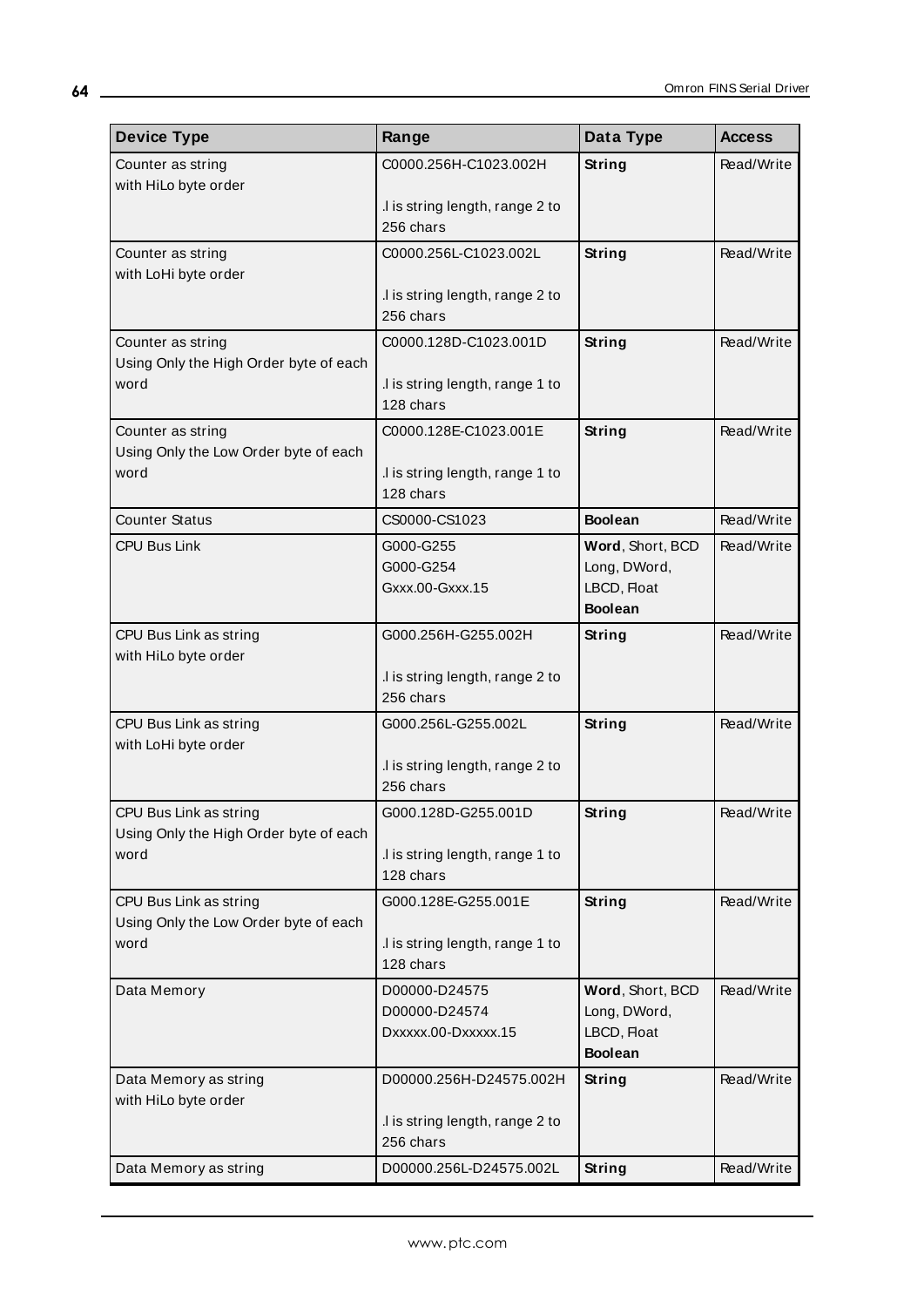| <b>Device Type</b>                                                                                         | Range                                                                             | Data Type                                                         | <b>Access</b> |
|------------------------------------------------------------------------------------------------------------|-----------------------------------------------------------------------------------|-------------------------------------------------------------------|---------------|
| with LoHi byte order                                                                                       | .I is string length, range 2 to<br>256 chars                                      |                                                                   |               |
| Data Memory as string<br>Using Only the High Order byte of each<br>word                                    | D00000.128D-D24575.001D<br>.I is string length, range 1 to<br>128 chars           | String                                                            | Read/Write    |
| Data Memory as string<br>Using Only the Low Order byte of each<br>word                                     | D00000.128E-D24575.001E<br>.I is string length, range 1 to<br>128 chars           | String                                                            | Read/Write    |
| Data Register                                                                                              | DR0-DR2                                                                           | Word, Short, BCD*                                                 | Read/Write    |
| <b>Expansion Data Memory</b><br>(current bank)                                                             | E00000-E32765<br>E00000-E32764<br>Exxxxx.00-Exxxxx.15                             | Word, Short, BCD<br>Long, DWord,<br>LBCD, Float<br><b>Boolean</b> | Read/Write    |
| <b>Expansion Data Memory</b><br>(current bank) as string<br>with HiLo byte order                           | E00000.256H-E32765.002H<br>.I is string length, range 2 to<br>256 chars           | String                                                            | Read/Write    |
| <b>Expansion Data Memory</b><br>(current bank) as string<br>with LoHi byte order                           | E00000.256L-E32765.002L<br>.I is string length, range 2 to<br>256 chars           | <b>String</b>                                                     | Read/Write    |
| <b>Expansion Data Memory</b><br>(current bank) as string<br>Using Only the High Order byte of each<br>word | E00000.128D-E32765.001D<br>.I is string length, range 1 to<br>128 chars           | String                                                            | Read/Write    |
| <b>Expansion Data Memory</b><br>(current bank) as string<br>Using Only the Low Order byte of each<br>word  | E00000.128E-E32765.001E<br>I is string length, range 1 to<br>128 chars            | String                                                            | Read/Write    |
| <b>Expansion Data Memory</b>                                                                               | E00:00000-E07:32765<br>E00:00000-E07:32764<br>Ex:x.00-Exx:xxxxx.15                | Word, Short, BCD<br>Long, DWord,<br>LBCD, Float<br><b>Boolean</b> | Read/Write    |
| Expansion Data Memory as<br>string with HiLo byte order                                                    | E00:00000.256H-<br>E07:32765.002H<br>.I is string length, range 2 to<br>256 chars | <b>String</b>                                                     | Read/Write    |
| Expansion Data Memory as<br>string with LoHi byte order                                                    | E00:00000.256L-<br>E07:32765.002L<br>.I is string length, range 2 to<br>256 chars | <b>String</b>                                                     | Read/Write    |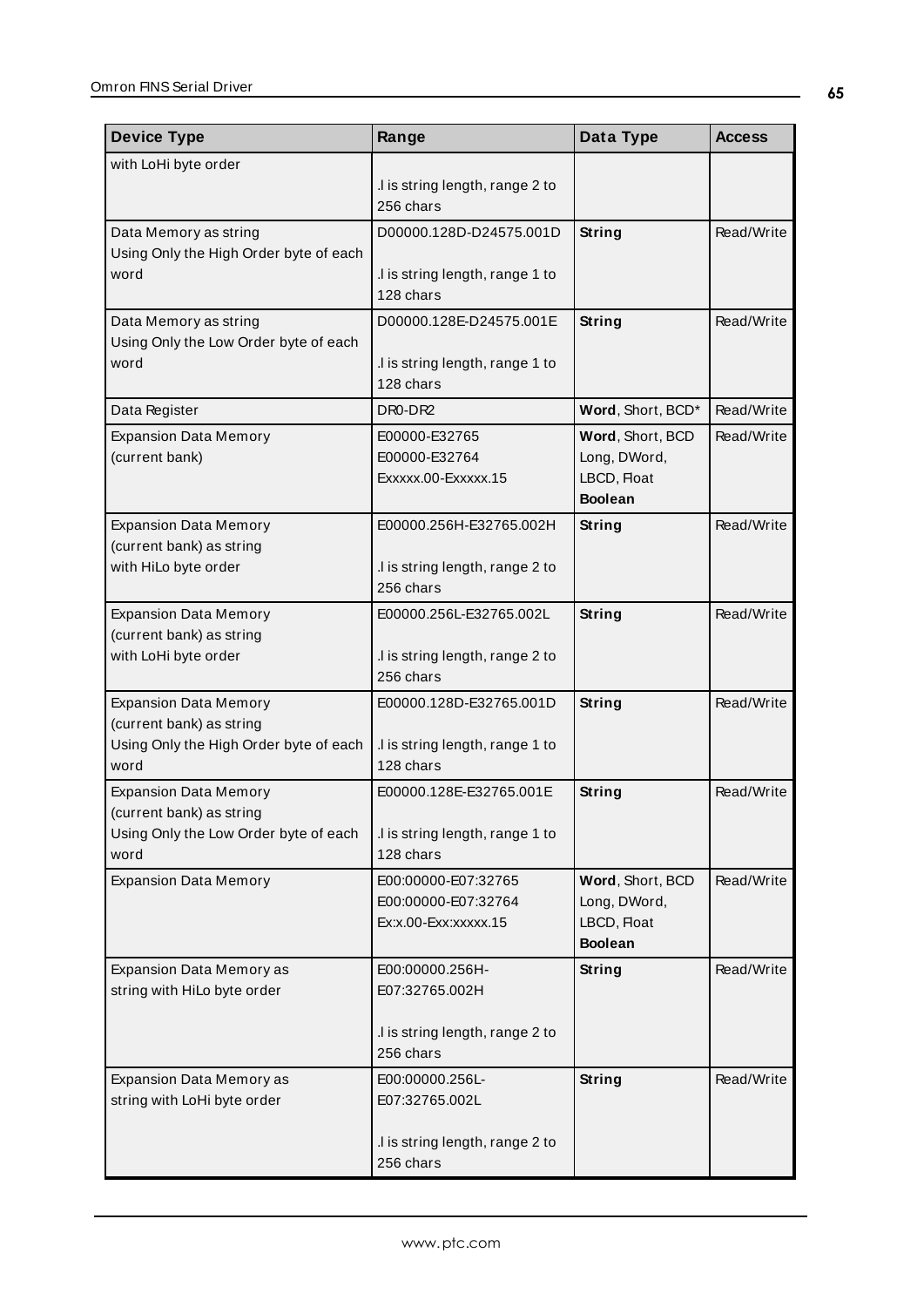| <b>Device Type</b>                                                       | Range                                        | Data Type         | <b>Access</b> |
|--------------------------------------------------------------------------|----------------------------------------------|-------------------|---------------|
| <b>Expansion Data Memory as</b><br>string Using Only the High Order byte | E00:00000.128D-<br>E07:32765.001D            | String            | Read/Write    |
| of each word                                                             |                                              |                   |               |
|                                                                          | .I is string length, range 1 to              |                   |               |
|                                                                          | 128 chars                                    |                   |               |
| <b>Expansion Data Memory as</b>                                          | E00:00000.128E-                              | String            | Read/Write    |
| string Using Only the Low Order byte of                                  | E07:32765.001E                               |                   |               |
| each word                                                                |                                              |                   |               |
|                                                                          | I is string length, range 1 to<br>128 chars  |                   |               |
| Index Register                                                           | $IRO-IR2$                                    | Word, Short, BCD* | Read/Write    |
| <b>Temporary Relay</b>                                                   | <b>TR</b>                                    | Word, Short       | Read/Write    |
|                                                                          | TRO-TR7                                      | <b>Boolean</b>    |               |
| Timer                                                                    | T0000-T1023                                  | BCD, Word, Short  | Read/Write    |
| Timer as string                                                          | T0000.256H-T1023.002H                        | String            | Read/Write    |
| with HiLo byte order                                                     |                                              |                   |               |
|                                                                          | I is string length, range 2 to               |                   |               |
|                                                                          | 256 chars                                    |                   |               |
| Timer as string                                                          | T0000.256L-T1023.002L                        | String            | Read/Write    |
| with LoHi byte order                                                     |                                              |                   |               |
|                                                                          | .I is string length, range 2 to<br>256 chars |                   |               |
|                                                                          |                                              |                   |               |
| Timer as string                                                          | T0000.128D-T1023.001D                        | String            | Read/Write    |
| Using Only the High Order byte of each<br>word                           | I is string length, range 1 to               |                   |               |
|                                                                          | 128 chars                                    |                   |               |
| Timer as string                                                          | T0000.128E-T1023.001E                        | String            | Read/Write    |
| Using Only the Low Order byte of each                                    |                                              |                   |               |
| word                                                                     | .I is string length, range 1 to<br>128 chars |                   |               |
| <b>Timer Status</b>                                                      | TS0000-TS1023                                | <b>Boolean</b>    | Read/Write    |

## <span id="page-65-0"></span>**BCD Support**

16-Bit and 32-Bit data can be referenced as signed and unsigned BCD values.

Unsigned BCD support is accomplished by appending a 'D' to any Word or DWord tag address or by using the BCD and LBCD data types. The value range follows:

Word as unsigned BCD 0 - 9999

DWord as unsigned BCD 0 - 99999999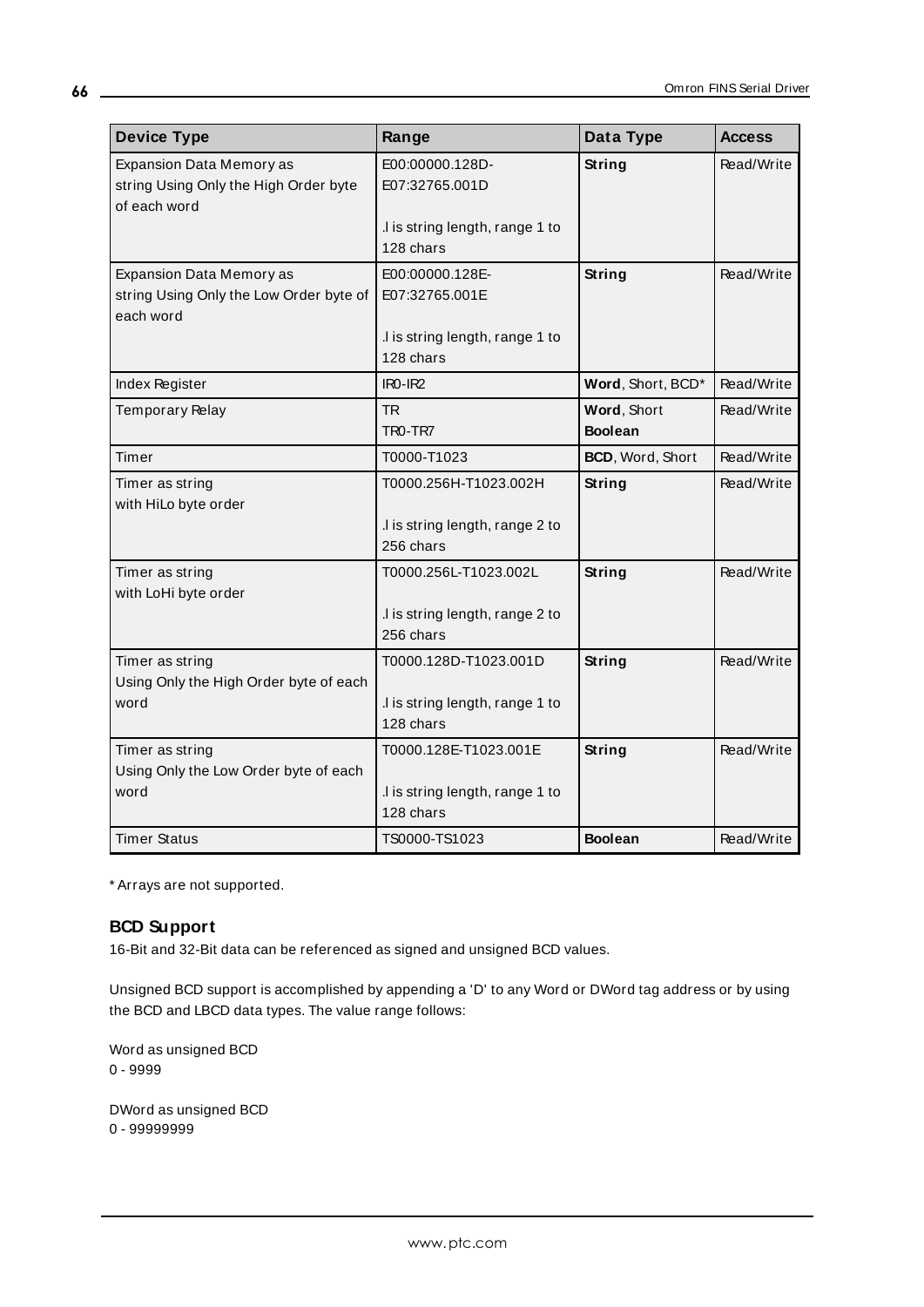Signed BCD support is accomplished by appending a 'D' to any Short or Long tag address. The most significant bit of the Short/Long is set to 1 for negative values, 0 for positive values. The value range follows:

Short as signed BCD ±7999

Long as signed BCD ±79999999

#### **Example**

IROD  $@$  Short = -50 IR0D @Word = 8050 (MSB set)  $IR0 @ BCD = 8050$ 

 $IROD @ Short = 50$  $IROD @Word = 50$  $\text{IRO} \ @ \text{BCD} = 50$ 

<span id="page-66-0"></span>**Note:** Boolean, Float, and String data types do not support appending 'D' to the tag address. Furthermore, 'D' cannot be appended to BCD or LBCD tags, or tags with a default data type of BCD or LBCD (such as Counter and Timer tags).

### **String Support**

The CCM1-CPU21 model supports reading and writing numerous device types as an ASCII string. When using data memory for string data, each register contains two bytes (two characters) of ASCII data. The order of the ASCII data within a given register can be selected when the string is defined. The length of the string can be from 2 to 256 characters and is entered in place of a bit number. The string length cannot exceed the request size that has been assigned to the device. The length must be entered as an even number. The range also cannot exceed the request size that has been assigned to the device. Since this driver uses an ASCII protocol, there are 2 bytes transmitted for each character. The range of registers spanned by the string cannot exceed the range of the device type. The byte order is specified by appending either a "H" or "L" to the address.

When using one byte of ASCII data per register, the length of the string can be from 1 to 128 characters and is entered in place of a bit number. The string length times 4 cannot exceed the request size that has been assigned to the device. The range of registers spanned by the string cannot exceed the range of the device type. The byte to use within a register is specified by appending either a "D" or "E" to the address. For more information, refer to **[Setup](#page-3-0)**.

#### **Examples**

- 1. To address a string starting at D01000 with a length of 100 bytes and HiLo byte order, enter: D01000.100H
- 2. To address a string starting at D01100 with a length of 78 bytes and LoHi byte order, enter: D01100.078L
- 3. To address a string starting at D02000 with a length of 55 bytes and Only the High Order byte, enter: D02000.055D
- <span id="page-66-1"></span>4. To address a string starting at D02200 with a length of 37 bytes and Only the Low Order byte, enter: D02200.037E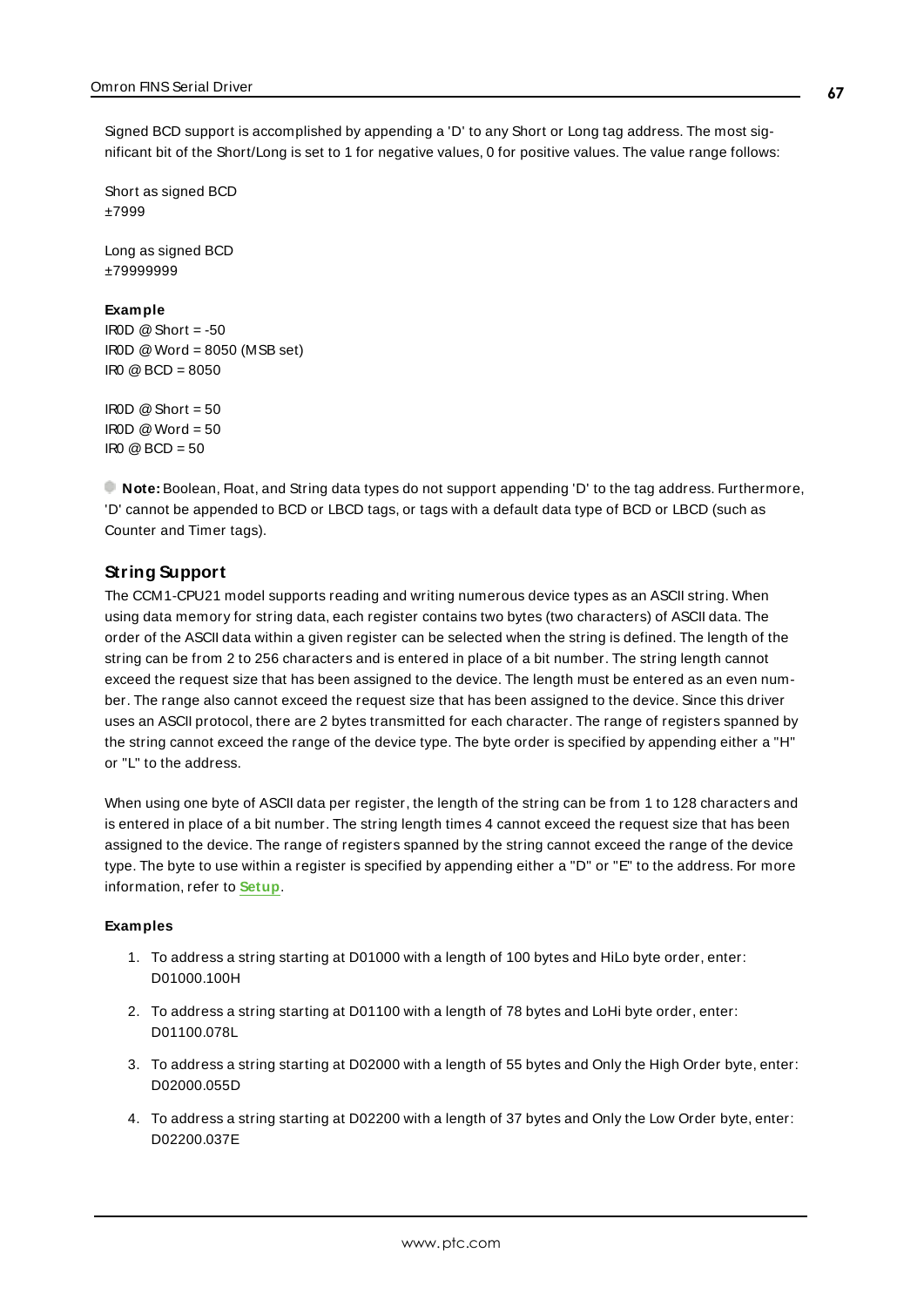## **Array Support**

Arrays are supported for all data types except Boolean, Data Register, Index Register, and String. There are two methods of addressing an array. Examples are given using data memory locations.

Dxxxx [rows] [cols]  $Dxxxx$  [ $\infty$ Is] (this method assumes "rows" is equal to one)

Rows multiplied by cols multiplied by data size in bytes cannot exceed the request size that has been assigned to the device. Since this driver uses an ASCII protocol, there are 4 bytes for each word, short and BCD, and 8 bytes for each DWord, long, LBCD and float. For example, a 10 X10 array of words results in an array size of 400 bytes, which would require a request size of 512. The next smaller request size choice, 256, would be too small. For more information, refer to **[Setup](#page-3-0)**.

Use caution when modifying 32-bit values (DWord, Long, LBCD, and Float). Each address, for which these data types are allowed, starts at a word offset within the device. Therefore, DWords D0 and D1 overlap at word D1. Thus, writing to D0 also modifies the value held in D1. It is recommended that these data types be used so that overlapping does not occur. For example, when using DWords, use D0, D2, D4, and so on to prevent overlapping Words.

## **CS1 Addressing**

The default data types for dynamically defined tags are shown in **bold** where appropriate.

For more information on notes and restrictions, refer to **BCD [Support](#page-71-0)**, **String [Support](#page-72-0)**, and **Array [Support](#page-73-0)**.

| <b>Device Type</b>                | Range                           | Data Type        | <b>Access</b>    |
|-----------------------------------|---------------------------------|------------------|------------------|
| <b>Auxiliary Relay</b>            | A000-A447                       | Word, Short, BCD | Read Only        |
|                                   | A000-A446                       | Long, DWord,     |                  |
|                                   |                                 | LBCD, Float      |                  |
|                                   | A448-A959                       |                  | Read/Write       |
|                                   | A448-A958                       | Word, Short, BCD |                  |
|                                   |                                 | Long, DWord,     |                  |
|                                   | A000.00-A000.15-A447.00-        | LBCD, Float      | <b>Read Only</b> |
|                                   | A447.15                         |                  |                  |
|                                   |                                 | <b>Boolean</b>   | Read/Write       |
|                                   | A448.00-A448.15-A959.00-        |                  |                  |
|                                   | A959.15                         | <b>Boolean</b>   |                  |
| Auxiliary Relay as string         | A000.256H-A447.002H             | String           | Read Only        |
| with HiLo byte order              | A448.256H-A959.002H             | String           |                  |
|                                   |                                 |                  | Read/Write       |
|                                   | I is string length, range 2 to  |                  |                  |
|                                   | 256 chars                       |                  |                  |
| Auxiliary Relay as string         | A000.256L-A447.002L             | String           | Read Only        |
| with LoHi byte order              | A448.256L-A959.002L             | String           |                  |
|                                   |                                 |                  | Read/Write       |
|                                   | I is string length, range 2 to  |                  |                  |
|                                   | 256 chars                       |                  |                  |
| Auxiliary Relay as string         | A000.128D-A447.001D             | <b>String</b>    | Read Only        |
| Using Only the High Order byte of | A448.128D-A959.001D             | <b>String</b>    |                  |
| each word                         |                                 |                  | Read/Write       |
|                                   | .I is string length, range 1 to |                  |                  |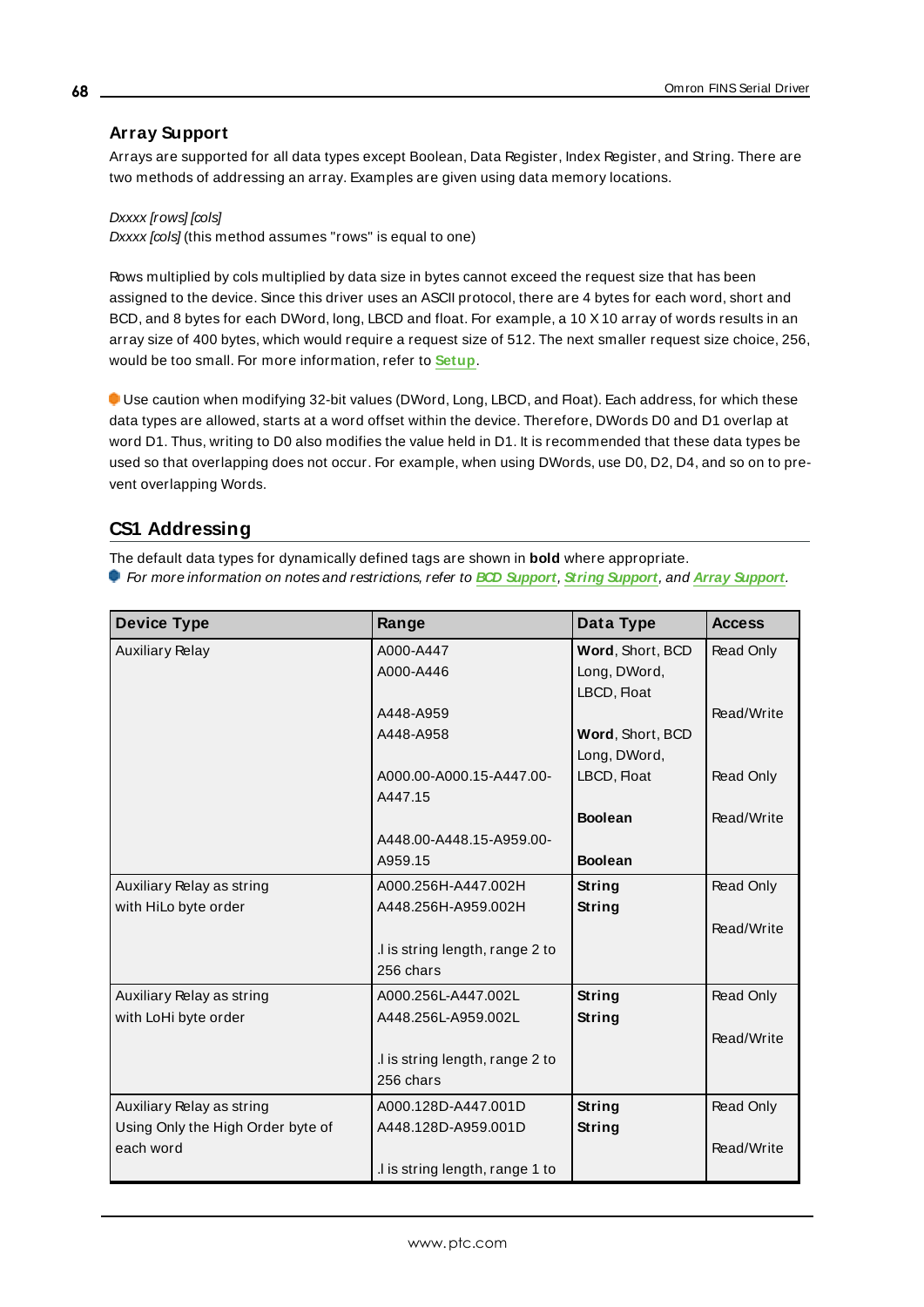| <b>Device Type</b>                                                         | Range                                                        | Data Type                                                         | <b>Access</b>           |
|----------------------------------------------------------------------------|--------------------------------------------------------------|-------------------------------------------------------------------|-------------------------|
|                                                                            | 128 chars                                                    |                                                                   |                         |
| Auxiliary Relay as string<br>Using Only the Low Order byte of each<br>word | A000.128E-A447.001E<br>A448.128E-A959.001E                   | String<br><b>String</b>                                           | Read Only<br>Read/Write |
|                                                                            | .I is string length, range 1 to<br>128 chars                 |                                                                   |                         |
| <b>CIO</b>                                                                 | CIO0000-CIO6143<br>CIO0000-CIO6142<br>CIOxxxx.00-CIOxxxx.15  | Word, Short, BCD<br>Long, DWord,<br>LBCD, Float<br><b>Boolean</b> | Read/Write              |
| CIO Memory as string<br>with HiLo byte order                               | CIO0000.256H-<br>CIO6143.002H                                | <b>String</b>                                                     | Read/Write              |
|                                                                            | I is string length, range 2 to<br>256 chars                  |                                                                   |                         |
| CIO Memory as string<br>with LoHi byte order                               | CIO0000.256L-CIO6143.002L                                    | String                                                            | Read/Write              |
|                                                                            | .I is string length, range 2 to<br>256 chars                 |                                                                   |                         |
| CIO Memory as string<br>Using Only the High Order byte of<br>each word     | CIO0000.128D-<br>CIO6143.001D                                | <b>String</b>                                                     | Read/Write              |
|                                                                            | I is string length, range 1 to<br>128 chars                  |                                                                   |                         |
| CIO Memory as string<br>Using Only the Low Order byte of each<br>word      | CIO0000.128E-CIO6143.001E<br>.I is string length, range 1 to | String                                                            | Read/Write              |
|                                                                            | 128 chars                                                    |                                                                   |                         |
| Counter                                                                    | C0000-C4095                                                  | BCD, Word, Short                                                  | Read/Write              |
| Counter as string<br>with HiLo byte order                                  | C0000.256H-C4095.002H                                        | <b>String</b>                                                     | Read/Write              |
|                                                                            | .I is string length, range 2 to<br>256 chars                 |                                                                   |                         |
| Counter as string<br>with LoHi byte order                                  | C0000.256L-C4095.002L                                        | <b>String</b>                                                     | Read/Write              |
|                                                                            | .I is string length, range 2 to<br>256 chars                 |                                                                   |                         |
| Counter as string<br>Using Only the High Order byte of                     | C0000.128D-C4095.001D                                        | <b>String</b>                                                     | Read/Write              |
| each word                                                                  | I is string length, range 1 to<br>128 chars                  |                                                                   |                         |
| Counter as string<br>Using Only the Low Order byte of each                 | C0000.128E-C4095.001E                                        | <b>String</b>                                                     | Read/Write              |
| word                                                                       | I is string length, range 1 to<br>128 chars                  |                                                                   |                         |
| <b>Counter Status</b>                                                      | CS0000-CS4095                                                | <b>Boolean</b>                                                    | Read/Write*             |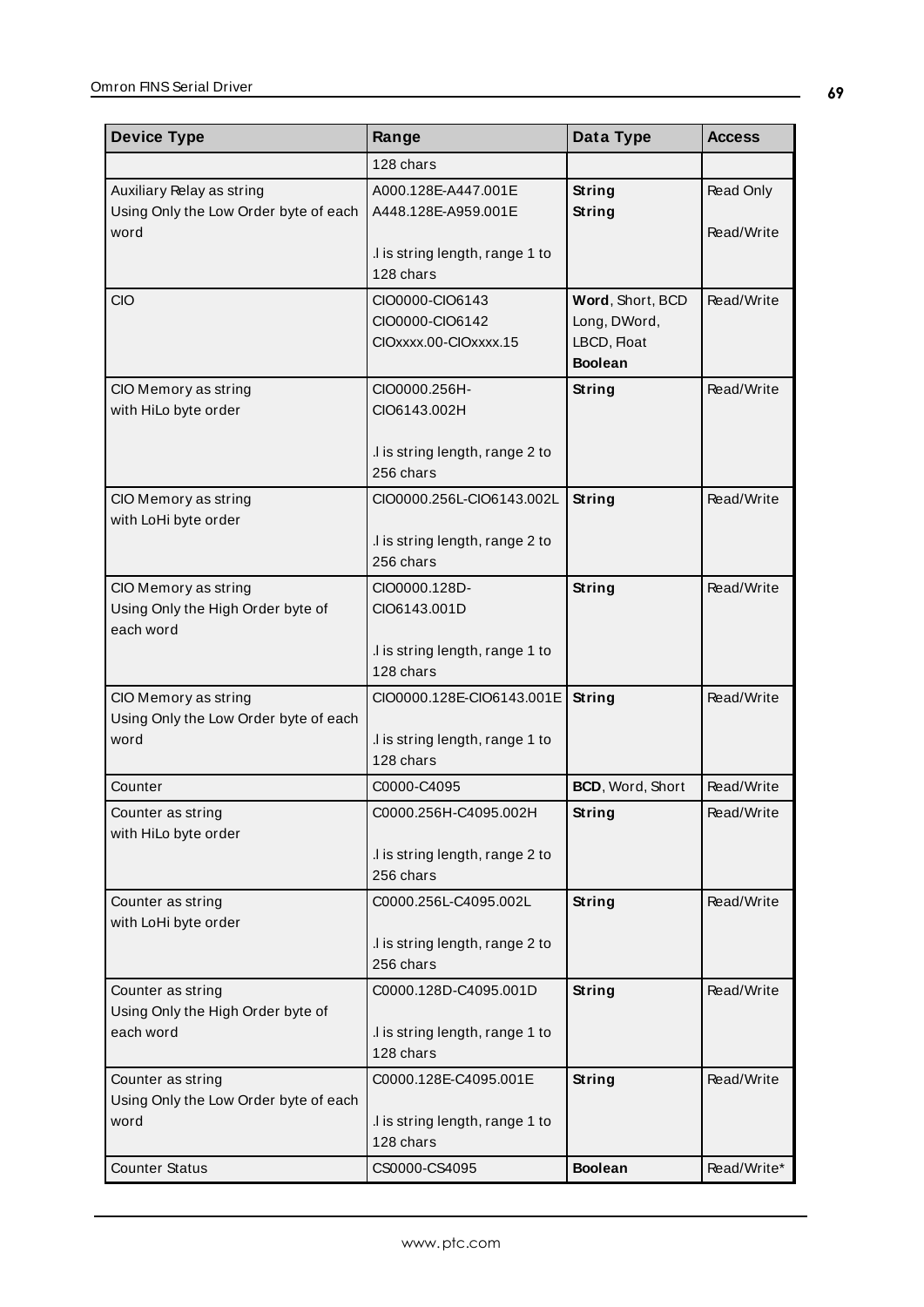| <b>Device Type</b>                    | Range                                        | Data Type        | <b>Access</b> |
|---------------------------------------|----------------------------------------------|------------------|---------------|
| Data Memory                           | D00000-D32767                                | Word, Short, BCD | Read/Write    |
|                                       | D00000-D32766                                | Long, DWord,     |               |
|                                       | Dxxxxx.00-Dxxxxx.15                          | LBCD, Float      |               |
|                                       |                                              | <b>Boolean</b>   |               |
| Data Memory as string                 | D00000.256H-D32767.002H                      | <b>String</b>    | Read/Write    |
| with HiLo byte order                  |                                              |                  |               |
|                                       | .I is string length, range 2 to              |                  |               |
|                                       | 256 chars                                    |                  |               |
| Data Memory as string                 | D00000.256L-D32767.002L                      | String           | Read/Write    |
| with LoHi byte order                  |                                              |                  |               |
|                                       | .I is string length, range 2 to              |                  |               |
|                                       | 256 chars                                    |                  |               |
| Data Memory as string                 | D00000.128D-D32767.001D                      | String           | Read/Write    |
| Using Only the High Order byte of     |                                              |                  |               |
| each word                             | I is string length, range 1 to               |                  |               |
|                                       | 128 chars                                    |                  |               |
| Data Memory as string                 | D00000.128E-D32767.001E                      | String           | Read/Write    |
| Using Only the Low Order byte of each |                                              |                  |               |
| word                                  | I is string length, range 1 to               |                  |               |
|                                       | 128 chars                                    |                  |               |
| Data Register                         | DR00-DR15                                    | Word, Short, BCD | Read/Write*   |
|                                       | DR00-DR14                                    | Long, DWord,     |               |
|                                       |                                              | LBCD, Float      |               |
| <b>Expansion Data Memory</b>          | E00000-E32767                                | Word, Short, BCD | Read/Write    |
| (current bank)                        | E00000-E32766                                | Long, DWord,     |               |
|                                       | Exxxxx.00-Exxxxx.15                          | LBCD, Float      |               |
|                                       |                                              | <b>Boolean</b>   |               |
| <b>Expansion Data Memory</b>          | E00000.256H-E32767.002H                      | String           | Read/Write    |
| (current bank) as string              |                                              |                  |               |
| with HiLo byte order                  | .I is string length, range 2 to              |                  |               |
|                                       | 256 chars                                    |                  |               |
| <b>Expansion Data Memory</b>          | E00000.256L-E32767.002L                      | <b>String</b>    | Read/Write    |
| (current bank) as string              |                                              |                  |               |
| with LoHi byte order                  | .I is string length, range 2 to              |                  |               |
|                                       | 256 chars                                    |                  |               |
| <b>Expansion Data Memory</b>          | E00000.128E-E32767.001D                      | String           | Read/Write    |
| (current bank) as string              |                                              |                  |               |
| Using Only the High Order byte of     | .I is string length, range 1 to              |                  |               |
| each word                             | 128 chars                                    |                  |               |
| <b>Expansion Data Memory</b>          | E00000.128E-E32767.001E                      | String           | Read/Write    |
| (current bank) as string              |                                              |                  |               |
| Using Only the Low Order byte of each | .I is string length, range 1 to<br>128 chars |                  |               |
| word                                  |                                              |                  |               |
| <b>Expansion Data Memory</b>          | E00:00000-E12:32767                          | Word, Short, BCD | Read/Write    |
|                                       | E00:00000-E12:32766                          | Long, DWord,     |               |
|                                       | Ex:x.00-Exx:xxxxx.15                         | LBCD, Float      |               |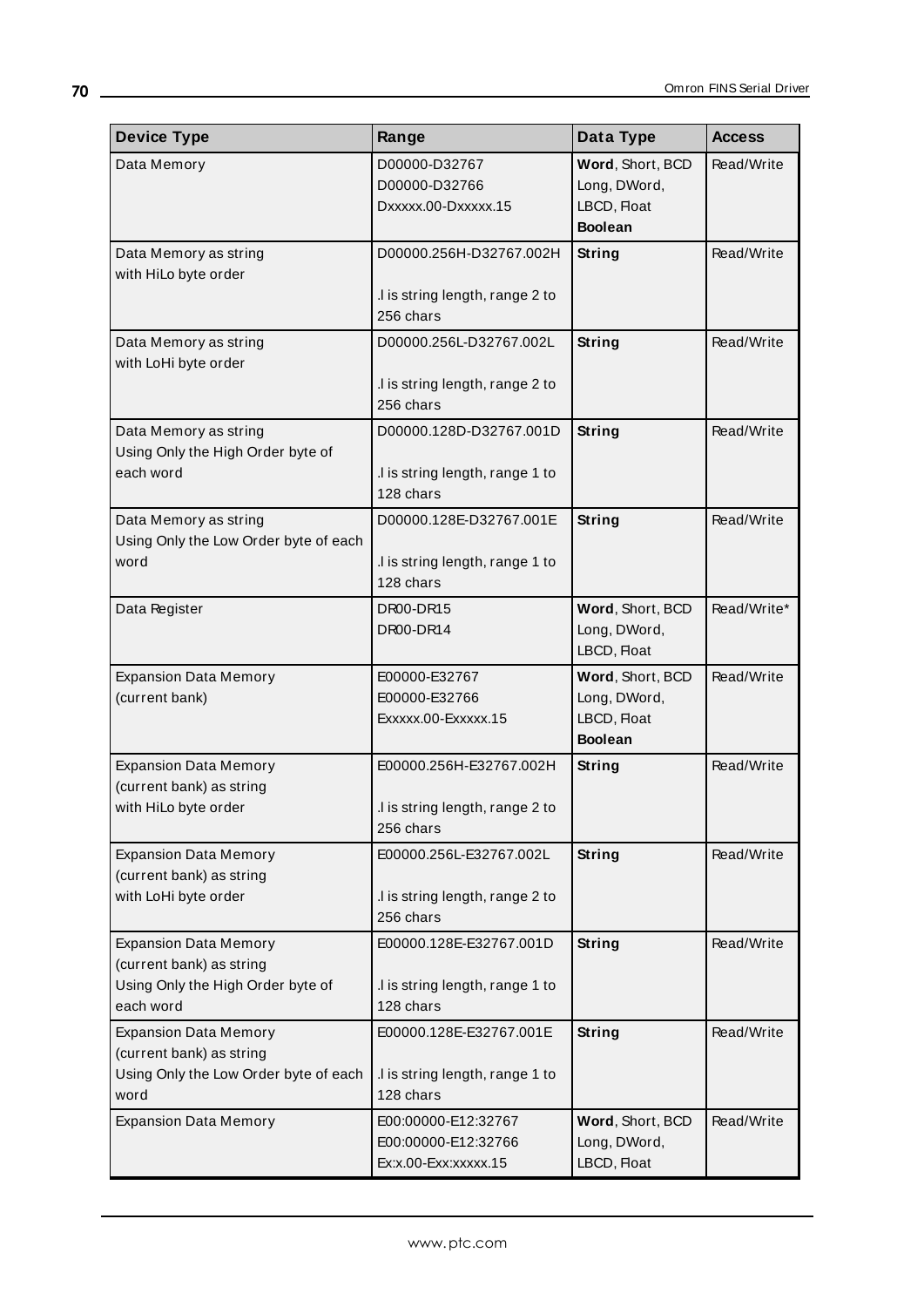| <b>Device Type</b>                                                                      | Range                                                                 | Data Type                                                         | <b>Access</b> |
|-----------------------------------------------------------------------------------------|-----------------------------------------------------------------------|-------------------------------------------------------------------|---------------|
|                                                                                         |                                                                       | <b>Boolean</b>                                                    |               |
| Expansion Data Memory as<br>string with HiLo byte order                                 | E00:00000.256H -<br>E12:32767.002H                                    | String                                                            | Read/Write    |
|                                                                                         | .I is string length, range 2 to<br>256 chars                          |                                                                   |               |
| Expansion Data Memory as<br>string with LoHi byte order                                 | E00:00000.256L-<br>E12:32767.002L                                     | String                                                            | Read/Write    |
|                                                                                         | .I is string length, range 2 to<br>256 chars                          |                                                                   |               |
| Expansion Data Memory as<br>string Using Only the High Order byte<br>of each word       | E00:00000.128D-<br>E12:32767.001D                                     | String                                                            | Read/Write    |
|                                                                                         | .I is string length, range 1 to<br>128 chars                          |                                                                   |               |
| <b>Expansion Data Memory as</b><br>string Using Only the Low Order byte<br>of each word | E00:00000.128E-<br>E12:32767.001E                                     | String                                                            | Read/Write    |
|                                                                                         | I is string length, range 1 to<br>128 chars                           |                                                                   |               |
| <b>Holding Relay</b>                                                                    | H0000-H1535<br>H0000-H1534<br>Hxxxx.00-Hxxxx.15                       | Word, Short, BCD<br>Long, DWord,<br>LBCD, Float<br><b>Boolean</b> | Read/Write    |
| Holding Relay as string<br>with HiLo byte order                                         | H0000.256H-H1535.002H<br>I is string length, range 2 to<br>256 chars  | <b>String</b>                                                     | Read/Write    |
| Holding Relay as string<br>with LoHi byte order                                         | H0000.256L-H1535.002L<br>I is string length, range 2 to<br>256 chars  | String                                                            | Read/Write    |
| Holding Relay as string<br>Using Only the High Order byte of<br>each word               | H0000.128D-H1535.001D<br>I is string length, range 1 to<br>128 chars  | <b>String</b>                                                     | Read/Write    |
| Holding Relay as string<br>Using Only the Low Order byte of each<br>word                | H0000.128E-H1535.001E<br>.I is string length, range 1 to<br>128 chars | String                                                            | Read/Write    |
| Index Register                                                                          | <b>IR00-IR15</b>                                                      | DWord, Long,<br>LBCD, Float                                       | Read/Write*   |
| Task Flag                                                                               | <b>TK00-TK31</b>                                                      | <b>Boolean</b>                                                    | Read Only     |
| Timer                                                                                   | T0000-T4095                                                           | BCD, Word, Short                                                  | Read/Write    |
| Timer as string                                                                         | T0000.256H-T4095.002H                                                 | <b>String</b>                                                     | Read/Write    |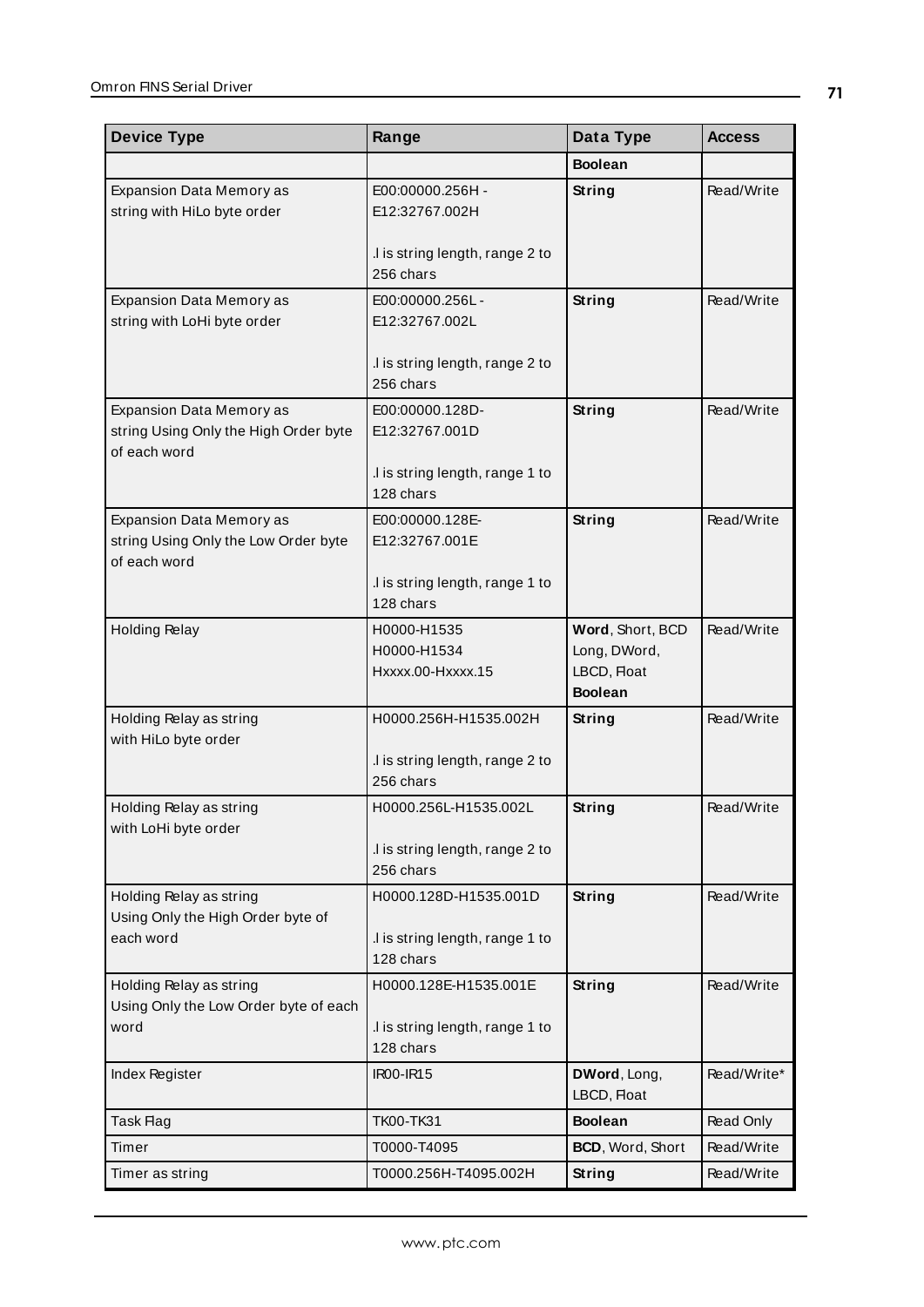| <b>Device Type</b>                                                        | Range                                                                 | Data Type                                                         | <b>Access</b> |
|---------------------------------------------------------------------------|-----------------------------------------------------------------------|-------------------------------------------------------------------|---------------|
| with HiLo byte order                                                      | I is string length, range 2 to<br>256 chars                           |                                                                   |               |
| Timer as string<br>with LoHi byte order                                   | T0000.256L-T4095.002L<br>I is string length, range 2 to<br>256 chars  | String                                                            | Read/Write    |
| Timer as string<br>Using Only the High Order byte of<br>each word         | T0000.128D-T4095.001D<br>.I is string length, range 1 to<br>128 chars | String                                                            | Read/Write    |
| Timer as string<br>Using Only the Low Order byte of each<br>word          | T0000.128E-T4095.001E<br>I is string length, range 1 to<br>128 chars  | <b>String</b>                                                     | Read/Write    |
| <b>Timer Status</b>                                                       | TS0000-TS4095                                                         | <b>Boolean</b>                                                    | Read/Write*   |
| <b>Working Relay</b>                                                      | W000-W511<br>W000-W510<br>Wxxx.00-Wxxx.15                             | Word, Short, BCD<br>Long, DWord,<br>LBCD, Float<br><b>Boolean</b> | Read/Write    |
| Working Relay as string<br>with HiLo byte order                           | W000.256H-W511.002H<br>.I is string length, range 2 to<br>256 chars   | String                                                            | Read/Write    |
| Working Relay as string<br>with LoHi byte order                           | W000.256L-W511.002L<br>I is string length, range 2 to<br>256 chars    | String                                                            | Read/Write    |
| Working Relay as string<br>Using Only the High Order byte of<br>each word | W000.128D-W511.001D<br>.I is string length, range 1 to<br>128 chars   | <b>String</b>                                                     | Read/Write    |
| Working Relay as string<br>Using Only the Low Order byte of each<br>word  | W000.128E-W511.001E<br>.I is string length, range 1 to<br>128 chars   | String                                                            | Read/Write    |

\* Use caution when modifying 32-bit values such as DWord, Long, LBCD, and Float. Each address for which these data types are allowed starts at a word offset within the device. Therefore, DWords D0 and D1 overlap at word D1: writing to D0 also modifies the value held in D1. It is recommended that these data types be used to prevent overlapping. For example, to prevent overlapping Words, users should use D0, D2, D4, and so on for DWords. The exception to this is IRtags, which are native 32-bit values with MSB to LSB byte ordering for the CS1-series PLCs.

## <span id="page-71-0"></span>**BCD Support**

16-Bit and 32-Bit data can be referenced as signed and unsigned BCD values.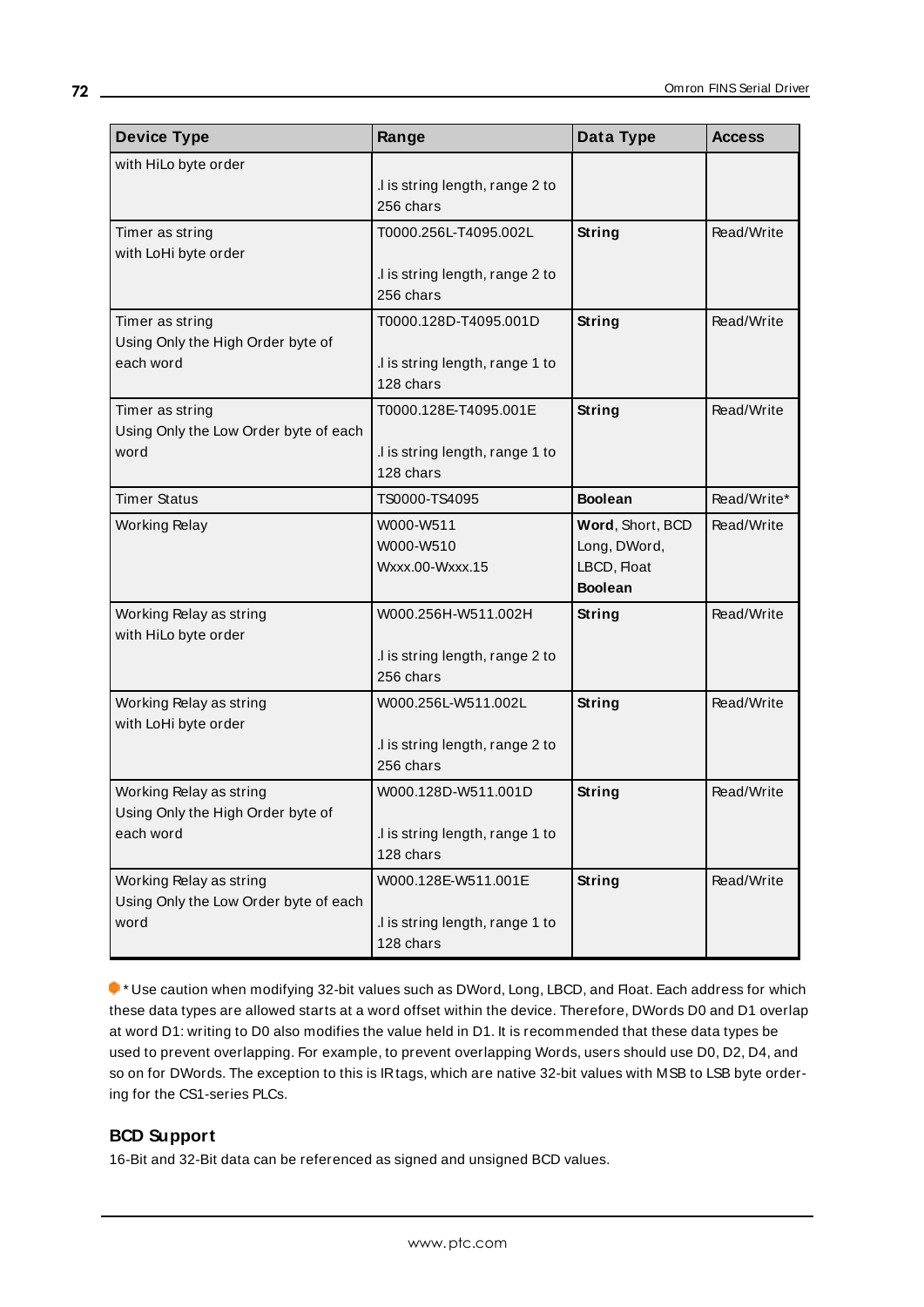Unsigned BCD support is accomplished by appending a 'D' to any Word or DWord tag address or by using the BCD and LBCD data types. The value range follows:

Word as unsigned BCD 0 - 9999

DWord as unsigned BCD 0 - 99999999

Signed BCD support is accomplished by appending a 'D' to any Short or Long tag address. The most significant bit of the Short/Long is set to 1 for negative values, 0 for positive values. The value range follows:

Short as signed BCD ±7999

Long as signed BCD ±79999999

#### **Example**

 $DOD @ Short = -50$ D0D @Word = 8050 (MSB set) D0 @BCD = 8050

D0D  $@$  Short = 50  $DOD @Word = 50$  $D0 @ BCD = 50$ 

**Note:** Boolean, Float and String data types do not support appending 'D' to the tag address. Furthermore, 'D' cannot be appended to BCD or LBCD tags, or tags with a default data type of BCD or LBCD (such as Counter and Timer tags).

#### **String Support**

The CS1 model supports reading and writing numerous device types as an ASCII string. When using data memory for string data, each register contains two bytes (two characters) of ASCII data. The order of the ASCII data within a given register can be selected when the string is defined. The length of the string can be from 2 to 256 characters and is entered in place of a bit number. The string length cannot exceed the request size that has been assigned to the device. The length must be entered as an even number. The range also cannot exceed the request size that has been assigned to the device. Since this driver uses an ASCII protocol, there are 2 bytes transmitted for each character. The range of registers spanned by the string cannot exceed the range of the device type. The byte order is specified by appending either a "H" or "L" to the address.

When using one byte of ASCII data per register, the length of the string can be from 1 to 128 characters and is entered in place of a bit number. The string length times 4 cannot exceed the request size that has been assigned to the device. The range of registers spanned by the string cannot exceed the range of the device type. The byte to use within a register is specified by appending either a "D" or "E" to the address. For more information, refer to **[Setup](#page-3-0)**.

#### **Examples**

1. To address a string starting at D01000 with a length of 100 bytes and HiLo byte order, enter: D01000.100H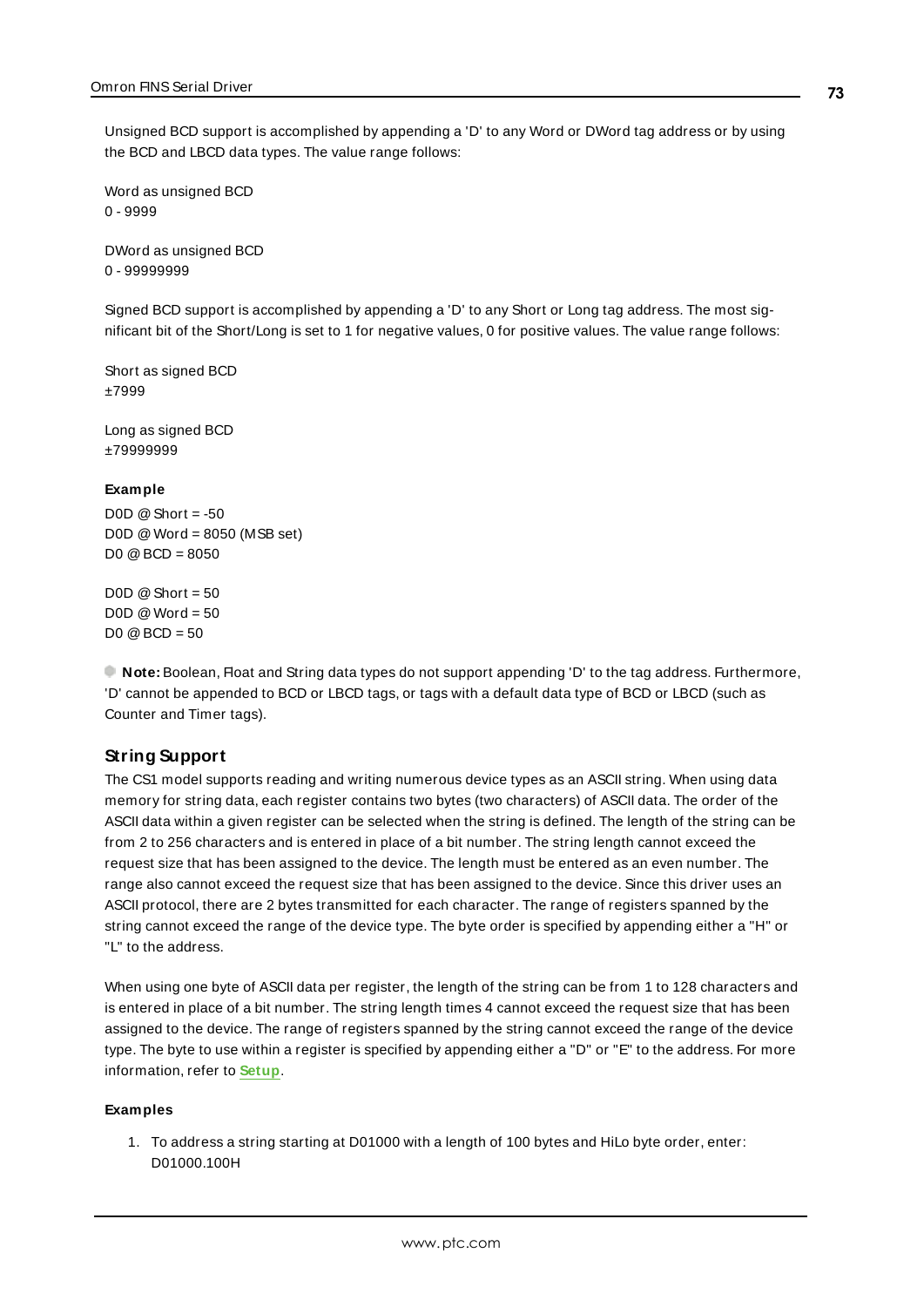- 2. To address a string starting at D01100 with a length of 78 bytes and LoHi byte order, enter: D01100.078L
- 3. To address a string starting at D02000 with a length of 55 bytes and Only the High Order byte, enter: D02000.055D
- 4. To address a string starting at D02200 with a length of 37 bytes and Only the Low Order byte, enter: D02200.037E

### **Array Support**

Arrays are supported for all data types except Boolean and String. There are two methods of addressing an array. Examples are given using data memory locations.

Dxxxx [rows] [cols]

 $Dxxxx$  [ $\infty$ Is] (this method assumes "rows" is equal to one)

Rows multiplied by cols multiplied by data size in bytes cannot exceed the request size that has been assigned to the device. Since this driver uses an ASCII protocol, there are 4 bytes for each word, short and BCD, and 8 bytes for each DWord, long, LBCD and float. For example, a 10 X10 array of words results in an array size of 400 bytes, which would require a request size of 512. The next smaller request size choice, 256, would be too small. For more information, refer to **[Setup](#page-3-0)**.

### **Writing to DR and IR Registers**

DRand IRregisters can be written to only when the device is in Programming Mode. If the device is in Run Mode and a write is attempted to one of these registers, the value in the device does not change. Because the write succeeds, no error message is returned. The device's value does not change because the device is in Run Mode.

### <span id="page-73-0"></span>**CJ1 Addressing**

The default data types for dynamically defined tags are shown in **bold** where appropriate.

For more information on notes and restrictions, refer to **BCD [Support](#page-76-0)**, **String [Support](#page-77-0)**, and **Array [Support](#page-77-0)**.

| <b>Device Type</b>        | Range                          | Data Type        | <b>Access</b> |
|---------------------------|--------------------------------|------------------|---------------|
| <b>Auxiliary Relay</b>    | A000-A447                      | Word, Short, BCD | Read Only     |
|                           | A000-A446                      | Long, DWord,     |               |
|                           |                                | LBCD, Float      |               |
|                           | A448-A959                      |                  | Read/Write    |
|                           | A448-A958                      | Word, Short, BCD |               |
|                           |                                | Long, DWord,     |               |
|                           | A000.00-A000.15-A447.00-       | LBCD, Float      | Read Only     |
|                           | A447.15                        |                  |               |
|                           |                                | <b>Boolean</b>   | Read/Write    |
|                           | A448.00-A448.15-A959.00-       |                  |               |
|                           | A959.15                        | <b>Boolean</b>   |               |
| Auxiliary Relay as string | A000.256H-A447.002H            | String           | Read Only     |
| with HiLo byte order      | String<br>A448.256H-A959.002H  |                  |               |
|                           |                                |                  | Read/Write    |
|                           | I is string length, range 2 to |                  |               |
|                           | 256 chars                      |                  |               |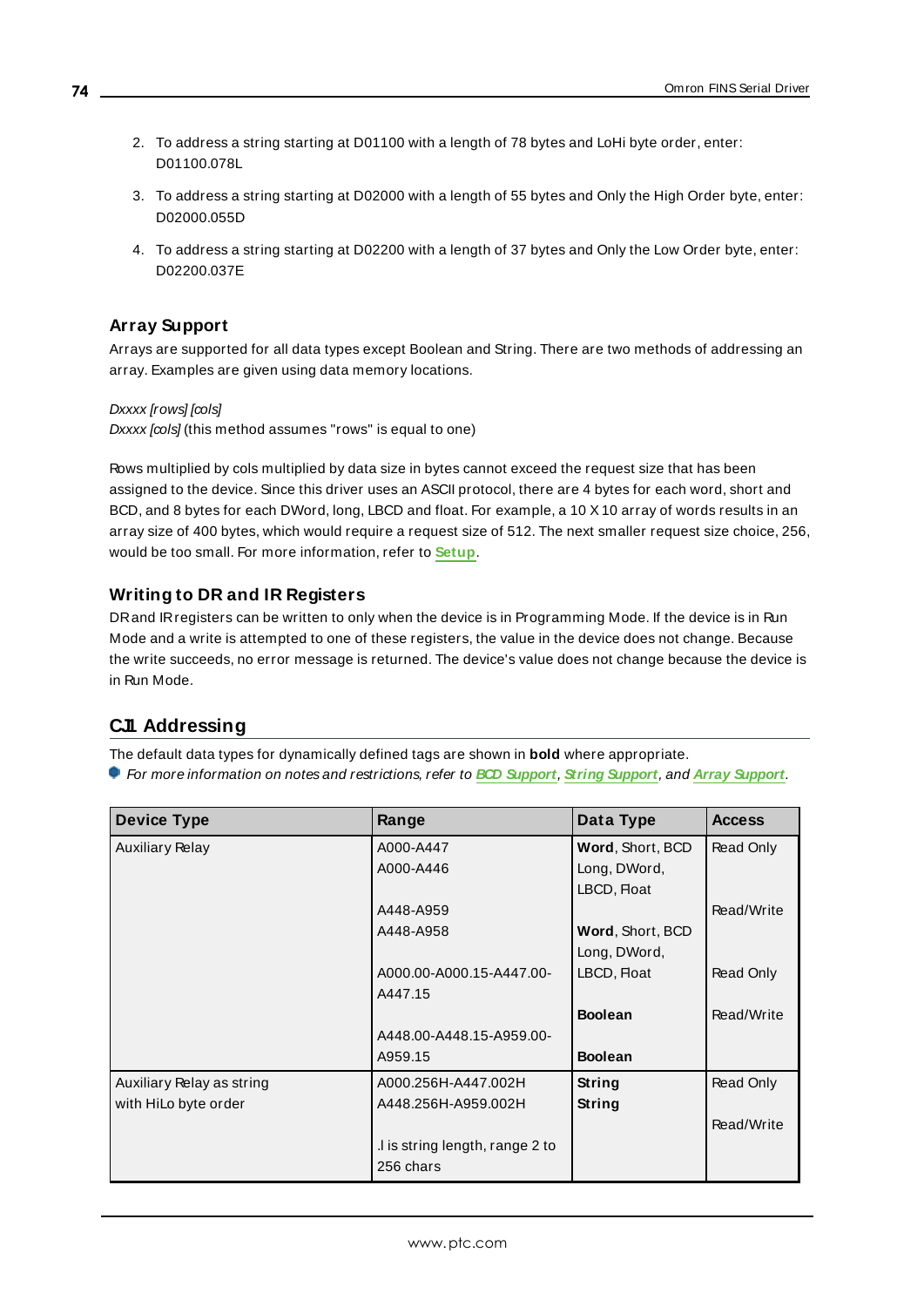| <b>Device Type</b>                            | Range                                        | Data Type                     | <b>Access</b> |
|-----------------------------------------------|----------------------------------------------|-------------------------------|---------------|
| Auxiliary Relay as string                     | A000.256L-A447.002L                          | String                        | Read Only     |
| with LoHi byte order                          | A448.256L-A959.002L                          | String                        |               |
|                                               |                                              |                               | Read/Write    |
|                                               | I is string length, range 2 to<br>256 chars  |                               |               |
| Auxiliary Relay as string                     | A000.128D-A447.001D                          | String                        | Read Only     |
| Using Only the High Order byte of             | A448.128D-A959.001D                          | String                        |               |
| each word                                     |                                              |                               | Read/Write    |
|                                               | I is string length, range 1 to               |                               |               |
|                                               | 128 chars                                    |                               |               |
| Auxiliary Relay as string                     | A000.128E-A447.001E                          | String                        | Read Only     |
| Using Only the Low Order byte of each<br>word | A448.128E-A959.001E                          | String                        | Read/Write    |
|                                               | I is string length, range 1 to               |                               |               |
|                                               | 128 chars                                    |                               |               |
| CIO                                           | CIO0000-CIO6143                              | Word, Short, BCD              | Read/Write    |
|                                               | CIO0000-CIO6142                              | Long, DWord,                  |               |
|                                               | CIOxxxx.00-CIOxxxx.15                        | LBCD, Float<br><b>Boolean</b> |               |
| CIO Memory as string                          | CIO0000.256H-                                | <b>String</b>                 | Read/Write    |
| with HiLo byte order                          | CIO6143.002H                                 |                               |               |
|                                               |                                              |                               |               |
|                                               | .I is string length, range 2 to              |                               |               |
|                                               | 256 chars                                    |                               |               |
| CIO Memory as string                          | CIO0000.256L-CIO6143.002L                    | String                        | Read/Write    |
| with LoHi byte order                          | .I is string length, range 2 to              |                               |               |
|                                               | 256 chars                                    |                               |               |
| CIO Memory as string                          | CIO0000.128D-                                | String                        | Read/Write    |
| Using Only the High Order byte of             | CIO6143.001D                                 |                               |               |
| each word                                     |                                              |                               |               |
|                                               | .I is string length, range 1 to<br>128 chars |                               |               |
| CIO Memory as string                          | CIO0000.128E-CIO6143.001E                    | String                        | Read/Write    |
| Using Only the Low Order byte of each         |                                              |                               |               |
| word                                          | .I is string length, range 1 to              |                               |               |
|                                               | 128 chars                                    |                               |               |
| Counter                                       | C0000-C4095                                  | BCD, Word, Short              | Read/Write    |
| <b>Counter Status</b>                         | CS0000-CS4095                                | <b>Boolean</b>                | Read/Write*   |
| Data Memory                                   | D00000-D32767                                | Word, Short, BCD              | Read/Write    |
|                                               | D00000-D32766<br>Dxxxxx.00-Dxxxxx.15         | Long, DWord,<br>LBCD, Float   |               |
|                                               |                                              | <b>Boolean</b>                |               |
| Data Memory as string                         | D00000.256H-D32767.002H                      | <b>String</b>                 | Read/Write    |
| with HiLo byte order                          |                                              |                               |               |
|                                               | .I is string length, range 2 to              |                               |               |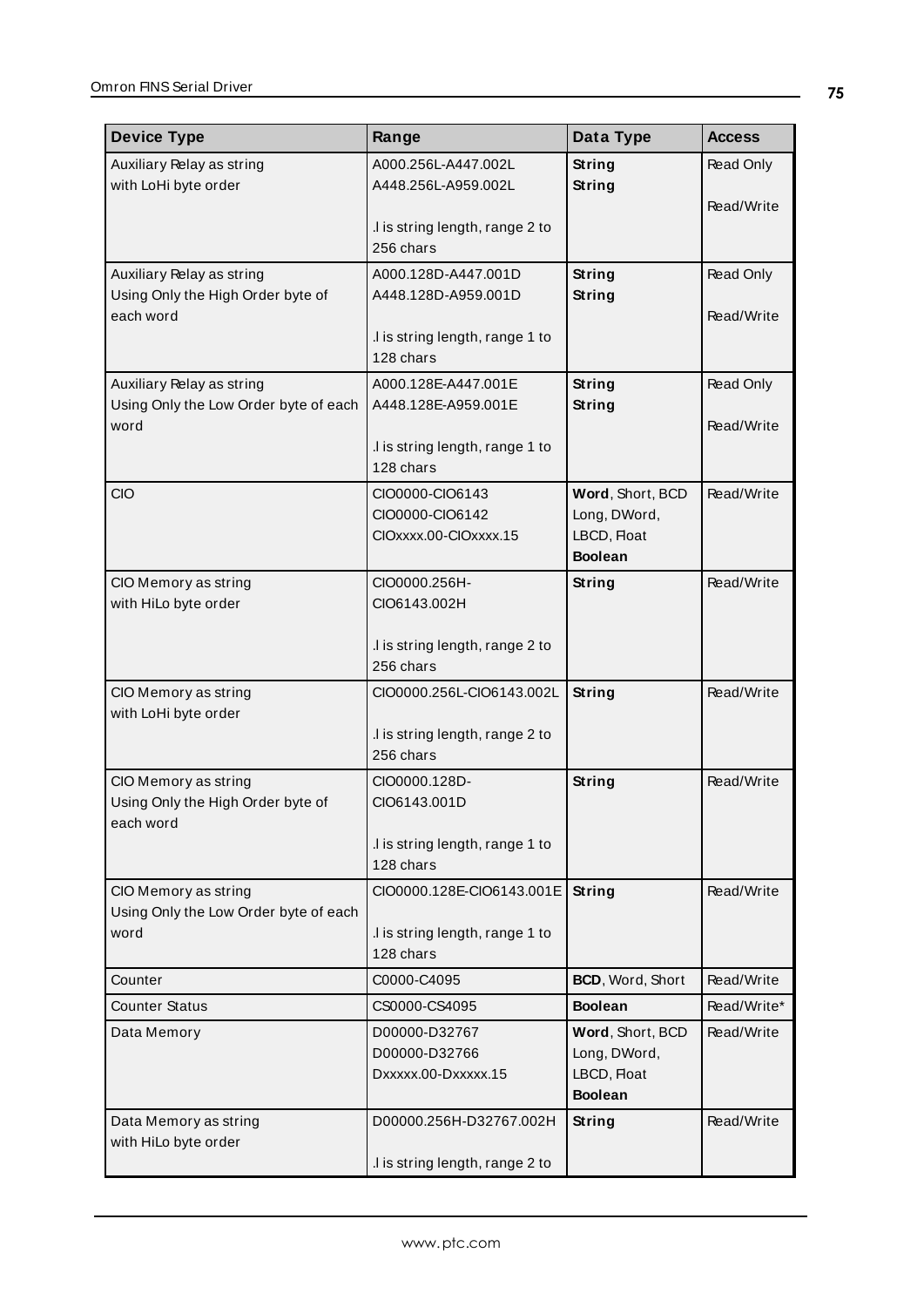| <b>Device Type</b>                                             | Range                                                                     | Data Type                                                         | <b>Access</b> |  |
|----------------------------------------------------------------|---------------------------------------------------------------------------|-------------------------------------------------------------------|---------------|--|
|                                                                | 256 chars                                                                 |                                                                   |               |  |
| Data Memory as string<br>with LoHi byte order                  | D00000.256L-D32767.002L                                                   | String                                                            | Read/Write    |  |
|                                                                | I is string length, range 2 to<br>256 chars                               |                                                                   |               |  |
| Data Memory as string<br>Using Only the High Order byte of     | D00000.128D-D32767.001D                                                   | <b>String</b>                                                     | Read/Write    |  |
| each word                                                      | I is string length, range 1 to<br>128 chars                               |                                                                   |               |  |
| Data Memory as string<br>Using Only the Low Order byte of each | D00000.128E-D32767.001E                                                   | String                                                            | Read/Write    |  |
| word                                                           | I is string length, range 1 to<br>128 chars                               |                                                                   |               |  |
| Data Register                                                  | Word, Short, BCD<br>DR00-DR15<br>DR00-DR14<br>Long, DWord,<br>LBCD, Float |                                                                   | Read/Write*   |  |
| <b>Expansion Data Memory</b><br>(current bank)                 | E00000-E32767<br>E00000-E32766<br>Exxxxx.00-Exxxxx.15                     | Word, Short, BCD<br>Long, DWord,<br>LBCD, Float<br><b>Boolean</b> | Read/Write    |  |
| <b>Expansion Data Memory</b><br>(current bank) as string       | E00000.256H-E32767.002H                                                   | <b>String</b>                                                     | Read/Write    |  |
| with HiLo byte order                                           | .I is string length, range 2 to<br>256 chars                              |                                                                   |               |  |
| <b>Expansion Data Memory</b><br>(current bank) as string       | E00000.256L-E32767.002L                                                   | String                                                            | Read/Write    |  |
| with LoHi byte order                                           | .I is string length, range 2 to<br>256 chars                              |                                                                   |               |  |
| <b>Expansion Data Memory</b><br>(current bank) as string       | E00000.128D-E32767.001D                                                   | <b>String</b>                                                     | Read/Write    |  |
| Using Only the High Order byte of<br>each word                 | I is string length, range 1 to<br>128 chars                               |                                                                   |               |  |
| <b>Expansion Data Memory</b><br>(current bank) as string       | E00000.128E-E32767.001E                                                   | <b>String</b>                                                     | Read/Write    |  |
| Using Only the Low Order byte of each<br>word                  | .I is string length, range 1 to<br>128 chars                              |                                                                   |               |  |
| <b>Expansion Data Memory</b>                                   | E00:00000-E12:32767<br>E00:00000-E12:32766<br>Ex:x.00-Exx:xxxxx.15        | Word, Short, BCD<br>Long, DWord,<br>LBCD, Float                   | Read/Write    |  |
|                                                                |                                                                           | <b>Boolean</b>                                                    |               |  |
| Expansion Data Memory as<br>string with HiLo byte order        | E00:00000.256H-<br>E12:32767.002H                                         | <b>String</b>                                                     | Read/Write    |  |
|                                                                | .I is string length, range 2 to<br>256 chars                              |                                                                   |               |  |
| <b>Expansion Data Memory as</b>                                | E00:00000.256L-                                                           | <b>String</b>                                                     | Read/Write    |  |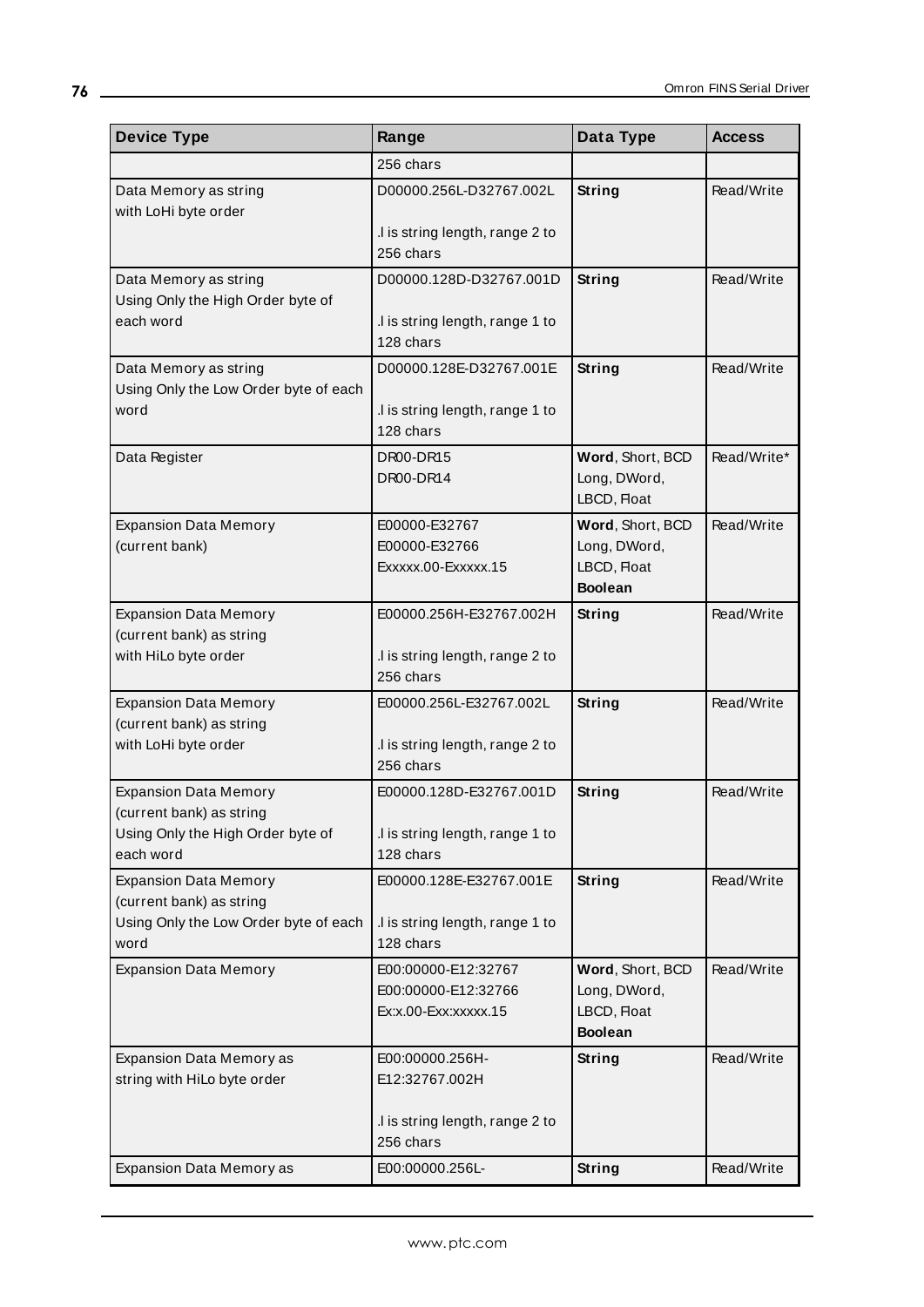| <b>Device Type</b>                    | Range                           | Data Type        | <b>Access</b> |
|---------------------------------------|---------------------------------|------------------|---------------|
| string with LoHi byte order           | E12:32767.002L                  |                  |               |
|                                       |                                 |                  |               |
|                                       | I is string length, range 2 to  |                  |               |
|                                       | 256 chars                       |                  |               |
| <b>Expansion Data Memory as</b>       | E00:00000.128D-                 | String           | Read/Write    |
| string Using Only the High Order byte | E12:32767.001D                  |                  |               |
| of each word                          |                                 |                  |               |
|                                       | .I is string length, range 1 to |                  |               |
|                                       | 128 chars                       |                  |               |
| <b>Expansion Data Memory as</b>       | E00:00000.128E-                 | String           | Read/Write    |
| string Using Only the Low Order byte  | E12:32767.001E                  |                  |               |
| of each word                          |                                 |                  |               |
|                                       | I is string length, range 1 to  |                  |               |
|                                       | 128 chars                       |                  |               |
| <b>Holding Relay</b>                  | H0000-H1535                     | Word, Short, BCD | Read/Write    |
|                                       | H0000-H1534                     | Long, DWord,     |               |
|                                       | Hxxxx.00-Hxxxx.15               | LBCD, Float      |               |
|                                       |                                 | <b>Boolean</b>   |               |
| <b>Index Register</b>                 | IR00-IR15                       | DWord, Long,     | Read/Write*   |
|                                       |                                 | LBCD, Float      |               |
| Task Flag                             | <b>TK00-TK31</b>                | <b>Boolean</b>   | Read Only     |
| Timer                                 | T0000-T4095                     | BCD, Word, Short | Read/Write    |
| <b>Timer Status</b>                   | TS0000-TS4095                   | <b>Boolean</b>   | Read/Write*   |
| <b>Working Relay</b>                  | W000-W511                       | Word, Short, BCD |               |
|                                       | W000-W510                       | Long, DWord,     |               |
|                                       | Wxxx.00-Wxxx.15                 | LBCD, Float      |               |
|                                       |                                 | <b>Boolean</b>   |               |

\* Use caution when modifying 32-bit values such as DWord, Long, LBCD, and Float. Each address for which these data types are allowed starts at a word offset within the device. Therefore, DWords D0 and D1 overlap at word D1: writing to D0 also modifies the value held in D1. It is recommended that these data types be used to prevent overlapping. For example, to prevent overlapping Words, users should use D0, D2, D4, and so on for DWords. The exception to this is IRtags, which are native 32-bit values with MSB to LSB byte ordering for the CJ1-series PLCs.

### <span id="page-76-0"></span>**BCD Support**

16-Bit and 32-Bit data can be referenced as signed and unsigned BCD values.

Unsigned BCD support is accomplished by appending a 'D' to any Word or DWord tag address or by using the BCD and LBCD data types. The value range follows:

Word as unsigned BCD 0 - 9999

DWord as unsigned BCD 0 - 99999999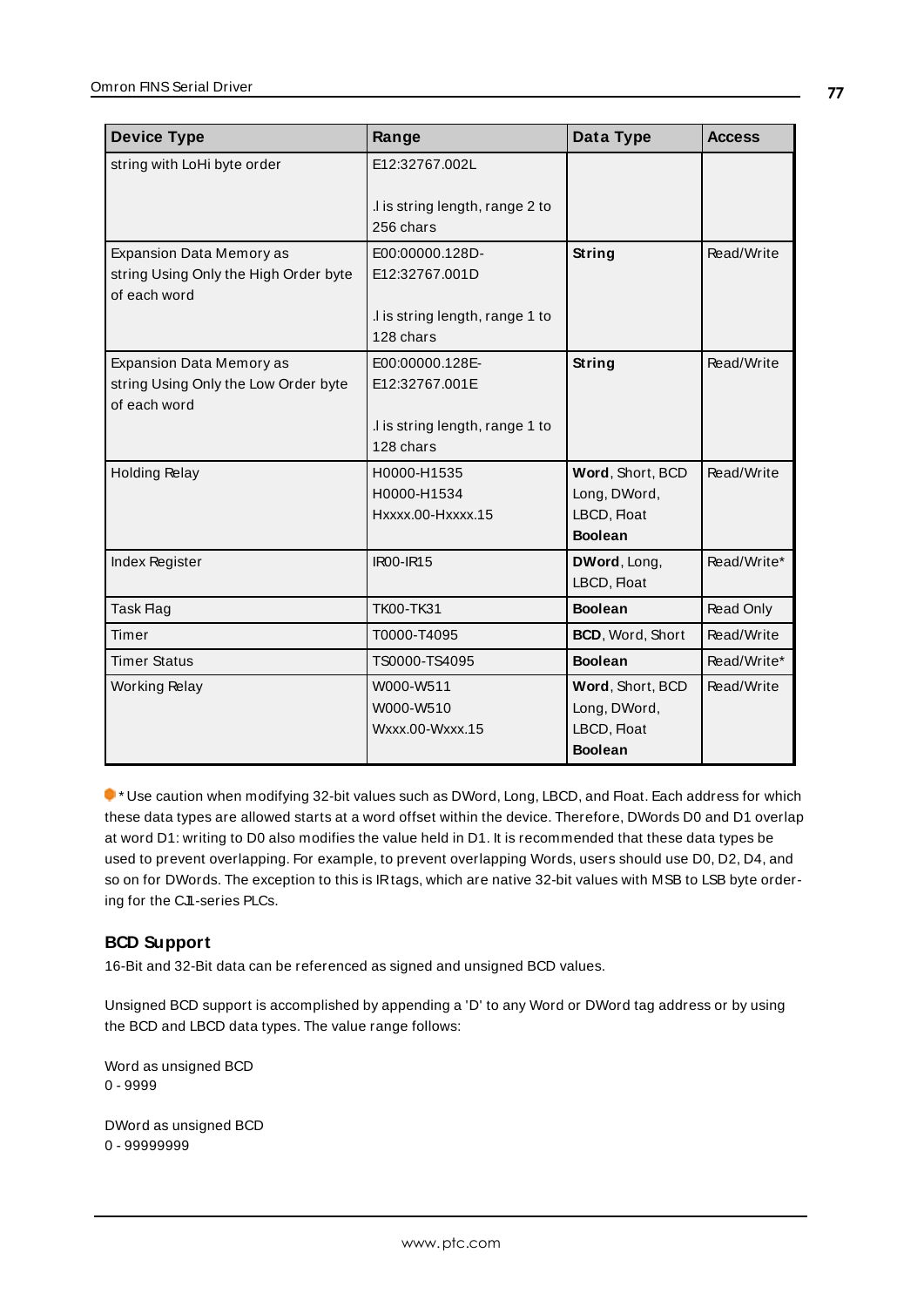Signed BCD support is accomplished by appending a 'D' to any Short or Long tag address. The most significant bit of the Short/Long is set to 1 for negative values, 0 for positive values. The value range follows:

Short as signed BCD ±7999

Long as signed BCD ±79999999

#### **Example**

D0D  $@$  Short = -50 D0D @Word = 8050 (MSB set)  $D0 @ BCD = 8050$ 

 $D0D \ @$  Short = 50  $DOD @Word = 50$  $D0 @ BCD = 50$ 

<span id="page-77-0"></span>**Note:** Boolean, Float, and String data types do not support appending 'D' to the tag address. Furthermore, 'D' cannot be appended to BCD or LBCD tags, or tags with a default data type of BCD or LBCD (such as Counter and Timer tags).

### **String Support**

The CJ1 model supports reading and writing numerous device types as an ASCII string. When using data memory for string data, each register contains two bytes (two characters) of ASCII data. The order of the ASCII data within a given register can be selected when the string is defined. The length of the string can be from 2 to 256 characters and is entered in place of a bit number. The string length cannot exceed the request size that has been assigned to the device. The length must be entered as an even number. The range also cannot exceed the request size that has been assigned to the device. Since this driver uses an ASCII protocol, there are 2 bytes transmitted for each character. The range of registers spanned by the string cannot exceed the range of the device type. The byte order is specified by appending either a "H" or "L" to the address.

When using one byte of ASCII data per register, the length of the string can be from 1 to 128 characters and is entered in place of a bit number. The string length times 4 cannot exceed the request size that has been assigned to the device. The range of registers spanned by the string cannot exceed the range of the device type. The byte to use within a register is specified by appending either a "D" or "E" to the address. For more information, refer to **[Setup](#page-3-0)**.

#### **Examples**

- 1. To address a string starting at D01000 with a length of 100 bytes and HiLo byte order, enter: D01000.100H
- 2. To address a string starting at D01100 with a length of 78 bytes and LoHi byte order, enter: D01100.078L
- 3. To address a string starting at D02000 with a length of 55 bytes and Only the High Order byte, enter: D02000.055D
- 4. To address a string starting at D02200 with a length of 37 bytes and Only the Low Order byte, enter: D02200.037E

**78**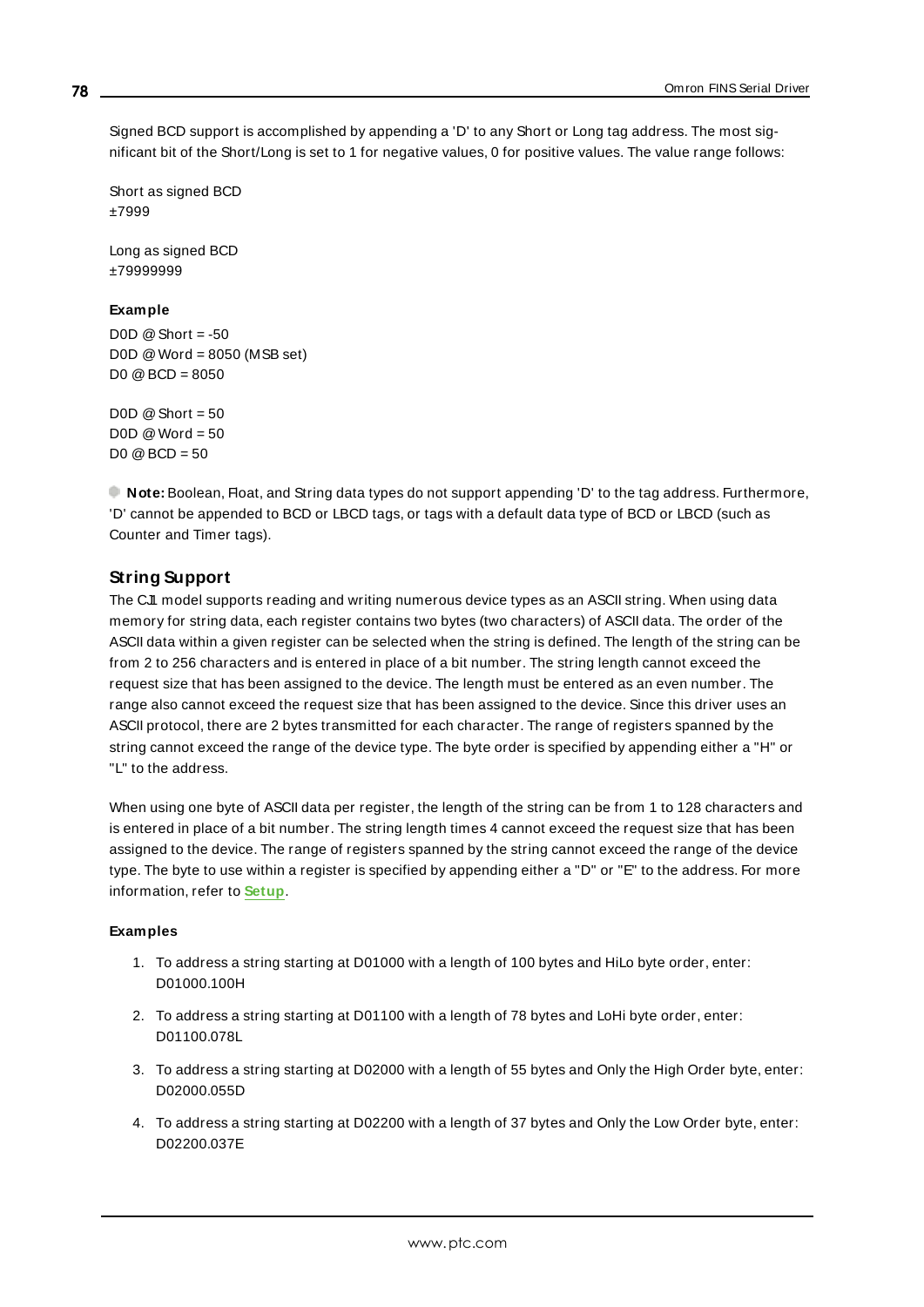### **Array Support**

Arrays are supported for all data types except Boolean and String. There are two methods of addressing an array. Examples are given using data memory locations.

Dxxxx [rows] [cols]  $Dxxxx$  [ $\infty$ Is] (this method assumes "rows" is equal to one)

Rows multiplied by cols multiplied by data size in bytes cannot exceed the request size that has been assigned to the device. Since this driver uses an ASCII protocol, there are 4 bytes for each word, short and BCD, and 8 bytes for each DWord, long, LBCD and float. For example, a 10 X10 array of words results in an array size of 400 bytes, which would require a request size of 512. The next smaller request size choice, 256, would be too small. For more information, refer to **[Setup](#page-3-0)**.

### **Writing to DR and IR Registers**

DRand IRregisters can be written to only when the device is in Programming Mode. If the device is in Run Mode and a write is attempted to one of these registers, the value in the device does not change. Because the write succeeds, no error message is returned. The device's value does not change because the device is in Run Mode.

### <span id="page-78-0"></span>**CJ2 Addressing**

The default data types for dynamically defined tags are shown in **bold** where appropriate.

For more information on notes and restrictions, refer to **BCD [Support](#page-81-0)**, **String [Support](#page-82-0)**, and **Array [Support](#page-82-0)**.

| <b>Device Type</b>        | Range                          | Data Type        | <b>Access</b> |
|---------------------------|--------------------------------|------------------|---------------|
| <b>Auxiliary Relay</b>    | A000-A447                      | Word, Short, BCD | Read Only     |
|                           | A000-A446                      | Long, DWord,     |               |
|                           |                                | LBCD, Float      |               |
|                           | A448-A1471                     |                  | Read/Write    |
|                           | A448-A1470                     | Word, Short, BCD |               |
|                           |                                | Long, DWord,     |               |
|                           | A10000-A11535                  | LBCD, Float      | Read Only     |
|                           | A10000-A11534                  |                  |               |
|                           |                                | Word, Short, BCD |               |
|                           | A000.00-A000.15-A447.00-       | Long, DWord,     | Read Only     |
|                           | A447.15                        | LBCD, Float      |               |
|                           |                                |                  | Read/Write    |
|                           | A448.00-A448.15-A1471.00-      | <b>Boolean</b>   |               |
|                           | A1471.15                       |                  | Read Only     |
|                           |                                | <b>Boolean</b>   |               |
|                           | A10000.00-A10000.15-           |                  |               |
|                           | A11535.00-A11535.15            | <b>Boolean</b>   |               |
| Auxiliary Relay as string | A000.256H-A447.002H            | String           | Read Only     |
| with HiLo byte order      | A448.256H-A1471.002H           | <b>String</b>    |               |
|                           | A10000.256H-A11535.002H        | <b>String</b>    | Read/Write    |
|                           |                                |                  |               |
|                           | I is string length, range 2 to |                  | Read Only     |
|                           | 256 chars                      |                  |               |
| Auxiliary Relay as string | A000.256L-A447.002L            | <b>String</b>    | Read Only     |
| with LoHi byte order      | A448.256L-A1471.002L           | <b>String</b>    |               |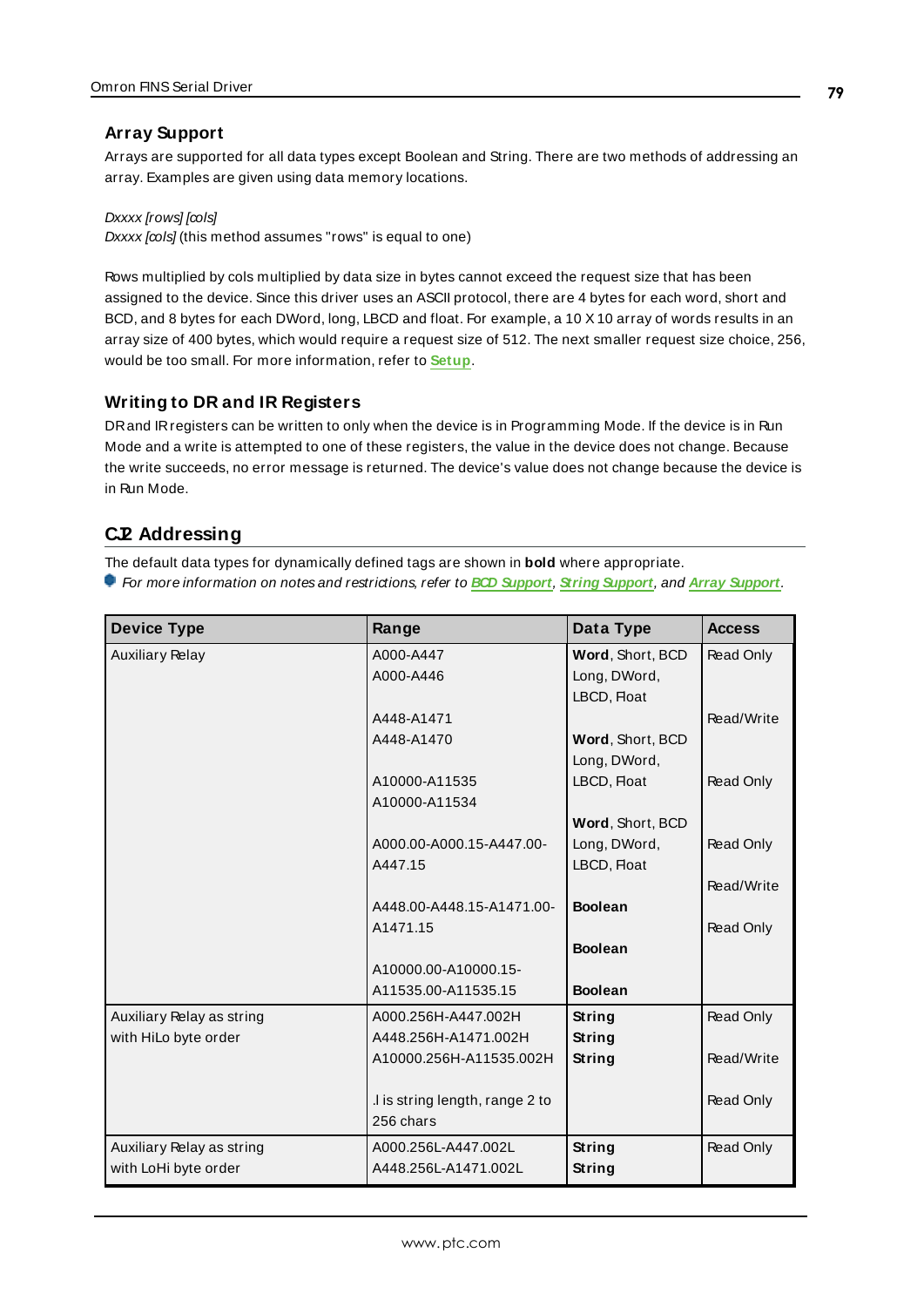| <b>Device Type</b>                                                     | Range                                                       | Data Type                                                         | <b>Access</b> |
|------------------------------------------------------------------------|-------------------------------------------------------------|-------------------------------------------------------------------|---------------|
|                                                                        | A10000.256L-A11535.002L                                     | String                                                            | Read/Write    |
|                                                                        | .I is string length, range 2 to<br>256 chars                |                                                                   | Read Only     |
| Auxiliary Relay as string                                              | A000.128D-A447.001D                                         | String                                                            | Read Only     |
| Using Only the High Order byte of<br>each word                         | A448.128D-A1471.001D<br>A10000.128D-A11535.001D             | String<br>String                                                  | Read/Write    |
|                                                                        | .I is string length, range 1 to<br>128 chars                |                                                                   | Read Only     |
| Auxiliary Relay as string                                              | A000.128E-A447.001E                                         | String                                                            | Read Only     |
| Using Only the Low Order byte of each<br>word                          | A448.128E-A1471.001E<br>A10000.128E-A11535.001E             | <b>String</b><br>String                                           | Read/Write    |
|                                                                        | I is string length, range 1 to<br>128 chars                 |                                                                   | Read Only     |
| <b>CIO</b>                                                             | CIO0000-CIO6143<br>CIO0000-CIO6142<br>CIOxxxx.00-CIOxxxx.15 | Word, Short, BCD<br>Long, DWord,<br>LBCD, Float<br><b>Boolean</b> | Read/Write    |
| CIO Memory as string                                                   | CIO0000.256H-                                               | <b>String</b>                                                     | Read/Write    |
| with HiLo byte order                                                   | CIO6143.002H                                                |                                                                   |               |
|                                                                        | .I is string length, range 2 to<br>256 chars                |                                                                   |               |
| CIO Memory as string                                                   | CIO0000.256L-CIO6143.002L                                   | String                                                            | Read/Write    |
| with LoHi byte order                                                   | I is string length, range 2 to<br>256 chars                 |                                                                   |               |
| CIO Memory as string<br>Using Only the High Order byte of<br>each word | CIO0000.128D-<br>CIO6143.001D                               | String                                                            | Read/Write    |
|                                                                        | I is string length, range 1 to<br>128 chars                 |                                                                   |               |
| CIO Memory as string                                                   | CIO0000.128E-CIO6143.001E                                   | <b>String</b>                                                     | Read/Write    |
| Using Only the Low Order byte of each<br>word                          | .I is string length, range 1 to<br>128 chars                |                                                                   |               |
| Counter                                                                | C0000-C4095                                                 | BCD, Word, Short                                                  | Read/Write    |
| <b>Counter Status</b>                                                  | CS0000-CS4095                                               | <b>Boolean</b>                                                    | Read/Write*   |
| Data Memory                                                            | D00000-D32767<br>D00000-D32766<br>Dxxxxx.00-Dxxxxx.15       | Word, Short, BCD<br>Long, DWord,<br>LBCD, Float<br><b>Boolean</b> | Read/Write    |
| Data Memory as string<br>with HiLo byte order                          | D00000.256H-D32767.002H                                     | String                                                            | Read/Write    |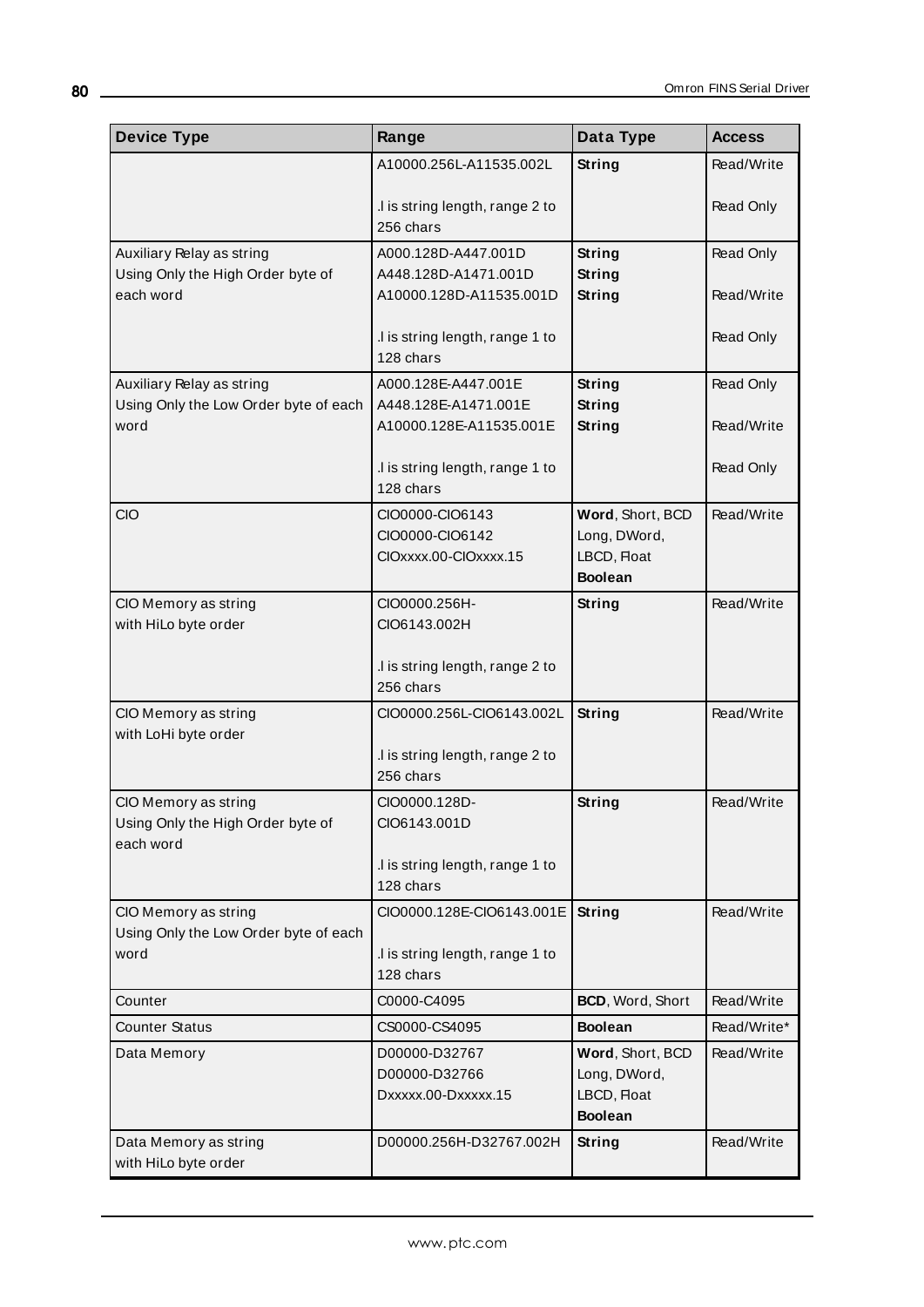| <b>Device Type</b>                                             | Range                                                              | Data Type                                                         | <b>Access</b> |
|----------------------------------------------------------------|--------------------------------------------------------------------|-------------------------------------------------------------------|---------------|
|                                                                | I is string length, range 2 to<br>256 chars                        |                                                                   |               |
| Data Memory as string<br>with LoHi byte order                  | D00000.256L-D32767.002L                                            | String                                                            | Read/Write    |
|                                                                | .I is string length, range 2 to<br>256 chars                       |                                                                   |               |
| Data Memory as string<br>Using Only the High Order byte of     | D00000.128D-D32767.001D                                            | String                                                            | Read/Write    |
| each word                                                      | I is string length, range 1 to<br>128 chars                        |                                                                   |               |
| Data Memory as string<br>Using Only the Low Order byte of each | D00000.128E-D32767.001E                                            | String                                                            | Read/Write    |
| word                                                           | I is string length, range 1 to<br>128 chars                        |                                                                   |               |
| Data Register                                                  | <b>DR00-DR15</b><br>DR00-DR14                                      | Word, Short, BCD<br>Long, DWord,<br>LBCD, Float                   | Read/Write*   |
| <b>Expansion Data Memory</b><br>(current bank)                 | E00000-E32767<br>E00000-E32766<br>Exxxxx.00-Exxxxx.15              | Word, Short, BCD<br>Long, DWord,<br>LBCD, Float<br><b>Boolean</b> | Read/Write    |
| <b>Expansion Data Memory</b><br>(current bank) as string       | E00000.256H-E32767.002H                                            | <b>String</b>                                                     | Read/Write    |
| with HiLo byte order                                           | .I is string length, range 2 to<br>256 chars                       |                                                                   |               |
| <b>Expansion Data Memory</b><br>(current bank) as string       | E00000.256L-E32767.002L                                            | String                                                            | Read/Write    |
| with LoHi byte order                                           | .I is string length, range 2 to<br>256 chars                       |                                                                   |               |
| <b>Expansion Data Memory</b><br>(current bank) as string       | E00000.128D-E32767.001D                                            | <b>String</b>                                                     | Read/Write    |
| Using Only the High Order byte of<br>each word                 | .I is string length, range 1 to<br>128 chars                       |                                                                   |               |
| <b>Expansion Data Memory</b><br>(current bank) as string       | E00000.128E-E32767.001E                                            | <b>String</b>                                                     | Read/Write    |
| Using Only the Low Order byte of each<br>word                  | I is string length, range 1 to<br>128 chars                        |                                                                   |               |
| <b>Expansion Data Memory</b>                                   | E00:00000-E24:32767<br>E00:00000-E24:32766<br>Ex:x.00-Exx:xxxxx.15 | Word, Short, BCD<br>Long, DWord,<br>LBCD, Float<br><b>Boolean</b> | Read/Write    |
| Expansion Data Memory as<br>string with HiLo byte order        | E00:00000.256H-<br>E24:32767.002H                                  | <b>String</b>                                                     | Read/Write    |
|                                                                | .I is string length, range 2 to<br>256 chars                       |                                                                   |               |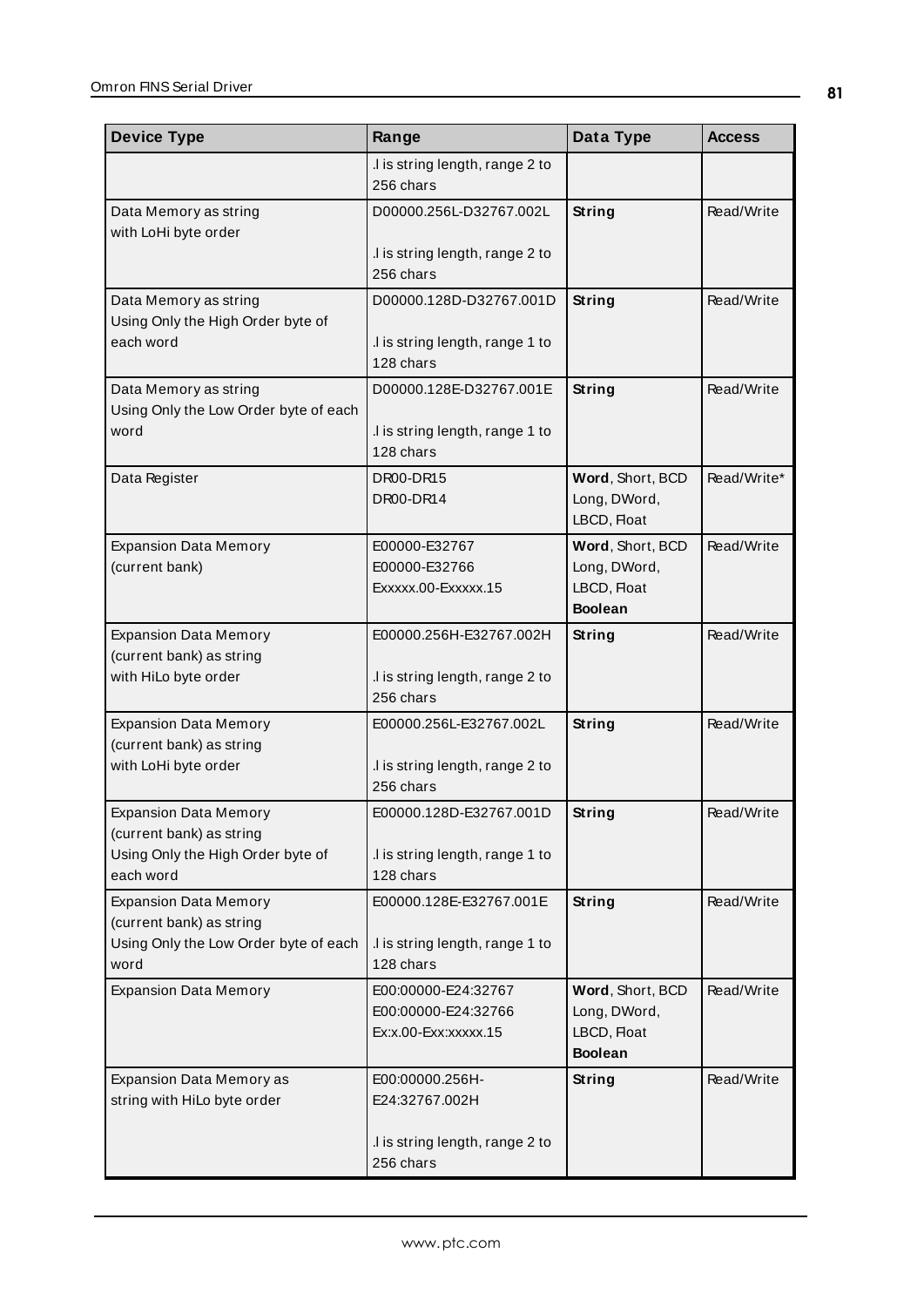| <b>Device Type</b>                    | Range                           | Data Type               | <b>Access</b> |
|---------------------------------------|---------------------------------|-------------------------|---------------|
| Expansion Data Memory as              | E00:00000.256L-                 | <b>String</b>           | Read/Write    |
| string with LoHi byte order           | E24:32767.002L                  |                         |               |
|                                       | I is string length, range 2 to  |                         |               |
|                                       | 256 chars                       |                         |               |
| <b>Expansion Data Memory as</b>       | E00:00000.128D-                 | String                  | Read/Write    |
| string Using Only the High Order byte | E24:32767.001D                  |                         |               |
| of each word                          |                                 |                         |               |
|                                       | .I is string length, range 1 to |                         |               |
|                                       | 128 chars                       |                         |               |
| <b>Expansion Data Memory as</b>       | E00:00000.128E-                 | String                  | Read/Write    |
| string Using Only the Low Order byte  | E24:32767.001E                  |                         |               |
| of each word                          |                                 |                         |               |
|                                       | I is string length, range 1 to  |                         |               |
|                                       | 128 chars                       |                         |               |
| <b>Holding Relay</b>                  | H0000-H1535                     | Word, Short, BCD        | Read/Write    |
|                                       | H0000-H1534                     | Long, DWord,            |               |
|                                       | Hxxxx.00-Hxxxx.15               | LBCD, Float             |               |
|                                       |                                 | <b>Boolean</b>          |               |
| Index Register                        | <b>IR00-IR15</b>                | DWord, Long,            | Read/Write*   |
|                                       |                                 | LBCD, Float             |               |
| <b>Task Flag</b>                      | TK00-TK127                      | <b>Boolean</b>          | Read Only     |
| Timer                                 | T0000-T4095                     | <b>BCD, Word, Short</b> | Read/Write    |
| <b>Timer Status</b>                   | TS0000-TS4095                   | <b>Boolean</b>          | Read/Write*   |
| <b>Working Relay</b>                  | W000-W511                       | Word, Short, BCD        | Read/Write    |
|                                       | W000-W510                       | Long, DWord,            |               |
|                                       | Wxxx.00-Wxxx.15                 | LBCD, Float             |               |
|                                       |                                 | <b>Boolean</b>          |               |

\* Use caution when modifying 32-bit values such as DWord, Long, LBCD, and Float. Each address for which these data types are allowed starts at a word offset within the device. Therefore, DWords D0 and D1 overlap at word D1: writing to D0 also modifies the value held in D1. It is recommended that these data types be used to prevent overlapping. For example, to prevent overlapping Words, users should use D0, D2, D4, and so on for DWords. The exception to this is IRtags, which are native 32-bit values with MSB to LSB byte ordering for the CJ1-series PLCs.

### <span id="page-81-0"></span>**BCD Support**

16-Bit and 32-Bit data can be referenced as signed and unsigned BCD values.

Unsigned BCD support is accomplished by appending a 'D' to any Word or DWord tag address or by using the BCD and LBCD data types. The value range follows:

Word as unsigned BCD 0 - 9999

DWord as unsigned BCD 0 - 99999999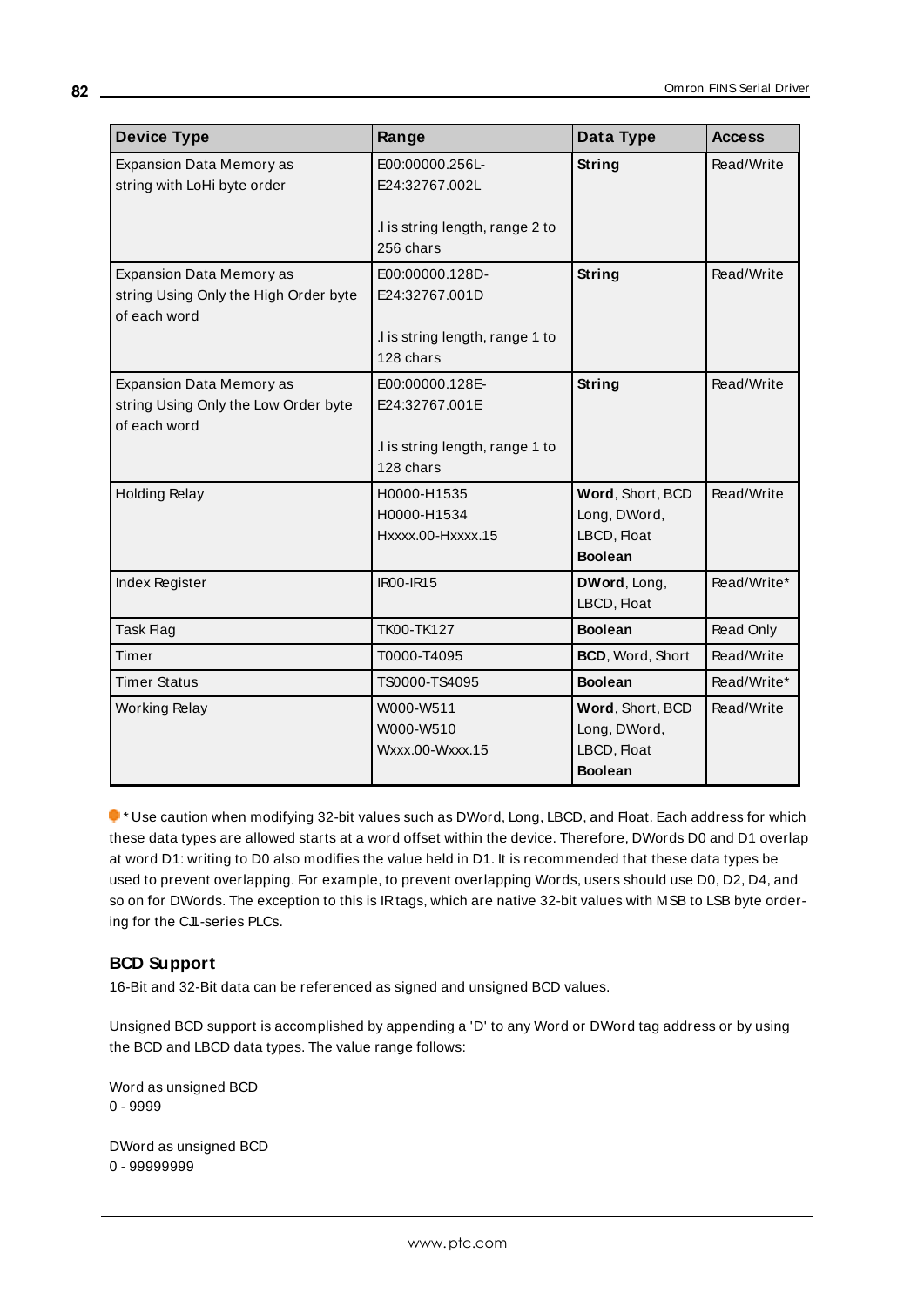Signed BCD support is accomplished by appending a 'D' to any Short or Long tag address. The most significant bit of the Short/Long is set to 1 for negative values, 0 for positive values. The value range follows:

Short as signed BCD ±7999

Long as signed BCD ±79999999

#### **Example**

 $DOD @ Short = -50$ D0D @Word = 8050 (MSB set)  $D0 @ BCD = 8050$ 

 $DOD @ Short = 50$ D0D  $@$  Word = 50  $D0 @ BCD = 50$ 

<span id="page-82-0"></span>**Note:** Boolean, Float, and String data types do not support appending 'D' to the tag address. Furthermore, 'D' cannot be appended to BCD or LBCD tags, or tags with a default data type of BCD or LBCD (such as Counter and Timer tags).

### **String Support**

The CJ1 model supports reading and writing numerous device types as an ASCII string. When using data memory for string data, each register contains two bytes (two characters) of ASCII data. The order of the ASCII data within a given register can be selected when the string is defined. The length of the string can be from 2 to 256 characters and is entered in place of a bit number. The string length cannot exceed the request size that has been assigned to the device. The length must be entered as an even number. The range also cannot exceed the request size that has been assigned to the device. Since this driver uses an ASCII protocol, there are 2 bytes transmitted for each character. The range of registers spanned by the string cannot exceed the range of the device type. The byte order is specified by appending either a "H" or "L" to the address.

When using one byte of ASCII data per register, the length of the string can be from 1 to 128 characters and is entered in place of a bit number. The string length times 4 cannot exceed the request size that has been assigned to the device. The range of registers spanned by the string cannot exceed the range of the device type. The byte to use within a register is specified by appending either a "D" or "E" to the address. For more information, refer to **[Setup](#page-3-0)**.

#### **Examples**

- 1. To address a string starting at D01000 with a length of 100 bytes and HiLo byte order, enter: D01000.100H
- 2. To address a string starting at D01100 with a length of 78 bytes and LoHi byte order, enter: D01100.078L
- 3. To address a string starting at D02000 with a length of 55 bytes and Only the High Order byte, enter: D02000.055D
- 4. To address a string starting at D02200 with a length of 37 bytes and Only the Low Order byte, enter: D02200.037E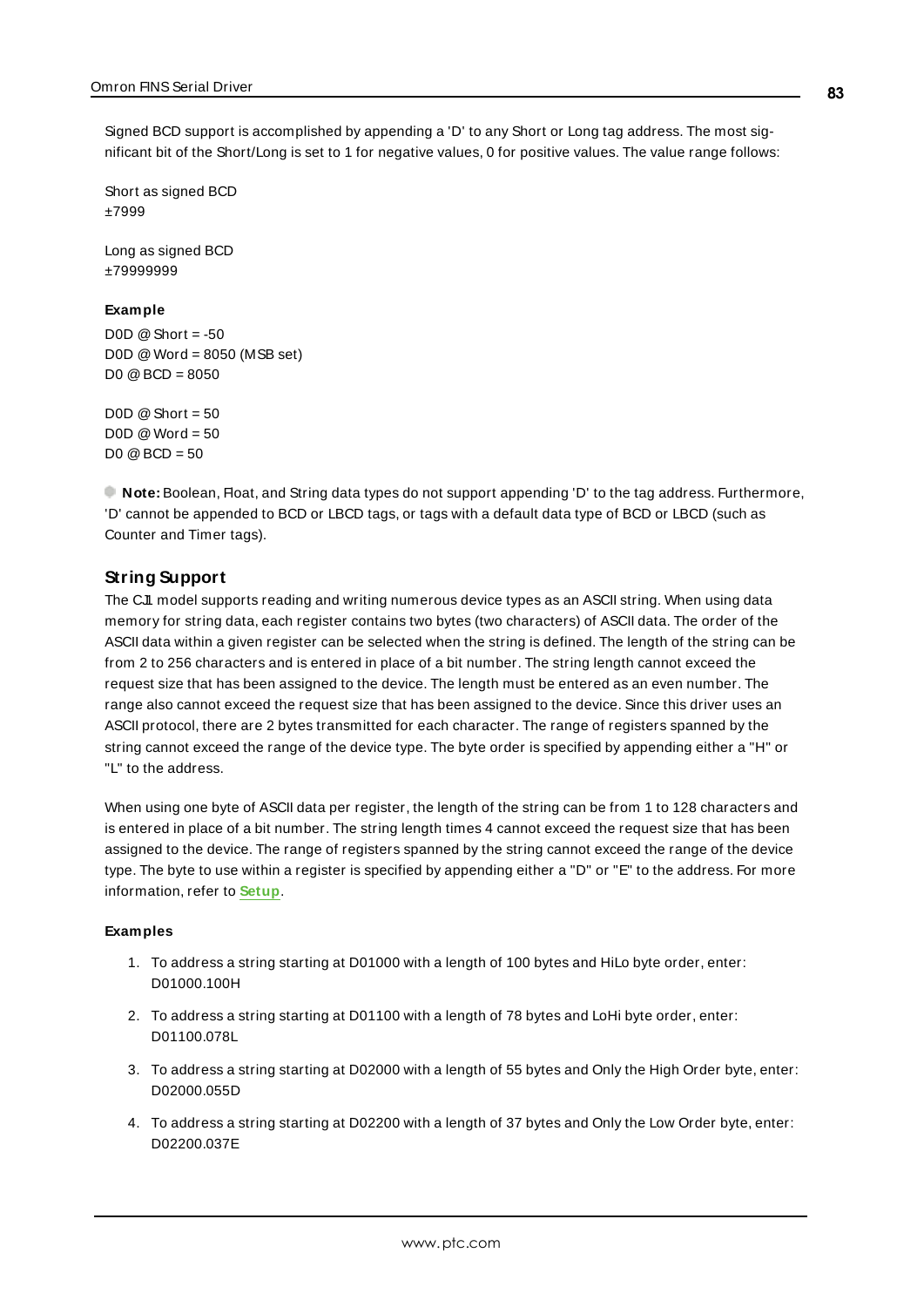### **Array Support**

Arrays are supported for all data types except Boolean and String. There are two methods of addressing an array. Examples are given using data memory locations.

Dxxxx [rows] [cols]  $Dxxxx$   $[cols]$  (this method assumes "rows" is equal to one)

Rows multiplied by cols multiplied by data size in bytes cannot exceed the request size that has been assigned to the device. Since this driver uses an ASCII protocol, there are 4 bytes for each word, short and BCD, and 8 bytes for each DWord, long, LBCD and float. For example, a 10 X10 array of words results in an array size of 400 bytes, which would require a request size of 512. The next smaller request size choice, 256, would be too small. For more information, refer to **[Setup](#page-3-0)**.

### **Writing to DR and IR Registers**

DRand IRregisters can be written to only when the device is in Programming Mode. If the device is in Run Mode and a write is attempted to one of these registers, the value in the device does not change. Because the write succeeds, no error message is returned. The device's value does not change because the device is in Run Mode.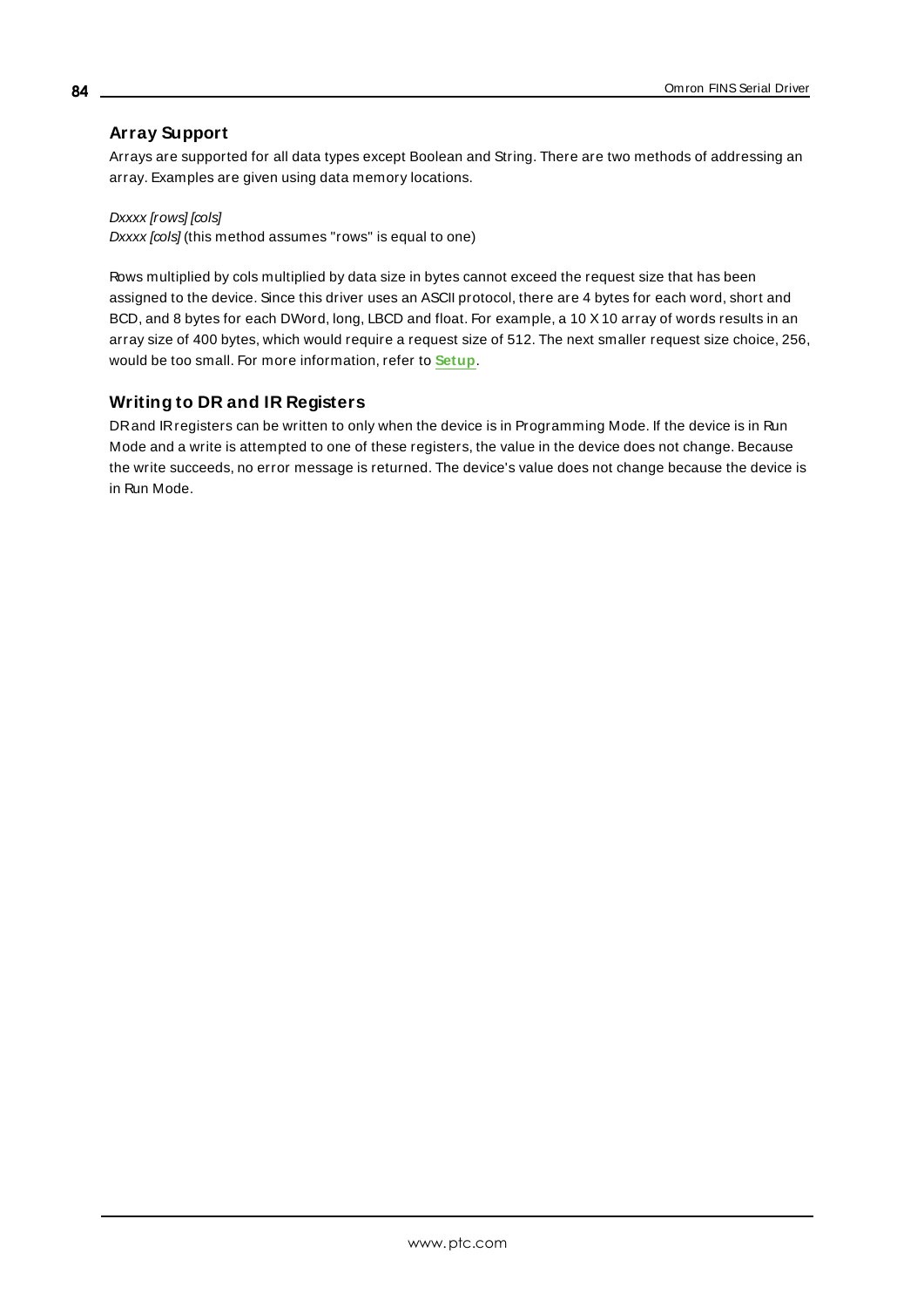# <span id="page-84-3"></span>Event Log Messages

The following information concerns messages posted to the Event Log pane in the main user interface. Consult the OPC server help on filtering and sorting the Event Log detail view. Server help contains many common messages, so should also be searched. Generally, the type of message (informational, warning) and troubleshooting information is provided whenever possible.

# <span id="page-84-1"></span>**Device responded with error. | Tag address = '<address>', Data size = <byte number>, Main error = <code>, Sub error = <code>.**

**Error Type:**

Warning

#### **Possible Cause:**

The error codes indicate possible causes.

#### **Possible Solution:**

Refer to Main and Sub Error Codes for a description possible solutions and corrections.

### **See Also:**

<span id="page-84-2"></span>Main and Sub Error Codes

## **Device responded with local node error. | Main error = <code>, Sub error = <code>.**

#### **Error Type:** Warning

**Possible Cause:**

The error codes indicate possible causes.

#### **Possible Solution:**

Refer to Main and Sub Error Codes for a description possible solutions and corrections.

 **See Also:** Main and Sub Error Codes

## <span id="page-84-0"></span>**Device responded with destination node error. | Main error = <code>, Sub error = <code>.**

**Error Type:** Warning

**Possible Cause:** The error codes indicate possible causes.

### **Possible Solution:**

Refer to Main and Sub Error Codes for a description possible solutions and corrections.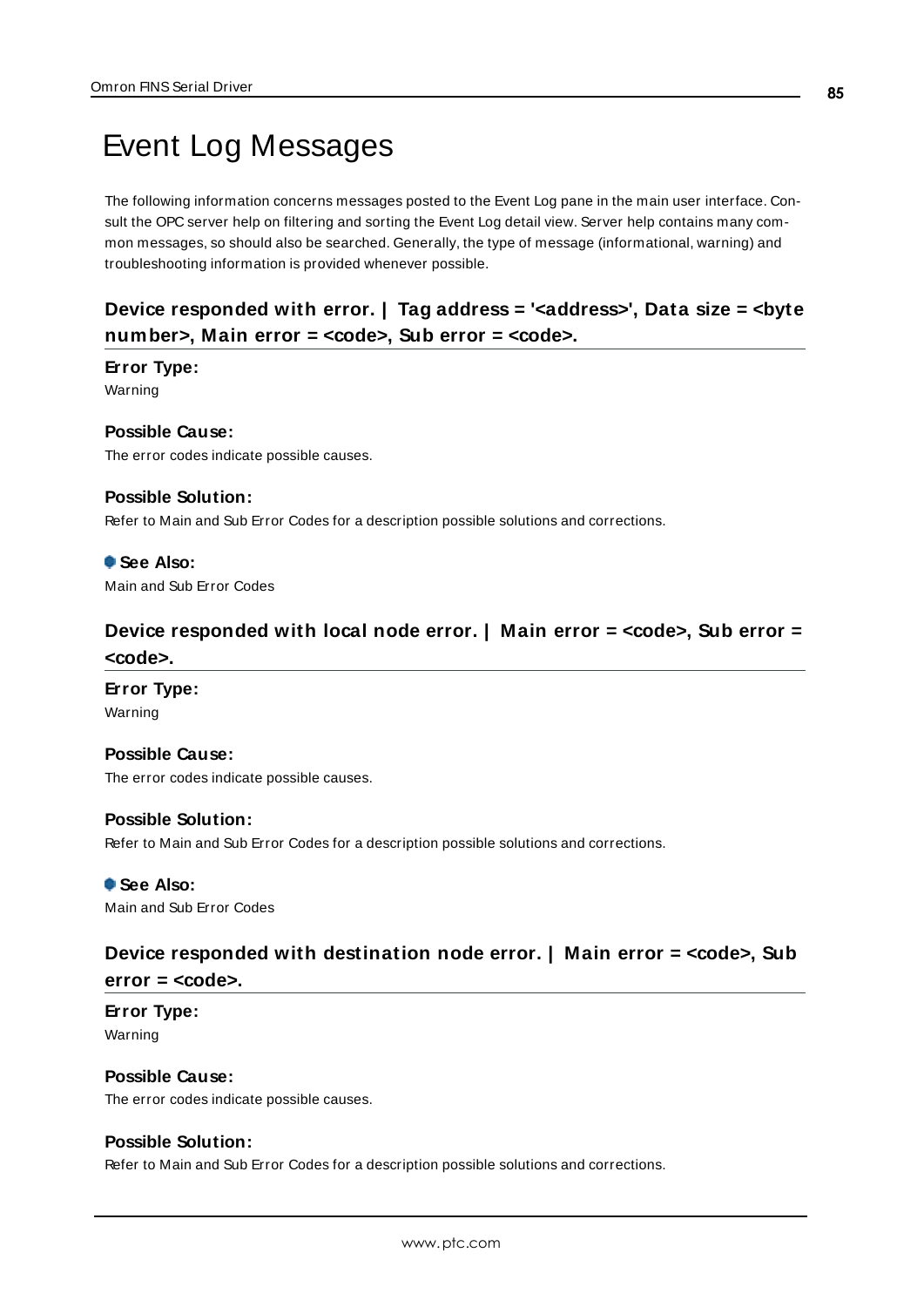### **See Also:**

<span id="page-85-1"></span>Main and Sub Error Codes

# **Device responded with a communications error. | Main error = <code>, Sub error = <code>.**

### **Error Type:**

Warning

**Possible Cause:** The error codes indicate possible causes.

#### **Possible Solution:**

Refer to Main and Sub Error Codes for a description possible solutions and corrections.

 **See Also:** Main and Sub Error Codes

# <span id="page-85-0"></span>**Device cannot process command. | Tag address = '<address>', Data size = <byte number>, Main error = <code>, Sub error = <code>.**

**Error Type:** Warning

# **Possible Cause:**

The error codes indicate possible causes.

### **Possible Solution:**

Refer to Main and Sub Error Codes for a description possible solutions and corrections.

 **See Also:** Main and Sub Error Codes

# <span id="page-85-2"></span>**Device responded with routing table error. | Main error = <code>, Sub**

**error = <code>.**

#### **Error Type:** Warning

**Possible Cause:**

## The error codes indicate possible causes.

### **Possible Solution:**

Refer to Main and Sub Error Codes for a description possible solutions and corrections.

### **See Also:**

Main and Sub Error Codes

**86**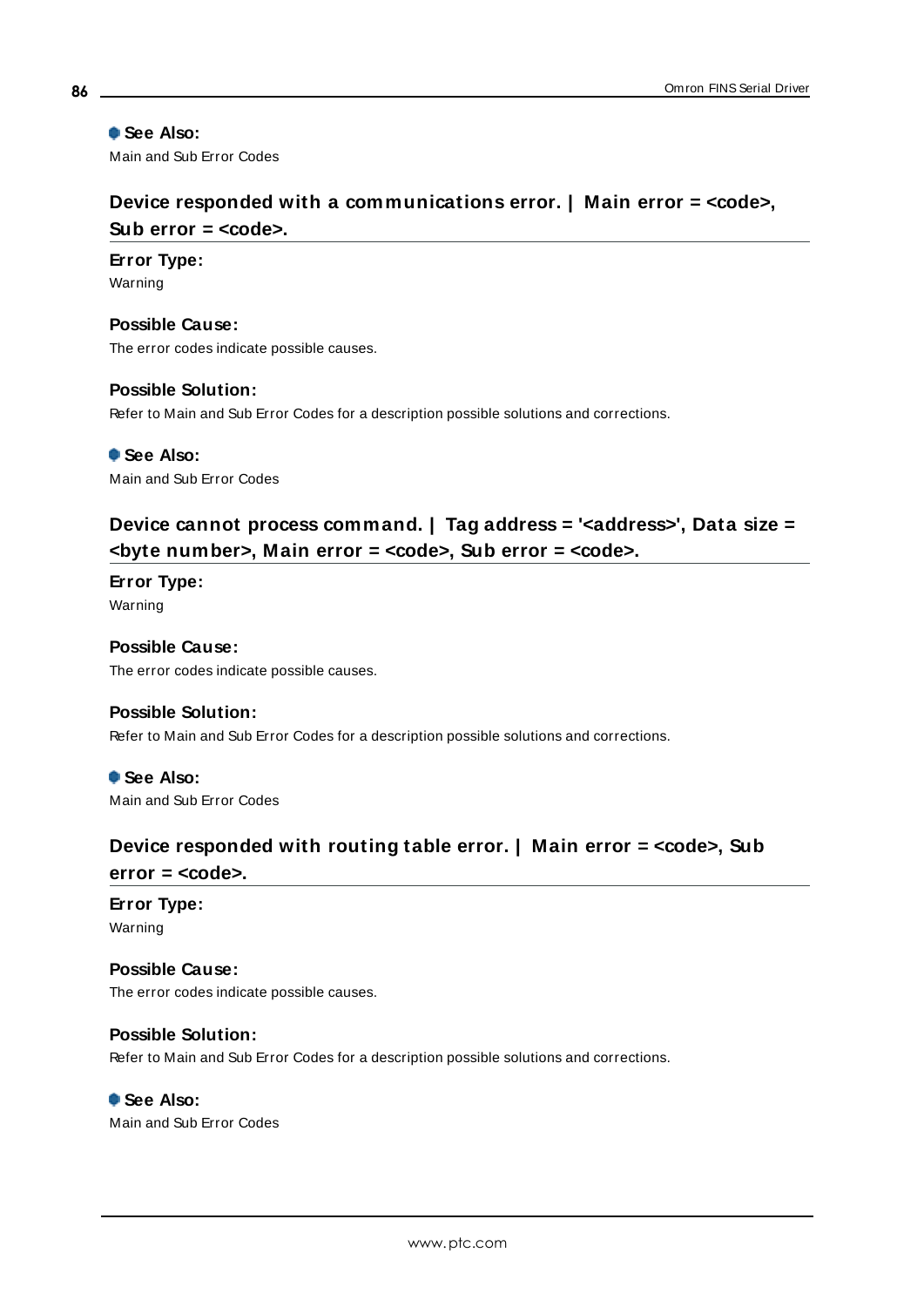# <span id="page-86-0"></span>**Device responded with a command format error. | Tag address = '<address>', Data size = <byte number>, Main error = <code>, Sub error = <code>.**

#### **Error Type:**

Warning

#### **Possible Cause:**

The error codes indicate possible causes.

#### **Possible Solution:**

Refer to Main and Sub Error Codes for a description possible solutions and corrections.

 **See Also:**

<span id="page-86-1"></span>Main and Sub Error Codes

# **Device responded with a command parameter error. | Tag address = '<address>', Data size = <byte number>, Main error = <code>, Sub error = <code>.**

**Error Type:** Warning

**Possible Cause:** The error codes indicate possible causes.

#### **Possible Solution:**

Refer to Main and Sub Error Codes for a description possible solutions and corrections.

 **See Also:** Main and Sub Error Codes

# <span id="page-86-2"></span>**Device responded with read not possible. | Tag address = '<address>', Data size = <byte number>, Main error = <code>, Sub error = <code>.**

**Error Type:** Warning

**Possible Cause:** The error codes indicate possible causes.

#### **Possible Solution:**

Refer to Main and Sub Error Codes for a description possible solutions and corrections.

 **See Also:** Main and Sub Error Codes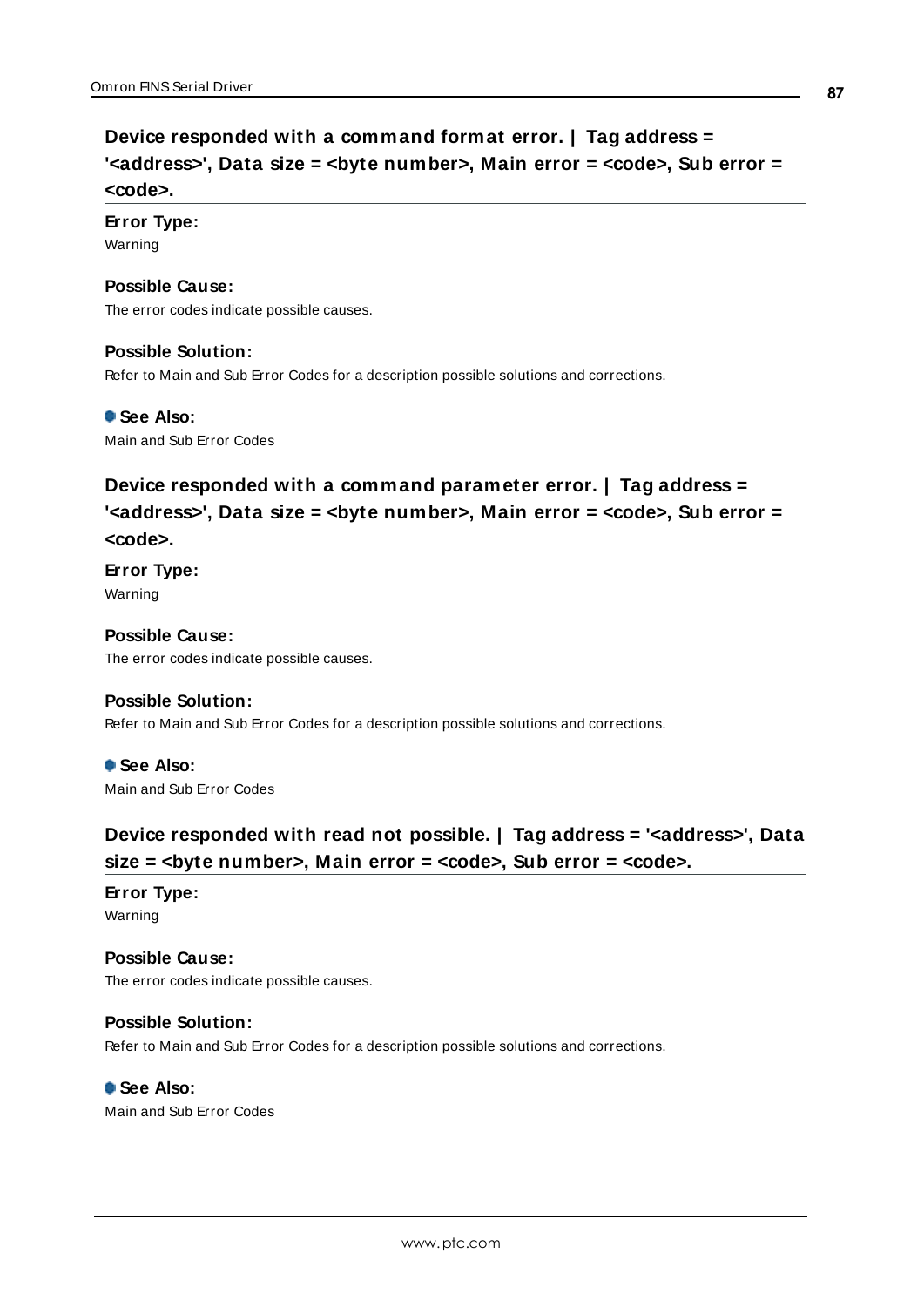# <span id="page-87-2"></span>**Device responded with error in unit. | Main error = <code>, Sub error = <code>.**

### **Error Type:**

Warning

#### **Possible Cause:**

The error codes indicate possible causes.

#### **Possible Solution:**

Refer to Main and Sub Error Codes for a description possible solutions and corrections.

#### **See Also:**

<span id="page-87-1"></span>Main and Sub Error Codes

# **Device cannot accept command. | Tag address = '<address>', Data size = <byte number>, Main error = <code>, Sub error = <code>.**

**Error Type:** Warning

**Possible Cause:** The error codes indicate possible causes.

#### **Possible Solution:**

Refer to Main and Sub Error Codes for a description possible solutions and corrections.

 **See Also:** Main and Sub Error Codes

### <span id="page-87-0"></span>**Access right denied. | Tag address = '<address>', Main error = <code>, Sub error = <code>.**

# **Error Type:**

Warning

### **Possible Cause:**

The error codes indicate possible causes.

#### **Possible Solution:**

Refer to Main and Sub Error Codes for a description possible solutions and corrections.

# **See Also:**

<span id="page-87-3"></span>Main and Sub Error Codes

# **Device responded with write not possible. | Tag address = '<address>', Data** size = *<br>*byte number>, Main error = *<code>*, Sub error = *<code>*.

### **Error Type:**

Warning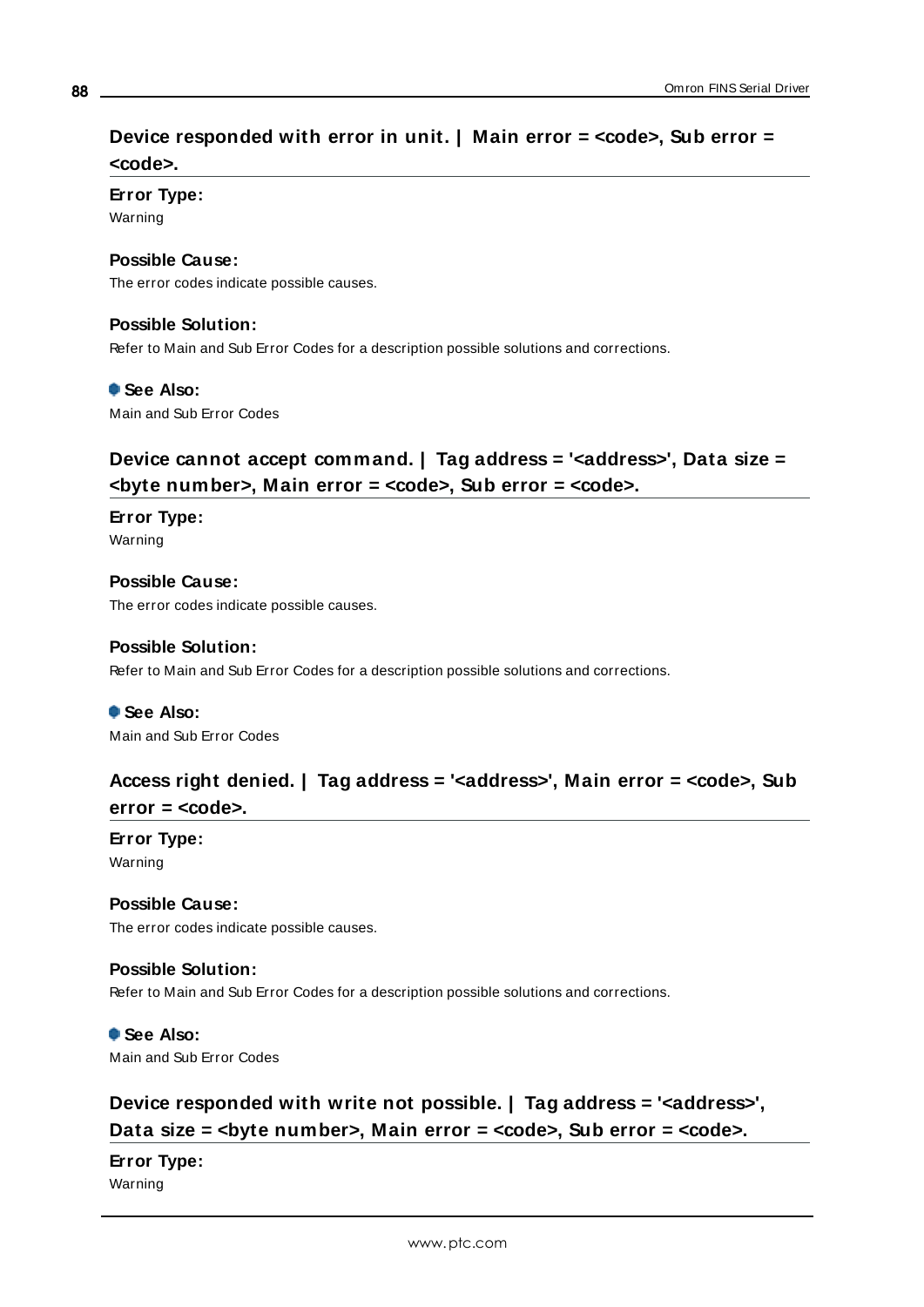#### **Possible Cause:**

The error codes indicate possible causes.

#### **Possible Solution:**

Refer to Main and Sub Error Codes for a description possible solutions and corrections.

 **See Also:** Main and Sub Error Codes

# <span id="page-88-8"></span>**Unable to write to tag. The device is in Run Mode. | Tag address =**

**'<address>'.**

#### **Error Type:**

<span id="page-88-0"></span>Warning

### **Device responded with fatal CPU unit error. | End code = <code>.**

#### **Error Type:**

Warning

#### **Possible Cause:**

The error codes indicate possible causes.

#### **Possible Solution:**

<span id="page-88-1"></span>Refer to Main and Sub Error Codes for a description possible solutions and corrections.

### **Device responded with non-fatal CPU unit error. | End code = <code>.**

#### **Error Type:**

Warning

#### **Possible Cause:**

The error codes indicate possible causes.

#### **Possible Solution:**

<span id="page-88-3"></span>Refer to Main and Sub Error Codes for a description possible solutions and corrections.

## **Failed to set device back to run mode following write to tag. | Tag address = '<address>'.**

**Error Type:**

<span id="page-88-2"></span>Warning

### **Error Mask Definitions**

<span id="page-88-5"></span><span id="page-88-4"></span>**B** = Hardware break detected

<span id="page-88-6"></span>**F** = Framing error

- <span id="page-88-7"></span>**E**= I/O error
- **O** = Character buffer overrun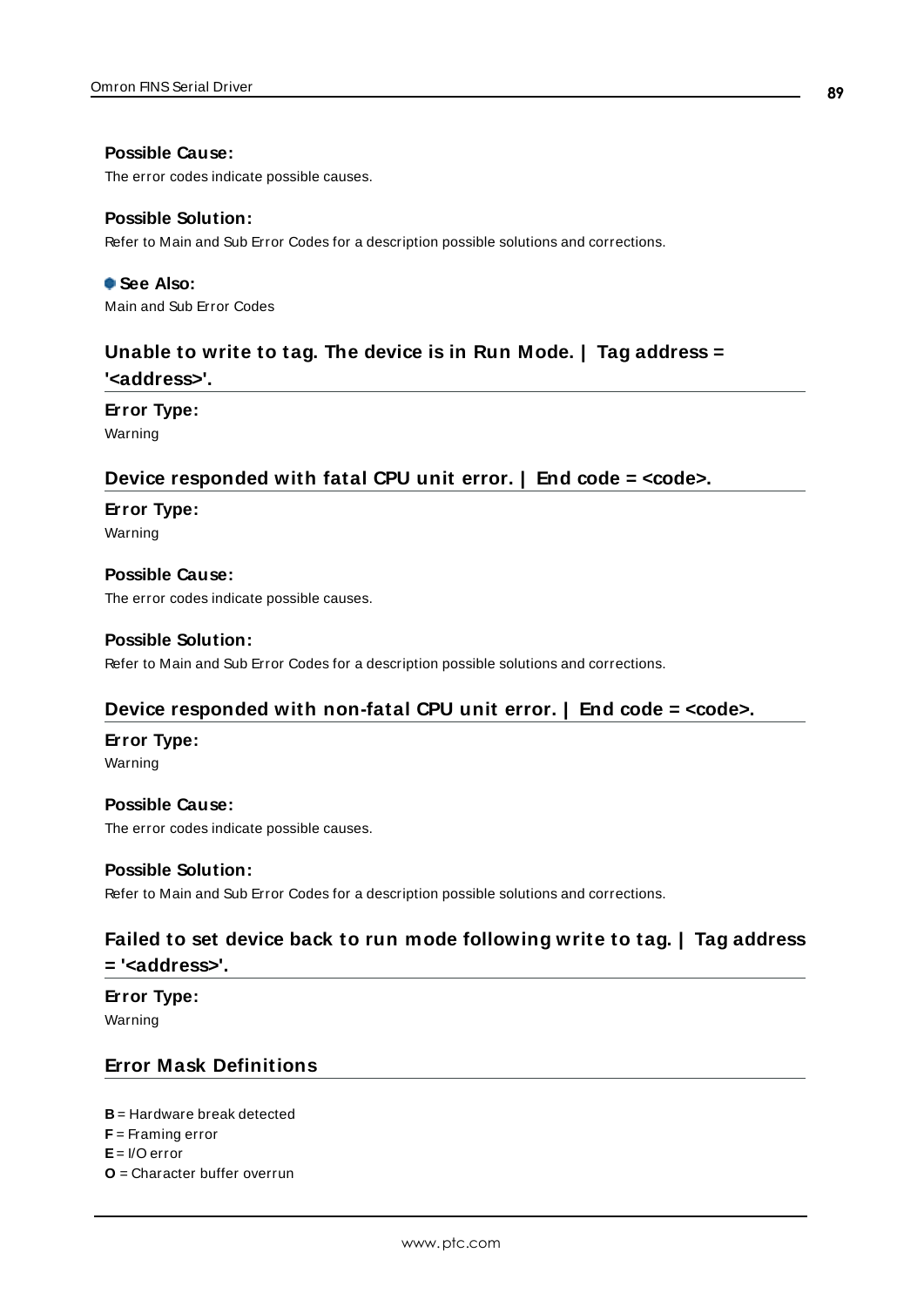<span id="page-89-2"></span><span id="page-89-1"></span>**R** = RXbuffer overrun

<span id="page-89-3"></span>**P** = Received byte parity error

<span id="page-89-0"></span>**T** = TXbuffer full

# **Main and Sub Error Codes**

| <b>Main Code</b>                   | Sub-Code                                    |                                     | <b>Check Point Probable Cause</b>                                        | <b>Correction</b>                                                                                                                                                  |
|------------------------------------|---------------------------------------------|-------------------------------------|--------------------------------------------------------------------------|--------------------------------------------------------------------------------------------------------------------------------------------------------------------|
| 00: Normal<br>completion           | 00: Normal com-<br>pletion                  |                                     |                                                                          |                                                                                                                                                                    |
|                                    | 01: Service can-<br>celed                   |                                     | Service was canceled.                                                    | Check the capacity of the des-<br>tination area in the third node.                                                                                                 |
|                                    |                                             | Data link<br>status                 | Service was canceled.                                                    | Check the status of the data<br>link.                                                                                                                              |
| 01: Local<br>node error            | 01: Local node<br>not in network            | Network<br>status of local<br>node  | Local node is not par-<br>ticipating in the net-<br>work.                | Connect the node to the net-<br>work.                                                                                                                              |
|                                    | 02: Token<br>timeout                        | Maximum<br>node address             | Token does not arrive.                                                   | Set the local node to within the<br>maximum node address.                                                                                                          |
|                                    | 03: Retries failed                          |                                     | Send was not possible<br>during the specified<br>number of retries.      | Execute a communications<br>test between the nodes and<br>re-examine the system envir-<br>onment if it fails.                                                      |
|                                    | 04: Too many<br>send frames                 | Number of<br>enabled send<br>frames | Cannot send because<br>maximum number of<br>event frames<br>exceeded.    | Check event execution on the<br>network and reduce the num-<br>ber of events per cycle.<br>Increase the maximum num-<br>ber of event frames.                       |
|                                    | 05: Node<br>address range<br>error          | Node address                        | Node address setting<br>error occurred.                                  | Check the settings of the<br>rotary switches to be sure that<br>the address is within range<br>and that each address is set<br>only once in the same net-<br>work. |
|                                    | 06: Node<br>address duplic-<br>ation        | Node<br>addresses                   | The same node<br>address has been set<br>twice in the same net-<br>work. | Change the address of one of<br>the nodes with the same<br>address.                                                                                                |
| 02: Destin-<br>ation node<br>error | 01: Destination<br>node not in net-<br>work | <b>INS</b> indicator<br>on Unit     | The destination node<br>is not in the network.                           | Add the destination node to<br>the network.                                                                                                                        |
|                                    | 02: Unit missing                            | Instruction<br>control data         | There is no unit with<br>the specified unit<br>address.                  | Check the destination unit<br>address.                                                                                                                             |
|                                    | 03: Third node<br>missing                   | Instruction<br>control data         | The third node does<br>not exist.                                        | Check the unit address of the<br>third node. Check the node<br>address of the third node in<br>the send data for CMND(490).                                        |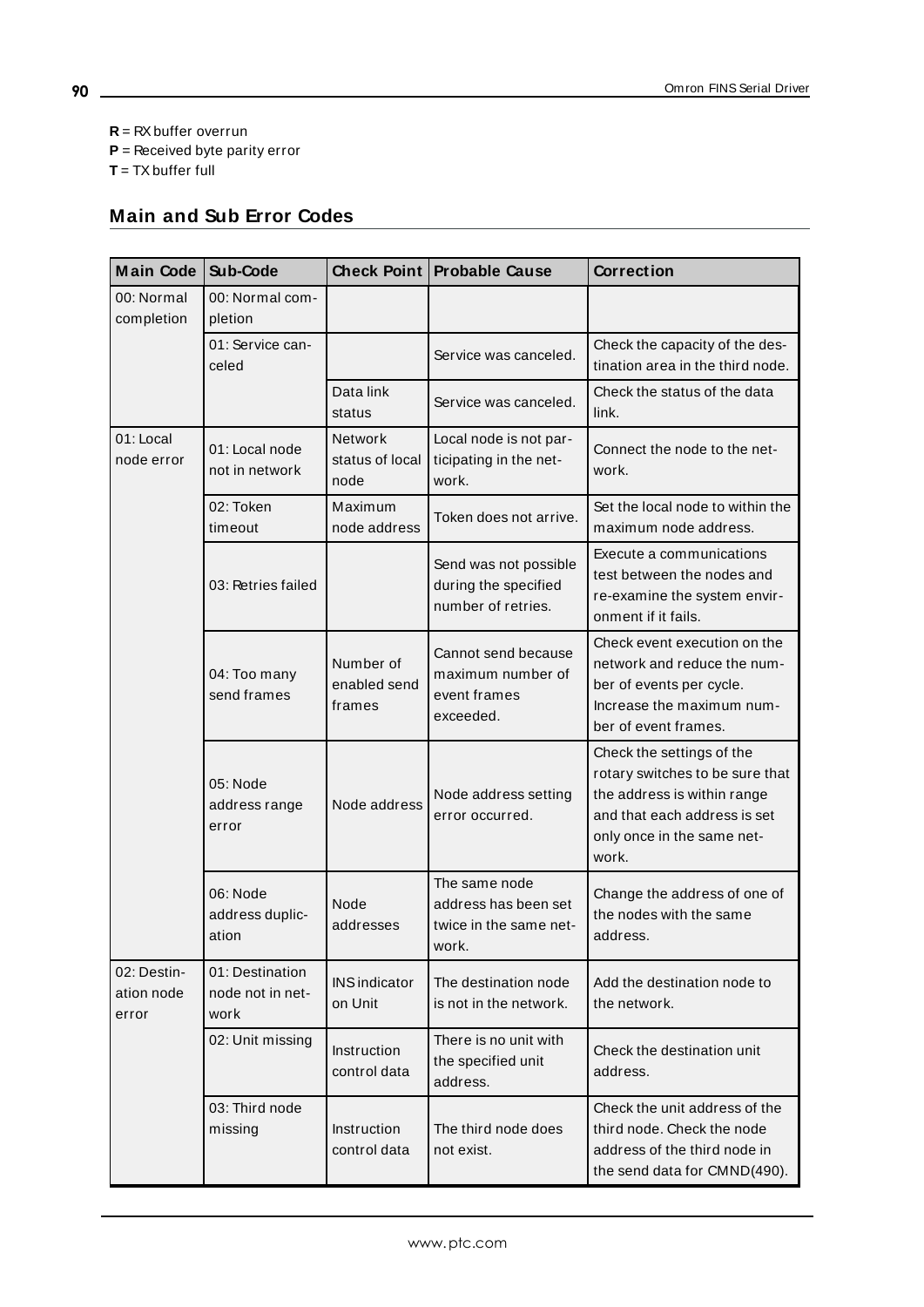| <b>Main Code</b>           | Sub-Code                                      | <b>Check Point</b>                                      | <b>Probable Cause</b>                                                                | <b>Correction</b>                                                                                                                       |
|----------------------------|-----------------------------------------------|---------------------------------------------------------|--------------------------------------------------------------------------------------|-----------------------------------------------------------------------------------------------------------------------------------------|
|                            |                                               | Command<br>data                                         | Broadcasting was spe-<br>cified.                                                     | Specify only one node for the<br>third node.                                                                                            |
|                            | 04: Destination<br>node busy                  |                                                         | The destination node<br>is busy.                                                     | Increase the number of retries<br>or review the system so that<br>the destination node does not<br>receive so many messages.            |
|                            | 05: Response<br>timeout                       |                                                         | The message was des-<br>troyed by noise.                                             | Increase the number of retries<br>or test communications<br>between nodes to see if there<br>is too much noise.                         |
|                            |                                               | Instruction<br>control data                             | The response monitor<br>time is too short.                                           | Increase the length of the<br>response monitor time.                                                                                    |
|                            |                                               | Error history                                           | The send / receive<br>frame was discarded.                                           | Take appropriate measures<br>based on the error history.                                                                                |
| 03: Con-<br>troller error  | 01: Com-<br>munications con-<br>troller error | Unit / Board<br>indicators                              | An error occurred in<br>the communications<br>controller.                            | Take appropriate measures<br>based on the operation manu-<br>als for the related units /<br>boards.                                     |
|                            | 02: CPU Unit<br>error                         | <b>CPU Unit</b><br>indicators at<br>destination<br>node | A CPU error occurred<br>in the destination CPU<br>Unit.                              | Clear the error from the CPU<br>Unit based on its operation<br>manuals.                                                                 |
|                            | 03: Controller<br>error                       | Board indic-<br>ators                                   | A response was not<br>returned because an<br>error occurred in the<br>Board.         | Check network com-<br>munications status and restart<br>the Board. If the problem per-<br>sists, replace the Board.                     |
|                            | 04: Unit number<br>error                      | Unit number                                             | The unit number was<br>set incorrectly.                                              | Set the rotary switches cor-<br>rectly, being sure the unit num-<br>bers are within range and that<br>each number is used only<br>once. |
| 04: Service<br>unsupported | 01: Undefined<br>command                      | Command<br>code                                         | The unit / board does<br>not support the spe-<br>cified command code.                | Check the command code.                                                                                                                 |
|                            | 02: Not sup-<br>ported by model<br>/ version  | Unit model<br>and version                               | The command cannot<br>be executed because<br>the model or version is<br>incorrect.   | Check the model number and<br>version.                                                                                                  |
| 05: Routing<br>table error | 01: Destination<br>address setting<br>error   | Routing table                                           | The destination net-<br>work or node address<br>is not set in the routing<br>tables. | Register the destination net-<br>work and node in the routing<br>tables.                                                                |
|                            | 02: No routing<br>tables                      | Routing table                                           | Relaying is not pos-<br>sible because there<br>are no routing tables.                | Set routing tables in the<br>source node, designation<br>node, and relay nodes.                                                         |
|                            | 03: Routing table                             | Routing table                                           | There is an error in the                                                             | Set the routing tables cor-                                                                                                             |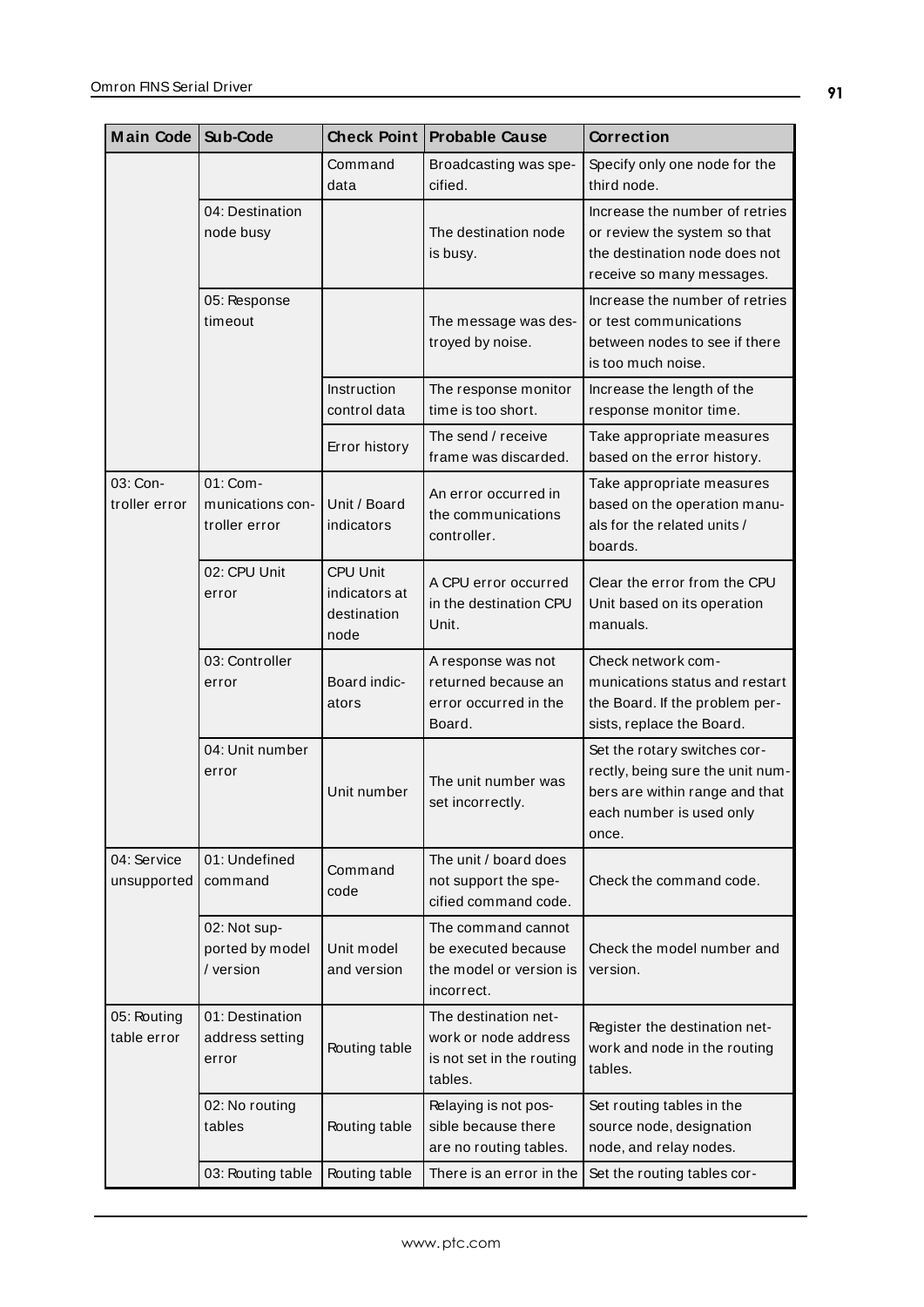| <b>Main Code</b>                 | Sub-Code                             | <b>Check Point</b>                                                      | <b>Probable Cause</b>                                                                                             | <b>Correction</b>                                                                                                                 |
|----------------------------------|--------------------------------------|-------------------------------------------------------------------------|-------------------------------------------------------------------------------------------------------------------|-----------------------------------------------------------------------------------------------------------------------------------|
|                                  | error                                |                                                                         | routing tables.                                                                                                   | rectly.                                                                                                                           |
|                                  | 04: Too many<br>relays               | Network con-<br>figuration                                              | An attempt was made<br>to send to a network<br>that was over 3 net-<br>works away                                 | Reconstruct the networks or<br>change the routing tables so<br>that commands are sent<br>within a range of 3 networks<br>or less. |
| 10: Com-<br>mand<br>format error | 01: Command<br>too long              | Command<br>data                                                         | The command is<br>longer than the max-<br>imum permissible<br>length.                                             | Check the command format<br>and correct the command<br>data.                                                                      |
|                                  | 02: Command<br>too short             | Command<br>data                                                         | The command is<br>shorter than the min-<br>imum permissible<br>length.                                            | Check the command format<br>and correct the command<br>data.                                                                      |
|                                  | 03: Elements /<br>data don't match   | Command<br>data                                                         | The designated num-<br>ber of elements differs<br>from the number of<br>write data items.                         | Check the number of elements<br>and set data for each element.                                                                    |
|                                  | 04: Command<br>format error          | Command<br>data                                                         | An incorrect format<br>was used.                                                                                  | Check the command format<br>and correct the command<br>data.                                                                      |
|                                  | 05: Header error                     | Routing table                                                           | Either the relay table<br>in the local node or the<br>local network table in<br>the relay node is incor-<br>rect. | Set the routing tables cor-<br>rectly.                                                                                            |
| 11: Para-<br>meter error         | 01: Area clas-<br>sification missing | Memory area<br>code in com-<br>mand data                                | The specified word<br>does not exist in the<br>memory area or there<br>is no EM Area.                             | Check the memory areas and<br>parameter codes in the com-<br>mand and correct the com-<br>mand data.                              |
|                                  | 02: Access size<br>error             | Access size<br>specification<br>in command<br>data                      | The access size spe-<br>cification is incorrect<br>or an odd word<br>address is specified.                        | Check the memory areas and<br>access size and correct the<br>access size.                                                         |
|                                  | 03: Address<br>range error           | Starting<br>address in<br>command<br>data                               | The start address in<br>command process is<br>beyond the accessible<br>area.                                      | Check the area being pro-<br>cessed and set the correct<br>range.                                                                 |
|                                  | 04: Address<br>range exceeded        | Starting<br>address and<br>number of ele-<br>ments in com-<br>mand data | The end address in<br>command process is<br>beyond the accessible<br>area.                                        | Check the area being pro-<br>cessed and set the correct<br>range.                                                                 |
|                                  |                                      | Data link<br>tables                                                     | The total number of<br>words is beyond the<br>limit.                                                              | Correct the data link tables.                                                                                                     |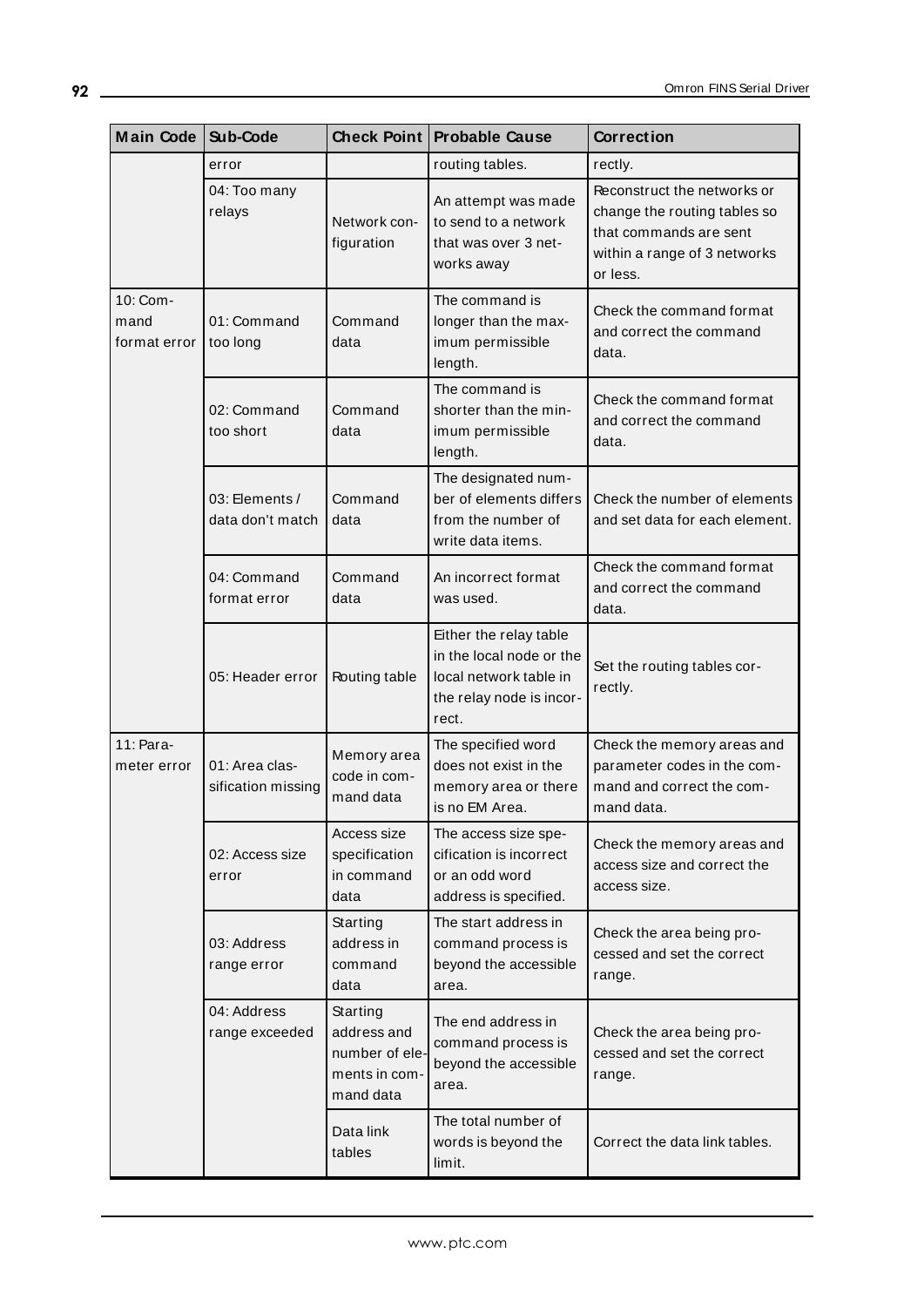| <b>Main Code</b>         | Sub-Code                     | <b>Check Point</b>                          | <b>Probable Cause</b>                                                                                                                  | <b>Correction</b>                                                                      |
|--------------------------|------------------------------|---------------------------------------------|----------------------------------------------------------------------------------------------------------------------------------------|----------------------------------------------------------------------------------------|
|                          | 06: Program<br>missing       | Program num-<br>ber in com-<br>mand data    | FFFF Hex was not spe-<br>cified.                                                                                                       | Specify FFFF Hex.                                                                      |
|                          | 09: Relational<br>error      | Command<br>data                             | A large-small rela-<br>tionship in the ele-<br>ments in the command<br>data is incorrect.                                              | Check the command data and<br>correct the relationship<br>between the elements.        |
|                          |                              | Data link<br>table                          | A node not set in the<br>common link para-<br>meters is set as a<br>refresh parameter.                                                 | Correct the data link tables.                                                          |
|                          | 0A: Duplicate<br>data access | I/O access in<br><b>CPU Unit</b>            | Differential monitoring<br>was specified during<br>data tracing or data<br>tracing was specified<br>during differential<br>monitoring. | Cancel the current process or<br>wait until it ends before execut-<br>ing the command. |
|                          |                              | Data link<br>tables                         | The same node<br>address is specified<br>more than once.                                                                               | Correct the data link tables.                                                          |
|                          | 0B: Response too<br>long     | Number of<br>elements in<br>command<br>data | The response format<br>is longer than the max-<br>imum permissible<br>length.                                                          | Check the command format<br>and correct the number of ele-<br>ments.                   |
|                          | 0C: Parameter<br>error       | Parameters<br>in command<br>data            | There is an error in<br>one of the parameter<br>settings.                                                                              | Check the command data and<br>correct the parameters.                                  |
|                          |                              | Data link<br>table file                     | There is an error in the<br>file.                                                                                                      | Check the contents of the file.                                                        |
| 20: Read not<br>possible | 02: Protected                |                                             | The program area is<br>protected.                                                                                                      | Release protection from a Pro-<br>gramming Device and then<br>execute the command.     |
|                          | 03: Table miss-<br>ing       | Table                                       | A table has not been<br>registered.                                                                                                    | Register a table.                                                                      |
|                          |                              |                                             | There is an error in the<br>table.                                                                                                     | Correct the table.                                                                     |
|                          | 04: Data missing             |                                             | The search data does<br>not exist.                                                                                                     |                                                                                        |
|                          | 05: Program<br>missing       | Program num-<br>ber in com-<br>mand data    | A non-existing pro-<br>gram number has<br>been specified.                                                                              | Check the program numbers<br>and specify a valid one.                                  |
|                          | 06: File missing             | File name and<br>file device                | The file does not exist<br>at the specified file<br>device.                                                                            | Check the path and file name,<br>and correct them.                                     |
|                          | 07: Data mis-<br>match       | Contents of<br>memory                       | A data being com-<br>pared is not the same.                                                                                            | Check memory contents and<br>use the correct data.                                     |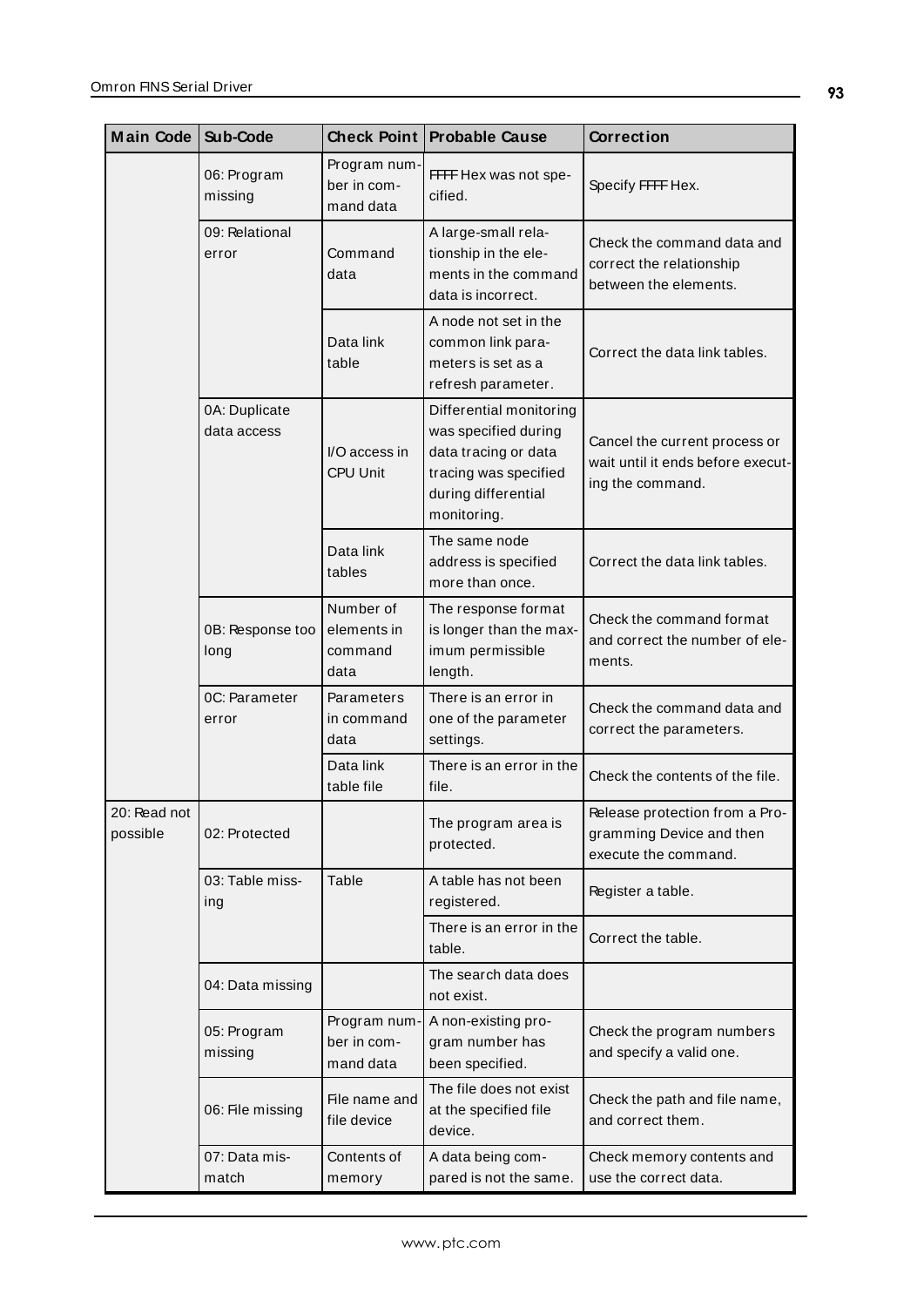| <b>Main Code</b>          | Sub-Code                                         | <b>Check Point</b>                        | <b>Probable Cause</b>                                                                                    | <b>Correction</b>                                                                                                                                                                            |
|---------------------------|--------------------------------------------------|-------------------------------------------|----------------------------------------------------------------------------------------------------------|----------------------------------------------------------------------------------------------------------------------------------------------------------------------------------------------|
|                           |                                                  | being com-<br>pared                       |                                                                                                          |                                                                                                                                                                                              |
|                           |                                                  |                                           | A file read operation<br>failed.                                                                         | Check the contents of the file.                                                                                                                                                              |
| 21: Write not<br>possible | 01: Read Only                                    |                                           | The specified area is<br>read only.                                                                      | If the area is protected using a<br>switch setting, release pro-<br>tection and then execute the<br>command. If the area is per-<br>manently Read Only, the com-<br>mand cannot be executed. |
|                           | 02: Protected<br>Cannot write<br>data link table |                                           | The program area is<br>protected.                                                                        | Release protection from a Pro-<br>gramming Device and then<br>execute the command.                                                                                                           |
|                           |                                                  | PLC Setup                                 | Writing is not possible<br>because automatic<br>data link table gen-<br>eration has been spe-<br>cified. | Change the PLC Setup so that<br>the data link tables can be<br>manually written.                                                                                                             |
|                           | 03: Cannot<br>register                           | Number of<br>files in file<br>device      | The file cannot be cre-<br>ated because the limit<br>has been exceeded.                                  | Delete any unnecessary files<br>or create more file memory.                                                                                                                                  |
|                           |                                                  | Number of<br>files open                   | The maximum number<br>of files has already<br>been opened for the<br>system limit.                       | Close one or more files and<br>then execute the command.                                                                                                                                     |
|                           | 05: Program<br>missing                           | Program num-<br>ber in com-<br>mand data  | A non-existing pro-<br>gram number has<br>been specified.                                                | Check the program numbers<br>and specify a valid one.                                                                                                                                        |
|                           | 06: File missing                                 | File name                                 | The file does not exist<br>at the specified file<br>device.                                              | Correct the file name and then<br>execute the command.                                                                                                                                       |
|                           | 07: File name<br>already exists                  | File name                                 | A file with the same<br>name already exists in<br>the specified file<br>device.                          | Change the name of the file<br>being written and then<br>execute the command.                                                                                                                |
|                           | 08: Cannot<br>change                             | Contents of<br>memory<br>being<br>changed | The change cannot be<br>made because doing<br>so would create a prob-<br>lem.                            |                                                                                                                                                                                              |

<u> 1980 - Johann Barn, mars an t-Amerikaansk politiker (</u>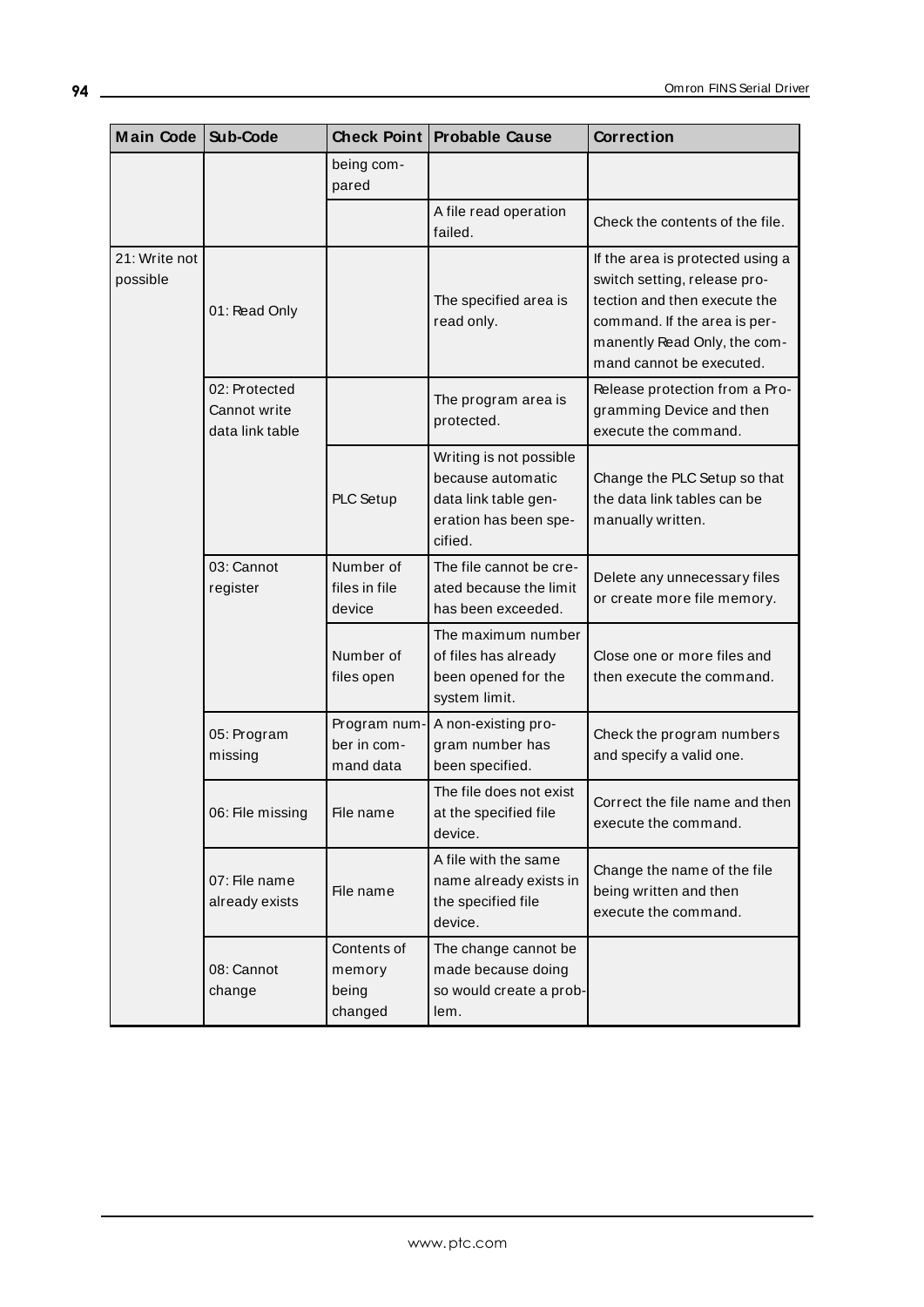| <b>Main Code</b>           | Sub-Code                                  |                                                 | Check Point Probable Cause                                                           | <b>Correction</b>                                                                                                        |
|----------------------------|-------------------------------------------|-------------------------------------------------|--------------------------------------------------------------------------------------|--------------------------------------------------------------------------------------------------------------------------|
| 22: Not                    | 01: Not possible                          |                                                 | The mode is incorrect.                                                               | Check the mode.                                                                                                          |
| executable<br>in current   | during execution                          | Data link<br>status                             | The data link is oper-<br>ating.                                                     | Check the status of the data<br>links.                                                                                   |
| mode                       | 02: Not possible                          |                                                 | The mode is incorrect.                                                               | Check the mode.                                                                                                          |
|                            | while running                             | Data link<br>status                             | The data links are act-<br>ive.                                                      | Check the status of the data<br>links.                                                                                   |
|                            | 03: Wrong PLC<br>mode                     |                                                 | The PLC is in<br>PROGRAM mode.                                                       | Check the modes of the PLC<br>and computer.                                                                              |
|                            | 04: Wrong PLC<br>mode                     |                                                 | The PLC is in DEBUG<br>mode.                                                         | Check the modes of the PLC<br>and computer.                                                                              |
|                            | 05: Wrong PLC<br>mode                     |                                                 | The PLC is in MONITOR<br>mode.                                                       | Check the modes of the PLC<br>and computer.                                                                              |
|                            | 06: Wrong PLC<br>mode                     |                                                 | The PLC is in RUN<br>mode.                                                           | Check the modes of the PLC<br>and computer.                                                                              |
|                            | 07: Specified<br>node not polling<br>node |                                                 | The specified node is<br>not the polling node.                                       | Check node functioning as the<br>polling node for the network.                                                           |
|                            | 08: Step cannot<br>be executed            |                                                 | The mode is incorrect.                                                               | Check step status.                                                                                                       |
| 23: No such<br>device      | 01: File device<br>missing                | Unit con-<br>figuration                         | The specified memory<br>does not exist as a file<br>device.                          | Mount memory or format EM<br>as file memory.                                                                             |
|                            | 02: Memory miss-<br>ing                   |                                                 | There is no file<br>memory.                                                          | Check the file memory to see<br>if it is mounted.                                                                        |
|                            | 03: Clock missing                         |                                                 | There is no clock.                                                                   | Check the model.                                                                                                         |
| 24: Cannot<br>start / stop | 01: Table miss-<br>ing                    | Data link<br>tables                             | The data link tables<br>have not been<br>registered or they con-<br>tain an error.   | Set the data link tables.                                                                                                |
| 25: Unit<br>error          | 02: Memory<br>error                       | Contents of<br>memory<br>being pro-<br>cessed   | The contents of<br>memory contains an<br>error.                                      | Transfer the correct contents<br>to memory.                                                                              |
|                            | 03: I/O setting<br>error                  | I/O Unit con-<br>figuration                     | The registered I/O<br>tables do not agree<br>with the actual I/O con-<br>figuration. | Correct the I/O tables or the<br>I/O configuration.                                                                      |
|                            | 04: Too many I/O<br>points                | Number of<br>I/O in<br>registered I/O<br>tables | There are too many<br>I/O points and remote<br>I/O points registered.                | Change the registered I/O<br>table so that it is within the<br>limit.                                                    |
|                            | 05: CPU bus<br>error                      | CPU bus line                                    | An error occurred in<br>data transfer between<br>the CPU and a CPU<br>Bus Unit.      | Check Units, Boards, and<br>cables to be sure they are con-<br>nected correctly and then<br>execute the ERROR CLEAR com- |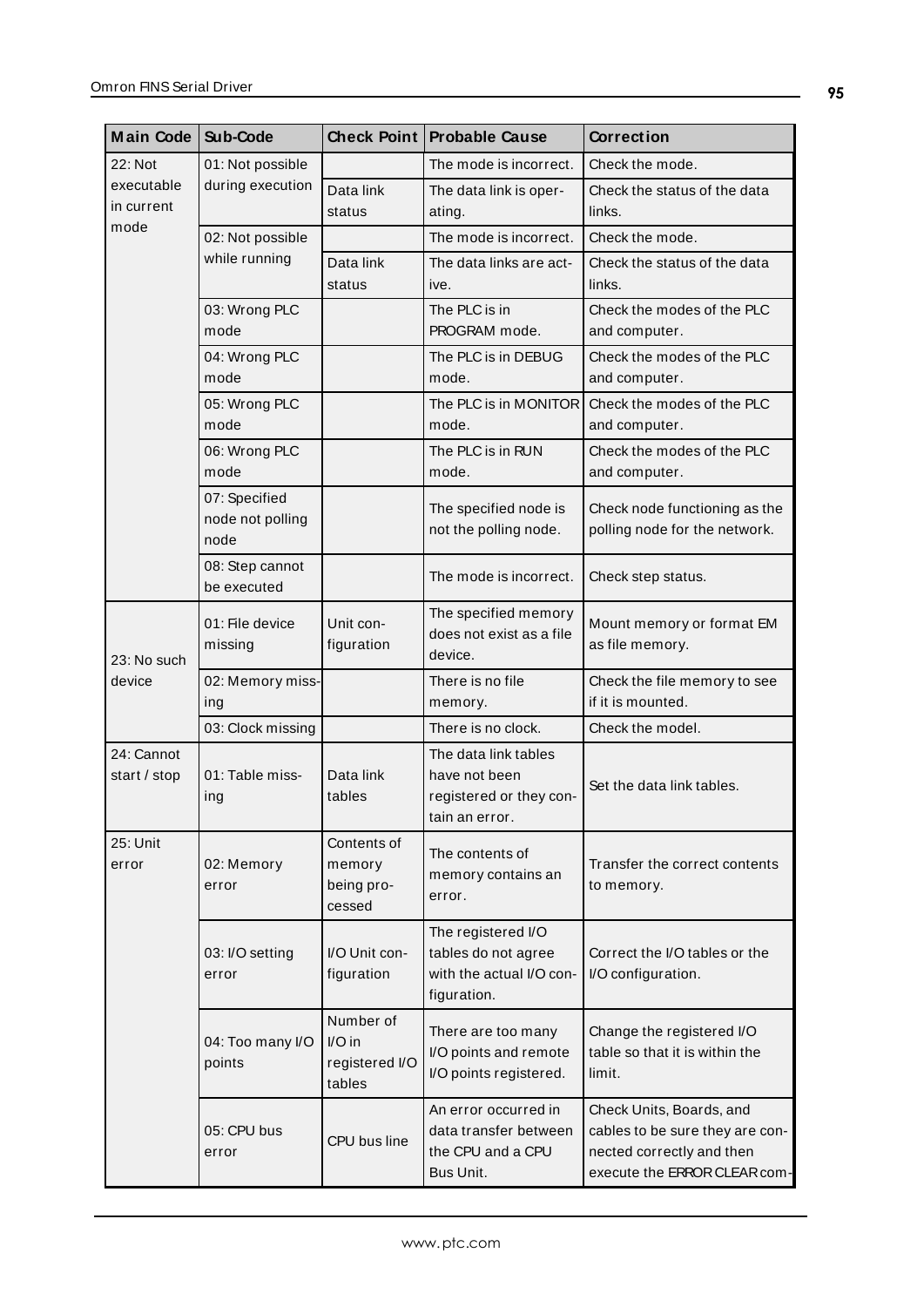| <b>Main Code</b>       | Sub-Code                                  | Check Point                                                              | <b>Probable Cause</b>                                                                         | <b>Correction</b>                                                                                                                                                                                                                                               |
|------------------------|-------------------------------------------|--------------------------------------------------------------------------|-----------------------------------------------------------------------------------------------|-----------------------------------------------------------------------------------------------------------------------------------------------------------------------------------------------------------------------------------------------------------------|
|                        |                                           |                                                                          |                                                                                               | mand.                                                                                                                                                                                                                                                           |
| 26: Com-<br>mand error | 06: I/O duplic-<br>ation                  | Rack num-<br>bers, Unit<br>numbers, and<br>I/O addresses<br>in PLC Setup | The same number /<br>address was set more<br>than once.                                       | Check the PLC setup and cor-<br>rect the numbers / addresses<br>so that each is used only once.                                                                                                                                                                 |
|                        | 07: I/O bus error                         | I/O bus line                                                             | An error occurred in<br>data transfer between<br>the CPU and an I/O<br>unit.                  | Check units, boards, and<br>cables to be sure they are con-<br>nected correctly, then execute<br>the ERROR CLEAR command.                                                                                                                                       |
|                        | 09: SYSMAC BUS<br>/2 error                | <b>SYSMAC BUS</b><br>/ 2 trans-<br>mission path                          | An error occurred in<br>data transfer on the<br>SYSMAC BUS / 2 line.                          | Check units, boards, and<br>cables to be sure they are con-<br>nected correctly, then execute<br>the ERROR CLEAR command.                                                                                                                                       |
|                        | 0A: CPU Bus Unit<br>error                 | <b>CPU Bus Unit</b><br>transmission<br>path                              | An error occurred in<br>data transfer for a<br>CPU Bus Unit.                                  | Check units, boards, and<br>cables to be sure they are con-<br>nected correctly and then<br>execute the ERROR CLEAR com-<br>mand.                                                                                                                               |
|                        | 0D: SYSMAC<br>BUS No. duplic-<br>ation    | Word settings                                                            | The same word is alloc- <b>l</b><br>ated more than once.                                      | Check the I/O tables and cor-<br>rect the allocations.                                                                                                                                                                                                          |
|                        | OF: Memory<br>error                       | Status of<br>memory<br>being pro-<br>cessed                              | A memory error has<br>occurred in internal<br>memory, a memory<br>card, or EM file<br>memory. | For internal memory, write the<br>correct data and then execute<br>the command. For a memory<br>card or EM file memory, the<br>file data has been destroyed.<br>Execute the FILE MEMORY<br>FORMAT command. If the prob-<br>lem persists, replace the<br>memory. |
|                        | 10: SYSMAC BUS<br>terminator miss-<br>ing |                                                                          | Terminators have not<br>been set.                                                             | Set the terminators correctly.                                                                                                                                                                                                                                  |
|                        | 01: No protection                         | Command<br>protection for<br>program area                                | The specified area is<br>not protected.                                                       | An attempt was made to clear<br>protection on an area that is<br>not protected, i.e., there is no<br>reason to clear protection.                                                                                                                                |
|                        | 02: Incorrect<br>password                 |                                                                          | An incorrect password<br>has been specified.                                                  | Specify the correct password.                                                                                                                                                                                                                                   |
|                        | 04: Protected                             |                                                                          | The specified area is<br>protected.                                                           | Clear protection from a Pro-<br>gramming Device and then<br>execute the command.                                                                                                                                                                                |
|                        |                                           | Number of<br>commands<br>being                                           | The node receiving the<br>command is already<br>processing 5 com-                             | Wait for current process to<br>end or force the end of a cur-<br>rent process, then execute the                                                                                                                                                                 |

<u> 1989 - Johann Barn, mars eta bainar eta bainar eta baina eta baina eta baina eta baina eta baina eta baina e</u>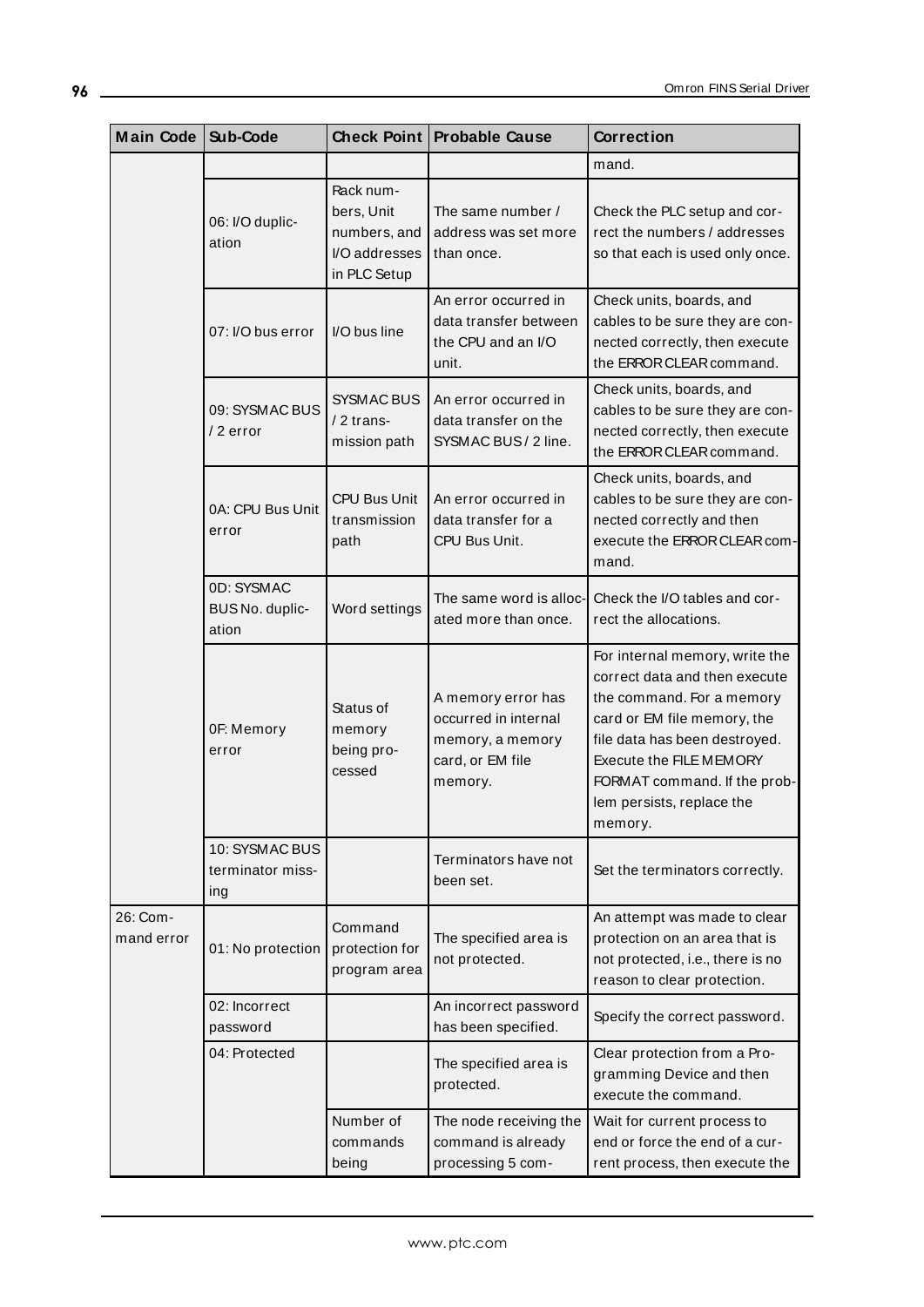| <b>Main Code</b>          | Sub-Code                              |                                                                                   | <b>Check Point Probable Cause</b>                                                                                                                                                                                                            | <b>Correction</b>                                                                                                                                                                                                                                                                           |
|---------------------------|---------------------------------------|-----------------------------------------------------------------------------------|----------------------------------------------------------------------------------------------------------------------------------------------------------------------------------------------------------------------------------------------|---------------------------------------------------------------------------------------------------------------------------------------------------------------------------------------------------------------------------------------------------------------------------------------------|
|                           |                                       | executed                                                                          | mands.                                                                                                                                                                                                                                       | command.                                                                                                                                                                                                                                                                                    |
|                           | 05: Service<br>already execut-<br>ing |                                                                                   | The service is being<br>executed.                                                                                                                                                                                                            | Wait for the service to end or<br>force the end of the service<br>and then execute the com-<br>mand.                                                                                                                                                                                        |
|                           | 06: Service<br>stopped                |                                                                                   | The service is not<br>being executed.                                                                                                                                                                                                        | If necessary, start the service.                                                                                                                                                                                                                                                            |
|                           | 07: No execution<br>right             | LNK indicator<br>on Unit /<br><b>Board</b>                                        | The right to execute<br>the service has not<br>been obtained.                                                                                                                                                                                | The local node is not in the<br>data link. Execute the com-<br>mand from a node that is par-<br>ticipating in the data link.                                                                                                                                                                |
|                           |                                       |                                                                                   | A response was not<br>returned because a<br>buffer error occurred.                                                                                                                                                                           | Restart the board. If the prob-<br>lem persists, replace the<br>board.                                                                                                                                                                                                                      |
|                           | 08: Settings not<br>complete          | Settings<br>required<br>before exe-<br>cution                                     | The settings required<br>before executing the<br>service have not been<br>made.                                                                                                                                                              | Make the required settings.                                                                                                                                                                                                                                                                 |
|                           | 09: Necessary<br>items not set        | Command<br>data                                                                   | The required elements<br>have not been set in<br>the command data.                                                                                                                                                                           | Check the command format<br>and set the required elements<br>in the command data.                                                                                                                                                                                                           |
|                           | 0A: Number<br>already defined         | Action num-<br>bers and<br>transition<br>numbers of<br>program in<br>program area | The specified action /<br>transition number has<br>already been<br>registered in a pre-<br>vious program.                                                                                                                                    | Check the action / transition<br>numbers to ones that are not<br>being used and then execute<br>the command.                                                                                                                                                                                |
|                           | 0B: Error not<br>clear                | Cause of<br>error being<br>cleared                                                | The cause of the error<br>has not been removed.                                                                                                                                                                                              | Remove the cause of the error<br>and then execute ERROR<br>CLEAR.                                                                                                                                                                                                                           |
| 30: Access<br>right error | 01: No access<br>right                |                                                                                   | The access right is<br>held by another<br>device. (Online editing<br>is being executed from<br>another node or<br><b>ACCESS RIGHT</b><br><b>ACQUIRE or ACCESS</b><br><b>RIGHT FORCE</b><br>ACQUIRE has been<br>executed by another<br>node.) | Wait until the access right is<br>released and then execute the<br>command. ACCESS RIGHT<br>ACQUIRE or ACCESS RIGHT<br>FORCE ACQUIRE can be<br>executed to obtain the access<br>right, but this may adversely<br>affect processing by the node<br>that previously held the access<br>right. |
| 40: Cancel                | 01: Service can-<br>celled            |                                                                                   | Service was cancelled<br>with CANCEL (ABORT)<br>command.                                                                                                                                                                                     |                                                                                                                                                                                                                                                                                             |

# <span id="page-96-0"></span>**Flags**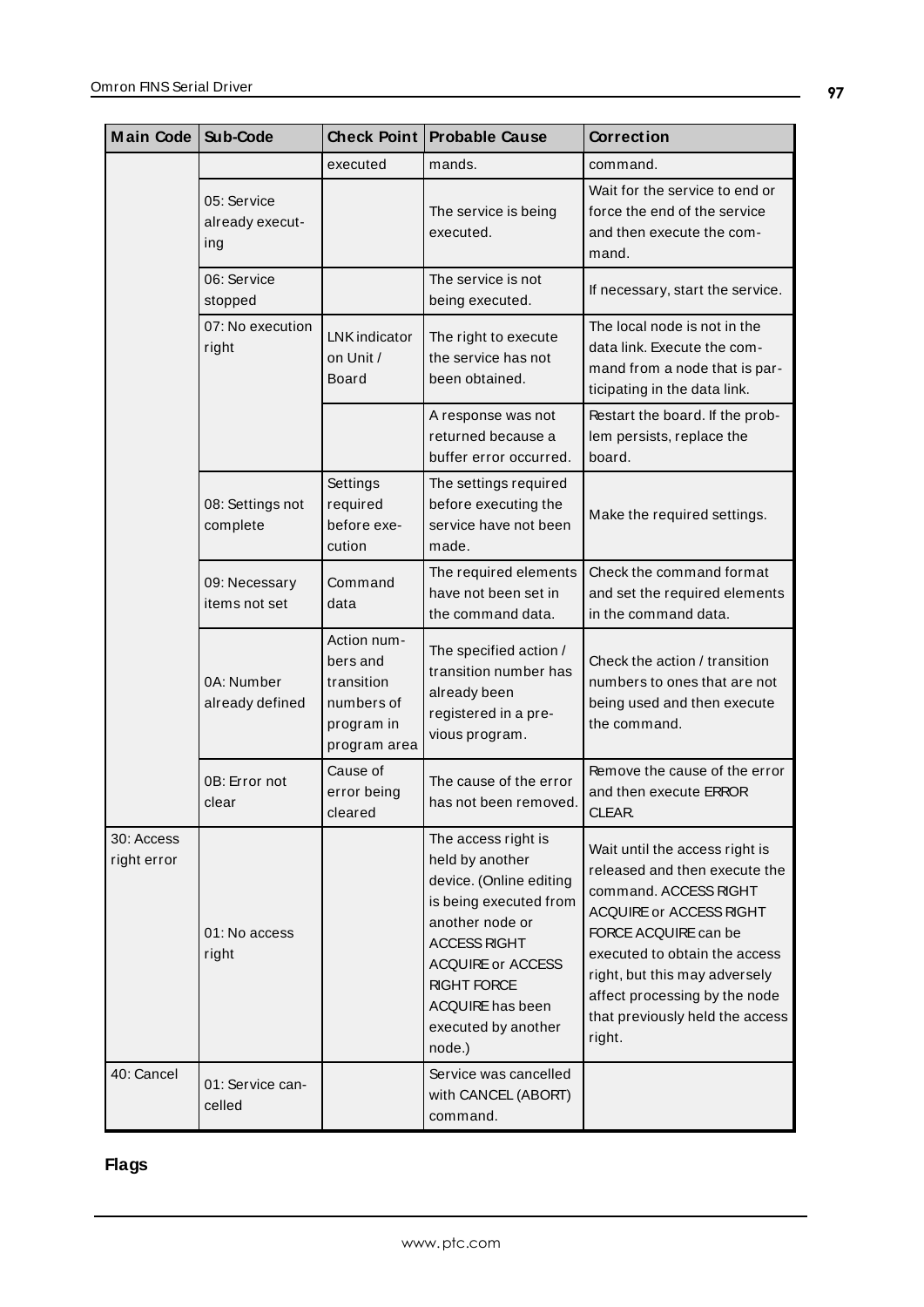There are specific flags in the end code word (bits 6, 7, and 15) that may also be ON. The following diagram displays the contents of the end code word.



If bit 6 or 7 is ON, an error has occurred in the destination CPU Unit. If this occurs, refer to the operation manuals for the CPU Unit where the error occurred and then remove the cause of the error.

If bit 15 is ON, an error has occurred during a network relay operation. The end code contains an additional two-byte (one word) network relay error code that can be used to determine the location of the relay error. The following diagram displays the response data of a network relay error. This information can be used to determine the node where the error occurred so that appropriate measures may be taken.

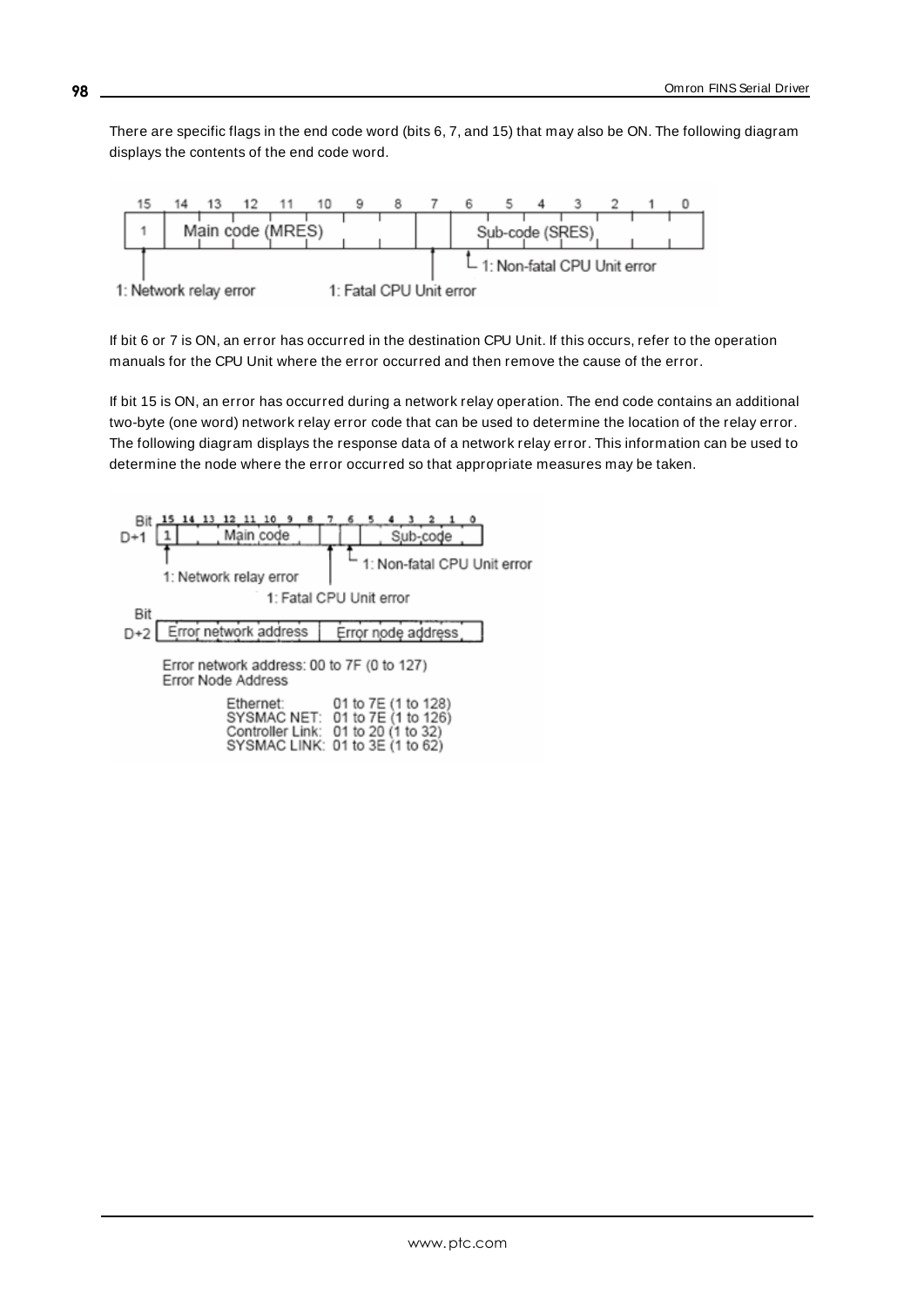# Index

# **A**

Access right denied. | Tag address = '<address>', Main error = <code>, Sub error = <code>. [88](#page-87-0) Address Descriptions [19](#page-18-0) Attempts Before Timeout [13](#page-12-0) Auto-Demotion [13](#page-12-1)

### **B**

BCD [18](#page-17-0) Boolean [18](#page-17-1)

## **C**

C1000H Addressing [28](#page-27-0) C2000H Addressing [33](#page-32-0) C200H Addressing [19](#page-18-1) C500 Addressing [24](#page-23-0) Channel Assignment [10](#page-9-0) CJI Addressing [74](#page-73-0) C.P. Addressing [79](#page-78-0) Communication Parameters [4](#page-3-1), [14](#page-13-0) Communication Protocol [4](#page-3-2) Communications Timeouts [12-13](#page-11-0) Connect Timeout [12](#page-11-1) CSand TS Writes [14](#page-13-1) CS1 Addressing [68](#page-67-0) CV1000 Addressing [42](#page-41-0) CV2000 Addressing [47](#page-46-0) CV500 Addressing [37](#page-36-0) CVM1-CPU11 Addressing [58](#page-57-0) CVM1-CPU21 Addressing [62](#page-61-0)

# **D**

Data Collection [11](#page-10-0)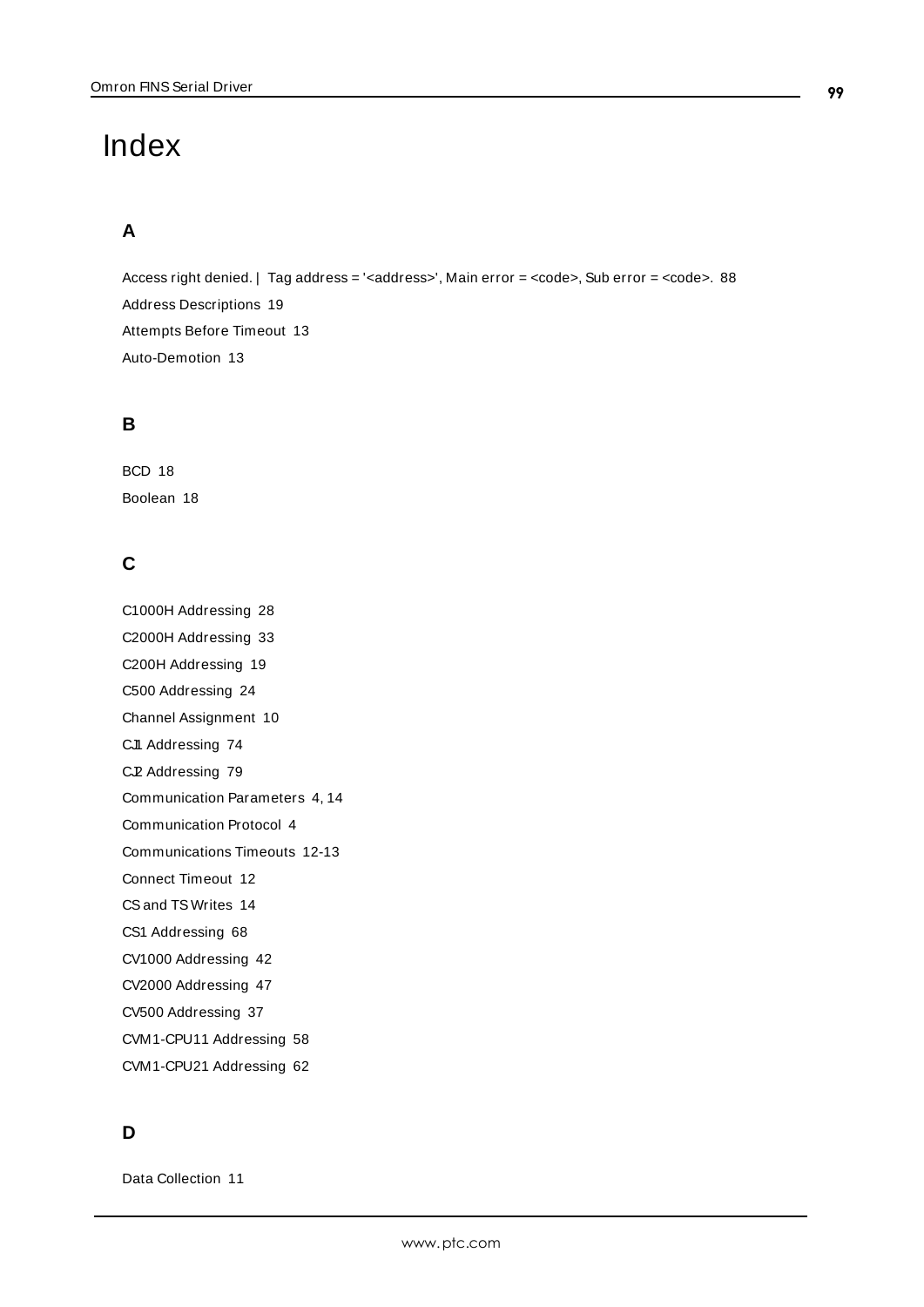```
Data Types Description 18
```
Demote on Failure [13](#page-12-2)

Demotion Period [13](#page-12-3)

- Device cannot accept command. | Tag address = '<address>', Data size = <br/> <br/> <br/> <br/> <br/>
Main error =  $<$ code>, Sub error =  $<$ code>. [88](#page-87-1)
- Device cannot process command. | Tag address = '<address>', Data size = <br/>byte number>, Main error =  $<$ code>, Sub error =  $<$ code>. [86](#page-85-0)
- Device responded with a command format error. | Tag address = '<address>', Data size = <br/>sbyte num-ber>, Main error = <code>, Sub error = <code>. [87](#page-86-0)</sup>
- Device responded with a command parameter error. | Tag address = '<address>', Data size = <br/>sbyte num-ber>, Main error = <code>, Sub error = <code>. [87](#page-86-1)</sup>

Device responded with a communications error. | Main error = <code>, Sub error = <code>. [86](#page-85-1)

Device responded with destination node error. | Main error = <code>, Sub error = <code>. [85](#page-84-0)

Device responded with error in unit. | Main error = <code>, Sub error = <code>. [88](#page-87-2)

Device responded with error. | Tag address = '<address>', Data size = <br/> <br/> <br/>stem metror =  $<$ code>, Sub error =  $<$ code>. [85](#page-84-1)

Device responded with fatal CPU unit error. | End code = <code>. [89](#page-88-0)</sup>

Device responded with local node error. | Main error = <code>, Sub error = <code>. [85](#page-84-2)

Device responded with non-fatal CPU unit error. | End code = <code>. [89](#page-88-1)</sup>

Device responded with read not possible. | Tag address = '<address>', Data size = <br/>byte number>, Main  $error = `code>`. Sub error = `code>`. 87$  $error = `code>`. Sub error = `code>`. 87$ 

Device responded with routing table error. | Main error = <code>, Sub error = <code>. [86](#page-85-2)

Device responded with write not possible. | Tag address = '<address>', Data size = <br/>sbyte number>, Main  $error = `code`$ . Sub  $error = `code`$ , [88](#page-87-3)

Discard Requests when Demoted [13](#page-12-4)

Do Not Scan, Demand Poll Only [12](#page-11-2)

Driver [10](#page-9-1)

DWord [18](#page-17-3)

### **E**

Error Mask Definitions [89](#page-88-2) Event Log Messages [85](#page-84-3)

## **F**

Fail Write, Log Message [14](#page-13-2) Failed to set device back to run mode following write to tag. | Tag address = '<address>'. [89](#page-88-3) FINScommunications service [15](#page-14-0) FINS Messages [15](#page-14-1)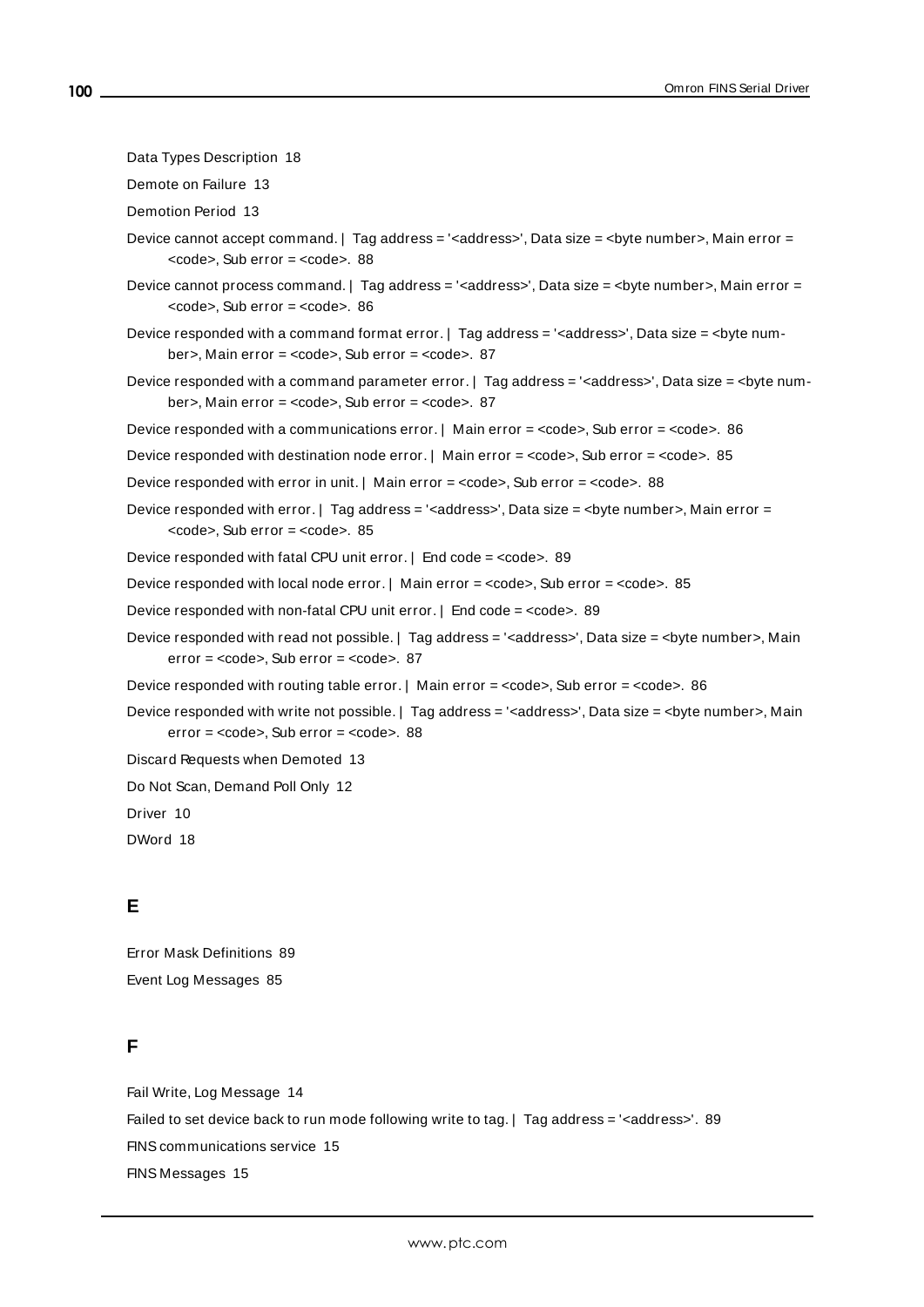FINS Networks [15](#page-14-2) FINSprotocol [4](#page-3-3) Flags [97](#page-96-0) Float [18](#page-17-4) Flow Control [4](#page-3-4) Framing [89](#page-88-4)

# **H**

Hardware break [89](#page-88-5) Host Link Communications [16](#page-15-0) Host Link Interface [4](#page-3-3)

# **I**

I/O error [89](#page-88-6) ID [10](#page-9-2) Identification [10](#page-9-3) Initial Updates from Cache [12](#page-11-3) Inter-Request Delay [13](#page-12-5)

# **L**

LBCD [18](#page-17-5) Local [16](#page-15-1) Long [18](#page-17-6)

# **M**

Main and Sub Error Codes [90](#page-89-0) Model [10](#page-9-4)

# **N**

Network [4](#page-3-5)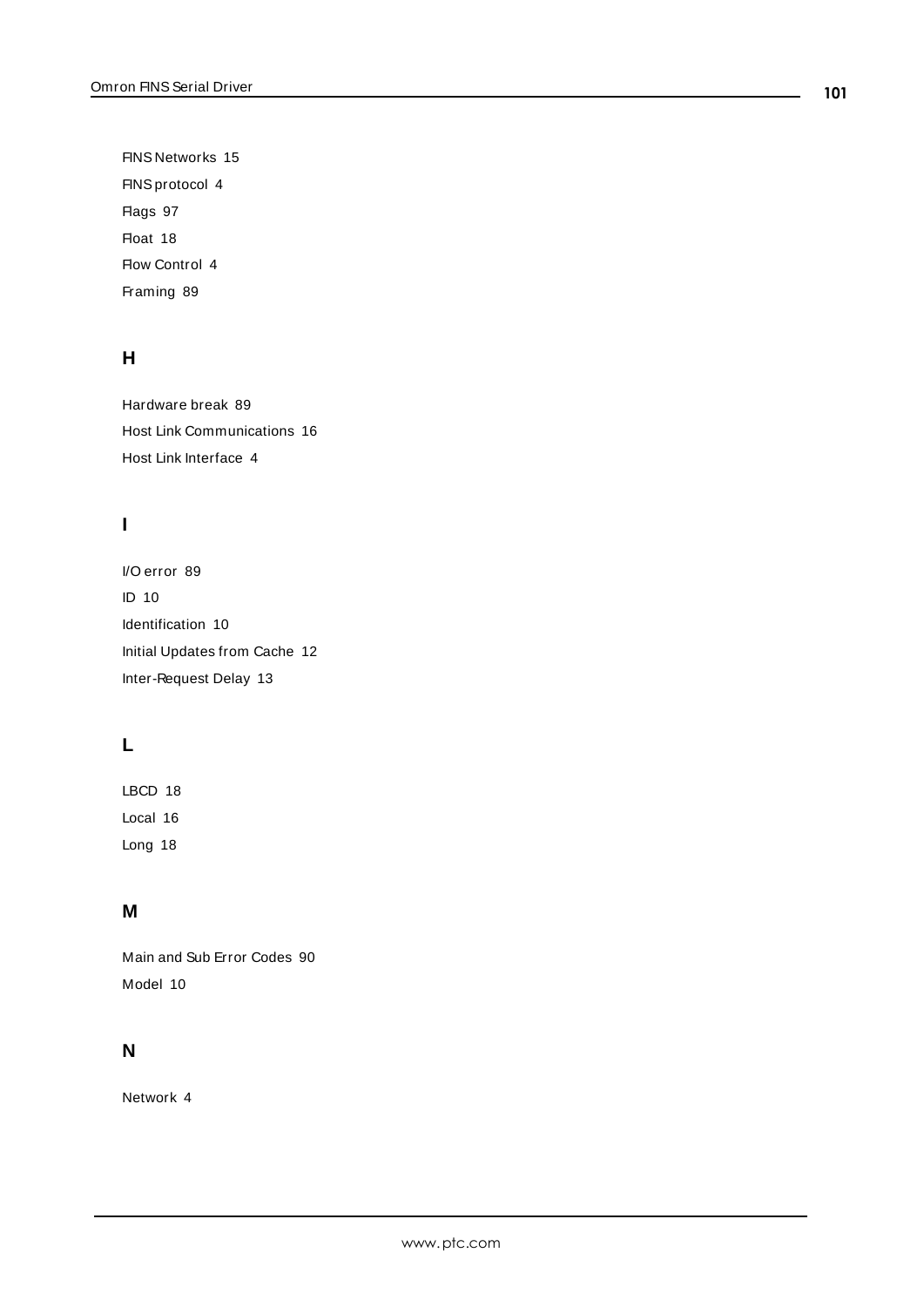## **O**

Operating Mode [11](#page-10-1) Overrun [89](#page-88-7) Overview [4](#page-3-6)

# **P**

Parity [90](#page-89-1)

# **R**

Redundancy [14](#page-13-3) Remote [16](#page-15-2) Request Size [14](#page-13-4) Request Timeout [12](#page-11-4) Respect Tag-Specified Scan Rate [12](#page-11-5) Routing Tables [16](#page-15-3) Run Mode Settings [14](#page-13-5) RXbuffer [90](#page-89-2)

# **S**

Scan Mode [11](#page-10-2) Set PLC to Monitor Mode, Perform Write [14](#page-13-6) Set PLC to Monitor Mode, Write, Reset to Run [14](#page-13-7) Setup [4](#page-3-0) Short [18](#page-17-7) Signed [18](#page-17-8) Simulated [11](#page-10-3) String [18](#page-17-9) Sysmac Way [4](#page-3-3)

# **T**

Timeouts to Demote [13](#page-12-6) TXbuffer [90](#page-89-3)